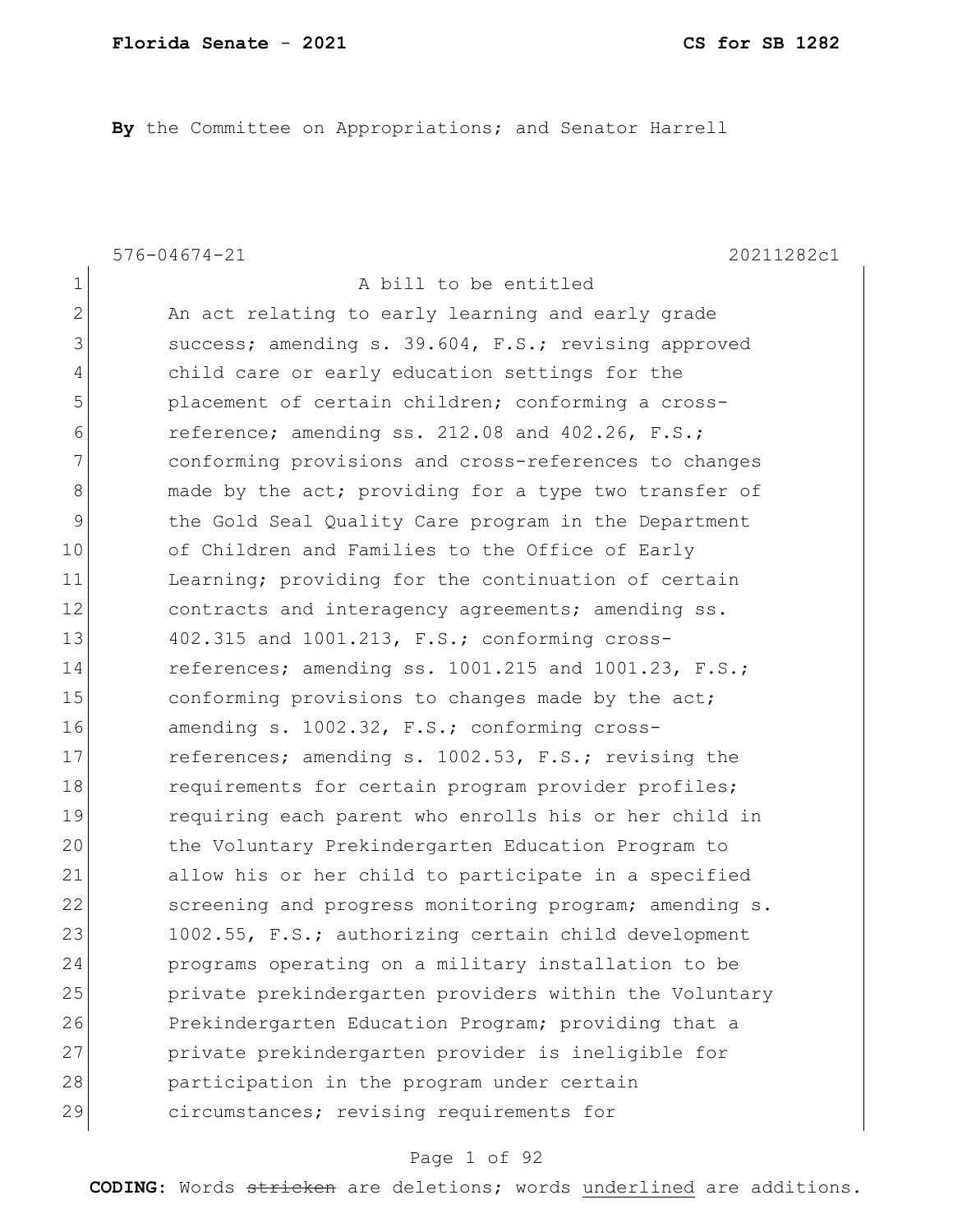|    | $576 - 04674 - 21$<br>20211282c1                       |
|----|--------------------------------------------------------|
| 30 | prekindergarten instructors; revising requirements for |
| 31 | specified courses for prekindergarten instructors;     |
| 32 | providing that a private school administrator who      |
| 33 | holds a specified certificate meets certain credential |
| 34 | requirements; providing liability insurance            |
| 35 | requirements for child development programs operating  |
| 36 | on a military installation participating in the        |
| 37 | program; requiring early learning coalitions to verify |
| 38 | private prekindergarten provider compliance with       |
| 39 | specified provisions; requiring such coalitions to     |
| 40 | remove a provider's eligibility under specified        |
| 41 | circumstances; conforming provisions to changes made   |
| 42 | by the act; amending s. 1002.57, F.S.; revising the    |
| 43 | minimum standards for a credential for certain         |
| 44 | prekindergarten directors; amending s. 1002.59, F.S.;  |
| 45 | revising requirements for emergent literacy and        |
| 46 | performance standards training courses for             |
| 47 | prekindergarten instructors; requiring the department  |
| 48 | to make certain courses available online; amending s.  |
| 49 | 1002.61, F.S.; authorizing certain child development   |
| 50 | programs operating on a military installation to be    |
| 51 | private prekindergarten providers within the summer    |
| 52 | Voluntary Prekindergarten Education Program;           |
| 53 | conforming a provision to changes made by the act;     |
| 54 | revising the criteria for a teacher to receive         |
| 55 | priority for the summer program in a school district;  |
| 56 | requiring a child development program operating on a   |
| 57 | military installation to comply with specified         |
| 58 | criteria; requiring early learning coalitions to       |

# Page 2 of 92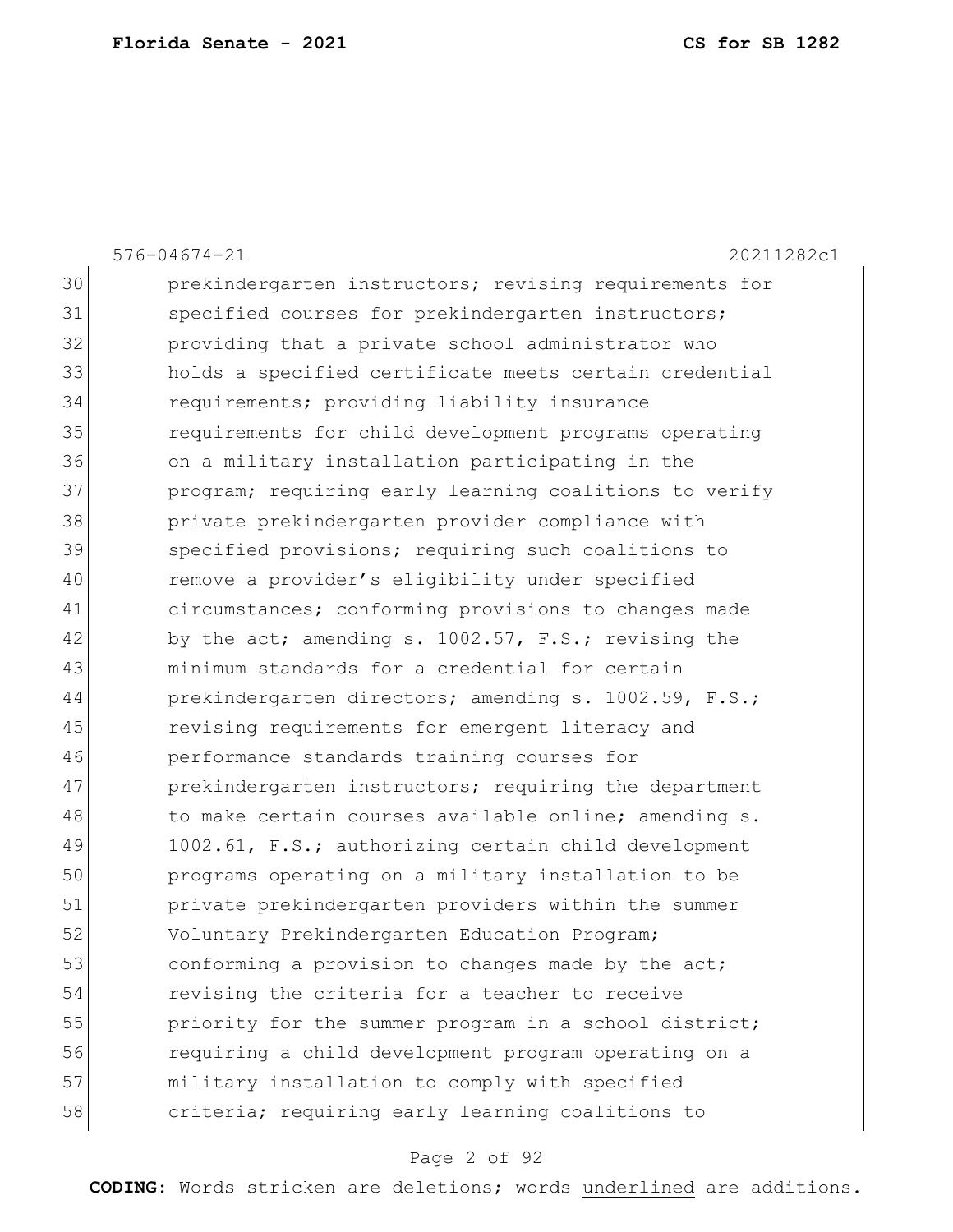|    | 20211282c1<br>$576 - 04674 - 21$                       |
|----|--------------------------------------------------------|
| 59 | verify specified information; providing for the        |
| 60 | removal of a program provider or public school from    |
| 61 | eligibility under certain circumstances; amending s.   |
| 62 | 1002.63, F.S.; conforming a provision to changes made  |
| 63 | by the act; requiring early learning coalitions to     |
| 64 | verify specified information; providing for the        |
| 65 | removal of public schools from the program under       |
| 66 | certain circumstances; amending s. 1002.67, F.S.;      |
| 67 | revising the performance standards for the Voluntary   |
| 68 | Prekindergarten Education Program; requiring the       |
| 69 | department to review and revise performance standards  |
| 70 | on a specified schedule; revising curriculum           |
| 71 | requirements for the program; conforming a provision   |
| 72 | to changes made by the act; requiring the office to    |
| 73 | adopt procedures for the review and approval of        |
| 74 | curricula for the program; deleting a required         |
| 75 | preassessment and postassessment for the program;      |
| 76 | creating s. 1002.68, F.S.; requiring providers of the  |
| 77 | Voluntary Prekindergarten Education Program to         |
| 78 | participate in a specified screening and progress      |
| 79 | monitoring program; providing specified uses for the   |
| 80 | results of such program; requiring certain portions of |
| 81 | the screening and progress monitoring program to be    |
| 82 | administered by individuals who meet specified         |
| 83 | criteria; requiring the results of the screening and   |
| 84 | monitoring to be reported to the parents of            |
| 85 | participating students; requiring providers to         |
| 86 | participate in a program assessment; providing         |
| 87 | requirements for such assessments; providing office    |

# Page 3 of 92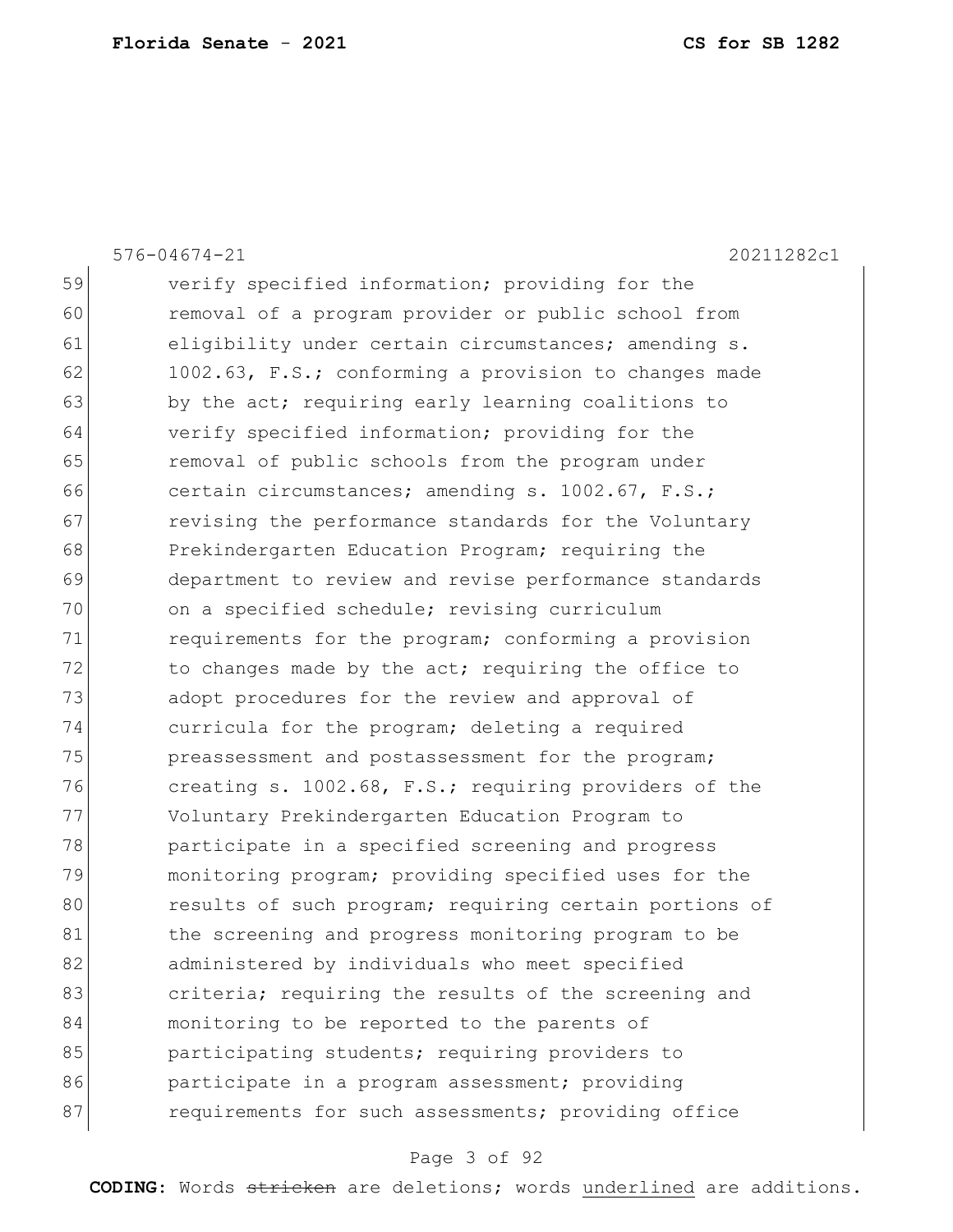|     | $576 - 04674 - 21$<br>20211282c1                       |
|-----|--------------------------------------------------------|
| 88  | duties and responsibilities relating to such           |
| 89  | assessments; requiring the office to calculate a       |
| 90  | kindergarten readiness rate for private and public     |
| 91  | providers during a certain program year; providing the |
| 92  | criteria for the calculation; requiring the department |
| 93  | to require that each school district administer        |
| 94  | certain screens for a specified school year;           |
| 95  | authorizing private schools to administer the          |
| 96  | screening; specifying the means for determining        |
| 97  | learning gains; prohibiting a providing from being     |
| 98  | placed on probationary status; providing an exception; |
| 99  | authorizing a provider to be removed from probationary |
| 100 | status under certain circumstances; prohibiting        |
| 101 | kindergarten screening results from being used in the  |
| 102 | calculation of readiness rates; requiring the office   |
| 103 | to adopt a methodology for calculating certain         |
| 104 | performance metrics; providing criteria for the        |
| 105 | methodology; requiring the office to provide for a     |
| 106 | differential payment to a private prekindergarten      |
| 107 | provider and public school based on the provider's     |
| 108 | designation, subject to appropriation; requiring the   |
| 109 | office to adopt procedures; providing criteria for the |
| 110 | procedures; requiring designations to be displayed in  |
| 111 | certain profiles; providing procedures for a provider  |
| 112 | whose score or designation falls below the minimum     |
| 113 | requirement; providing for the revocation of program   |
| 114 | eligibility for a provider; authorizing the department |
| 115 | to grant good cause exemptions to providers under      |
| 116 | certain circumstances; providing office and provider   |
|     |                                                        |

# Page 4 of 92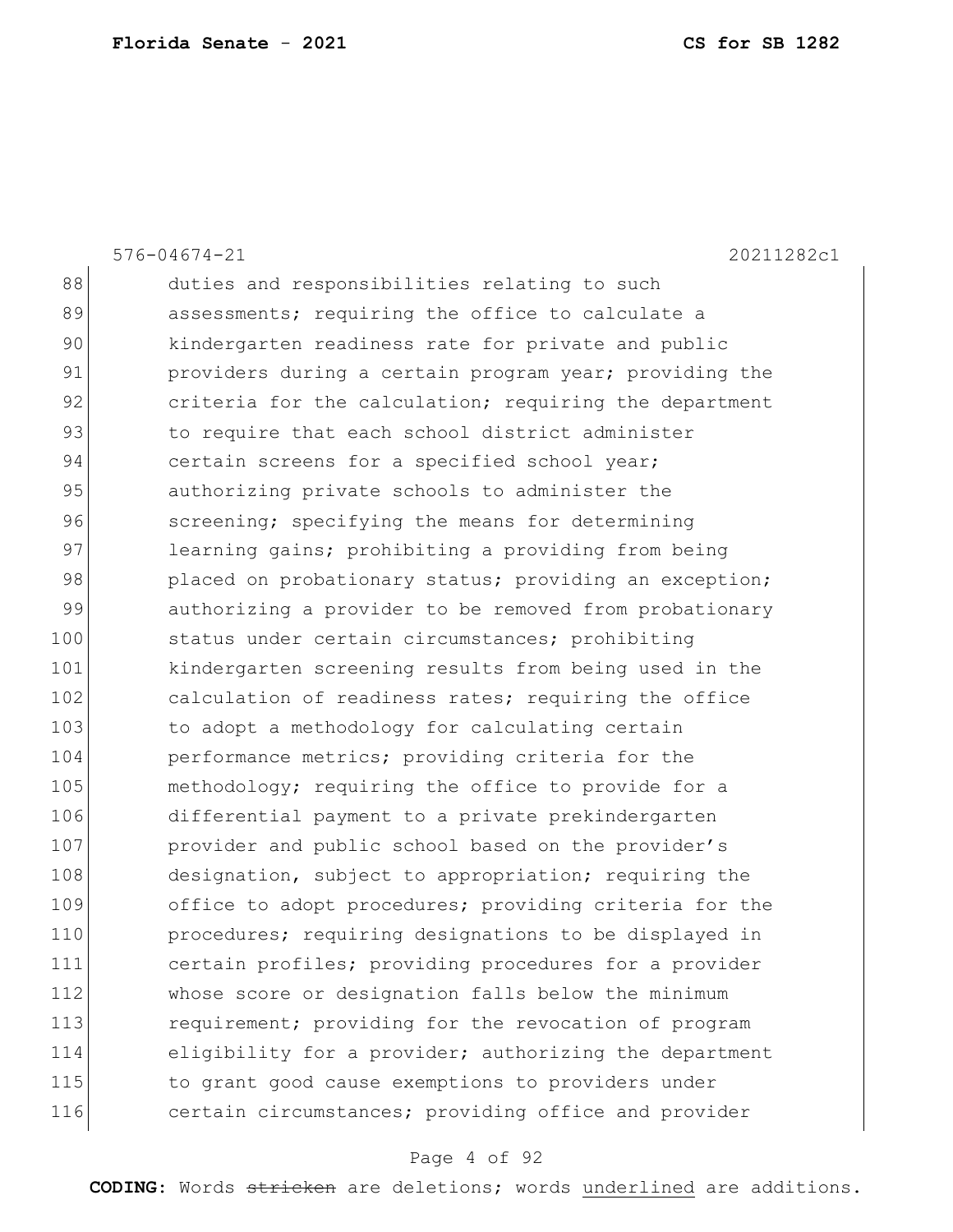|     | $576 - 04674 - 21$<br>20211282c1                       |
|-----|--------------------------------------------------------|
| 117 | requirements for such exemptions; requiring an annual  |
| 118 | meeting of representatives from specified entities to  |
| 119 | develop certain strategies; repealing s. 1002.69,      |
| 120 | F.S., relating to statewide kindergarten screening and |
| 121 | readiness rates; amending s. 1002.73, F.S.; requiring  |
| 122 | the office to adopt a statewide provider contract;     |
| 123 | requiring such contract to be published on the         |
| 124 | office's website; providing requirements for such      |
| 125 | contract; prohibiting providers from offering services |
| 126 | during an appeal of termination from the program;      |
| 127 | providing applicability; requiring the office to adopt |
| 128 | specified procedures relating to the Voluntary         |
| 129 | Prekindergarten Education Program; providing duties of |
| 130 | the office relating to such program; repealing s.      |
| 131 | 1002.75, F.S., relating to the powers and duties of    |
| 132 | the Office of Early Learning; amending 1002.81, F.S.;  |
| 133 | conforming provisions and cross-references to changes  |
| 134 | made by the act; amending s. 1002.82, F.S.; providing  |
| 135 | duties of the office relating to early learning;       |
| 136 | authorizing an alternative model for the calculation   |
| 137 | of prevailing market rate; exempting certain child     |
| 138 | development programs operating on a military           |
| 139 | installation from specified inspection requirements;   |
| 140 | requiring the office to monitor specified standards    |
| 141 | and benchmarks for certain purposes; revising the age  |
| 142 | range used for specified standards; requiring the      |
| 143 | office to provide specified technical support;         |
| 144 | revising requirements for a specified assessment       |
| 145 | program; requiring the office to adopt requirements to |

# Page 5 of 92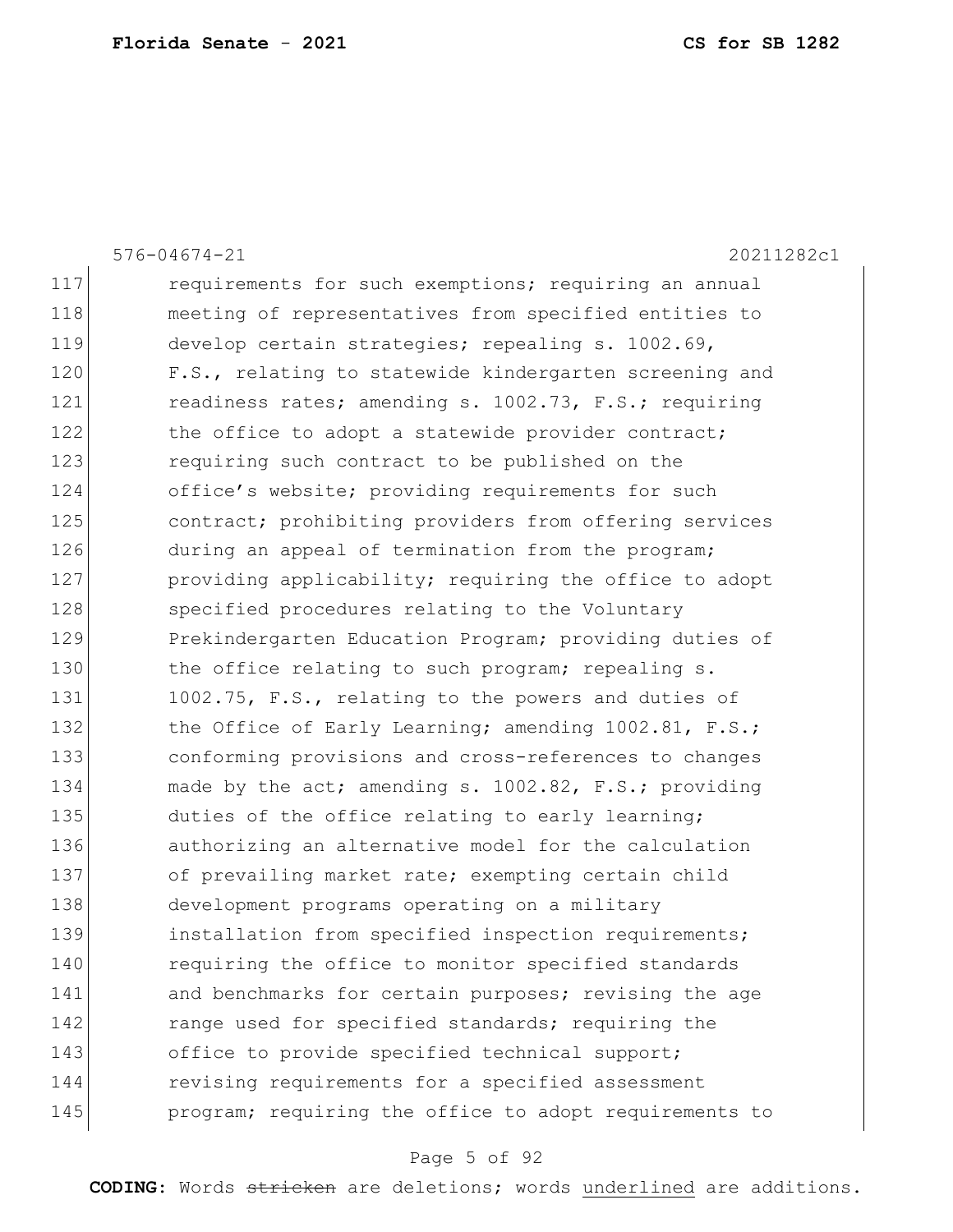|     | $576 - 04674 - 21$<br>20211282c1                       |
|-----|--------------------------------------------------------|
| 146 | make certain contracted slots available to serve       |
| 147 | specified populations; requiring the office to adopt   |
| 148 | certain standards and outcome measures including       |
| 149 | specified surveys; requiring the office to adopt       |
| 150 | procedures for the merging of early learning           |
| 151 | coalitions; revising the requirements for a specified  |
| 152 | report; amending s. 1002.83, F.S.; revising the number |
| 153 | of authorized early learning coalitions; revising the  |
| 154 | number of and requirements for members of an early     |
| 155 | learning coalition; revising and adding requirements   |
| 156 | for such coalitions; amending s. 1002.84, F.S.;        |
| 157 | revising early learning coalition responsibilities and |
| 158 | duties; conforming a cross-reference; revising         |
| 159 | requirements for the waiver of specified copayments;   |
| 160 | amending s. 1002.85, F.S.; conforming a cross-         |
| 161 | reference; revising the requirements for school        |
| 162 | readiness program plans; amending s. 1002.88, F.S.;    |
| 163 | authorizing certain child development programs         |
| 164 | operating on military installations to participate in  |
| 165 | the school readiness program; revising requirements to |
| 166 | deliver such program; providing that a specified       |
| 167 | annual inspection for a child development program      |
| 168 | participating in the school readiness program meets    |
| 169 | certain provider requirements; providing requirements  |
| 170 | for a child development program to meet certain        |
| 171 | liability requirements; amending s. 1002.895, F.S.;    |
| 172 | requiring the office to adopt certain procedures until |
| 173 | a specified event; conforming provisions to changes    |
| 174 | made by the act; amending s. 1002.92, F.S.; conforming |

# Page 6 of 92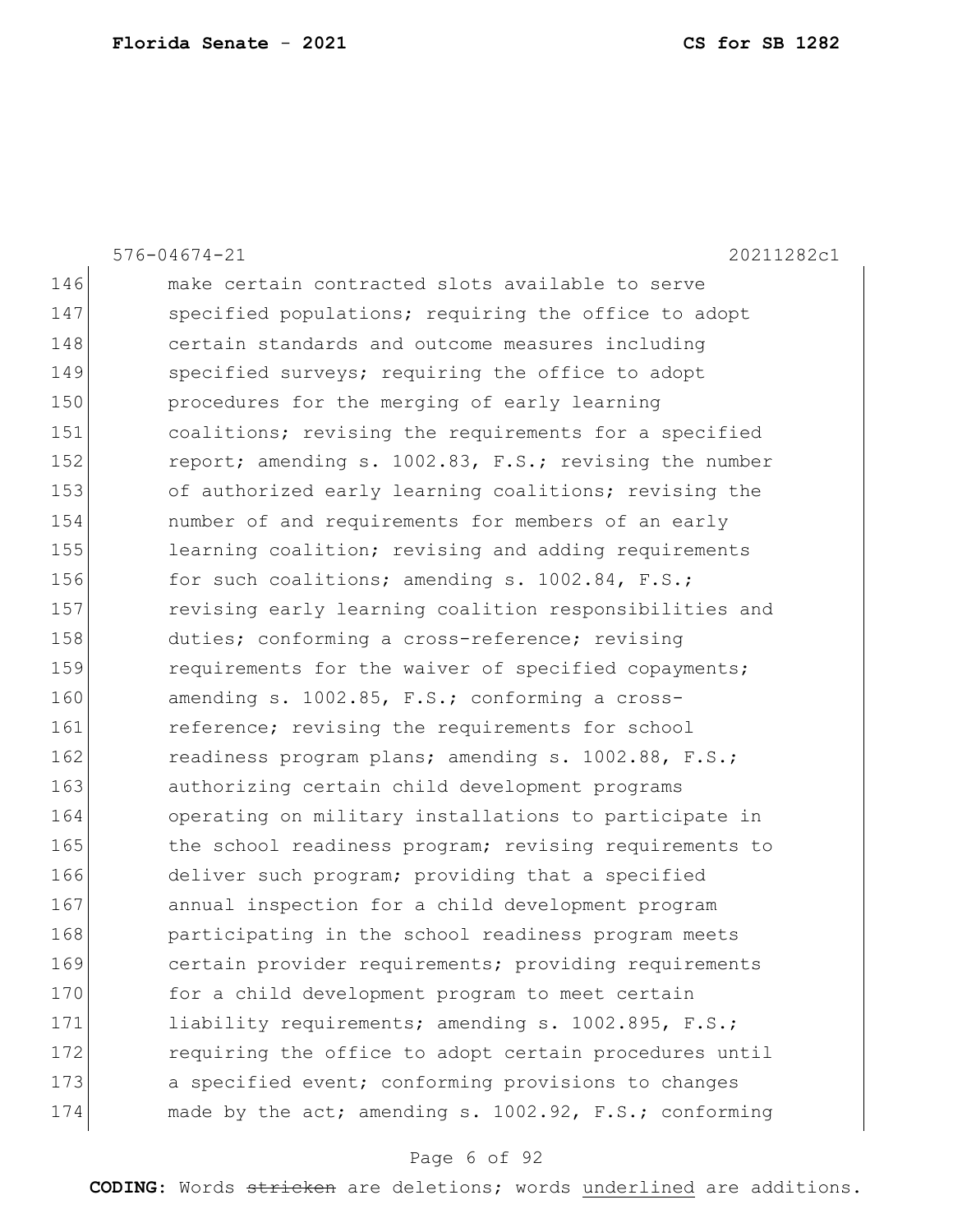|     | 20211282c1<br>$576 - 04674 - 21$                       |
|-----|--------------------------------------------------------|
| 175 | a cross-reference; revising the requirements for       |
| 176 | specified services that child care resource and        |
| 177 | referral agencies must provide; transferring,          |
| 178 | renumbering, and amending s. 402.281, F.S.; revising   |
| 179 | the requirements of the Gold Seal Quality Care         |
| 180 | program; requiring the Office of Early Learning to     |
| 181 | adopt specified rules; revising accrediting            |
| 182 | association requirements; providing requirements for   |
| 183 | accrediting associations; requiring the department to  |
| 184 | establish a specified process; providing requirements  |
| 185 | for such process; deleting a requirement for the       |
| 186 | department to consult certain entities for specified   |
| 187 | purposes; providing requirements for certain providers |
| 188 | to maintain Gold Seal Quality Care status; providing   |
| 189 | exemptions to certain ad valorem taxes; providing rate |
| 190 | differentials to certain providers; creating s.        |
| 191 | 1008.2125, F.S.; creating the coordinated screening    |
| 192 | and progress monitoring program within the department  |
| 193 | for specified purposes; requiring the Commissioner of  |
| 194 | Education to design such program; providing            |
| 195 | requirements for the administration of such program    |
| 196 | and the use of results from the program; providing     |
| 197 | requirements for the commissioner; creating the        |
| 198 | Council for Early Grade Success within the department; |
| 199 | providing duties of the council; providing membership  |
| 200 | of the council; requiring the council to elect a chair |
| 201 | and a vice chair; providing requirements for such      |
| 202 | appointments; providing for per diem for members of    |
| 203 | the council; providing meeting requirements for the    |
|     |                                                        |

# Page 7 of 92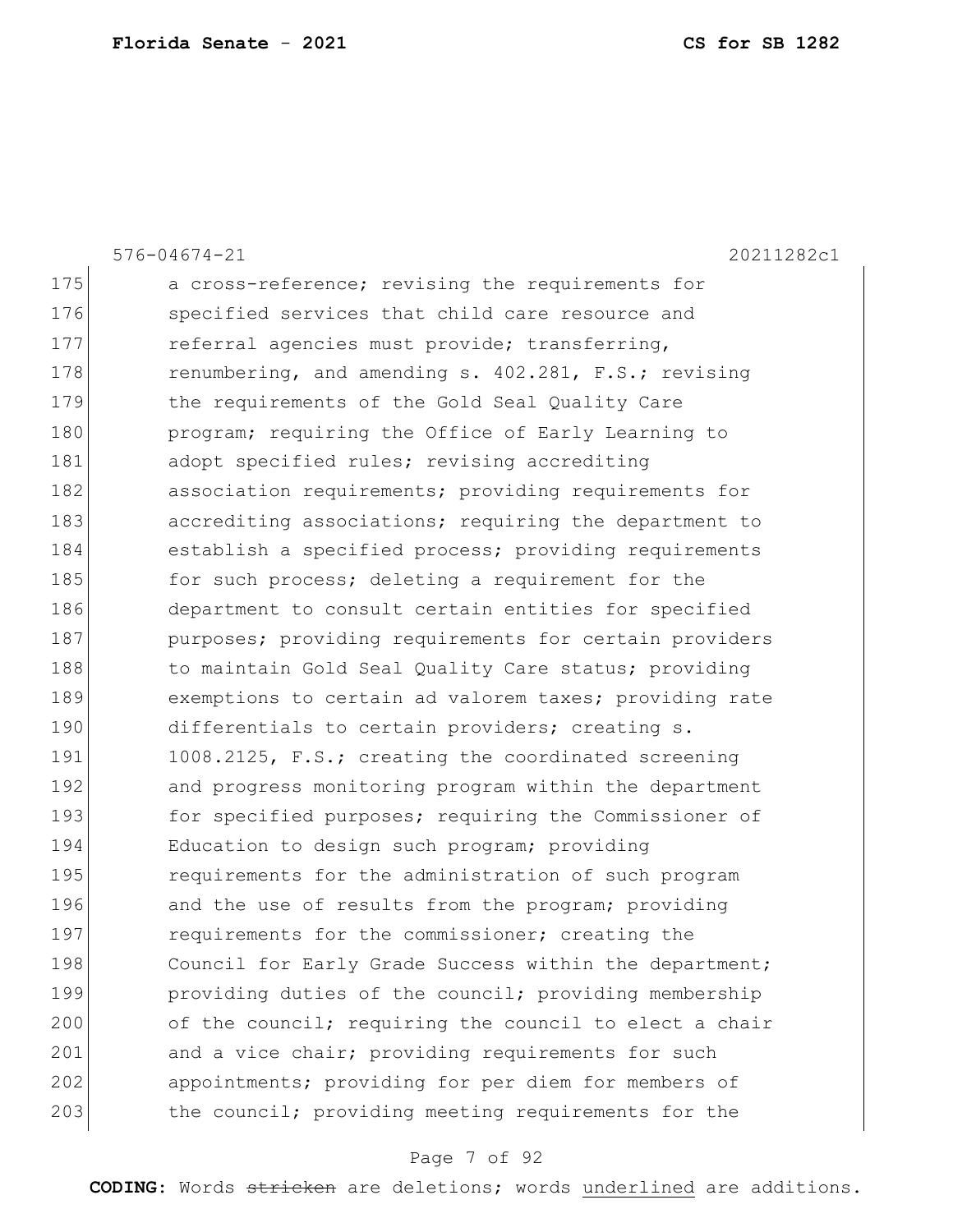|     | $576 - 04674 - 21$<br>20211282c1                                |
|-----|-----------------------------------------------------------------|
| 204 | council; providing for a quorum of the council;                 |
| 205 | amending s. 1008.25, F.S.; authorizing certain                  |
| 206 | students enrolled in the Voluntary Prekindergarten              |
| 207 | Education Program to receive intensive reading                  |
| 208 | interventions using specified funds; amending s.                |
| 209 | 1011.62, F.S.; revising the research-based reading              |
| 210 | instruction allocation to authorize the use of such             |
| 211 | funds for certain intensive reading interventions for           |
| 212 | certain students; revising the requirements for                 |
| 213 | specified reading instruction and interventions;                |
| 214 | defining the term "evidence-based"; providing an                |
| 215 | effective date.                                                 |
| 216 |                                                                 |
| 217 | Be It Enacted by the Legislature of the State of Florida:       |
| 218 |                                                                 |
| 219 | Section 1. Paragraph (b) of subsection (5) of section           |
| 220 | 39.604, Florida Statutes, is amended to read:                   |
| 221 | 39.604 Rilya Wilson Act; short title; legislative intent;       |
| 222 | child care; early education; preschool.-                        |
| 223 | (5) EDUCATIONAL STABILITY. - Just as educational stability is   |
| 224 | important for school-age children, it is also important to      |
| 225 | minimize disruptions to secure attachments and stable           |
| 226 | relationships with supportive caregivers of children from birth |
| 227 | to school age and to ensure that these attachments are not      |
| 228 | disrupted due to placement in out-of-home care or subsequent    |
| 229 | changes in out-of-home placement.                               |
| 230 | (b) If it is not in the best interest of the child for him      |
| 231 | or her to remain in his or her child care or early education    |
| 232 | setting upon entry into out-of-home care, the caregiver must    |

# Page 8 of 92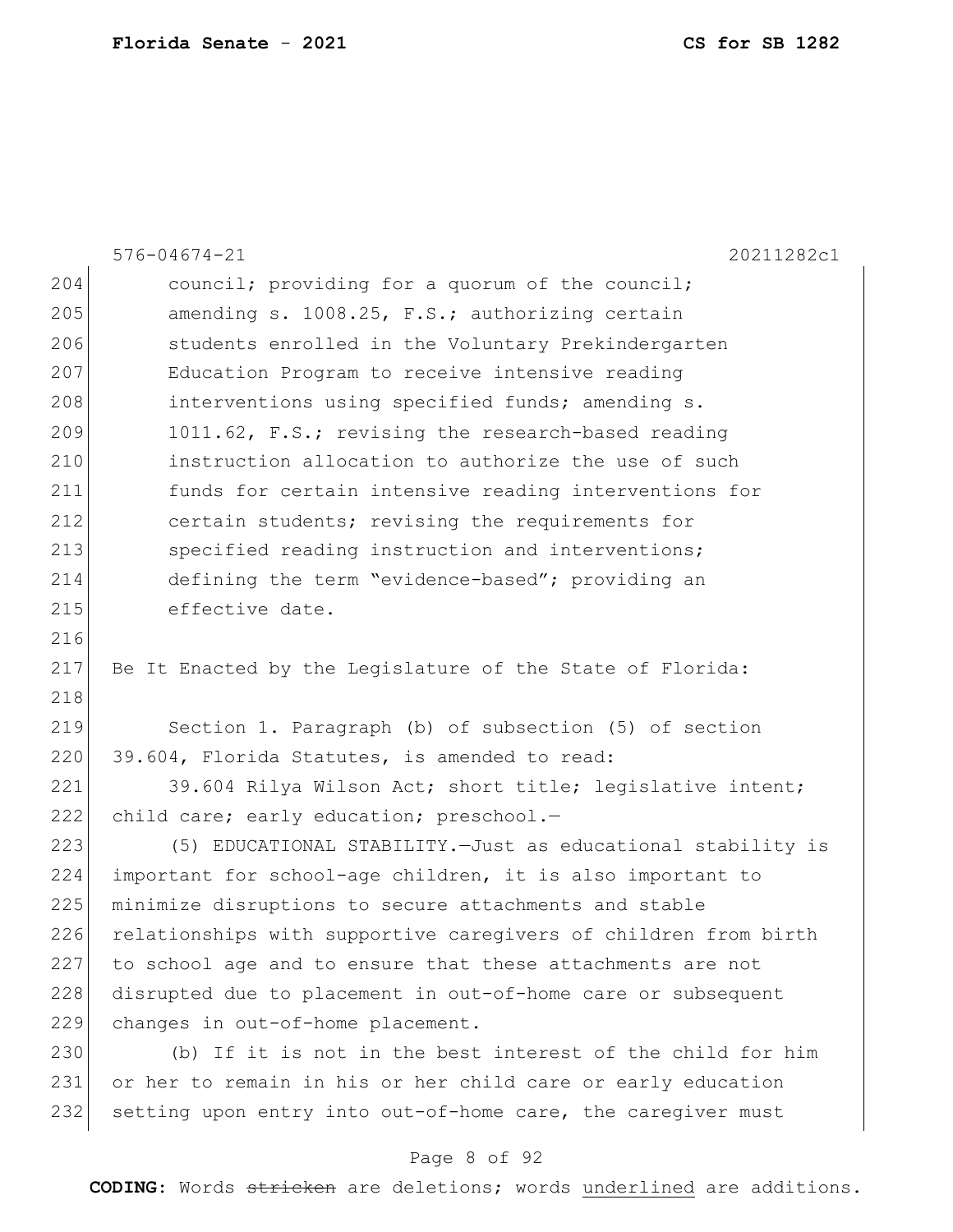576-04674-21 20211282c1 233 work with the case manager, guardian ad litem, child care and 234 educational staff, and educational surrogate, if one has been 235 appointed, to determine the best setting for the child. Such 236 setting may be a child care provider that receives a Gold Seal 237 Quality Care designation pursuant to s. 1002.945 <del>s. 402.281, a</del> 238 provider participating in a quality rating system, a licensed 239 child care provider, a public school provider, or a license-240 exempt child care provider, including religious-exempt and 241 registered providers, and nonpublic schools. 242 Section 2. Paragraph (m) of subsection (5) of section 243 212.08, Florida Statutes, is amended to read: 244 212.08 Sales, rental, use, consumption, distribution, and 245 storage tax; specified exemptions.—The sale at retail, the 246 rental, the use, the consumption, the distribution, and the 247 storage to be used or consumed in this state of the following 248 are hereby specifically exempt from the tax imposed by this 249 chapter. 250 (5) EXEMPTIONS; ACCOUNT OF USE. 251 (m) *Educational materials purchased by certain child care*  252 *facilities.*—Educational materials, such as glue, paper, paints, 253 crayons, unique craft items, scissors, books, and educational 254 toys, purchased by a child care facility that meets the 255 standards delineated in s. 402.305, is licensed under s. 256 402.308, holds a current Gold Seal Quality Care designation 257 pursuant to s.  $1002.945$   $\text{S}$ .  $402.281$ , and provides basic health 258 insurance to all employees are exempt from the taxes imposed by 259 this chapter. For purposes of this paragraph, the term "basic 260 health insurance" shall be defined and promulgated in rules 261 developed jointly by the Office of Early Learning Department of

### Page 9 of 92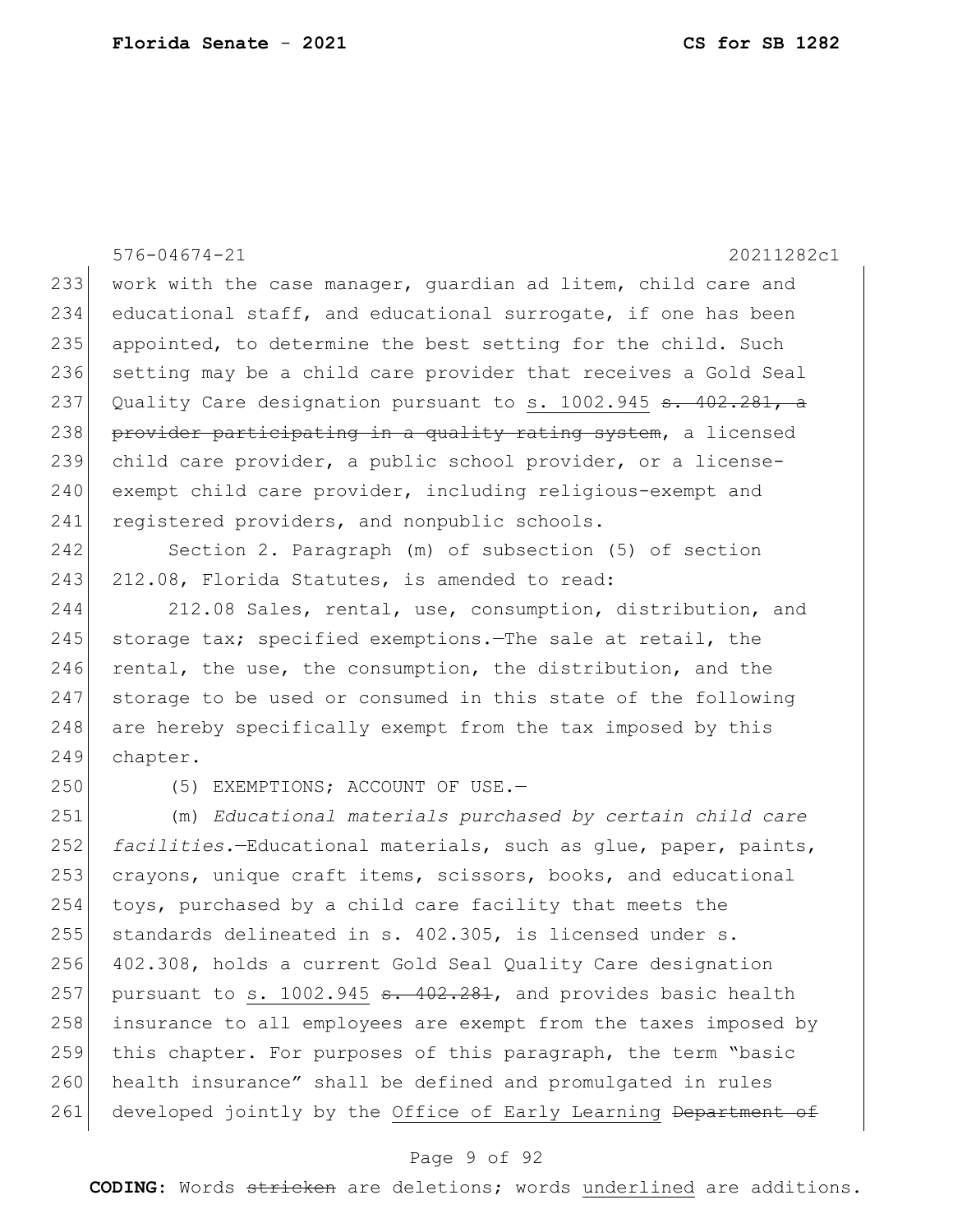|     | $576 - 04674 - 21$<br>20211282c1                                 |
|-----|------------------------------------------------------------------|
| 262 | Children and Families, the Agency for Health Care                |
| 263 | Administration, and the Financial Services Commission.           |
| 264 | Section 3. Subsection (6) of section 402.26, Florida             |
| 265 | Statutes, is amended to read:                                    |
| 266 | 402.26 Child care; legislative intent.-                          |
| 267 | (6) It is the intent of the Legislature that a child care        |
| 268 | facility licensed pursuant to s. 402.305 or a child care         |
| 269 | facility exempt from licensing pursuant to s. 402.316, that      |
| 270 | achieves Gold Seal Quality status pursuant to s. 402.281, be     |
| 271 | considered an educational institution for the purpose of         |
| 272 | qualifying for exemption from ad valorem tax pursuant to s.      |
| 273 | 196.198.                                                         |
| 274 | Section 4. Type two transfer from the Department of              |
| 275 | Children and Families.-                                          |
| 276 | (1) All powers, duties, functions, records, offices,             |
| 277 | personnel, associated administrative support positions,          |
| 278 | property, pending issues, existing contracts, administrative     |
| 279 | authority, administrative rules, and unexpended balances of      |
| 280 | appropriations, allocations, and other funds relating to the     |
| 281 | Gold Seal Quality Care program within the Department of Children |
| 282 | and Families are transferred by a type two transfer, as defined  |
| 283 | in s. 20.06(2), Florida Statutes, to the Office of Early         |
| 284 | Learning.                                                        |
| 285 | (2) Any binding contract or interagency agreement existing       |
| 286 | before July 1, 2020, between the Department of Children and      |
| 287 | Families, or an entity or agent of the department, and any other |
| 288 | agency, entity, or person relating to the Gold Seal Quality Care |
| 289 | program shall continue as a binding contract or agreement for    |
| 290 | the remainder of the term of such contract or agreement on the   |

# Page 10 of 92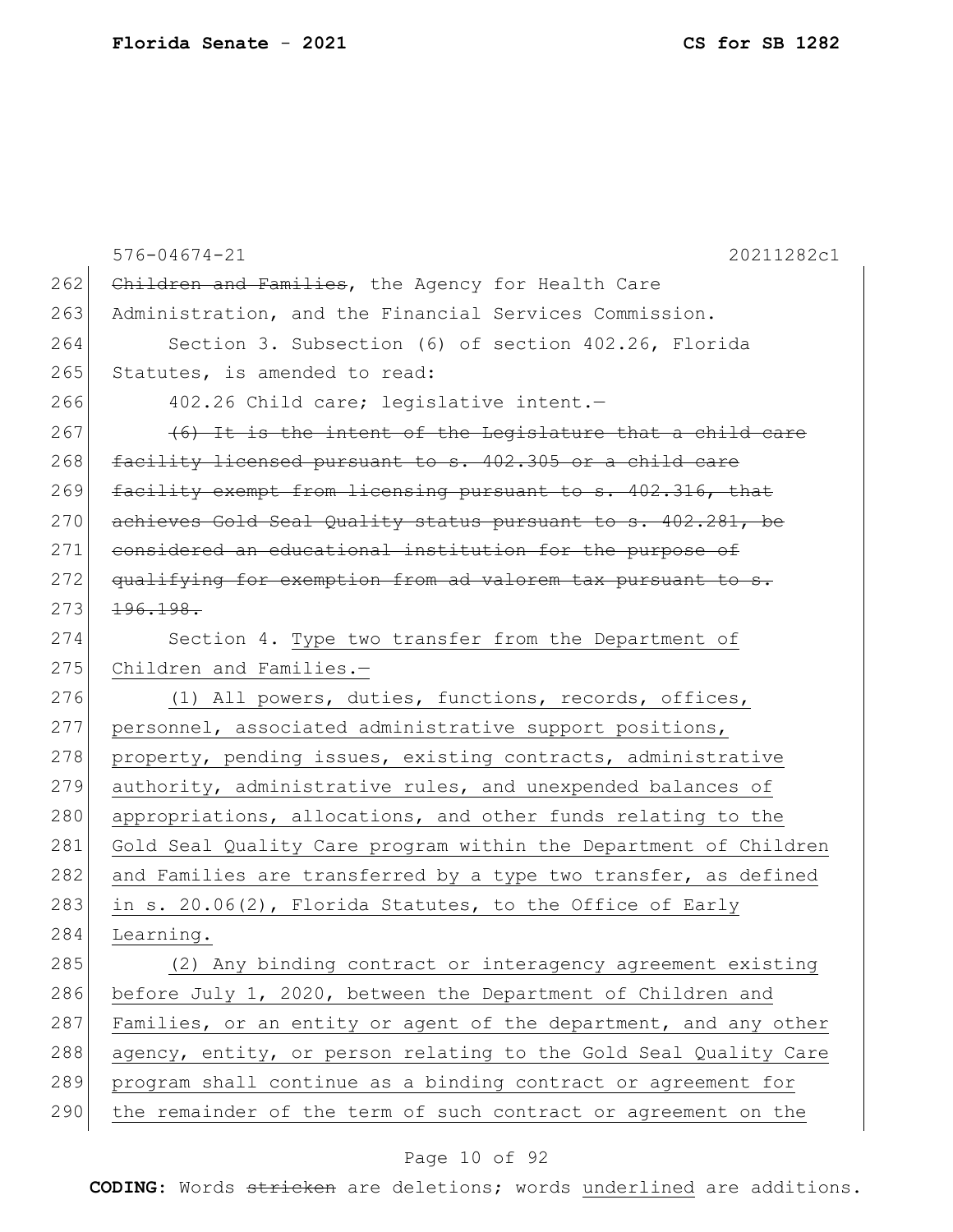576-04674-21 20211282c1 Page 11 of 92 291 successor entity responsible for the program, activity, or 292 functions relative to the contract or agreement. 293 Section 5. Subsection (5) of section 402.315, Florida 294 Statutes, is amended to read: 295 402.315 Funding; license fees.-296 (5) All moneys collected by the department for child care 297 licensing shall be held in a trust fund of the department to be 298 reallocated to the department during the following fiscal year 299 to fund child care licensing activities, including the Gold Seal 300 Quality Care program created pursuant to s. 1002.945 s. 402.281. 301 Section 6. Subsection (4) of section 1001.213, Florida 302 Statutes, is amended to read: 303 1001.213 Office of Early Learning.—There is created within 304 the Office of Independent Education and Parental Choice the 305 Office of Early Learning, as required under s. 20.15, which 306 shall be administered by an executive director. The office shall 307 be fully accountable to the Commissioner of Education but shall: 308 (4) In compliance with parts V and VI of chapter 1002 and 309 its powers and duties under s. 1002.73 <del>s. 1002.75</del>, administer 310 the Voluntary Prekindergarten Education Program at the state 311 level. 312 Section 7. Subsection (7) of section 1001.215, Florida 313 Statutes, is amended to read: 314 1001.215 Just Read, Florida! Office.—There is created in 315 the Department of Education the Just Read, Florida! Office. The 316 office is fully accountable to the Commissioner of Education and  $317$  shall: 318 (7) Review, evaluate, and provide technical assistance to 319 school districts' implementation of the K-12 comprehensive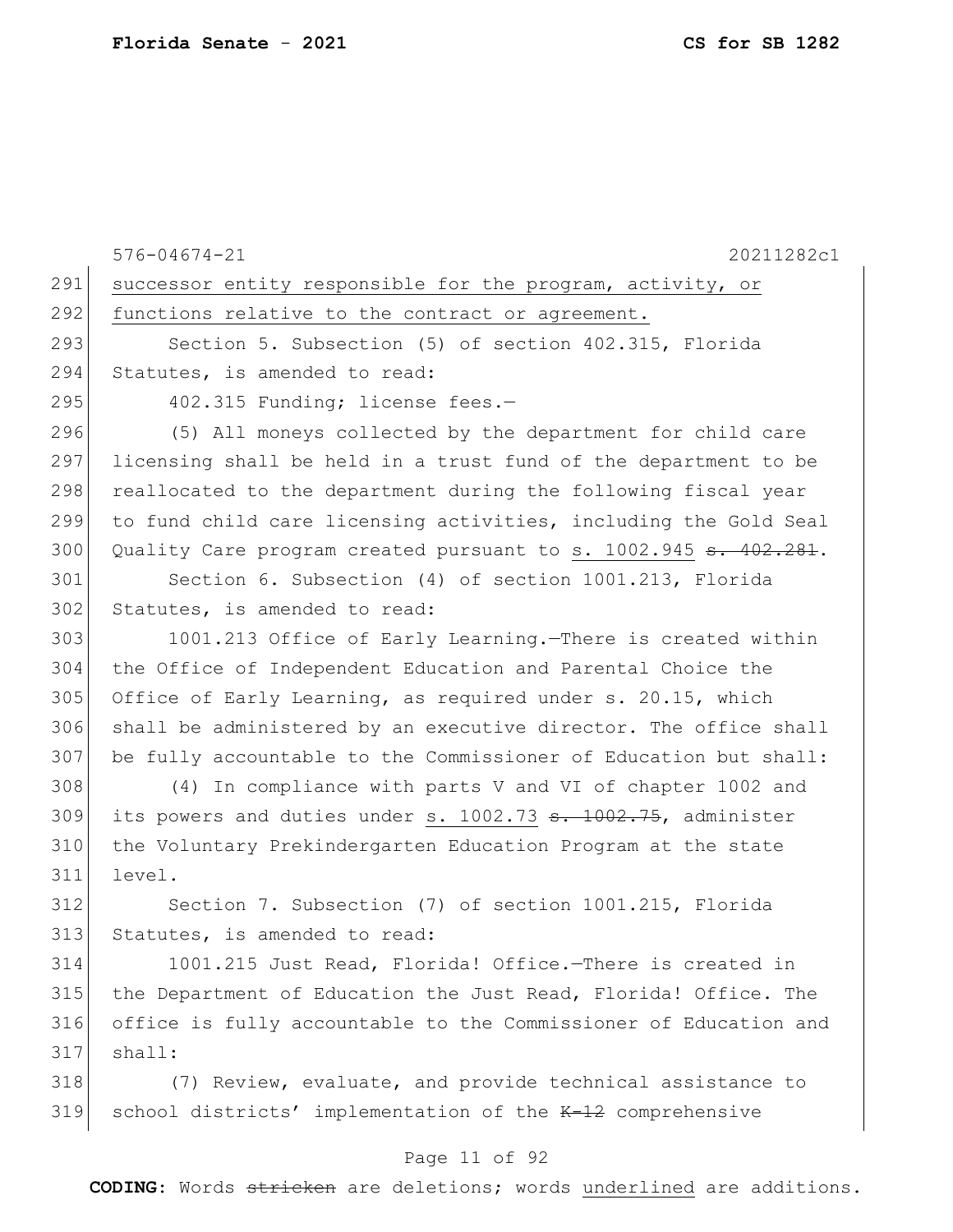|     | $576 - 04674 - 21$<br>20211282c1                                              |
|-----|-------------------------------------------------------------------------------|
| 320 | reading plan required in s. 1011.62(9).                                       |
| 321 | Section 8. Subsection (1) of section 1001.23, Florida                         |
| 322 | Statutes, is amended to read:                                                 |
| 323 | 1001.23 Specific powers and duties of the Department of                       |
| 324 | Education.-In addition to all other duties assigned to it by law              |
| 325 | or by rule of the State Board of Education, the department                    |
| 326 | shall:                                                                        |
| 327 | (1) Adopt the statewide kindergarten screening in                             |
| 328 | accordance with s. 1002.69.                                                   |
| 329 | Section 9. Subsections (3) and (10) of section 1002.32,                       |
| 330 | Florida Statutes, are amended to read:                                        |
| 331 | 1002.32 Developmental research (laboratory) schools.-                         |
| 332 | (3) MISSION. - The mission of a lab school shall be the                       |
| 333 | provision of a vehicle for the conduct of research,                           |
| 334 | demonstration, and evaluation regarding management, teaching,                 |
| 335 | and learning. Programs to achieve the mission of a lab school                 |
| 336 | shall embody the goals and standards established pursuant to ss.              |
| 337 | 1000.03(5) and 1001.23(1) $\frac{1001.23(2)}{1001.23(2)}$ and shall ensure an |
| 338 | appropriate education for its students.                                       |
| 339 | (a) Each lab school shall emphasize mathematics, science,                     |
| 340 | computer science, and foreign languages. The primary goal of a                |
| 341 | lab school is to enhance instruction and research in such                     |
| 342 | specialized subjects by using the resources available on a state              |
| 343 | university campus, while also providing an education in                       |
| 344 | nonspecialized subjects. Each lab school shall provide                        |
| 345 | sequential elementary and secondary instruction where                         |
| 346 | appropriate. A lab school may not provide instruction at grade                |
| 347 | levels higher than grade 12 without authorization from the State              |
| 348 | Board of Education. Each lab school shall develop and implement               |

# Page 12 of 92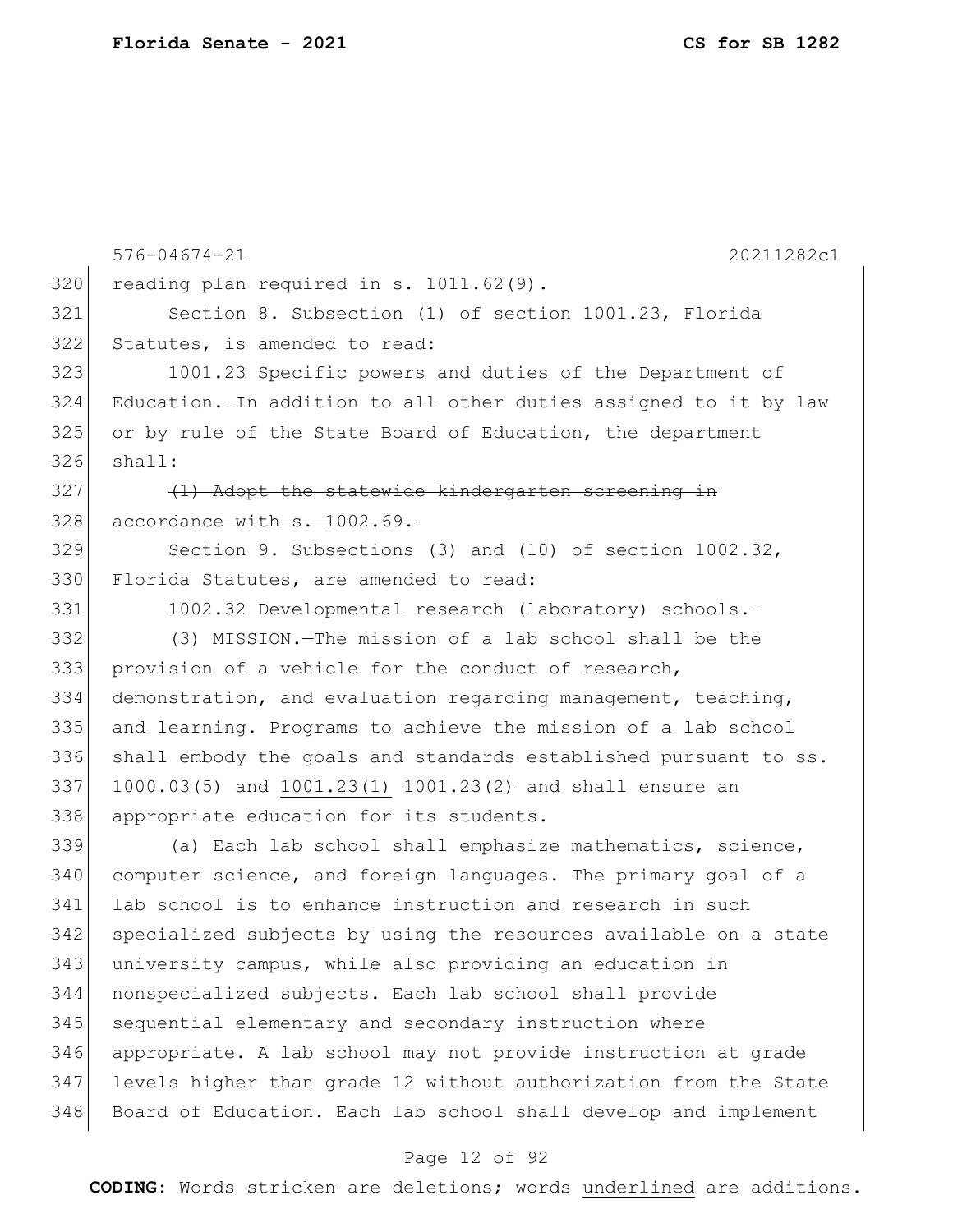576-04674-21 20211282c1 a school improvement plan pursuant to s. 1003.02(3). (b) Research, demonstration, and evaluation conducted at a 351 lab school may be generated by the college of education and other colleges within the university with which the school is affiliated. (c) Research, demonstration, and evaluation conducted at a 355 lab school may be generated by the State Board of Education. Such research shall respond to the needs of the education community at large, rather than the specific needs of the 358 affiliated college. (d) Research, demonstration, and evaluation conducted at a lab school may consist of pilot projects to be generated by the affiliated college, the State Board of Education, or the 362 Leqislature. (e) The exceptional education programs offered at a lab school shall be determined by the research and evaluation goals 365 and the availability of students for efficiently sized programs. The fact that a lab school offers an exceptional education program in no way lessens the general responsibility of the 368 local school district to provide exceptional education programs. (10) EXCEPTIONS TO LAW.—To encourage innovative practices 370 and facilitate the mission of the lab schools, in addition to 371 the exceptions to law specified in s.  $1001.23(1)$  s.  $1001.23(2)$ , the following exceptions shall be permitted for lab schools: (a) The methods and requirements of the following statutes shall be held in abeyance: ss. 316.75; 1001.30; 1001.31; 1001.32; 1001.33; 1001.34; 1001.35; 1001.36; 1001.361; 1001.362; 1001.363; 1001.37; 1001.371; 1001.372; 1001.38; 1001.39; 1001.395; 1001.40; 1001.41; 1001.44; 1001.453; 1001.46;

### Page 13 of 92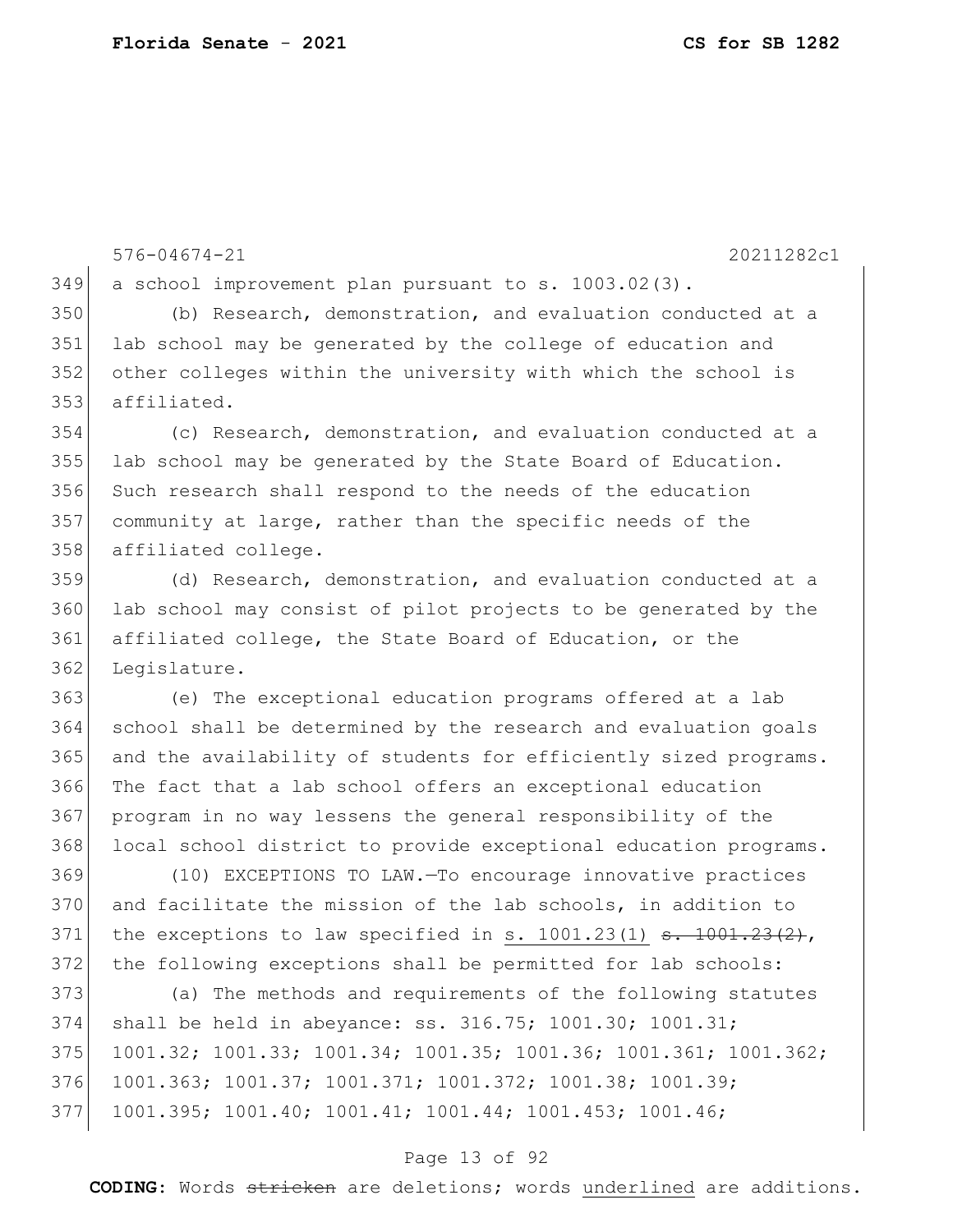|     | $576 - 04674 - 21$<br>20211282c1                                           |
|-----|----------------------------------------------------------------------------|
| 378 | 1001.461; 1001.462; 1001.463; 1001.464; 1001.47; 1001.48;                  |
| 379 | $1001.49; 1001.50; 1001.51; 1006.12(2); 1006.21(3), (4); 1006.23;$         |
| 380 | $1010.07(2)$ ; $1010.40$ ; $1010.41$ ; $1010.42$ ; $1010.43$ ; $1010.44$ ; |
| 381 | 1010.45; 1010.46; 1010.47; 1010.48; 1010.49; 1010.50; 1010.51;             |
| 382 | $1010.52; 1010.53; 1010.54; 1010.55; 1011.02(1) - (3), (5);$               |
| 383 | 1011.04; 1011.20; 1011.21; 1011.22; 1011.23; 1011.71; 1011.72;             |
| 384 | 1011.73; and 1011.74.                                                      |
| 385 | (b) With the exception of s. $1001.42(18)$ , s. $1001.42$ shall            |
| 386 | be held in abeyance. Reference to district school boards in s.             |
| 387 | 1001.42(18) shall mean the president of the university or the              |
| 388 | president's designee.                                                      |
| 389 | Section 10. Subsection (5) of section 1002.53, Florida                     |
| 390 | Statutes, is amended, and paragraph (d) is added to subsection             |
| 391 | (6) of that section, to read:                                              |
| 392 | 1002.53 Voluntary Prekindergarten Education Program;                       |
| 393 | eligibility and enrollment. $-$                                            |
| 394 | (5) The early learning coalition shall provide each parent                 |
| 395 | enrolling a child in the Voluntary Prekindergarten Education               |
| 396 | Program with a profile of every private prekindergarten provider           |
| 397 | and public school delivering the program within the county where           |
| 398 | the child is being enrolled. The profiles shall be provided to             |
| 399 | parents in a format prescribed by the Office of Early Learning             |
| 400 | in accordance with s. 1002.92(3). The profiles must include, at            |
| 401 | a minimum, the following information about each provider and               |
| 402 | school:                                                                    |
| 403 | (a) The provider's or school's services, curriculum,                       |
| 404 | instructor credentials, and instructor-to-student ratio; and               |

405 (b) The provider's or school's kindergarten readiness rate 406 calculated in accordance with s. 1002.69, based upon the most

### Page 14 of 92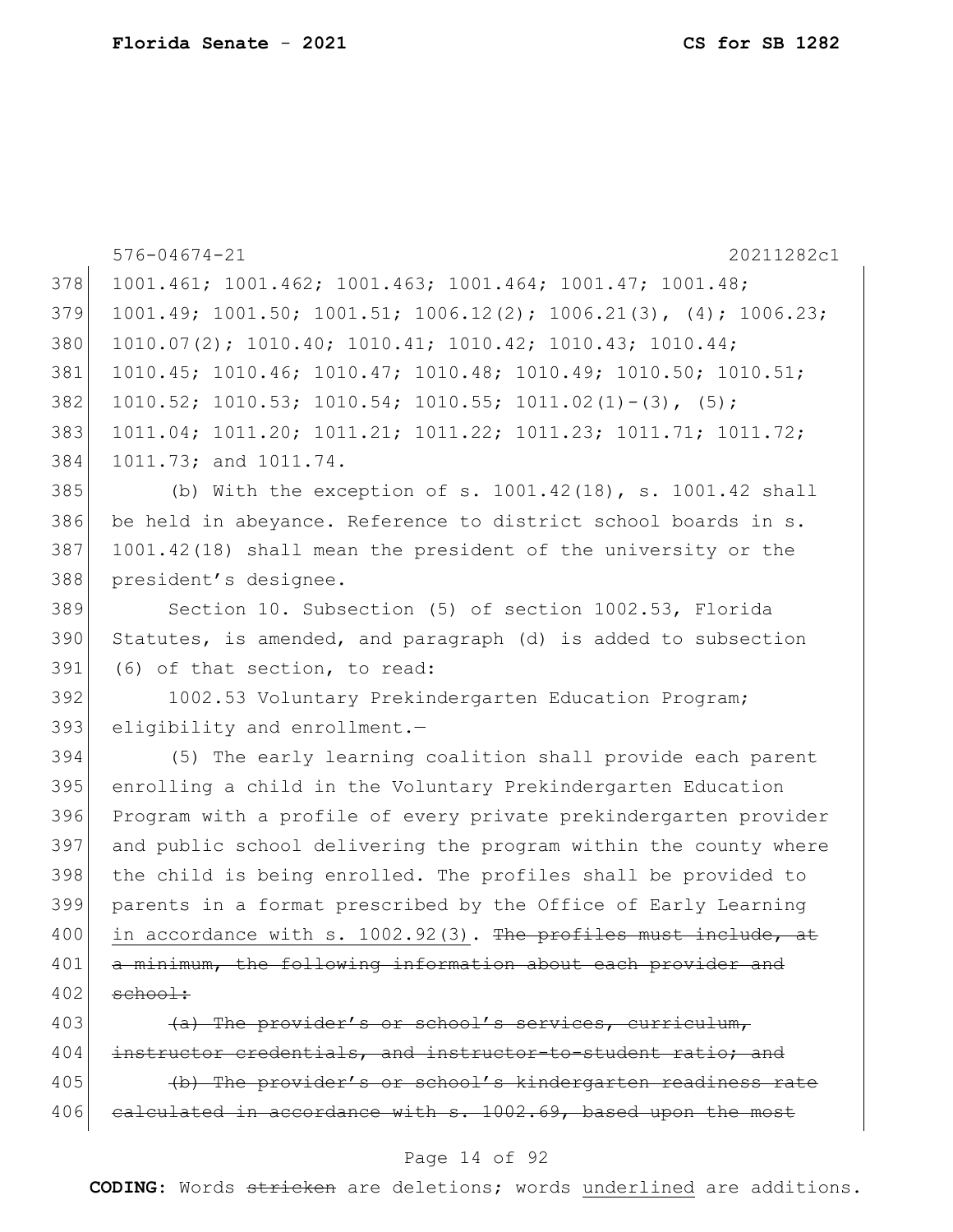576-04674-21 20211282c1 407 recent available results of the statewide kindergarten 408 screening. 409 (6) 410 (d) Each parent who enrolls his or her child in the 411 Voluntary Prekindergarten Education Program must allow his or 412 her child to participate in the coordinated screening and 413 progress monitoring program under s. 1008.2125. 414 Section 11. Paragraphs (a), (b), (c), (g), (i), and (l) of 415 subsection  $(3)$ , subsection  $(4)$ , and paragraph  $(b)$  of subsection 416 (5) of section 1002.55, Florida Statutes, are amended, and 417 subsection (6) is added to that section, to read: 418 1002.55 School-year prekindergarten program delivered by 419 private prekindergarten providers.-420 (3) To be eligible to deliver the prekindergarten program, 421 a private prekindergarten provider must meet each of the 422 following requirements: 423 (a) The private prekindergarten provider must be a child 424 care facility licensed under s. 402.305, family day care home 425 licensed under s. 402.313, large family child care home licensed 426 under s. 402.3131, nonpublic school exempt from licensure under 427 s. 402.3025(2),  $\theta$ r faith-based child care provider exempt from 428 licensure under s. 402.316, child development program accredited 429 by a national accrediting body and operating on a military 430 installation certified by the United States Department of 431 Defense, or private prekindergarten provider issued a 432 provisional license under s. 402.309. A private prekindergarten 433 provider may not deliver the program while holding a probation-434 status license under s. 402.310. 435 (b) The private prekindergarten provider must:

### Page 15 of 92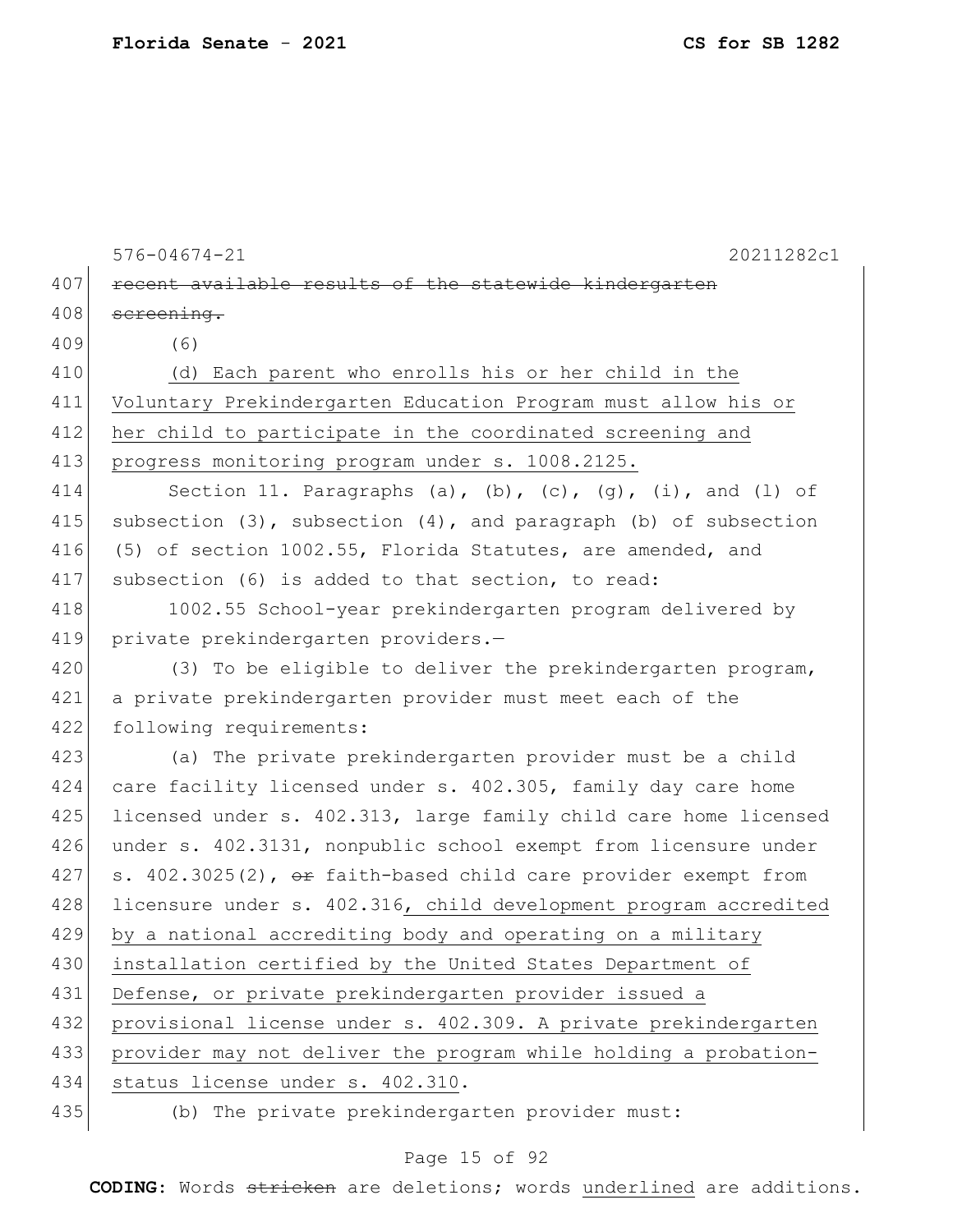576-04674-21 20211282c1 436 1. Be accredited by an accrediting association that is a 437 member of the National Council for Private School Accreditation, 438 or the Florida Association of Academic Nonpublic Schools, or be 439 accredited by the Southern Association of Colleges and Schools, 440 or Western Association of Colleges and Schools, or North Central 441 Association of Colleges and Schools, or Middle States 442 Association of Colleges and Schools, or New England Association 443 of Colleges and Schools; and have written accreditation 444 standards that meet or exceed the state's licensing requirements 445 under s. 402.305, s. 402.313, or s. 402.3131 and require at 446 least one onsite visit to the provider or school before

447 accreditation is granted;

448 2. Hold a current Gold Seal Quality Care designation under 449 s. 1002.945 <del>s. 402.281</del>; or

450 3. Be licensed under s. 402.305, s. 402.313, or s. 402.3131 451 and demonstrate, before delivering the Voluntary Prekindergarten 452 Education Program, as verified by the early learning coalition, 453 that the provider meets each of the requirements of the program 454 under this part, including, but not limited to, the requirements 455 for credentials and background screenings of prekindergarten 456 instructors under paragraphs (c) and (d), minimum and maximum 457 class sizes under paragraph (f), prekindergarten director 458 credentials under paragraph  $(q)$ , and a developmentally 459 appropriate curriculum under s. 1002.67(2)(b).

460 (c) The private prekindergarten provider must have, for 461 each prekindergarten class of 11 children or fewer, at least one 462 prekindergarten instructor who meets each of the following 463 requirements:

464 1. The prekindergarten instructor must hold, at a minimum,

#### Page 16 of 92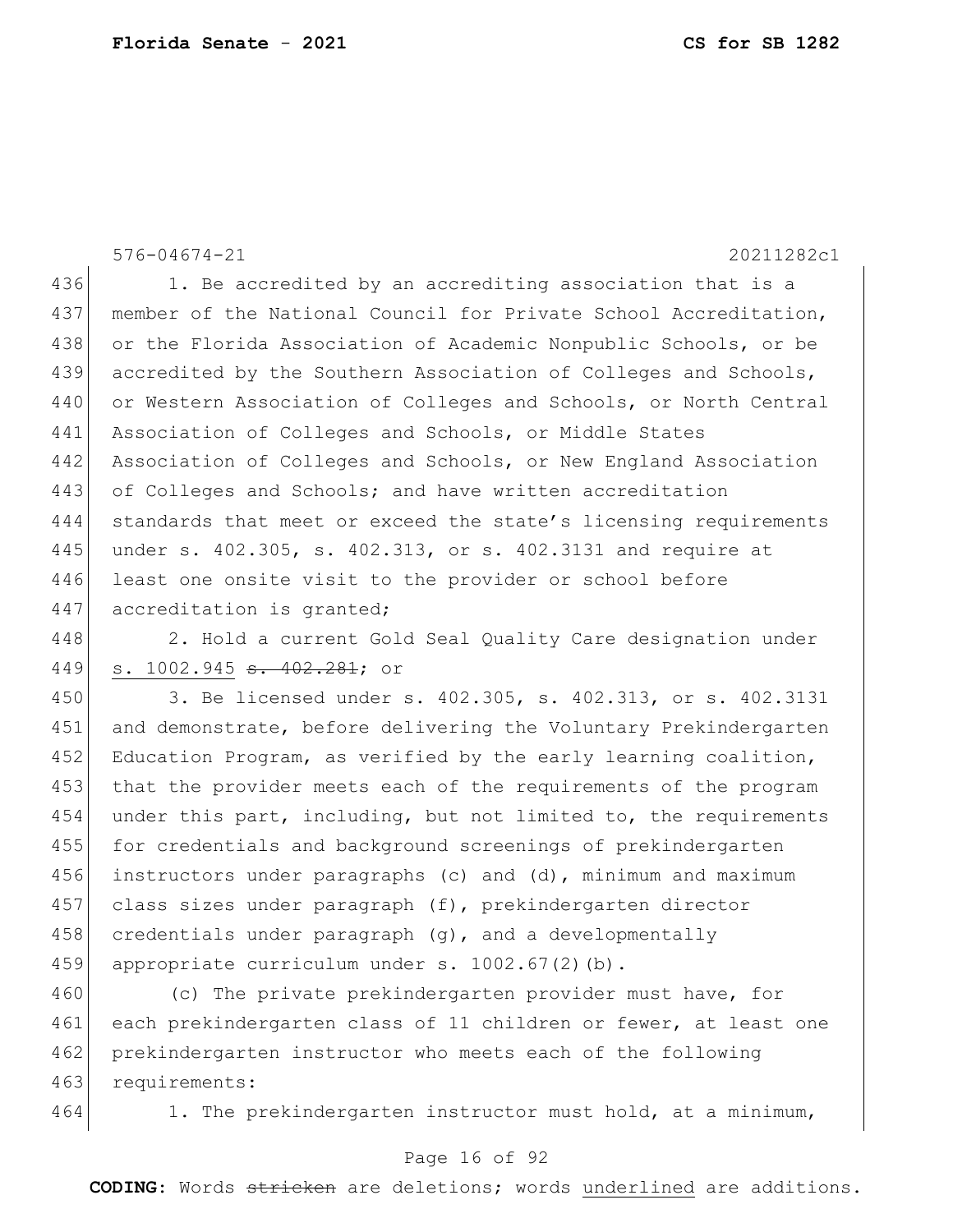576-04674-21 20211282c1 465 one of the following credentials: 466 a. A child development associate credential issued by the 467 National Credentialing Program of the Council for Professional 468 Recognition; or 469 b. A credential approved by the Department of Children and 470 Families as being equivalent to or greater than the credential 471 described in sub-subparagraph a. 472 473 The Department of Children and Families may adopt rules under 474 ss. 120.536(1) and 120.54 which provide criteria and procedures 475 for approving equivalent credentials under sub-subparagraph b. 476 2. The prekindergarten instructor must successfully 477 complete at least three an emergent literacy training courses 478 that include developmentally appropriate and experiential 479 learning practices for children course and a student performance 480 standards training course approved by the office as meeting or 481 exceeding the minimum standards adopted under s. 1002.59, and be 482 recognized as part of the informal early learning career pathway 483 identified by the office under s. 1002.995(1)(b). The 484 requirement for completion of the standards training course 485 shall take effect July 1, 2021. Such  $2014$ , and the course shall 486 be available online or in person. 487 (g) The private prekindergarten provider must have a 488 prekindergarten director who has a prekindergarten director 489 credential that is approved by the office as meeting or 490 exceeding the minimum standards adopted under s. 1002.57. A 491 private school administrator who holds a valid certificate in 492 educational leadership issued by the office satisfies the 493 requirement for a prekindergarten director credential under s.

### Page 17 of 92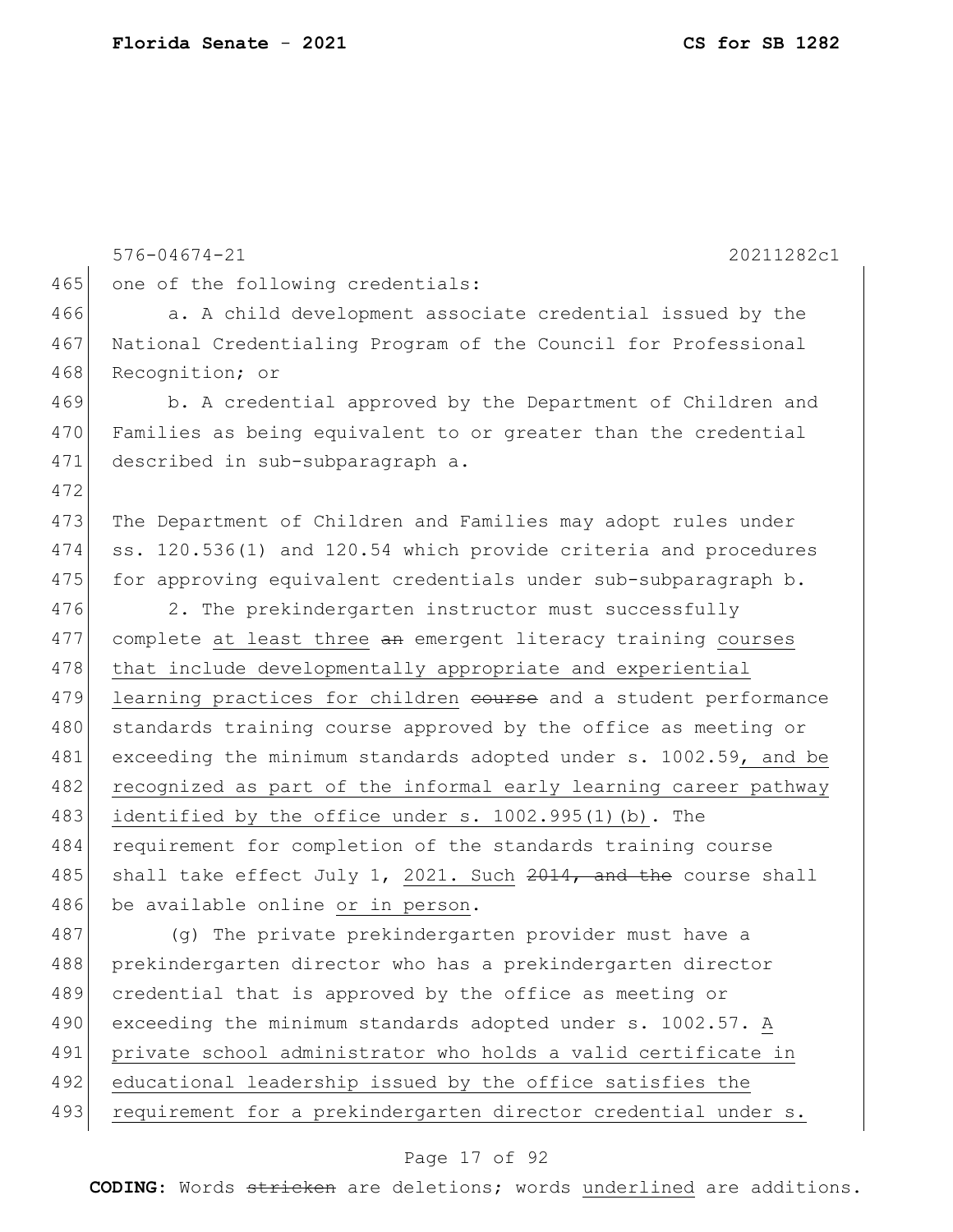576-04674-21 20211282c1 494 1002.57 Successful completion of a child care facility director 495 credential under  $s. 402.305(2)(q)$  before the establishment of 496 the prekindergarten director credential under s. 1002.57 or July  $497$  1, 2006, whichever occurs later, satisfies the requirement for a 498 prekindergarten director credential under this paragraph. 499 (i) The private prekindergarten provider must execute the 500 statewide provider contract prescribed under s. 1002.73 s. 501 1002.75, except that an individual who owns or operates multiple 502 private prekindergarten sites providers within a coalition's 503 service area may execute a single agreement with the coalition 504 on behalf of each site provider. 505 (l) Notwithstanding paragraph (j), for a private 506 prekindergarten provider that is a state agency or a subdivision 507 thereof, as defined in s. 768.28(2), the provider must agree to 508 notify the coalition of any additional liability coverage 509 maintained by the provider in addition to that otherwise 510 established under s. 768.28. The provider shall indemnify the 511 coalition to the extent permitted by s. 768.28. Notwithstanding 512 paragraph (j), for a child development program accredited by a 513 national accrediting body and operating on a military 514 installation certified by the United States Department of 515 Defense, the provider may demonstrate liability coverage by 516 affirming that it is subject to the Federal Tort Claims Act, 28 517 U.S.C. s. 2671 et seq. 518 (4) A prekindergarten instructor, in lieu of the minimum

519 credentials and courses required under paragraph  $(3)(c)$ , may 520 hold one of the following educational credentials:

521 (a) A bachelor's or higher degree in early childhood 522 education, prekindergarten or primary education, preschool

#### Page 18 of 92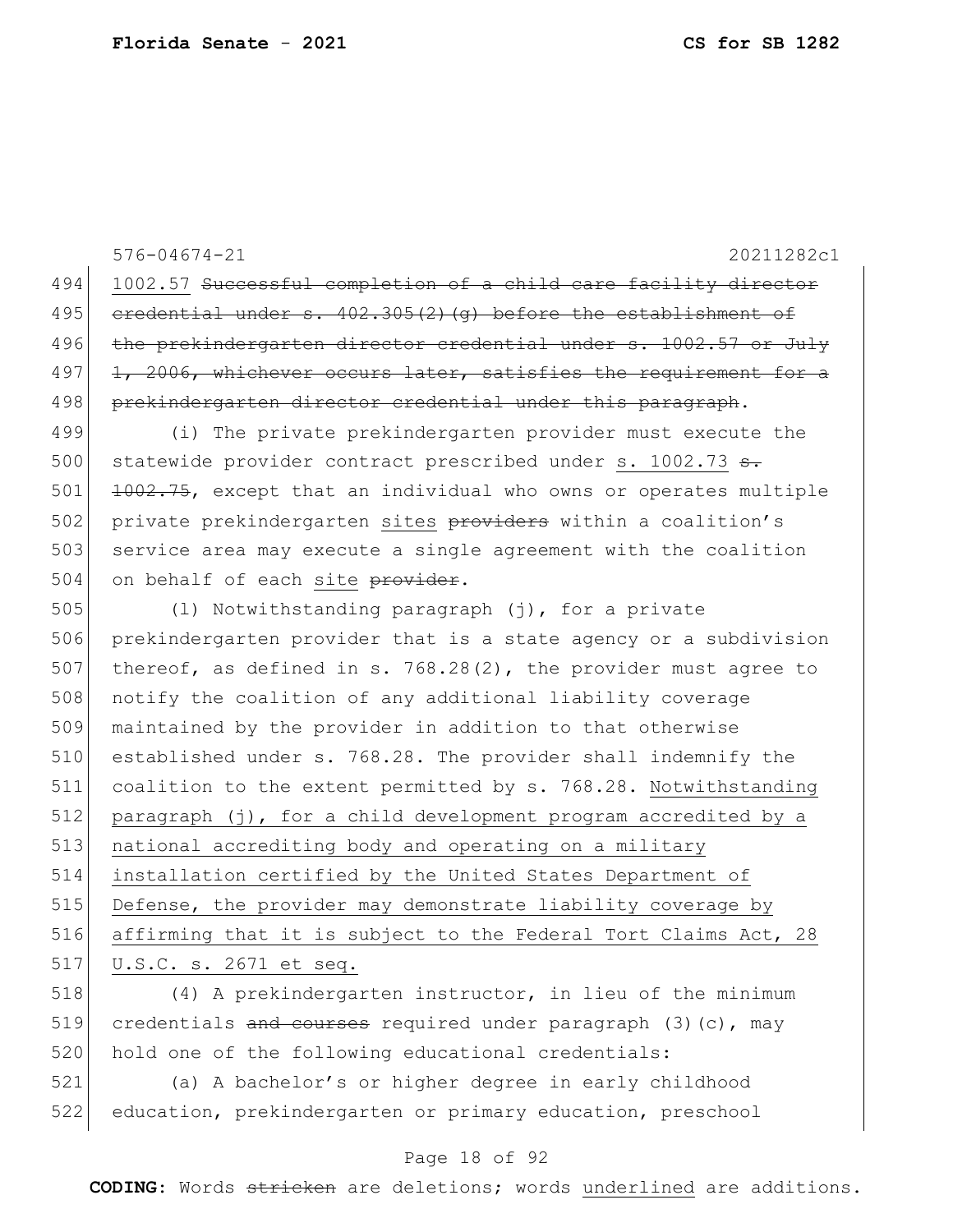576-04674-21 20211282c1 523 education, or family and consumer science; 524 (b) A bachelor's or higher degree in elementary education, 525 if the prekindergarten instructor has been certified to teach 526 children any age from birth through 6th grade, regardless of 527 whether the instructor's educator certificate is current, and if 528 the instructor is not ineligible to teach in a public school 529 because his or her educator certificate is suspended or revoked; 530 (c) An associate's or higher degree in child development; 531 (d) An associate's or higher degree in an unrelated field, 532 at least 6 credit hours in early childhood education or child 533 development, and at least 480 hours of experience in teaching or 534 providing child care services for children any age from birth 535 through 8 years of age; or 536 (e) An educational credential approved by the department as 537 being equivalent to or greater than an educational credential 538 described in this subsection. The department may adopt criteria 539 and procedures for approving equivalent educational credentials 540 under this paragraph. 541 (5) 542 (b) Notwithstanding any other provision of law, if a 543 private prekindergarten provider has been cited for a class I 544 violation, as defined by rule of the Child Care Services Program 545 Office of the Department of Children and Families, the coalition 546 may refuse to contract with the provider. 547 (6) Each early learning coalition must verify that each 548 private prekindergarten provider delivering the Voluntary 549 Prekindergarten Education Program within the coalition's county 550 or multicounty region complies with this part. If a private 551 prekindergarten provider fails or refuses to comply with this

#### Page 19 of 92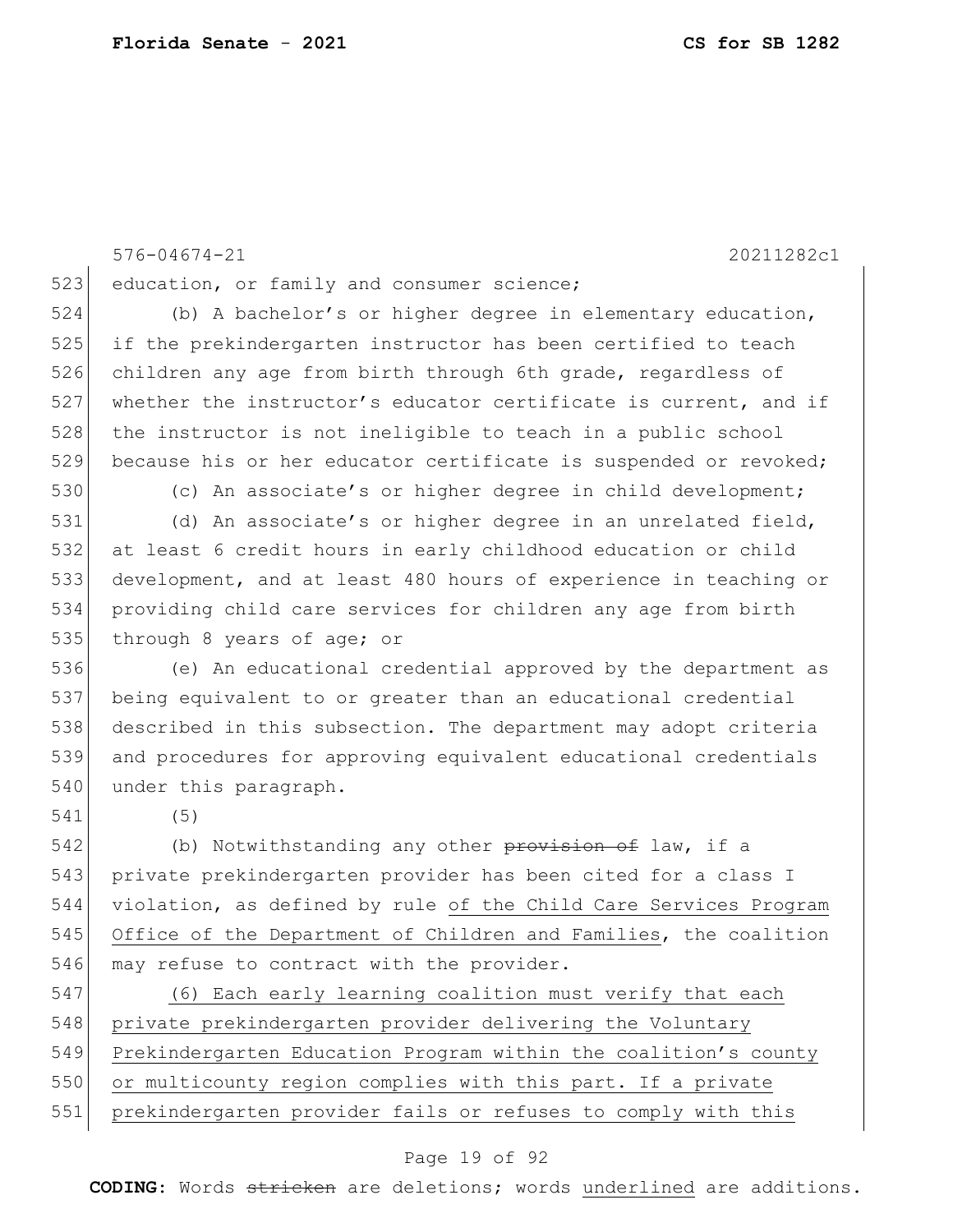|     | $576 - 04674 - 21$<br>20211282c1                                 |
|-----|------------------------------------------------------------------|
| 552 | part or engages in misconduct, the office must require the early |
| 553 | learning coalition to remove the provider from eligibility to    |
| 554 | deliver the program or to receive state funds under this part    |
| 555 | for a period of at least 2 years but no more than 5 years.       |
| 556 | Section 12. Present paragraphs (b) and (c) of subsection         |
| 557 | (2) of section 1002.57, Florida Statutes, are redesignated as    |
| 558 | paragraphs (c) and (d), respectively, and a new paragraph (b) is |
| 559 | added to that subsection, to read:                               |
| 560 | 1002.57 Prekindergarten director credential.-                    |
| 561 | (2) The educational requirements must include training in        |
| 562 | the following:                                                   |
| 563 | Implementation of curriculum and usage of student-level<br>(b)   |
| 564 | data to inform the delivery of instruction;                      |
| 565 | Section 13. Section 1002.59, Florida Statutes, is amended        |
| 566 | to read:                                                         |
| 567 | 1002.59 Emergent literacy and performance standards              |
| 568 | training courses.-                                               |
| 569 | (1) The office shall adopt minimum standards for one or          |
| 570 | more training courses in emergent literacy for prekindergarten   |
| 571 | instructors. Each course must comprise 5 clock hours and provide |
| 572 | instruction in strategies and techniques to address the age-     |
| 573 | appropriate progress of prekindergarten students in developing   |
| 574 | emergent literacy skills, including oral communication,          |
| 575 | knowledge of print and letters, phonemic and phonological        |
| 576 | awareness, and vocabulary and comprehension development. Each    |
| 577 | course must also provide resources containing strategies that    |
| 578 | allow students with disabilities and other special needs to      |
| 579 | derive maximum benefit from the Voluntary Prekindergarten        |
| 580 | Education Program. Successful completion of an emergent literacy |

# Page 20 of 92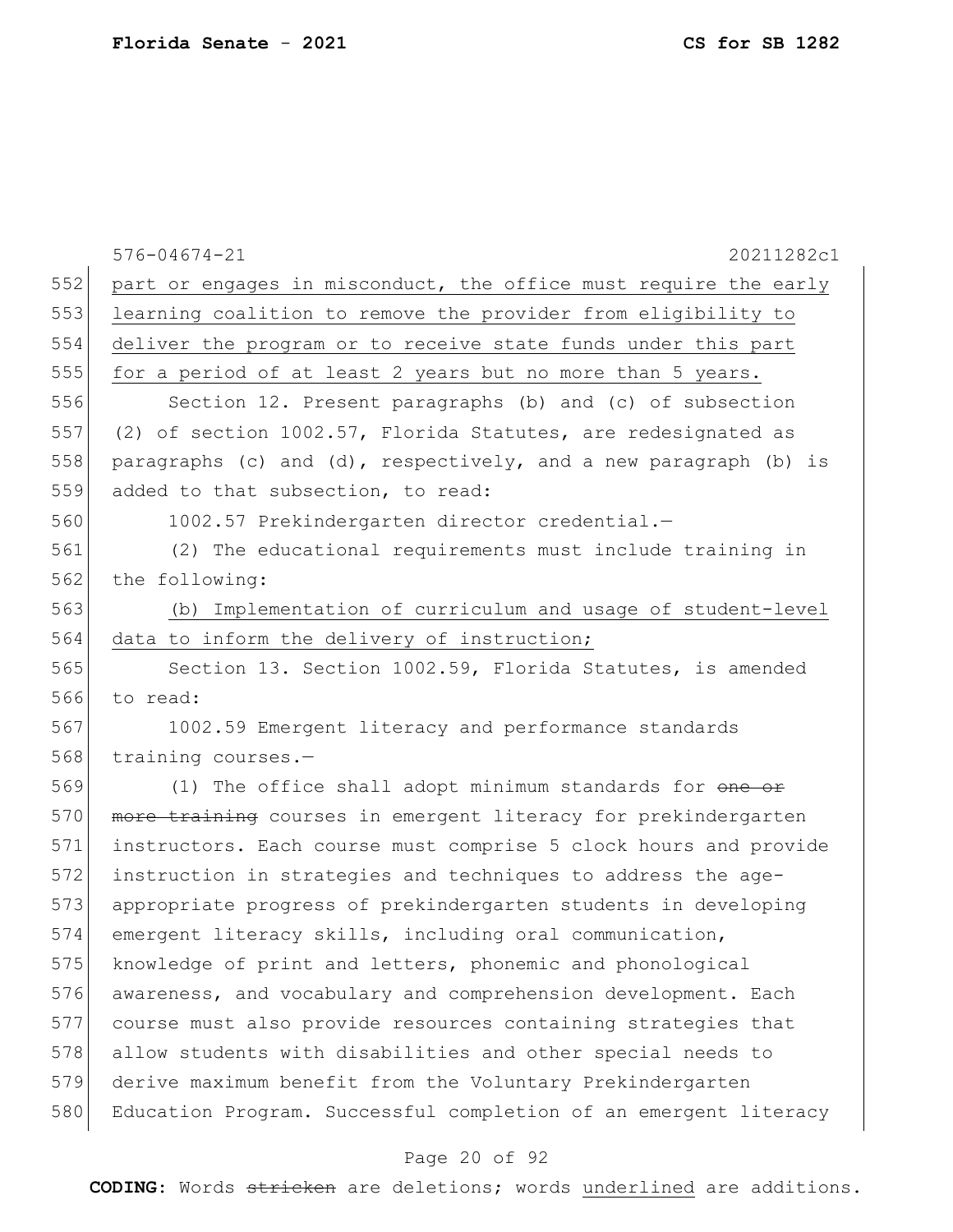576-04674-21 20211282c1 581 training course approved under this section satisfies 582 requirements for approved training in early literacy and 583 language development under ss. 402.305(2)(e)5., 402.313(6), and 584 402.3131(5). 585 (2) The office shall adopt minimum standards for one or 586 more training courses on the performance standards adopted under 587 s. 1002.67(1). Each course must comprise at least 3 clock hours, 588 provide instruction in strategies and techniques to address age-589 appropriate progress of each child in attaining the standards, 590 and be available online. 591 (3) The office shall make available online professional 592 development and training courses consisting of at least 8 clock 593 hours that support prekindergarten instructors in increasing the 594 competency of teacher-child interactions. 595 Section 14. Present subsections (6), (7), and (8) of 596 section 1002.61, Florida Statutes, are redesignated as 597 subsections  $(7)$ ,  $(8)$ , and  $(9)$ , respectively, a new subsection 598 (6) and subsection (10) are added to that section, and paragraph 599 (b) of subsection (1), paragraph (b) of subsection (3), and 600 subsection (4) of that section are amended, to read: 601 1002.61 Summer prekindergarten program delivered by public 602 schools and private prekindergarten providers.-603 (1) 604 (b) Each early learning coalition shall administer the 605 Voluntary Prekindergarten Education Program at the county or 606 regional level for students enrolled under s.  $1002.53(3)$  (b) in a 607 summer prekindergarten program delivered by a private 608 prekindergarten provider. A child development program accredited 609 by a national accrediting body and operating on a military

### Page 21 of 92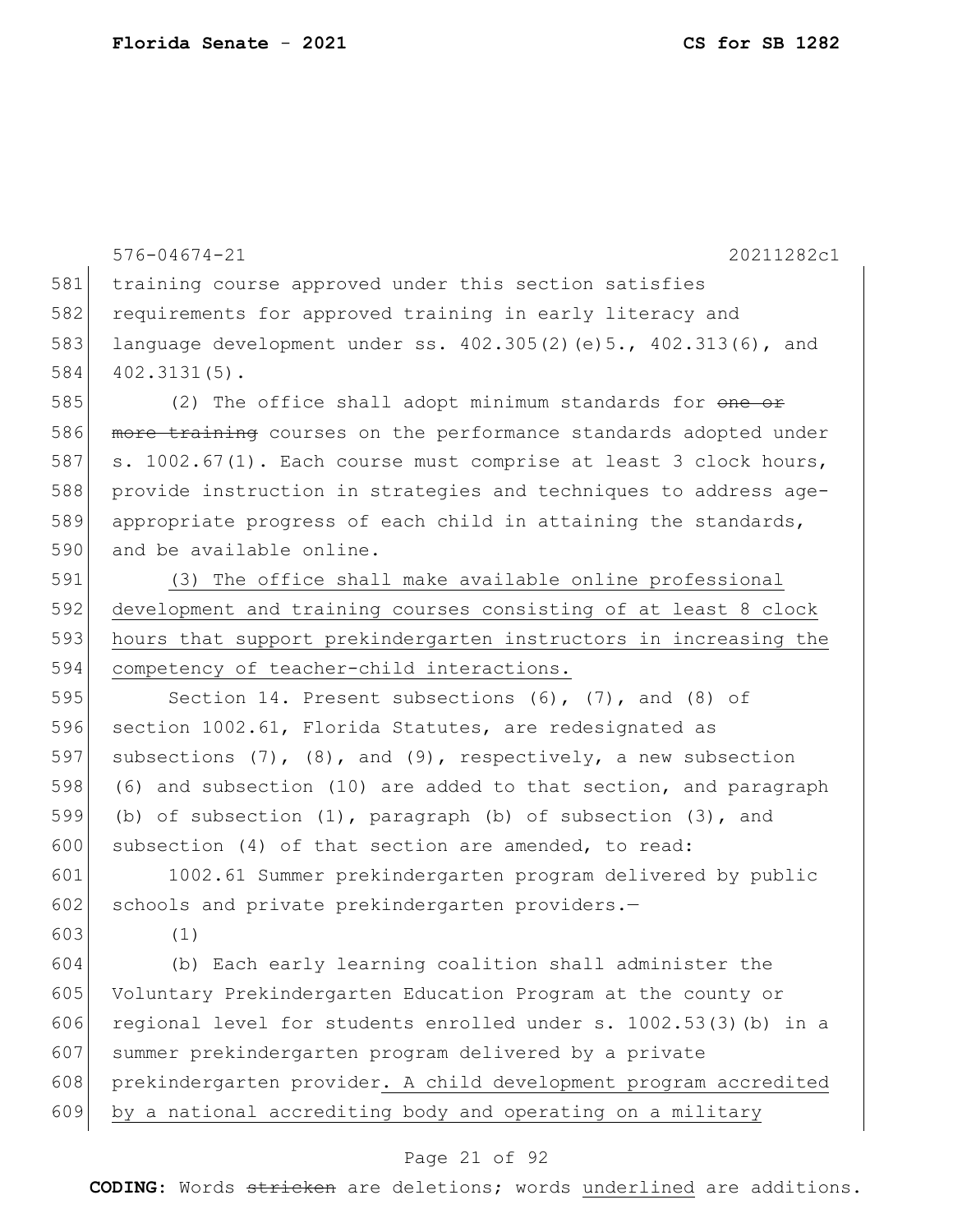576-04674-21 20211282c1 610 installation certified by the United States Department of 611 Defense may administer the summer prekindergarten program as a 612 private prekindergarten provider. 613 (3) 614 (b) Each public school delivering the summer 615 prekindergarten program must execute the statewide provider 616 contract prescribed under s. 1002.73  $s$ . 1002.75, except that the 617 school district may execute a single agreement with the early 618 learning coalition on behalf of all district schools. 619 (4) Notwithstanding ss. 1002.55(3)(c)1. and  $1002.63(4)$ , 620 each public school and private prekindergarten provider must 621 have, for each prekindergarten class, at least one 622 prekindergarten instructor who is a certified teacher or holds 623 one of the educational credentials specified in s.  $1002.55(4)(a)$ 624 or (b). As used in this subsection, the term "certified teacher" 625 means a teacher holding a valid Florida educator certificate 626 under s. 1012.56 who has the qualifications required by the 627 district school board to instruct students in the summer 628 prekindergarten program. In selecting instructional staff for 629 the summer prekindergarten program, each school district shall 630 give priority to teachers who have experience or coursework in 631 early childhood education and have completed emergent literacy 632 and performance standards courses, as described in s. 633 1002.55(3)(c)2. 634 (6) A child development program accredited by a national 635 accrediting body and operating on a military installation 636 certified by the United States Department of Defense shall 637 comply with the requirements of a private prekindergarten 638 provider in this section.

### Page 22 of 92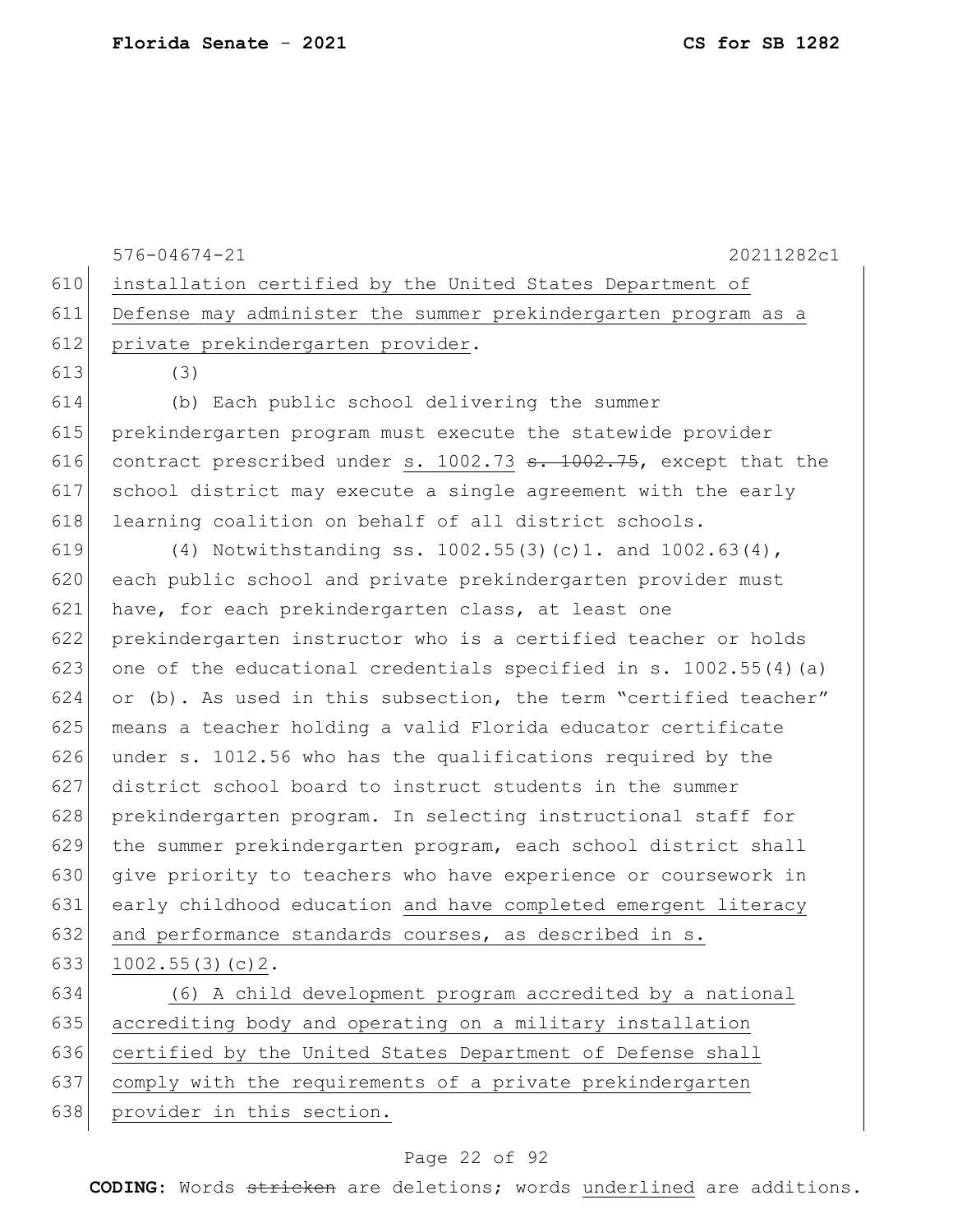576-04674-21 20211282c1 639 (10)(a) Each early learning coalition shall verify that 640 each private prekindergarten provider and public school 641 delivering the Voluntary Prekindergarten Education Program 642 within the coalition's county or multicounty region complies 643 with this part. 644 (b) If a private prekindergarten provider or public school 645 fails or refuses to comply with this part or engages in 646 misconduct, the office must require the early learning coalition 647 to remove the provider or school from eligibility to deliver the 648 Voluntary Prekindergarten Education Program or to receive state 649 funds under this part for a period of at least 2 years but no 650 more than 5 years. 651 Section 15. Paragraph (b) of subsection (3) of section 652 1002.63, Florida Statutes, is amended, and subsection  $(9)$  is 653 added to that section, to read: 654 1002.63 School-year prekindergarten program delivered by 655 public schools.— 656 (3) 657 (b) Each public school delivering the school-year 658 prekindergarten program must execute the statewide provider 659 contract prescribed under s. 1002.73  $\texttt{s. } 1002.75$ , except that the 660 school district may execute a single agreement with the early 661 learning coalition on behalf of all district schools. 662 (9)(a) Each early learning coalition shall verify that each 663 public school delivering the Voluntary Prekindergarten Education 664 Program within the coalition's service area complies with this 665 part. 666 (b) If a public school fails or refuses to comply with this 667 part or engages in misconduct, the office must require the

### Page 23 of 92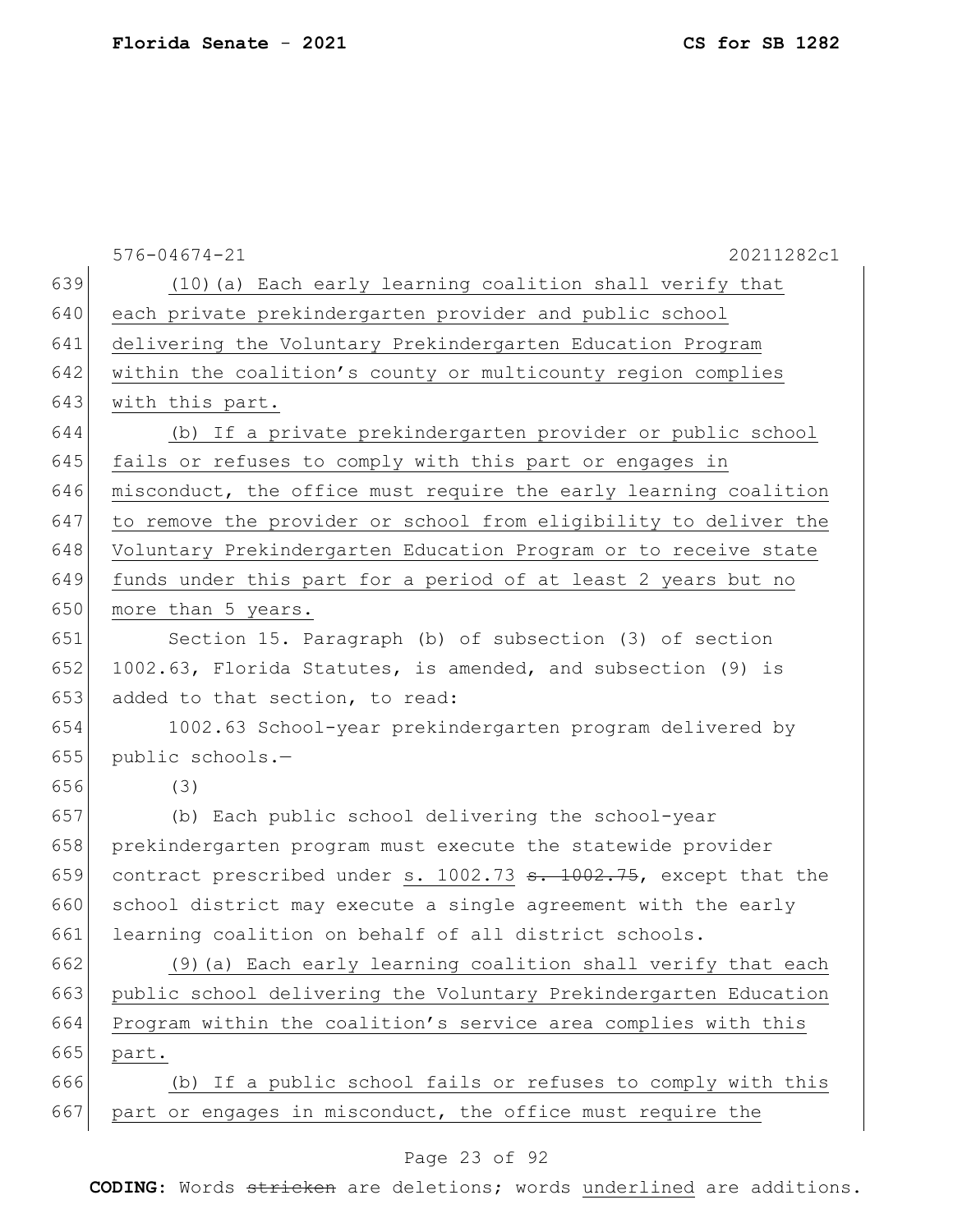576-04674-21 20211282c1 668 district school board to remove the school from eligibility to 669 deliver the Voluntary Prekindergarten Education Program or to 670 receive state funds under this part for a period of at least 2 671 years but no more than 5 years. 672 Section 16. Section 1002.67, Florida Statutes, is amended  $673$  to read: 674 1002.67 Performance standards and  $\div$  curricula and  $675$  accountability. 676 (1)(a) The office shall develop and adopt performance 677 standards for students in the Voluntary Prekindergarten 678 Education Program. The performance standards must address the 679 age-appropriate progress of students in the development of: 680 1. The capabilities, capacities, and skills required under 681 s. 1(b), Art. IX of the State Constitution; and 682 2. Emergent literacy skills, including oral communication, 683 knowledge of print and letters, phonemic and phonological 684 awareness, and vocabulary and comprehension development; and 685 3. Mathematical thinking and early math skills. 686 687 By October 1, 2013, the office shall examine the existing 688 performance standards in the area of mathematical thinking and 689 develop a plan to make appropriate professional development and 690 training courses available to prekindergarten instructors. 691 (b) At least every 3 years, the office shall periodically 692 review and, if necessary, revise the performance standards 693 established under this section for the statewide kindergarten 694  $\sigma$  sereening administered under s. 1002.69 and align the standards 695 to the standards established by the state board for student 696 performance on the statewide assessments administered pursuant

#### Page 24 of 92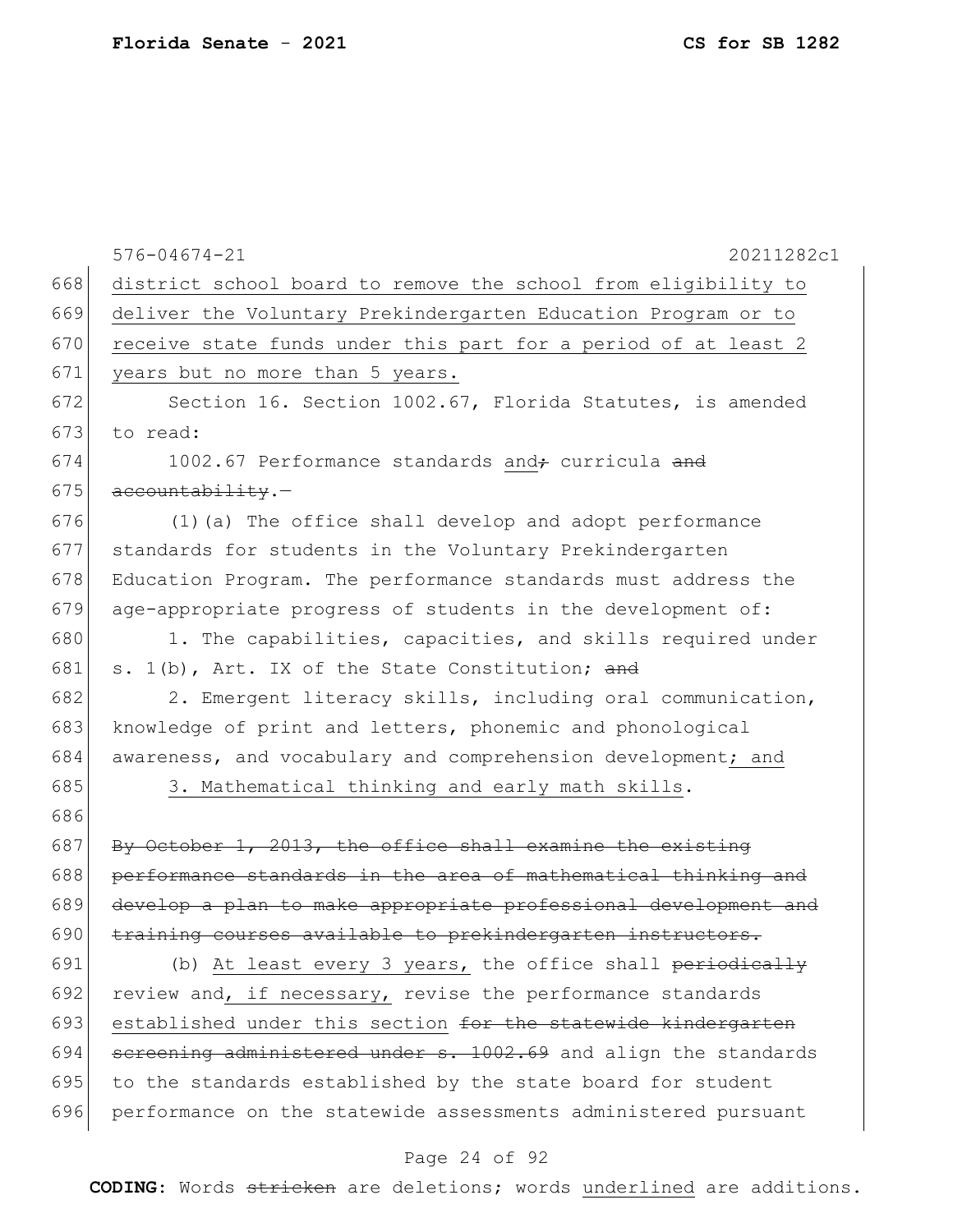576-04674-21 20211282c1 697 to s. 1008.22. 698 (2)(a) Each private prekindergarten provider and public 699 school may select or design the curriculum that the provider or 700 school uses to implement the Voluntary Prekindergarten Education 701 Program, except as otherwise required for a provider or school 702 that is placed on probation under s. 1002.68  $\frac{1}{2}$  paragraph (4)(c). 703 (b) Each private prekindergarten provider's and public 704 school's curriculum must be developmentally appropriate and 705 must: 706 1. Be designed to prepare a student for early literacy and 707 provide for instruction in early math skills; 708 2. Enhance the age-appropriate progress of students in 709 attaining the performance standards adopted by the department 710 under subsection (1); and 711 3. Support student learning gains through differentiated 712 instruction that shall be measured by the coordinated screening 713 and progress monitoring program under s. 1008.2125 Prepare 714 students to be ready for kindergarten based upon the statewide 715 kindergarten screening administered under s. 1002.69. 716 (c) The office shall adopt procedures for the review and 717 approval of approve curricula for use by private prekindergarten 718 providers and public schools that are placed on probation under 719 s. 1002.68 paragraph  $(4)$   $(c)$ . The office shall administer the 720 review and approval process and maintain a list of the curricula 721 approved under this paragraph. Each approved curriculum must 722 meet the requirements of paragraph (b). 723  $(3)$  (a) Contingent upon legislative appropriation, each 724 private prekindergarten provider and public school in the 725 Voluntary Prekindergarten Education Program must implement an

#### Page 25 of 92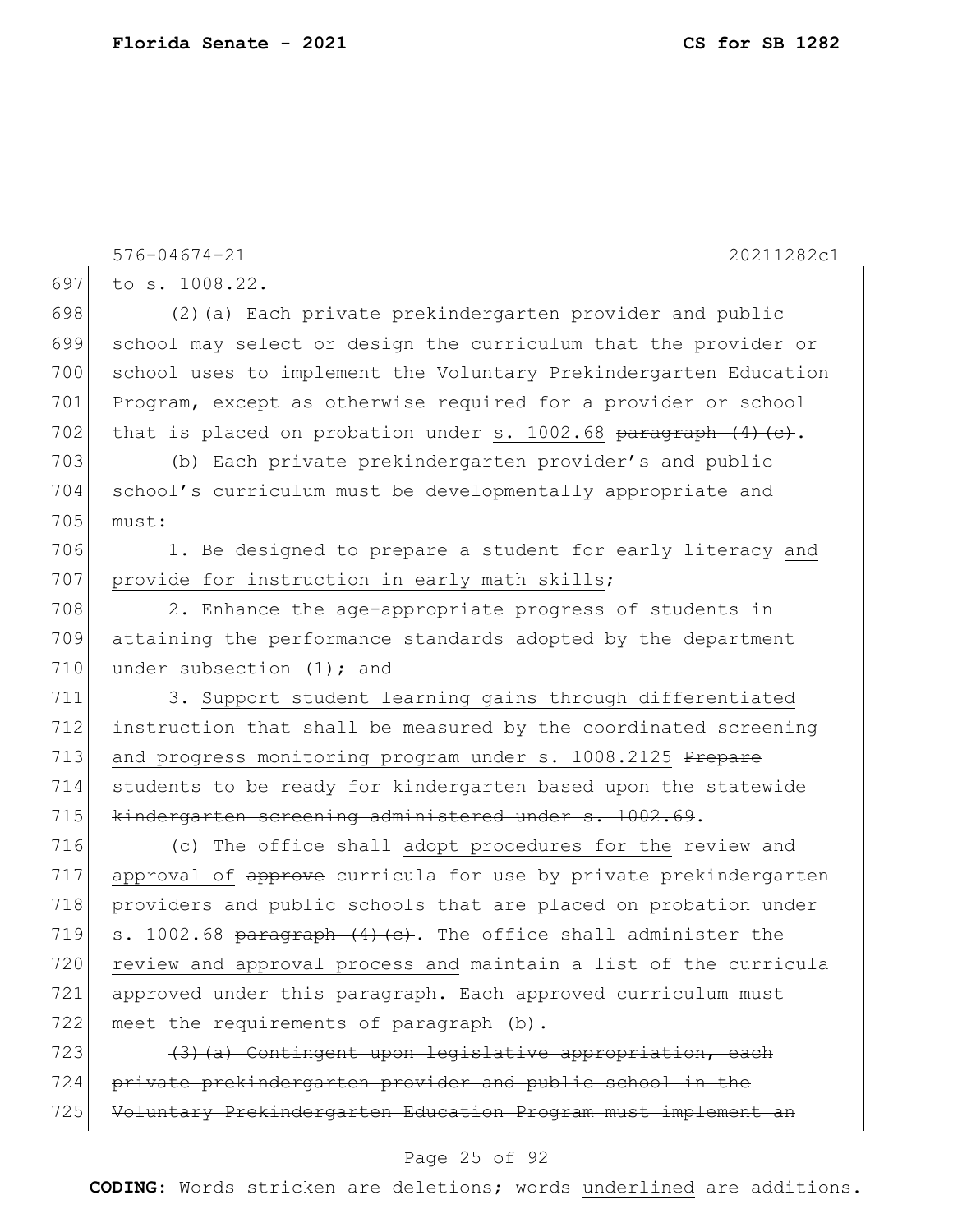576-04674-21 20211282c1 726 evidence-based pre- and post-assessment that has been approved 727 by rule of the State Board of Education.  $728$  (b) In order to be approved, the assessment must be valid, 729 reliable, developmentally appropriate, and designed to measure 730 student progress on domains which must include, but are not 731  $l$  <del>limited to, early literacy, numeracy, and language.</del>  $732$  (c) The pre- and post-assessment must be administered by 733 individuals meeting requirements established by rule of the 734 State Board of Education. 735  $(4)$  (a) Each early learning coalition shall verify that each 736 private prekindergarten provider delivering the Voluntary 737 Prekindergarten Education Program within the coalition's county 738 or multicounty region complies with this part. Each district 739 school board shall verify that each public school delivering the 740 program within the school district complies with this part. 741 (b) If a private prekindergarten provider or public school 742 fails or refuses to comply with this part, or if a provider or 743 school engages in misconduct, the office shall require the early 744 learning coalition to remove the provider and require the school 745 district to remove the school from eligibility to deliver the 746 Voluntary Prekindergarten Education Program and receive state 747 funds under this part for a period of 5 years.  $748$  (c)1. If the kindergarten readiness rate of a private 749 prekindergarten provider or public school falls below the 750  $\vert$  minimum rate adopted by the office as satisfactory under s. 751  $1002.69(6)$ , the early learning coalition or school district, as 752 applicable, shall require the provider or school to submit an 753 improvement plan for approval by the coalition or school 754 district, as applicable, and to implement the plan; shall place

#### Page 26 of 92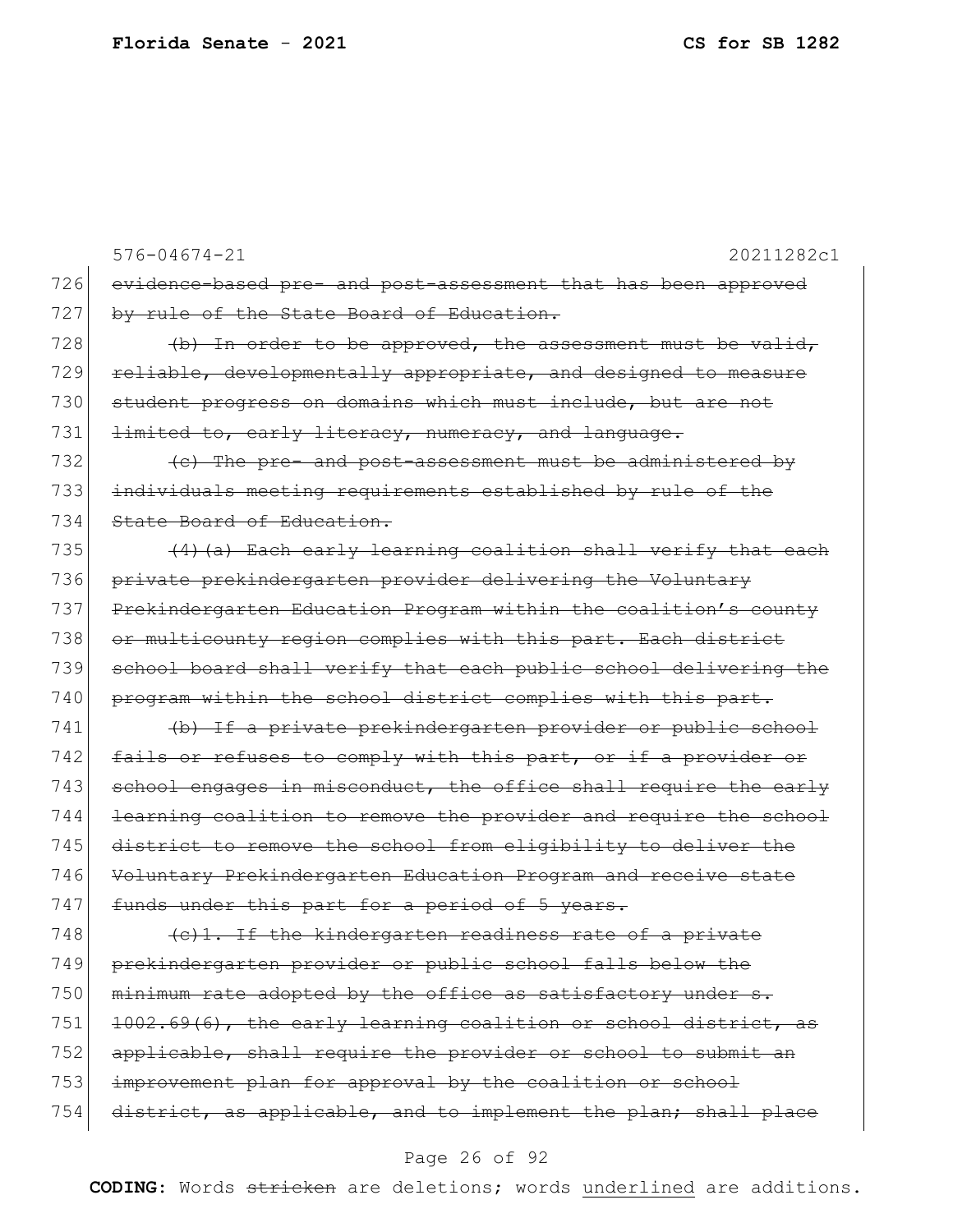576-04674-21 20211282c1 755 the provider or school on probation; and shall require the 756 provider or school to take certain corrective actions, including 757 the use of a curriculum approved by the office under paragraph 758  $(2)$  (c) or a staff development plan to strengthen instruction in 759 <del>language development and phonological awareness approved by the</del>  $760$  office. 761 2. A private prekindergarten provider or public school that 762 is placed on probation must continue the corrective actions 763 required under subparagraph  $1.,$  including the use of a 764 curriculum or a staff development plan to strengthen instruction 765 in language development and phonological awareness approved by 766 the office, until the provider or school meets the minimum rate 767 adopted by the office as satisfactory under s.  $1002.69(6)$ . 768 Failure to implement an approved improvement plan or staff 769 development plan shall result in the termination of the 770 provider's contract to deliver the Voluntary Prekindergarten 771 Education Program for a period of 5 years. 772 3. If a private prekindergarten provider or public school 773 remains on probation for 2 consecutive years and fails to meet 774 the minimum rate adopted by the office as satisfactory under  $s$ .  $775$  1002.69(6) and is not granted a good cause exemption by the 776 office pursuant to s.  $1002.69(7)$ , the office shall require the 777 early learning coalition or the school district to remove, as 778 applicable, the provider or school from eligibility to deliver 779 the Voluntary Prekindergarten Education Program and receive 780 state funds for the program for a period of 5 years. 781 (d) Each early learning coalition and the office shall 782 coordinate with the Child Care Services Program Office of the 783 Department of Children and Families to minimize interagency

#### Page 27 of 92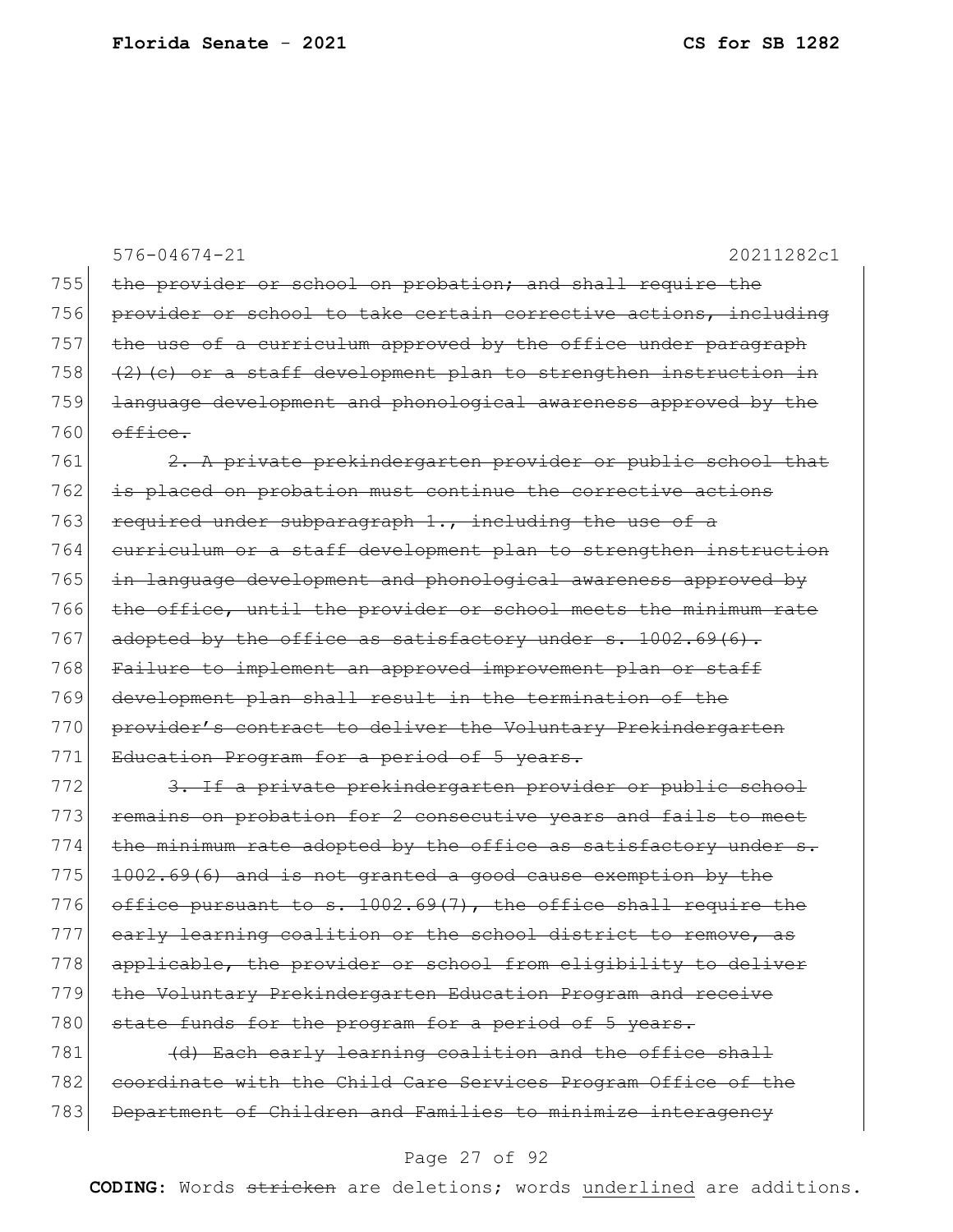|     | $576 - 04674 - 21$<br>20211282c1                                 |
|-----|------------------------------------------------------------------|
| 784 | duplication of activities for monitoring private prekindergarten |
| 785 | providers for compliance with requirements of the Voluntary      |
| 786 | Prekindergarten Education Program under this part, the school    |
| 787 | readiness program under part VI of this chapter, and the         |
| 788 | licensing of providers under ss. 402.301-402.319.                |
| 789 | Section 17. Section 1002.68, Florida Statutes, is created        |
| 790 | to read:                                                         |
| 791 | 1002.68 Voluntary Prekindergarten Education Program              |
| 792 | $accountability. -$                                              |
| 793 | (1) (a) Beginning with the 2022-2023 program year, each          |
| 794 | private prekindergarten provider and public school participating |
| 795 | in the Voluntary Prekindergarten Education Program must          |
| 796 | participate in the coordinated screening and progress monitoring |
| 797 | program in accordance with s. 1008.2125. The coordinated         |
| 798 | screening and progress monitoring program results shall be used  |
| 799 | by the office to identify student learning gains, index          |
| 800 | development learning outcomes upon program completion relative   |
| 801 | to the performance standards established under s. 1002.67 and    |
| 802 | representative norms, and inform a private prekindergarten       |
| 803 | provider's and public school's performance metric.               |
| 804 | (b) At a minimum, the initial and final progress monitoring      |
| 805 | or screening must be administered by individuals meeting         |
| 806 | requirements adopted by the department pursuant to s. 1008.2125. |
| 807 | (c) Each private prekindergarten provider and public school      |
| 808 | participating in the Voluntary Prekindergarten Education Program |
| 809 | must provide a student's performance results from the            |
| 810 | coordinated screening and progress monitoring to the student's   |
| 811 | parents within 7 days after the administration of such           |
| 812 | coordinated screening and progress monitoring.                   |

# Page 28 of 92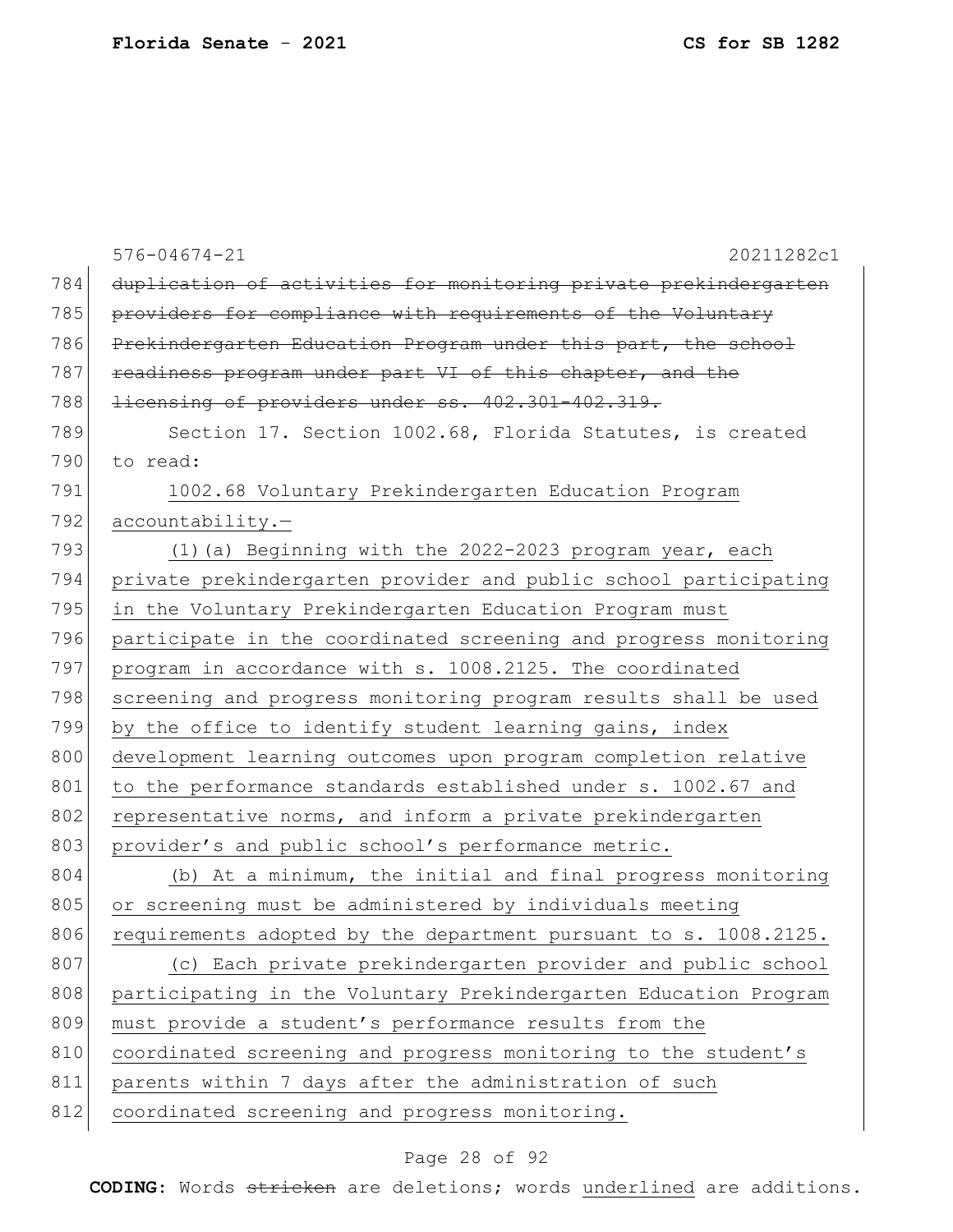|     | $576 - 04674 - 21$<br>20211282c1                                 |
|-----|------------------------------------------------------------------|
| 813 | (2) Beginning with the 2022-2023 program year, each private      |
| 814 | prekindergarten provider and public school participating in the  |
| 815 | Voluntary Prekindergarten Education Program must participate in  |
| 816 | a program assessment of each voluntary prekindergarten education |
| 817 | classroom. The program assessment shall measure the quality of   |
| 818 | teacher-child interactions, including emotional support,         |
| 819 | classroom organization, and instructional support for children   |
| 820 | ages 3 to 5 years. Each private prekindergarten provider and     |
| 821 | public school participating in the Voluntary Prekindergarten     |
| 822 | Education Program shall receive from the office the results of   |
| 823 | the program assessment for each classroom within 14 days after   |
| 824 | the observation. Each early learning coalition shall be          |
| 825 | responsible for the administration of the program assessments,   |
| 826 | which must be conducted by individuals qualified to conduct      |
| 827 | program assessments under s. 1002.82(2)(n).                      |
| 828 | (3) (a) For the 2020-2021 program year, the office shall         |
| 829 | calculate a kindergarten readiness rate for each private         |
| 830 | prekindergarten provider and public school participating in the  |
| 831 | Voluntary Prekindergarten Education Program based upon learning  |
| 832 | gains and the percentage of students assessed as ready for       |
| 833 | kindergarten. The department shall require that each school      |
| 834 | district administer the statewide kindergarten screening in use  |
| 835 | before the 2021-2022 school year to each kindergarten student in |
| 836 | the school district within the first 30 school days of the 2021- |
| 837 | 2022 school year. Private schools may administer the statewide   |
| 838 | kindergarten screening to each kindergarten student in a private |
| 839 | school who was enrolled in the Voluntary Prekindergarten         |
| 840 | Education Program. Learning gains shall be determined using a    |
| 841 | value-added measure based on growth demonstrated by the results  |
|     |                                                                  |

# Page 29 of 92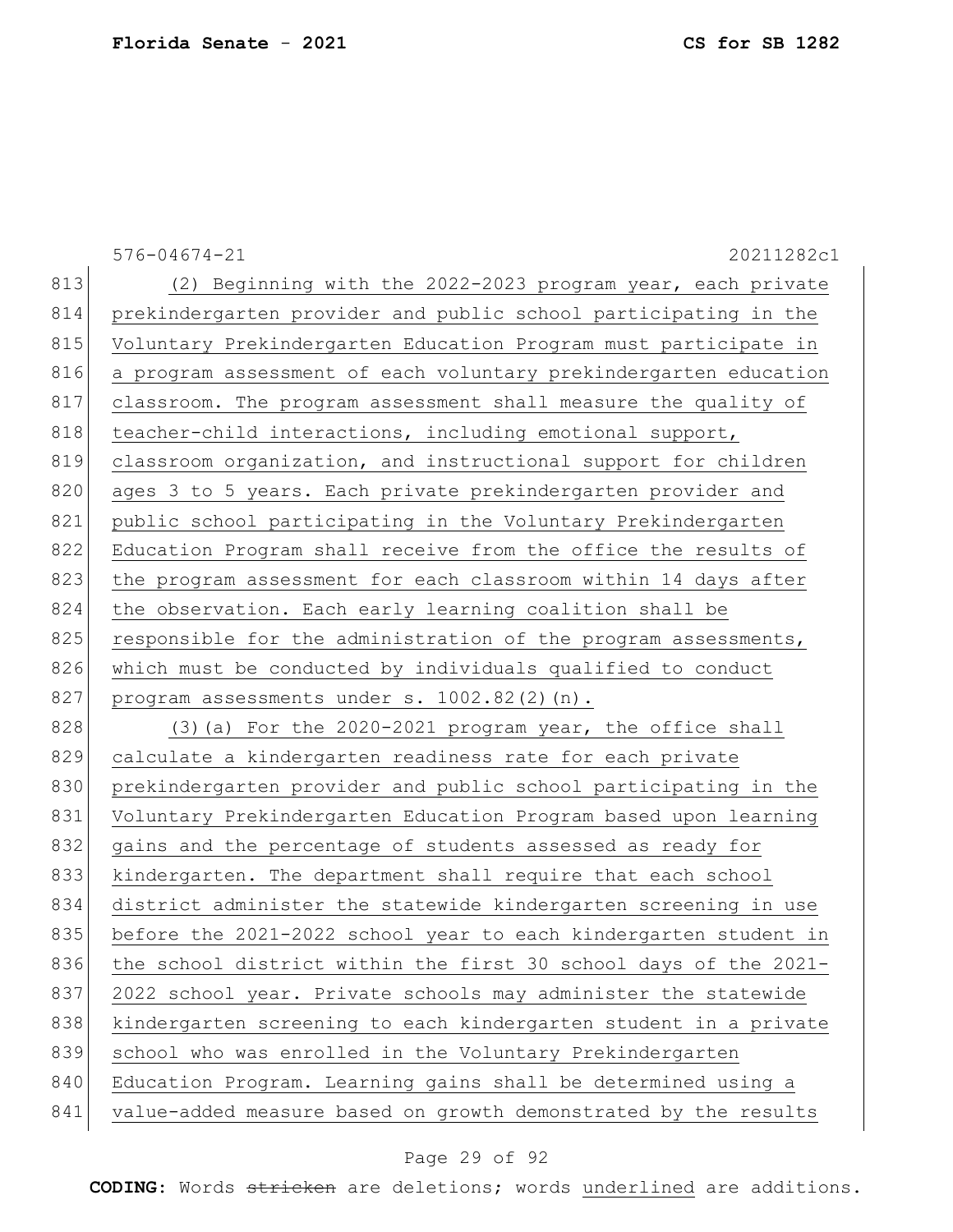|     | $576 - 04674 - 21$<br>20211282c1                                 |
|-----|------------------------------------------------------------------|
| 842 | of the pre- and post-assessment in use before the 2021-2022      |
| 843 | program year. However, a provider may not be newly placed on     |
| 844 | probationary status; a provider that is already on probationary  |
| 845 | status but earns the minimum rate determined pursuant to         |
| 846 | subsection (5) may be removed from probation; and a provider     |
| 847 | that is already on probationary status but does not meet the     |
| 848 | minimum rate determined pursuant to subsection (5) must remain   |
| 849 | on probation in their existing status. The methodology for       |
| 850 | calculating a provider's readiness rate may not include students |
| 851 | who are not administered the statewide kindergarten screening.   |
| 852 | (b) For the 2021-2022 program year, kindergarten screening       |
| 853 | results may not be used in the calculation of readiness rates.   |
| 854 | Any private prekindergarten provider or public school            |
| 855 | participating in the Voluntary Prekindergarten Education Program |
| 856 | which fails to meet the minimum kindergarten readiness rate for  |
| 857 | the 2021-2022 program year is subject to the probation           |
| 858 | requirements of subsection (5).                                  |
| 859 | (4) (a) Beginning with the 2022-2023 program year, the           |
| 860 | office shall adopt a methodology for calculating each private    |
| 861 | prekindergarten provider's and public school provider's          |
| 862 | performance metric, which must be based on a combination of the  |
| 863 | following:                                                       |
| 864 | 1. Program assessment composite scores under subsection          |
| 865 | (2), which must be weighted at no less than 50 percent.          |
| 866 | 2. Learning gains operationalized as change-in-ability           |
| 867 | scores from the initial and final progress monitoring results    |
| 868 | described in subsection (1).                                     |
| 869 | 3. Norm-referenced developmental learning outcomes               |
| 870 | described in subsection (1).                                     |

# Page 30 of 92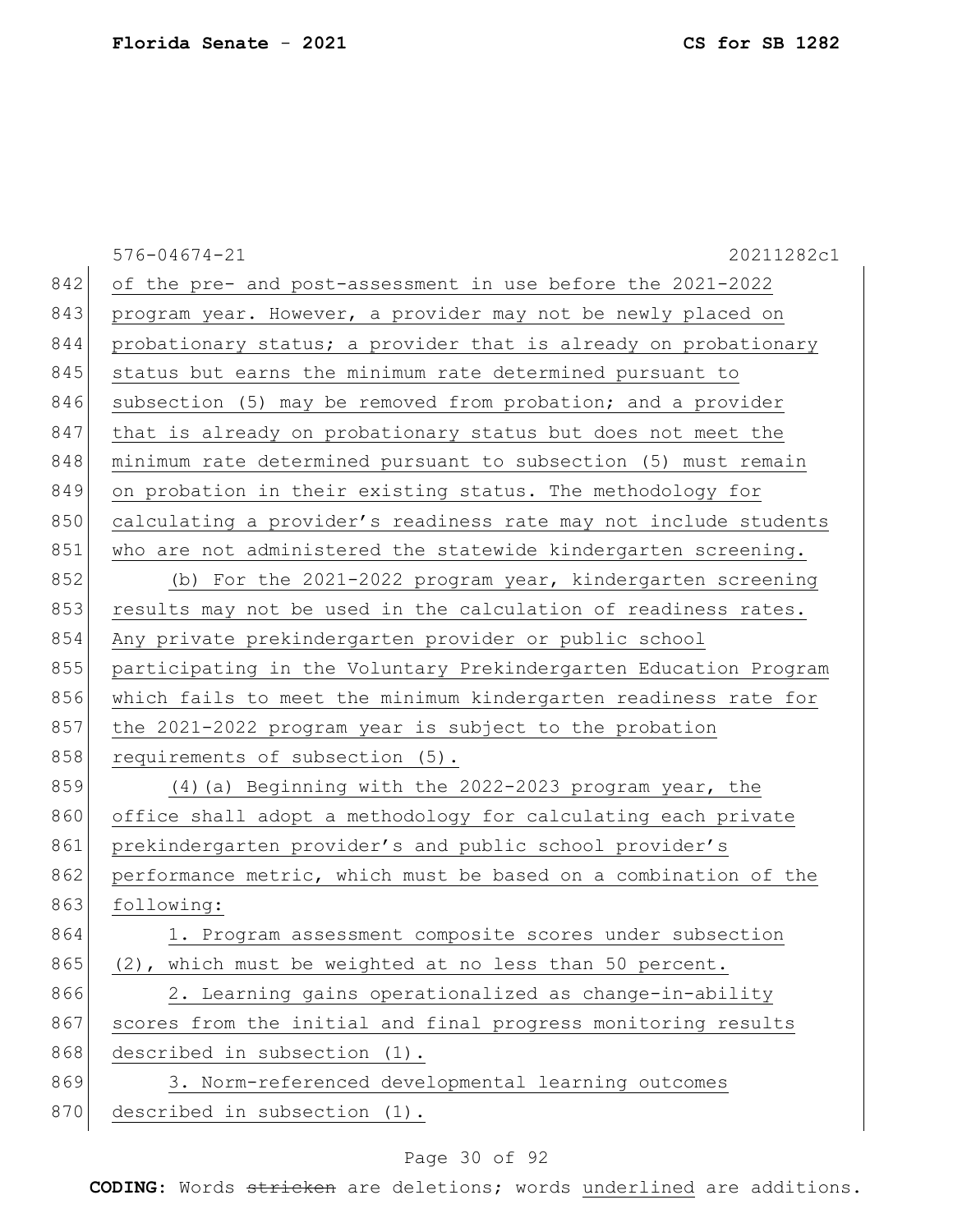|     | $576 - 04674 - 21$<br>20211282c1                                 |
|-----|------------------------------------------------------------------|
| 871 | (b) The methodology for calculating a provider's                 |
| 872 | performance metric may not include students who are not          |
| 873 | administered the coordinated screening and progress monitoring   |
| 874 | program under s. 1008.2125.                                      |
| 875 | (c) The program assessment composite score and performance       |
| 876 | metric must be calculated for each private prekindergarten or    |
| 877 | public school site.                                              |
| 878 | (d) The methodology shall include a statistical latent           |
| 879 | profile analysis developed by the office that must be able to    |
| 880 | produce a limited number of performance metric profiles that     |
| 881 | summarize the profiles of all sites that must be used to inform  |
| 882 | the following designations: "unsatisfactory," "emerging          |
| 883 | proficiency," "proficient," "highly proficient," and "excellent" |
| 884 | or comparable terminology determined by the office which may not |
| 885 | include letter grades.                                           |
| 886 | (e) Subject to an appropriation, the office shall provide        |
| 887 | for a differential payment to a private prekindergarten provider |
| 888 | and public school based on the provider's designation. The       |
| 889 | maximum differential payment may not exceed a total of 15        |
| 890 | percent of the base student allocation per full-time equivalent  |
| 891 | student under s. 1002.71 attending in the consecutive program    |
| 892 | year for that program. A private prekindergarten provider or     |
| 893 | public school may not receive a differential payment if it       |
| 894 | receives a designation of "proficient" or lower. Before the      |
| 895 | adoption of the methodology, the office shall confer with the    |
| 896 | Council for Early Grade Success under s. 1008.2125 before        |
| 897 | receiving approval from the office for the final recommendations |
| 898 | on the designation system and differential payments.             |
| 899 | (f) The office shall adopt procedures to annually calculate      |

# Page 31 of 92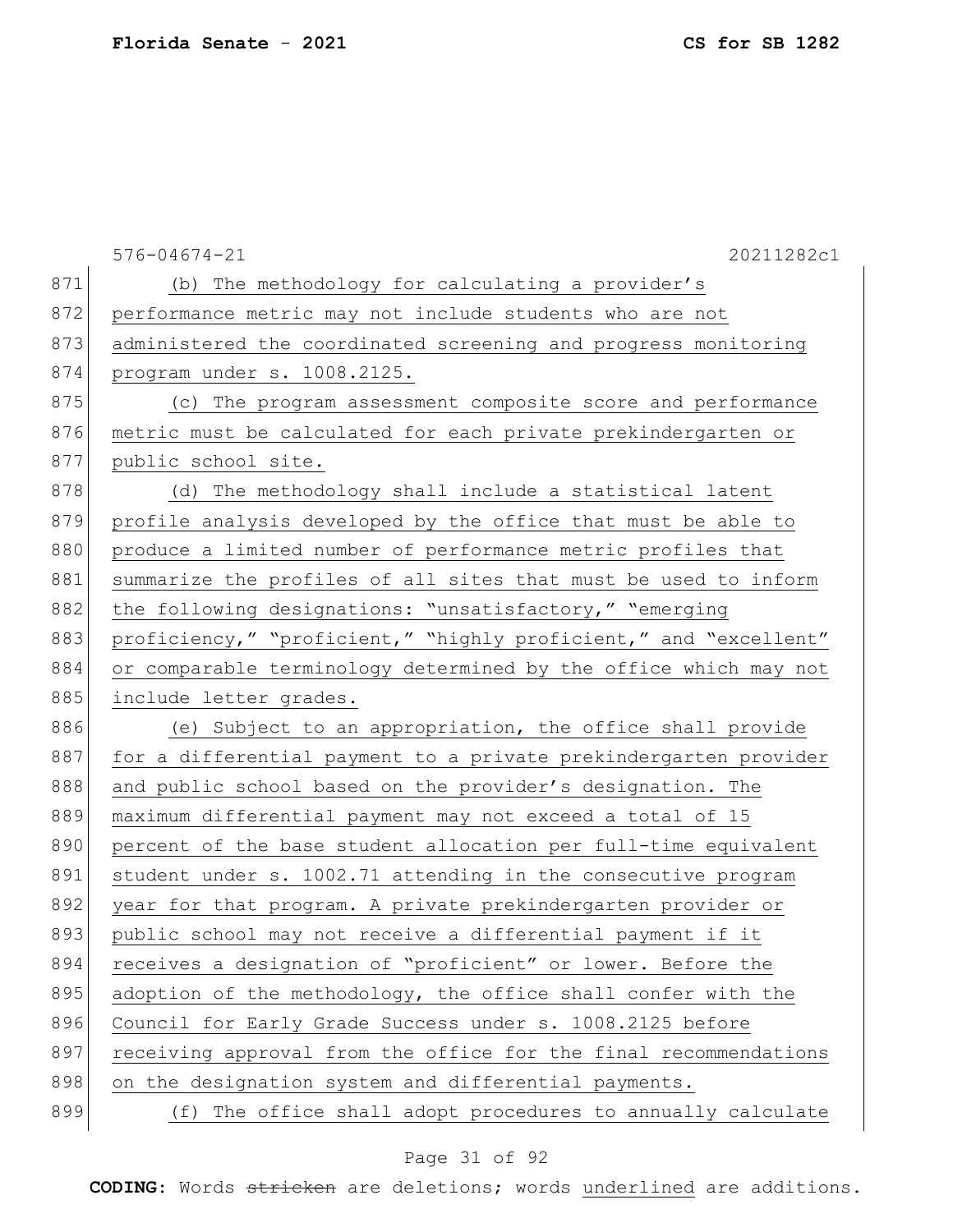| 900<br>each private prekindergarten provider's and public school's<br>901<br>performance metric, based on the methodology adopted in<br>902<br>paragraphs (a) and $(b)$ , and assign a designation under paragraph<br>903<br>(d). Beginning with the 2023-2024 program year, each private<br>904<br>prekindergarten provider or public school shall be assigned a<br>905<br>designation within 45 days after the conclusion of the school-<br>906<br>year Voluntary Prekindergarten Education Program delivered by<br>907<br>all participating private prekindergarten providers or public<br>908<br>schools and within 45 days after the conclusion of the summer<br>909<br>Voluntary Prekindergarten Education Program delivered by all<br>910<br>participating private prekindergarten providers or public<br>911<br>schools.<br>912<br>(g) A private prekindergarten provider or public school | 20211282c1 |
|----------------------------------------------------------------------------------------------------------------------------------------------------------------------------------------------------------------------------------------------------------------------------------------------------------------------------------------------------------------------------------------------------------------------------------------------------------------------------------------------------------------------------------------------------------------------------------------------------------------------------------------------------------------------------------------------------------------------------------------------------------------------------------------------------------------------------------------------------------------------------------------------------|------------|
|                                                                                                                                                                                                                                                                                                                                                                                                                                                                                                                                                                                                                                                                                                                                                                                                                                                                                                    |            |
|                                                                                                                                                                                                                                                                                                                                                                                                                                                                                                                                                                                                                                                                                                                                                                                                                                                                                                    |            |
|                                                                                                                                                                                                                                                                                                                                                                                                                                                                                                                                                                                                                                                                                                                                                                                                                                                                                                    |            |
|                                                                                                                                                                                                                                                                                                                                                                                                                                                                                                                                                                                                                                                                                                                                                                                                                                                                                                    |            |
|                                                                                                                                                                                                                                                                                                                                                                                                                                                                                                                                                                                                                                                                                                                                                                                                                                                                                                    |            |
|                                                                                                                                                                                                                                                                                                                                                                                                                                                                                                                                                                                                                                                                                                                                                                                                                                                                                                    |            |
|                                                                                                                                                                                                                                                                                                                                                                                                                                                                                                                                                                                                                                                                                                                                                                                                                                                                                                    |            |
|                                                                                                                                                                                                                                                                                                                                                                                                                                                                                                                                                                                                                                                                                                                                                                                                                                                                                                    |            |
|                                                                                                                                                                                                                                                                                                                                                                                                                                                                                                                                                                                                                                                                                                                                                                                                                                                                                                    |            |
|                                                                                                                                                                                                                                                                                                                                                                                                                                                                                                                                                                                                                                                                                                                                                                                                                                                                                                    |            |
|                                                                                                                                                                                                                                                                                                                                                                                                                                                                                                                                                                                                                                                                                                                                                                                                                                                                                                    |            |
|                                                                                                                                                                                                                                                                                                                                                                                                                                                                                                                                                                                                                                                                                                                                                                                                                                                                                                    |            |
|                                                                                                                                                                                                                                                                                                                                                                                                                                                                                                                                                                                                                                                                                                                                                                                                                                                                                                    |            |
| 913<br>designated "proficient," "highly proficient," or "excellent"                                                                                                                                                                                                                                                                                                                                                                                                                                                                                                                                                                                                                                                                                                                                                                                                                                |            |
| 914<br>demonstrates the provider's or school's satisfactory delivery of                                                                                                                                                                                                                                                                                                                                                                                                                                                                                                                                                                                                                                                                                                                                                                                                                            |            |
| 915<br>the Voluntary Prekindergarten Education Program.                                                                                                                                                                                                                                                                                                                                                                                                                                                                                                                                                                                                                                                                                                                                                                                                                                            |            |
| 916<br>(h) The designations shall be displayed in the early                                                                                                                                                                                                                                                                                                                                                                                                                                                                                                                                                                                                                                                                                                                                                                                                                                        |            |
| 917<br>learning provider performance profiles required under s.                                                                                                                                                                                                                                                                                                                                                                                                                                                                                                                                                                                                                                                                                                                                                                                                                                    |            |
| 918<br>$1002.92(3)$ .                                                                                                                                                                                                                                                                                                                                                                                                                                                                                                                                                                                                                                                                                                                                                                                                                                                                              |            |
| 919<br>(5) (a) If a public school's or private prekindergarten                                                                                                                                                                                                                                                                                                                                                                                                                                                                                                                                                                                                                                                                                                                                                                                                                                     |            |
| 920<br>provider's program assessment composite score for its                                                                                                                                                                                                                                                                                                                                                                                                                                                                                                                                                                                                                                                                                                                                                                                                                                       |            |
| 921<br>prekindergarten classrooms fails to meet the minimum program                                                                                                                                                                                                                                                                                                                                                                                                                                                                                                                                                                                                                                                                                                                                                                                                                                |            |
| 922<br>assessment composite score for contracting adopted by the                                                                                                                                                                                                                                                                                                                                                                                                                                                                                                                                                                                                                                                                                                                                                                                                                                   |            |
| 923<br>office, the private prekindergarten provider or public school                                                                                                                                                                                                                                                                                                                                                                                                                                                                                                                                                                                                                                                                                                                                                                                                                               |            |
| 924<br>may not participate in the Voluntary Prekindergarten Education                                                                                                                                                                                                                                                                                                                                                                                                                                                                                                                                                                                                                                                                                                                                                                                                                              |            |
| 925<br>Program beginning in the consecutive program year and thereafter                                                                                                                                                                                                                                                                                                                                                                                                                                                                                                                                                                                                                                                                                                                                                                                                                            |            |
| 926<br>until the public school or private prekindergarten provider                                                                                                                                                                                                                                                                                                                                                                                                                                                                                                                                                                                                                                                                                                                                                                                                                                 |            |
| 927<br>meets the minimum composite score for contracting. A public                                                                                                                                                                                                                                                                                                                                                                                                                                                                                                                                                                                                                                                                                                                                                                                                                                 |            |
| 928<br>school or private prekindergarten provider may request one                                                                                                                                                                                                                                                                                                                                                                                                                                                                                                                                                                                                                                                                                                                                                                                                                                  |            |

# Page 32 of 92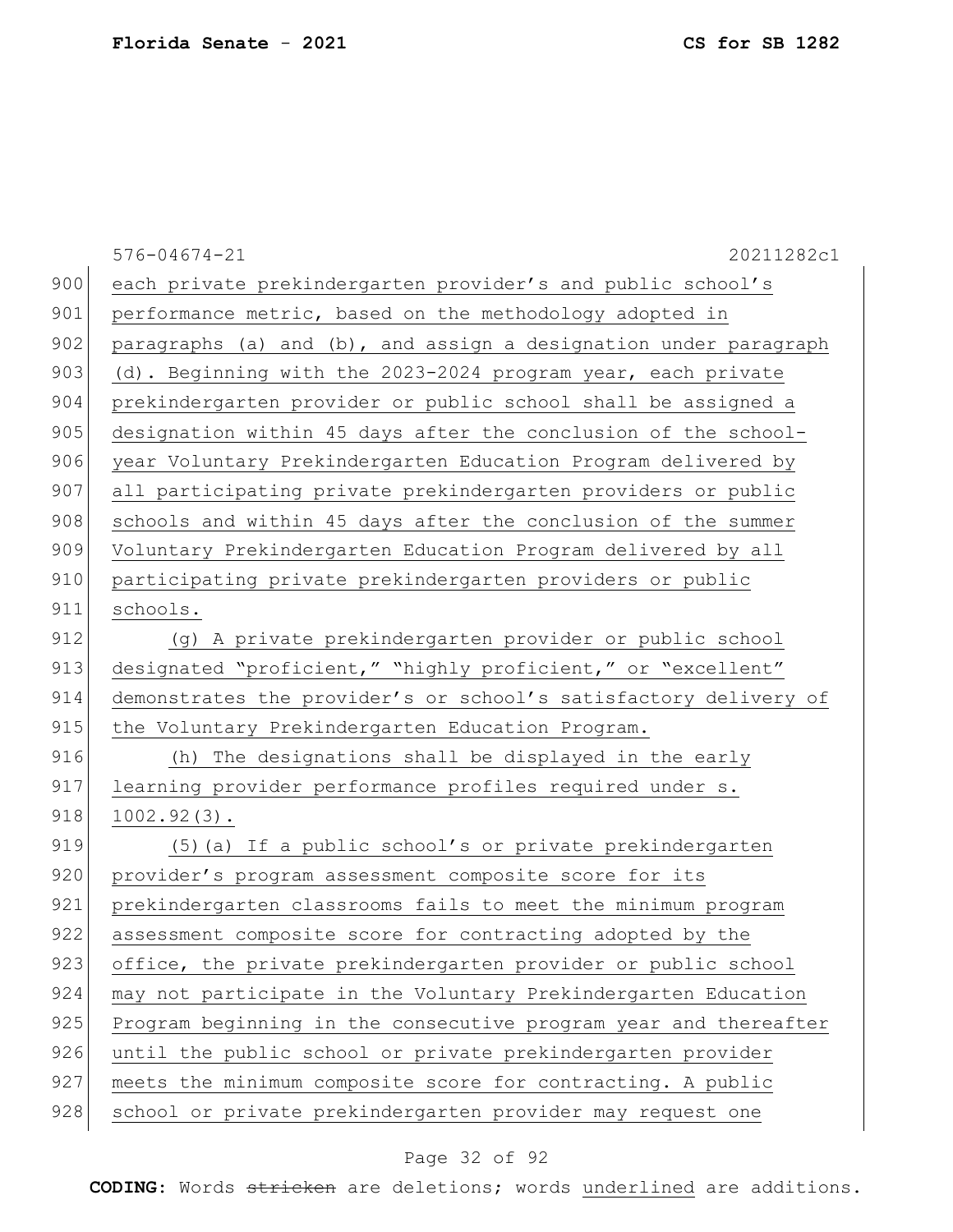576-04674-21 20211282c1 929 program assessment per program year in order to requalify for 930 participation in the Voluntary Prekindergarten Education 931 Program, provided that the public school or private 932 prekindergarten provider is not excluded from participation 933 under ss. 1002.55(6), 1002.61(10)(b), 1002.63(9)(b), or 934 paragraph (5)(b) of this section. If a public school or private 935 | prekindergarten provider would like an additional program 936 assessment completed within the same program year, the public 937 school or private prekindergarten provider shall be responsible 938 for the cost of the program assessment. 939 (b) If a private prekindergarten provider's or public 940 school's performance metric or designation falls below the 941 | minimum performance metric or designation, the early learning 942 coalition shall: 943 1. Require the provider or school to submit for approval to 944 the early learning coalition an improvement plan and implement 945 the plan. 946 2. Place the provider or school on probation. 947 3. Require the provider or school to take certain 948 corrective actions, including the use of a curriculum approved 949 by the office under s.  $1002.67(2)(c)$  and a staff development 950 plan approved by the office to strengthen instructional 951 practices in emotional support, classroom organization, 952 instructional support, language development, phonological 953 awareness, alphabet knowledge, and mathematical thinking. 954 (c) A private prekindergarten provider or public school 955 placed on probation must continue the corrective actions 956 required under paragraph (b) until the provider or school meets 957 the minimum performance metric or designation adopted by the

### Page 33 of 92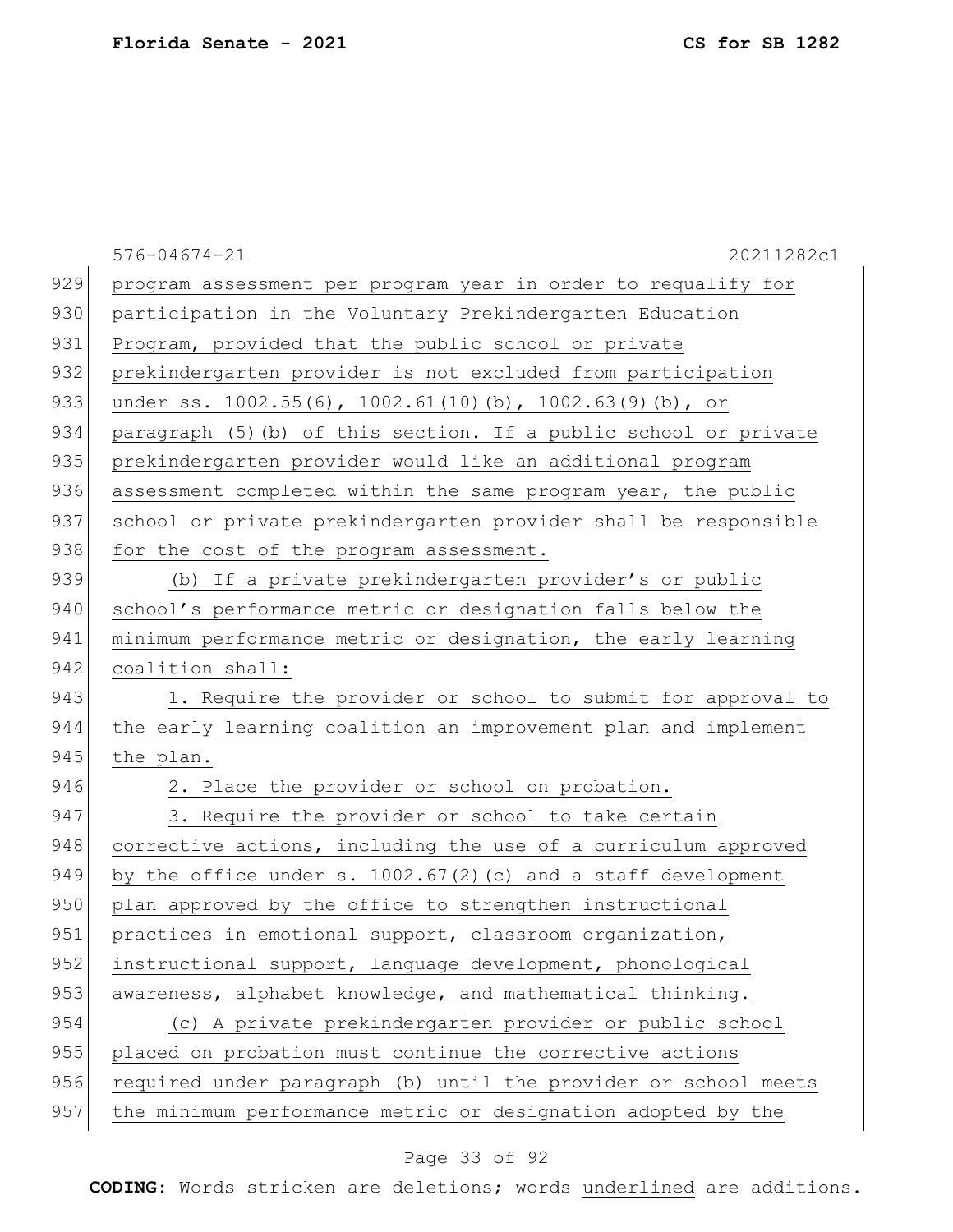576-04674-21 20211282c1 958 office. Failure to meet the requirements of subparagraphs (b)1. 959 and 3. shall result in the termination of the provider's or 960 school's contract to deliver the Voluntary Prekindergarten 961 Education Program for a period of at least 2 years but no more 962 than 5 years. 963 (d) If a private prekindergarten provider or public school 964 remains on probation for 2 consecutive years and fails to meet 965 the minimum performance metric or designation, or is not granted 966 a good cause exemption by the office, the office shall require 967 the early learning coalition to revoke the provider's or 968 school's eligibility to deliver the Voluntary Prekindergarten 969 Education Program or to receive state funds for the program for 970 a period of at least 2 years but no more than 5 years. 971 (6) (a) The office, upon the request of a private 972 prekindergarten provider or public school that remains on 973 probation for at least 2 consecutive years and subsequently 974 fails to meet the minimum performance metric or designation, and  $975$  for good cause shown, may grant to the provider or school an 976 exemption from being determined ineligible to deliver the 977 Voluntary Prekindergarten Education Program or to receive state 978 funds for the program. Such exemption is valid for 1 year and, 979 upon the request of the private prekindergarten provider or 980 public school and for good cause shown, may be renewed. 981 (b) A private prekindergarten provider's or public school's 982 request for a good cause exemption, or renewal of such an 983 exemption, must be submitted to the office in the manner and 984 within the timeframes prescribed by the office and must include 985 the following: 986 1. Data from the private prekindergarten provider or public

### Page 34 of 92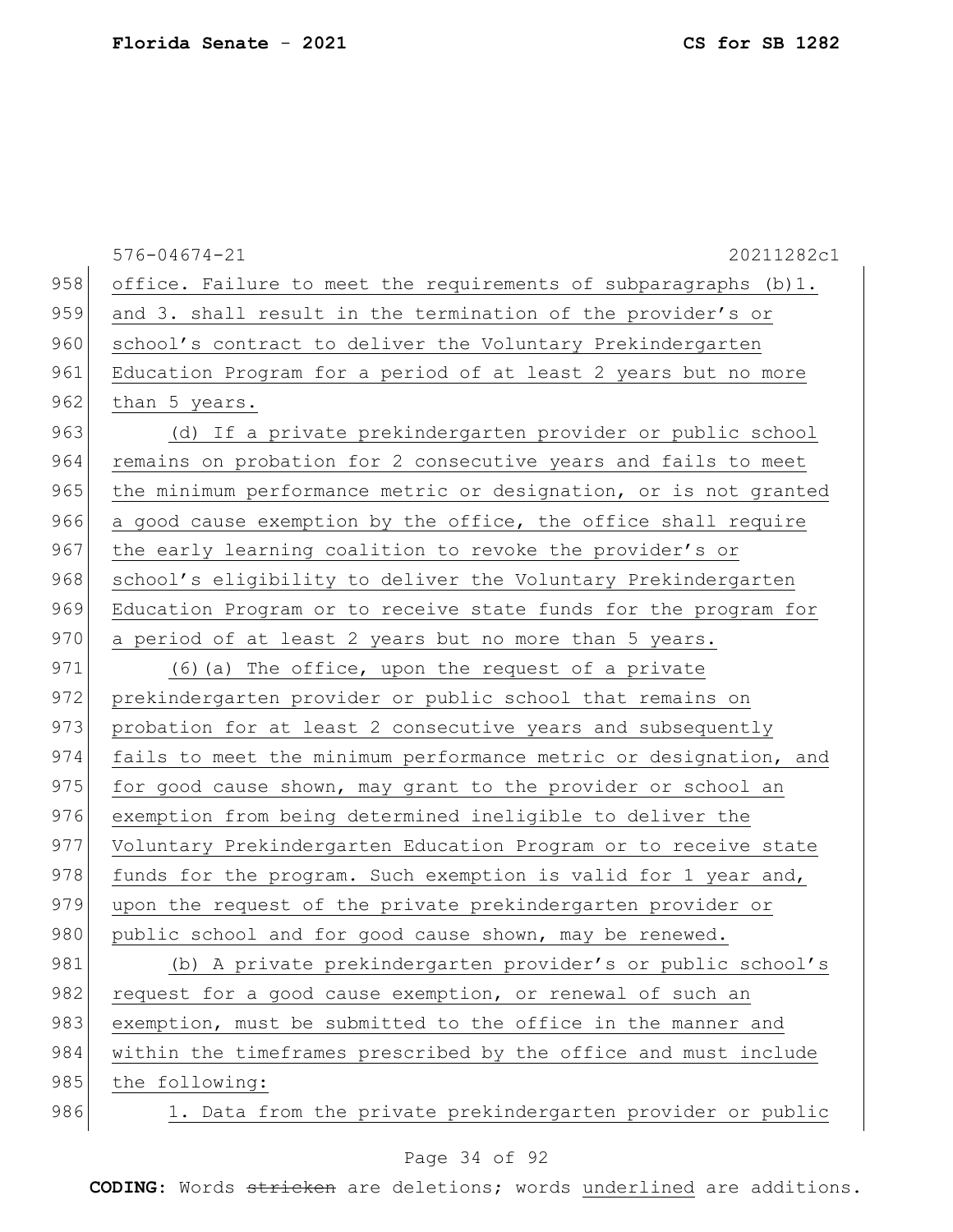|      | $576 - 04674 - 21$<br>20211282c1                                 |
|------|------------------------------------------------------------------|
| 987  | school which documents the achievement and progress of the       |
| 988  | children served, as measured by any required screenings or       |
| 989  | assessments.                                                     |
| 990  | 2. Data from the program assessment required under               |
| 991  | subsection (2) which demonstrates effective teaching practices   |
| 992  | as recognized by the tool developer.                             |
| 993  | 3. Data from the early learning coalition or district            |
| 994  | school board, as applicable, the Department of Children and      |
| 995  | Families, the local licensing authority, or an accrediting       |
| 996  | association, as applicable, relating to the private              |
| 997  | prekindergarten provider's or public school's compliance with    |
| 998  | state and local health and safety standards.                     |
| 999  | (c) The office shall adopt criteria for granting good cause      |
| 1000 | exemptions. Such criteria must include, but are not limited to,  |
| 1001 | all of the following:                                            |
| 1002 | 1. Child demographic data that evidences a private               |
| 1003 | prekindergarten provider or public school serves a statistically |
| 1004 | significant population of children with special needs who have   |
| 1005 | individual education plans and can demonstrate progress toward   |
| 1006 | meeting the goals outlined in the students' individual education |
| 1007 | plans.                                                           |
| 1008 | 2. Learning gains of children served in the Voluntary            |
| 1009 | Prekindergarten Education Program by the private prekindergarten |
| 1010 | provider or public school on an alternative measure that has     |
| 1011 | comparable validity and reliability of the coordinated screening |
| 1012 | and progress monitoring program in accordance with s. 1008.2125. |
| 1013 | 3. Program assessment data under subsection (2) which            |
| 1014 | demonstrates effective teaching practices as recognized by the   |
| 1015 | tool developer.                                                  |
|      |                                                                  |

# Page 35 of 92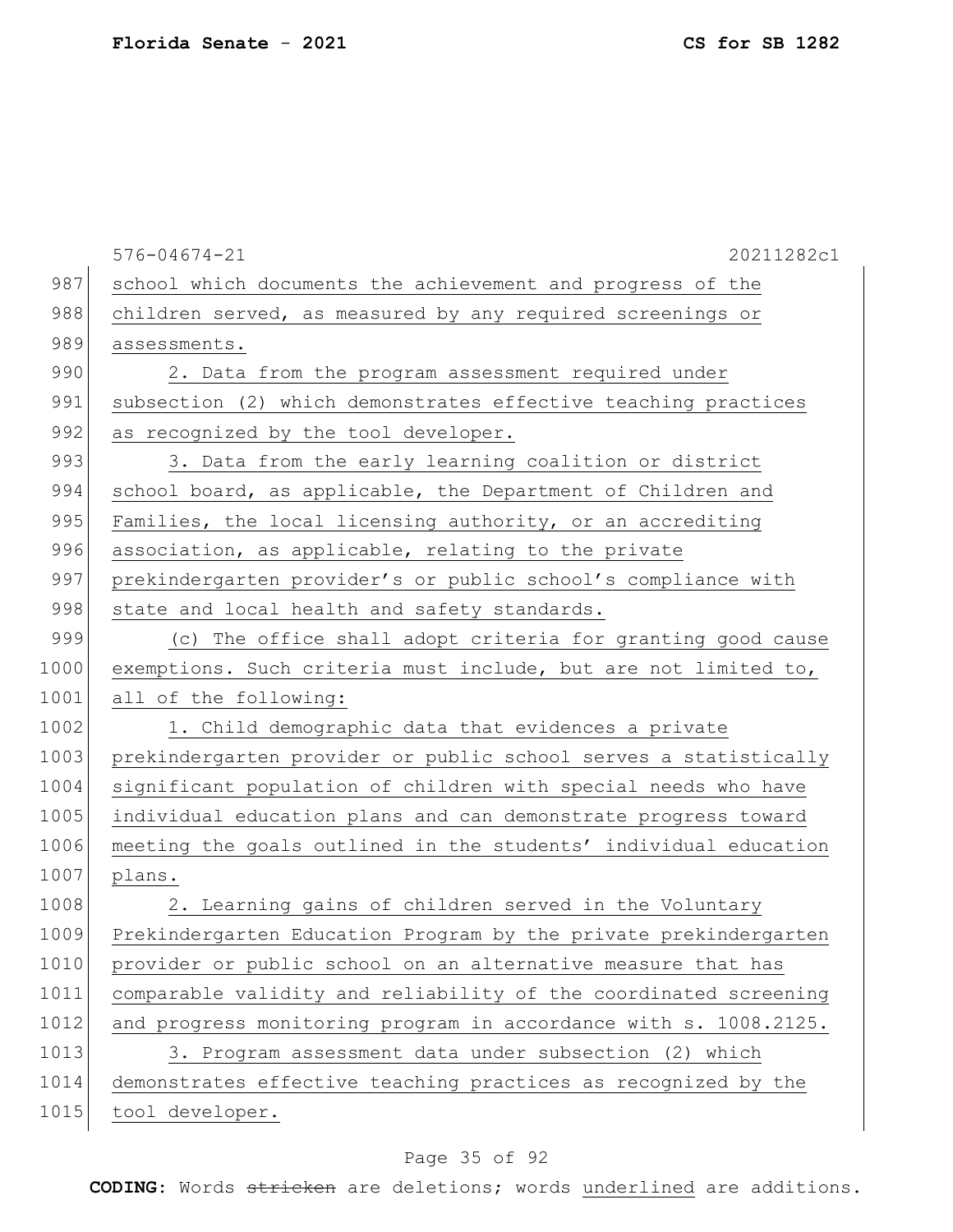|      | $576 - 04674 - 21$<br>20211282c1                                 |
|------|------------------------------------------------------------------|
| 1016 | 4. Verification that local and state health and safety           |
| 1017 | requirements are met.                                            |
| 1018 | (d) A good cause exemption may not be granted to any             |
| 1019 | private prekindergarten provider or public school that has any   |
| 1020 | class I violations or two or more class II violations, as        |
| 1021 | defined by rule of the Department of Children and Families,      |
| 1022 | within the 2 years preceding the provider's or school's request  |
| 1023 | for the exemption.                                               |
| 1024 | (e) A private prekindergarten provider or public school          |
| 1025 | granted a good cause exemption shall continue to implement its   |
| 1026 | improvement plan and continue the corrective actions required    |
| 1027 | under paragraph (5) (b) until the provider or school meets the   |
| 1028 | minimum performance metric.                                      |
| 1029 | (f) If a good cause exemption is granted to a private            |
| 1030 | prekindergarten provider or public school that remains on        |
| 1031 | probation for 2 consecutive years and if the provider meets all  |
| 1032 | other applicable requirements of this part, the office must      |
| 1033 | notify the early learning coalition of the good cause exemption  |
| 1034 | and direct that the early learning coalition not remove the      |
| 1035 | provider from eligibility to deliver the Voluntary               |
| 1036 | Prekindergarten Education Program or to receive state funds for  |
| 1037 | the program.                                                     |
| 1038 | (g) The office shall report the number of private                |
| 1039 | prekindergarten providers or public schools that have received a |
| 1040 | good cause exemption and the reasons for the exemptions as part  |
| 1041 | of its annual reporting requirements under s. 1002.82(7).        |
| 1042 | (7) Representatives from each school district and                |
| 1043 | corresponding early learning coalitions must meet annually to    |
| 1044 | develop strategies to transition students from the Voluntary     |

# Page 36 of 92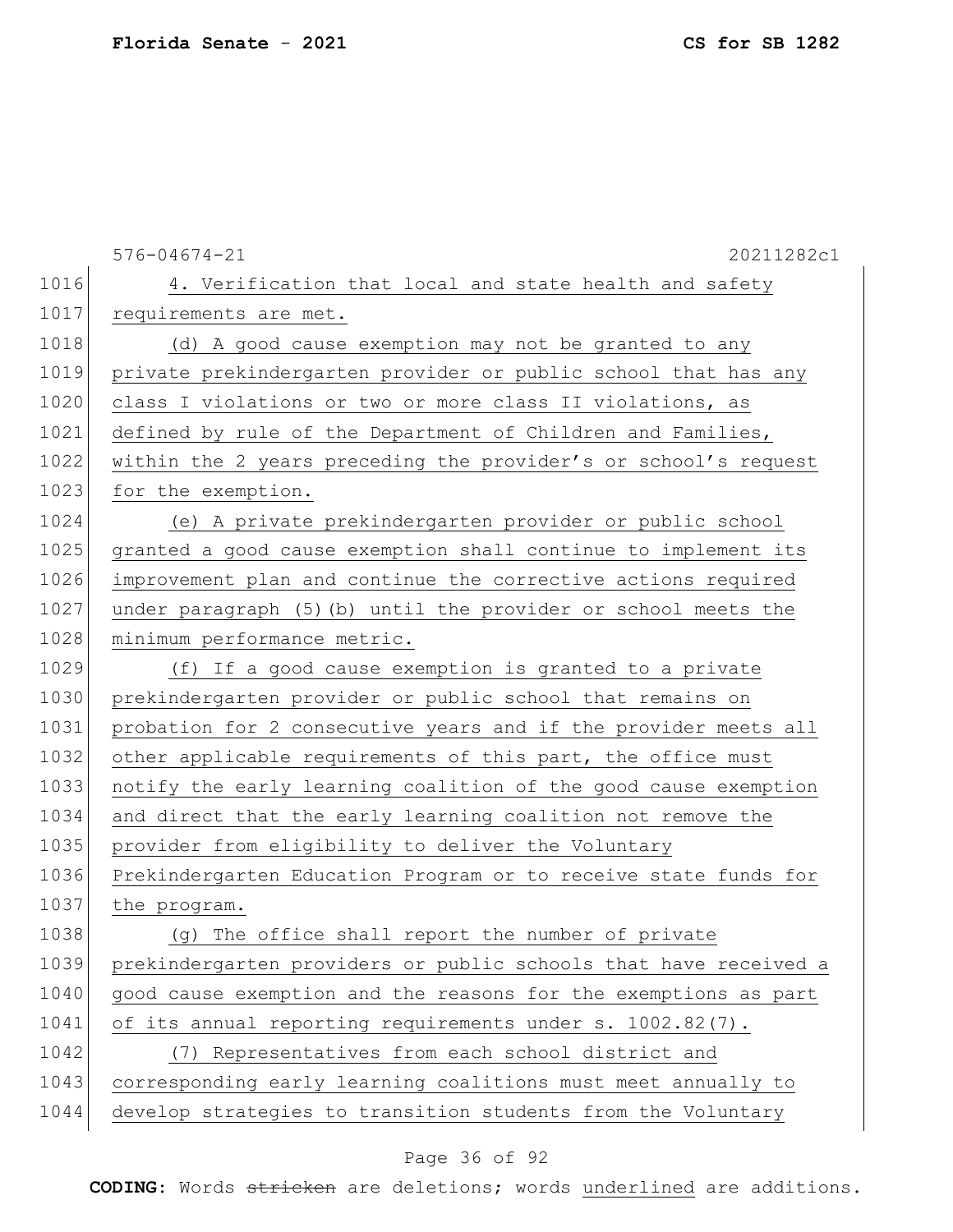|      | $576 - 04674 - 21$<br>20211282c1                                 |
|------|------------------------------------------------------------------|
| 1045 | Prekindergarten Education Program to kindergarten.               |
| 1046 | Section 18. Section 1002.69, Florida Statutes, is repealed.      |
| 1047 | Section 19. Section 1002.73, Florida Statutes, is amended        |
| 1048 | to read:                                                         |
| 1049 | 1002.73 Office of Early Learning Department of Education;        |
| 1050 | powers and duties; accountability requirements.-                 |
| 1051 | (1) The office department shall adopt by rule a standard         |
| 1052 | statewide provider contract to be used with each Voluntary       |
| 1053 | Prekindergarten Education Program provider, with standardized    |
| 1054 | attachments by provider type. The office shall publish a copy of |
| 1055 | the standard statewide provider contract on its website. The     |
| 1056 | standard statewide provider contract shall include, at a         |
| 1057 | minimum, provisions for provider probation, termination for      |
| 1058 | cause, and emergency termination for actions or inactions of a   |
| 1059 | provider that pose an immediate and serious danger to the        |
| 1060 | health, safety, or welfare of children. The standard statewide   |
| 1061 | provider contract shall also include appropriate due process     |
| 1062 | procedures. During the pendency of an appeal of a termination,   |
| 1063 | the provider may not continue to offer its services. Any         |
| 1064 | provision imposed upon a provider that is inconsistent with, or  |
| 1065 | prohibited by, law is void and unenforceable administer the      |
| 1066 | accountability requirements of the Voluntary Prekindergarten     |
| 1067 | Education Program at the state level                             |
| 1068 | The office department shall adopt procedures for its:<br>(2)     |
| 1069 | (a) The approval of prekindergarten director credentials         |
| 1070 | under ss. 1002.55 and 1002.57.                                   |
| 1071 | (b) The approval of emergent literacy and early mathematics      |
| 1072 | skills training courses under ss. 1002.55 and 1002.59.           |
| 1073 | (c) Annually notifying private prekindergarten providers         |

# Page 37 of 92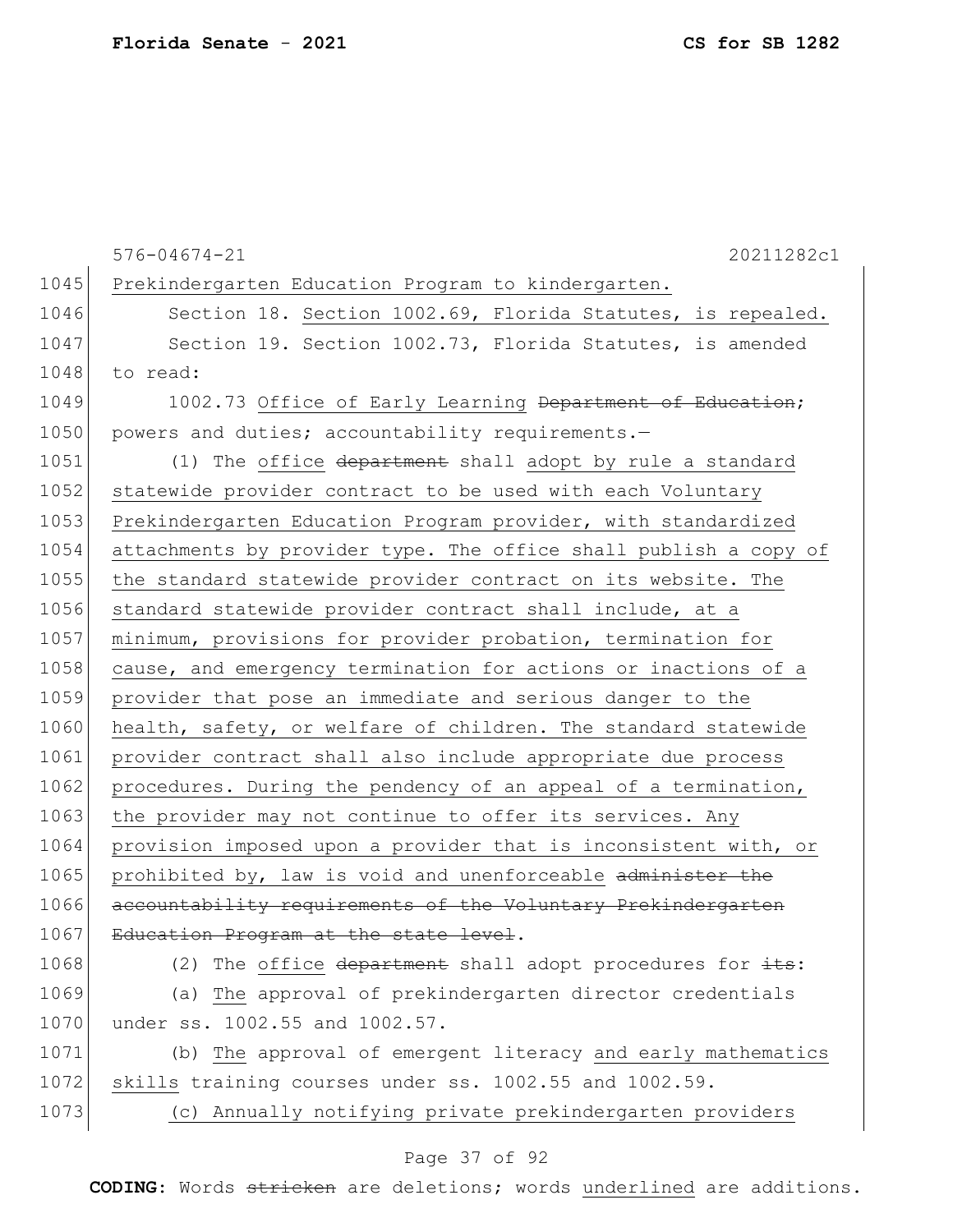|      | $576 - 04674 - 21$<br>20211282c1                                 |
|------|------------------------------------------------------------------|
| 1074 | and public schools placed on probation for not meeting the       |
| 1075 | minimum performance metric or designation as required by s.      |
| 1076 | 1002.68 of the high-quality professional development             |
| 1077 | opportunities developed or supported by the office.              |
| 1078 | (d) The administration of the Voluntary Prekindergarten          |
| 1079 | Education Program by the early learning coalitions, including,   |
| 1080 | but not limited to, procedures for:                              |
| 1081 | 1. Enrolling children in and determining the eligibility of      |
| 1082 | children for the Voluntary Prekindergarten Education Program     |
| 1083 | under s. 1002.53, which shall include the enrollment of children |
| 1084 | by public schools and private providers that meet specified      |
| 1085 | requirements.                                                    |
| 1086 | 2. Providing parents with profiles of private                    |
| 1087 | prekindergarten providers and public schools under s. 1002.53.   |
| 1088 | 3. Registering private prekindergarten providers and public      |
| 1089 | schools to deliver the program under ss. 1002.55, 1002.61, and   |
| 1090 | 1002.63.                                                         |
| 1091 | 4. Determining the eligibility of private prekindergarten        |
| 1092 | providers to deliver the program under ss. 1002.55 and 1002.61   |
| 1093 | and streamlining the process of determining provider eligibility |
| 1094 | whenever possible.                                               |
| 1095 | 5. Verifying the compliance of private prekindergarten           |
| 1096 | providers and public schools and removing providers or schools   |
| 1097 | from eligibility to deliver the program due to noncompliance or  |
| 1098 | misconduct as provided in s. 1002.67.                            |
| 1099 | 6. Paying private prekindergarten providers and public           |
| 1100 | schools under s. 1002.71.                                        |
| 1101 | 7. Documenting and certifying student enrollment and             |
| 1102 | student attendance under s. 1002.71.                             |

# Page 38 of 92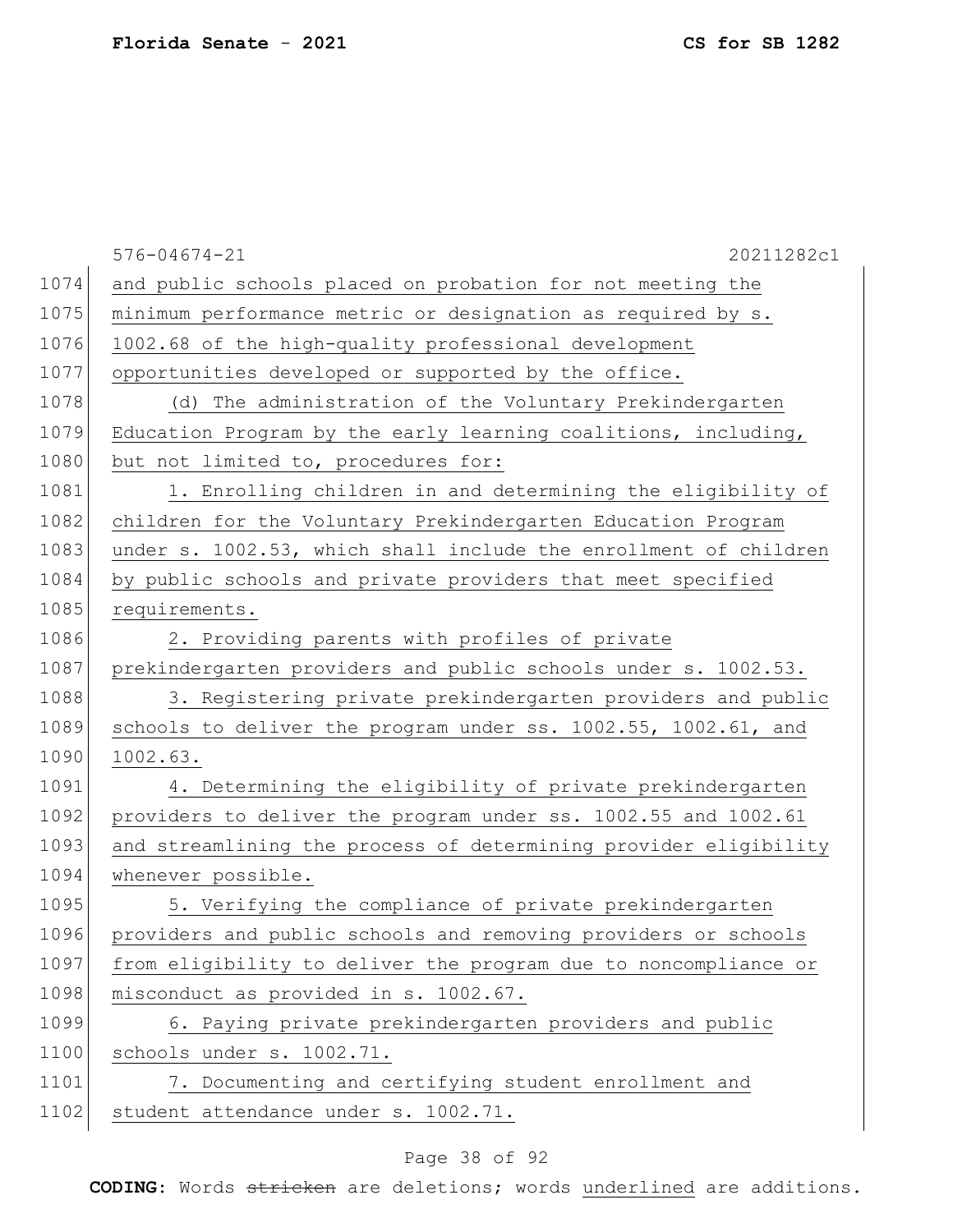|      | $576 - 04674 - 21$<br>20211282c1                                 |
|------|------------------------------------------------------------------|
| 1103 | 8. Reconciling advance payments in accordance with the           |
| 1104 | uniform attendance policy under s. 1002.71.                      |
| 1105 | 9. Reenrolling students dismissed by a private                   |
| 1106 | prekindergarten provider or public school for noncompliance with |
| 1107 | the provider's or school district's attendance policy under s.   |
| 1108 | 1002.71.                                                         |
| 1109 | (3) The office shall administer the accountability               |
| 1110 | requirements of the Voluntary Prekindergarten Education Program  |
| 1111 | at the state level.                                              |
| 1112 | (4) The office shall adopt procedures governing the              |
| 1113 | administration of the Voluntary Prekindergarten Education        |
| 1114 | Program by the early learning coalitions for:                    |
| 1115 | (a) Approving improvement plans of private prekindergarten       |
| 1116 | providers and public schools under s. 1002.68.                   |
| 1117 | (b) Placing private prekindergarten providers and public         |
| 1118 | schools on probation and requiring corrective actions under s.   |
| 1119 | 1002.68.                                                         |
| 1120 | (c) Removing a private prekindergarten provider or public        |
| 1121 | school from eligibility to deliver the program due to the        |
| 1122 | provider's or school's remaining on probation beyond the time    |
| 1123 | permitted under s. 1002.68. Notwithstanding any other law, if a  |
| 1124 | private prekindergarten provider has been cited for a class I    |
| 1125 | violation, as defined by rule of the Child Care Services Program |
| 1126 | Office of the Department of Children and Families, the coalition |
| 1127 | may refuse to contract with the provider or revoke the           |
| 1128 | provider's eligibility to deliver the Voluntary Prekindergarten  |
| 1129 | Education Program.                                               |
| 1130 | (d) Enrolling children in and determining the eligibility        |
| 1131 | of children for the Voluntary Prekindergarten Education Program  |

# Page 39 of 92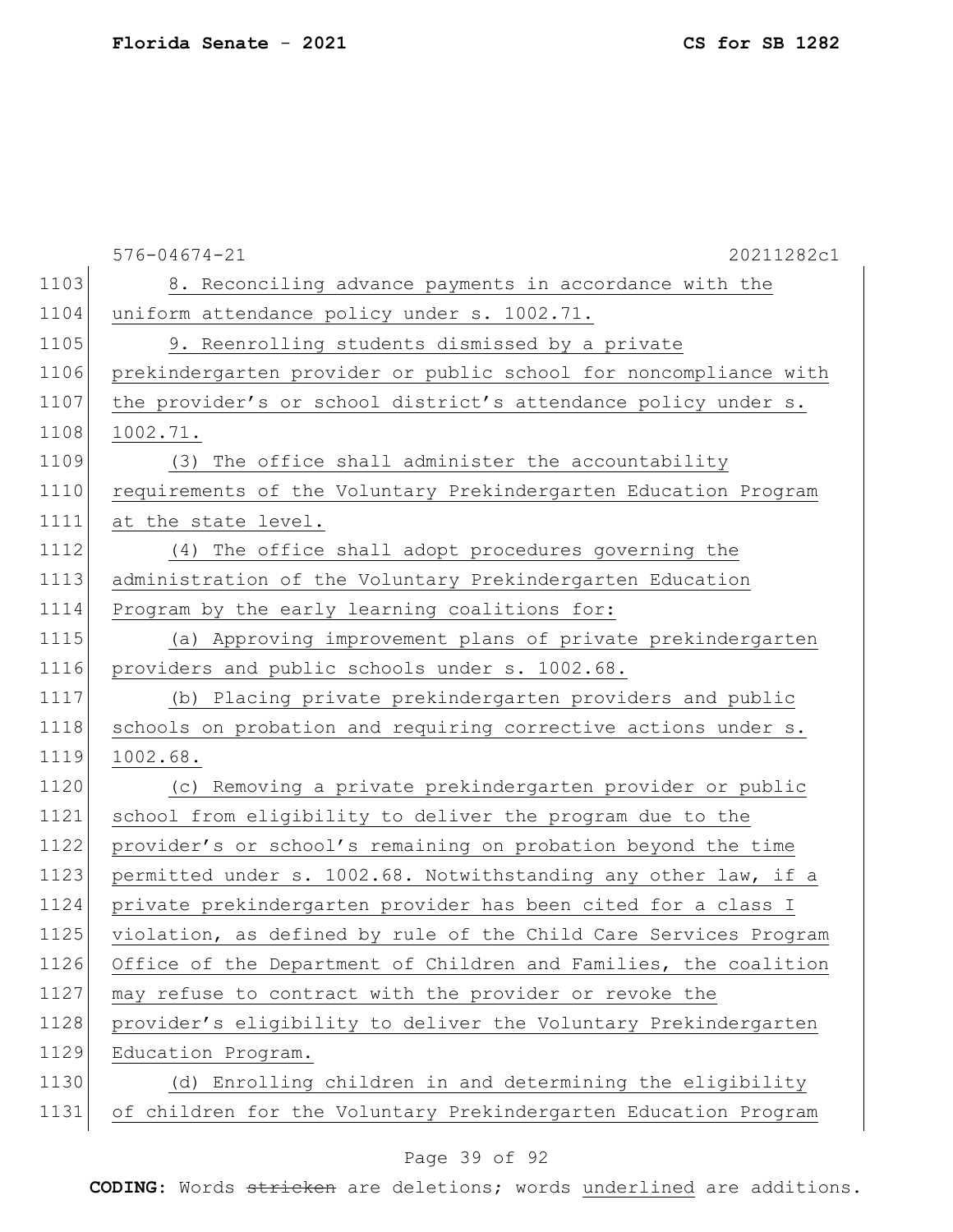| 1132 | $576 - 04674 - 21$<br>20211282c1                                 |
|------|------------------------------------------------------------------|
|      | under s. 1002.66.                                                |
| 1133 | (e) Paying specialized instructional services providers          |
| 1134 | under s. 1002.66.                                                |
| 1135 | (e) Administration of the statewide kindergarten screening       |
| 1136 | and calculation of kindergarten readiness rates under s.         |
| 1137 | 1002.69.                                                         |
| 1138 | (d) Implementation of, and determination of costs                |
| 1139 | associated with, the state-approved prekindergarten enrollment   |
| 1140 | screening and the standardized postassessment approved by the    |
| 1141 | department, and determination of the learning gains of students  |
| 1142 | who complete the state-approved prekindergarten enrollment       |
| 1143 | screening and the standardized postassessment approved by the    |
| 1144 | department.                                                      |
| 1145 | (f) (e) Approving Approval of specialized instructional          |
| 1146 | services providers under s. 1002.66.                             |
| 1147 | (f) Annual reporting of the percentage of kindergarten           |
| 1148 | students who meet all state readiness measures.                  |
| 1149 | (q) Granting of a private prekindergarten provider's or          |
| 1150 | public school's request for a good cause exemption under s.      |
| 1151 | $1002.68$ <del>s. <math>1002.69(7)</math></del> .                |
| 1152 | The office shall adopt procedures for the distribution<br>(5)    |
| 1153 | of funds to early learning coalitions under s. 1002.71.          |
| 1154 | $(6)$ $(3)$ Except as provided by law, the office department may |
| 1155 | not impose requirements on a private prekindergarten provider or |
| 1156 | public school that does not deliver the Voluntary                |
| 1157 | Prekindergarten Education Program or receive state funds under   |
| 1158 | this part.                                                       |
| 1159 | Section 20. Section 1002.75, Florida Statutes, is repealed.      |
| 1160 | Section 21. Section 1002.81, Florida Statutes, is reordered      |
|      |                                                                  |

# Page 40 of 92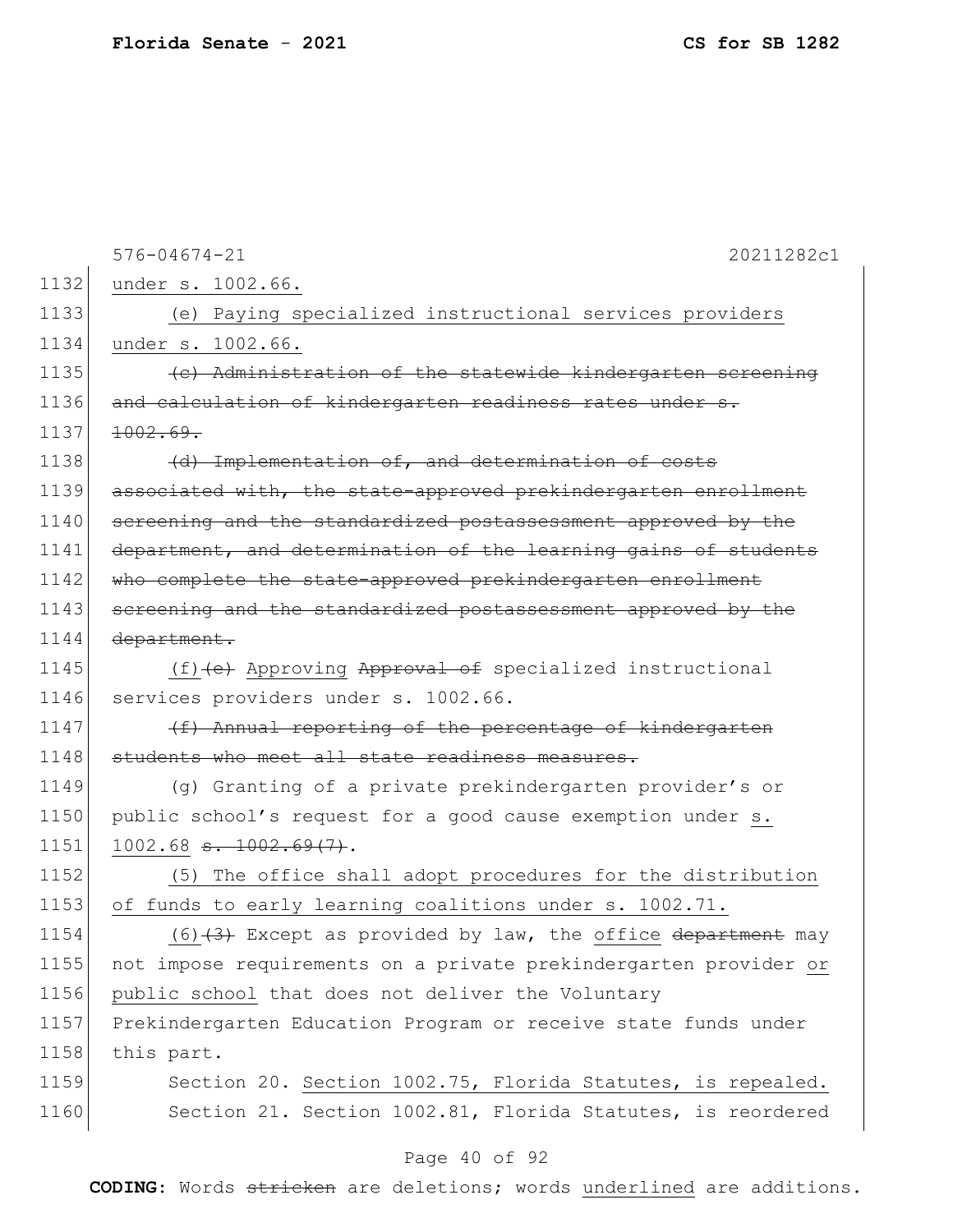576-04674-21 20211282c1 1161 and amended to read: 1162 1002.81 Definitions.—Consistent with the requirements of 45 1163 C.F.R. parts 98 and 99 and as used in this part, the term: 1164 (1) "At-risk child" means: 1165 (a) A child from a family under investigation by the 1166 Department of Children and Families or a designated sheriff's 1167 office for child abuse, neglect, abandonment, or exploitation. 1168 (b) A child who is in a diversion program provided by the 1169 Department of Children and Families or its contracted provider 1170 and who is from a family that is actively participating and 1171 complying in department-prescribed activities, including 1172 education, health services, or work. 1173 (c) A child from a family that is under supervision by the 1174 Department of Children and Families or a contracted service 1175 provider for abuse, neglect, abandonment, or exploitation. 1176 (d) A child placed in court-ordered, long-term custody or 1177 under the guardianship of a relative or nonrelative after 1178 termination of supervision by the Department of Children and 1179 Families or its contracted provider. 1180 (e) A child in the custody of a parent who is considered a 1181 victim of domestic violence and is receiving services through a 1182 certified domestic violence center. 1183 (f) A child in the custody of a parent who is considered 1184 homeless as verified by a Department of Children and Families 1185 certified homeless shelter. 1186 (2) "Authorized hours of care" means the hours of care that 1187 are necessary to provide protection, maintain employment, or 1188 complete work activities or eligible educational activities, 1189 including reasonable travel time.

#### Page 41 of 92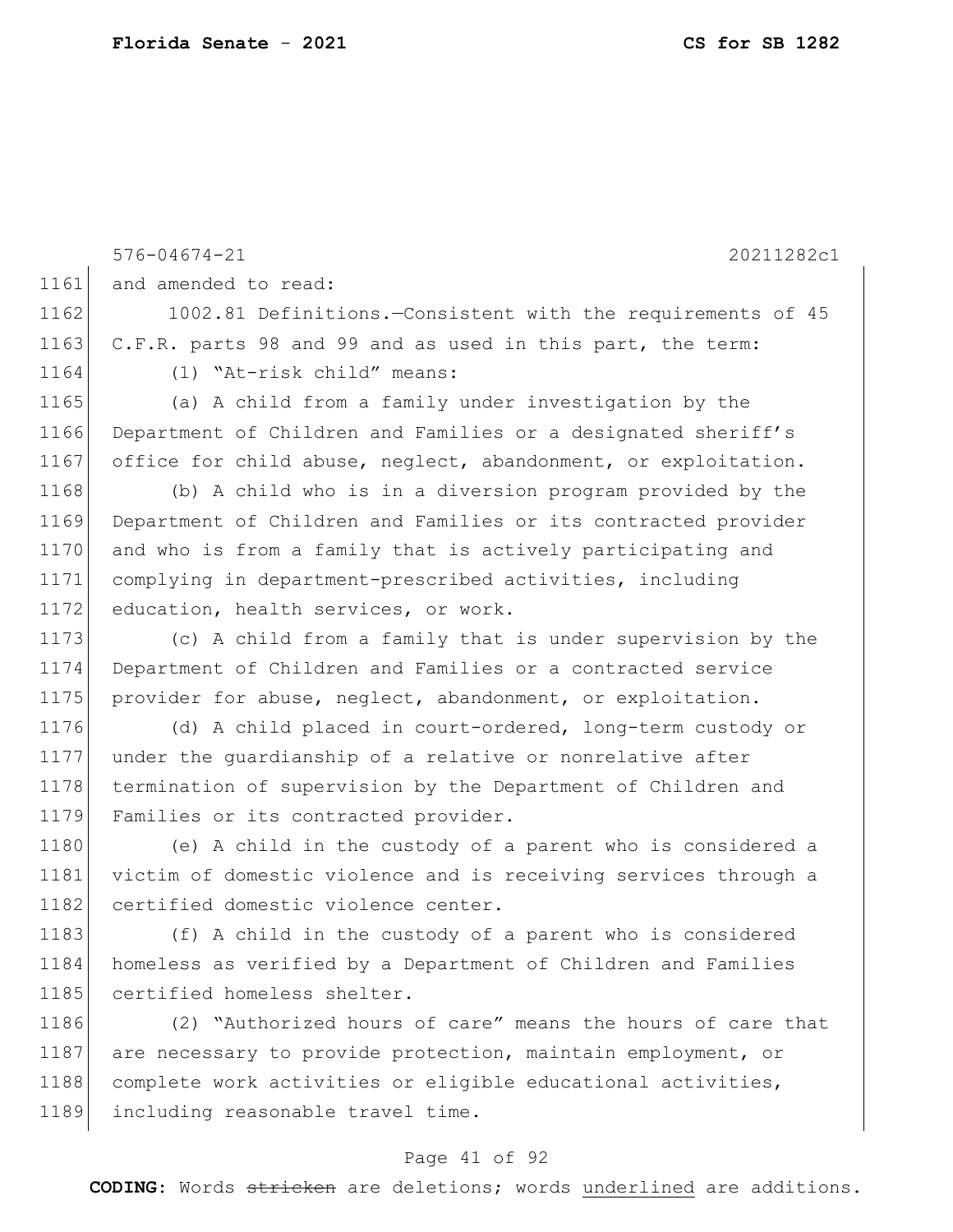576-04674-21 20211282c1

1190  $(13)$   $(3)$  "Prevailing Average market rate" means the 1191 biennially determined 75th percentile of a reasonable frequency 1192 distribution average of the market rate by program care level 1193 and provider type in a predetermined geographic market at which 1194 child care providers charge a person for child care services.

1195  $(3)$   $(4)$  "Direct enhancement services" means services for 1196 families and children that are in addition to payments for the 1197 placement of children in the school readiness program. Direct 1198 enhancement services for families and children may include 1199 supports for providers, parent training and involvement 1200 activities, and strategies to meet the needs of unique 1201 populations and local eligibility priorities. Direct enhancement 1202 services offered by an early learning coalition shall be 1203 consistent with the activities prescribed in s.  $1002.89(6)(b)$ .

1204 (4) $(5)$  "Disenrollment" means the removal, either temporary 1205 or permanent, of a child from participation in the school 1206 readiness program. Removal of a child from the school readiness 1207 program may be based on the following events: a reduction in 1208 available school readiness program funding, participant's 1209 failure to meet eligibility or program participation 1210 requirements, fraud, or a change in local service priorities.

1211 (5)<del>(6)</del> "Earned income" means gross remuneration derived 1212 from work, professional service, or self-employment. The term 1213 includes commissions, bonuses, back pay awards, and the cash 1214 value of all remuneration paid in a medium other than cash.

 $(6)$   $(7)$  "Economically disadvantaged" means having a family income that does not exceed 150 percent of the federal poverty level and includes being a child of a working migratory family 1218 as defined by 34 C.F.R. s. 200.81(d) or (f) or an agricultural

### Page 42 of 92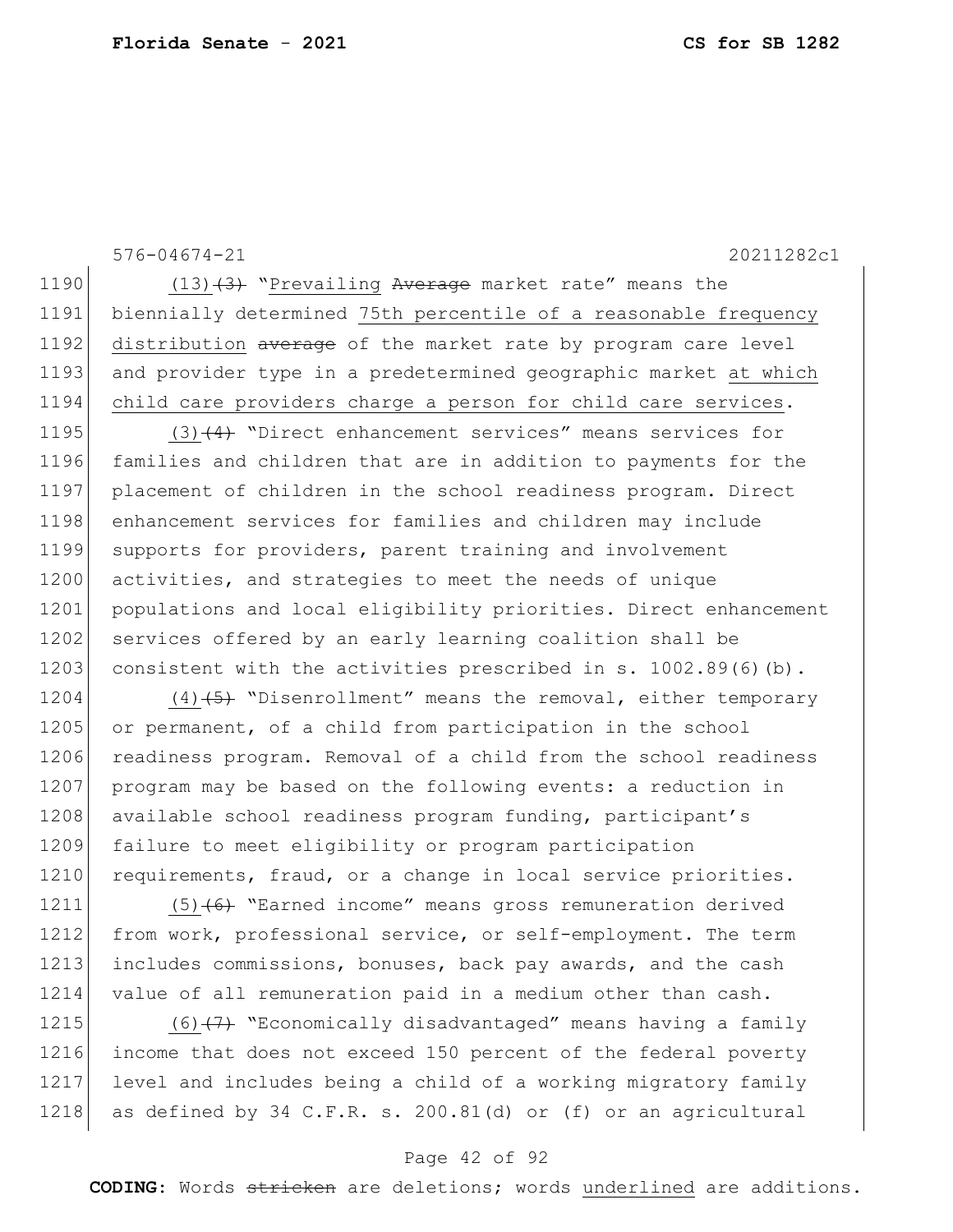576-04674-21 20211282c1 1219 worker who is employed by more than one agricultural employer 1220 during the course of a year, and whose income varies according 1221 to weather conditions and market stability. 1222  $(7)$   $(8)$  "Family income" means the combined gross income, 1223 whether earned or unearned, that is derived from any source by 1224 all family or household members who are 18 years of age or older 1225 who are currently residing together in the same dwelling unit. 1226 The term does not include income earned by a currently enrolled 1227 high school student who, since attaining the age of 18 years, or 1228 a student with a disability who, since attaining the age of 22 1229 years, has not terminated school enrollment or received a high 1230 school diploma, high school equivalency diploma, special 1231 diploma, or certificate of high school completion. The term also 1232 does not include food stamp benefits or federal housing 1233 assistance payments issued directly to a landlord or the 1234 associated utilities expenses. 1235 (8) $(9)$  "Family or household members" means spouses, former

1236 spouses, persons related by blood or marriage, persons who are 1237 parents of a child in common regardless of whether they have 1238 been married, and other persons who are currently residing 1239 together in the same dwelling unit as if a family.

1240  $(9)$   $(10)$  "Full-time care" means at least 6 hours, but not 1241 more than 11 hours, of child care or early childhood education 1242 services within a 24-hour period.

1243  $(10)$   $(11)$  "Market rate" means the price that a child care or 1244 early childhood education provider charges for full-time or 1245 part-time daily, weekly, or monthly child care or early 1246 childhood education services.

1247 (11) $(11)$   $(12)$  "Office" means the Office of Early Learning of the

#### Page 43 of 92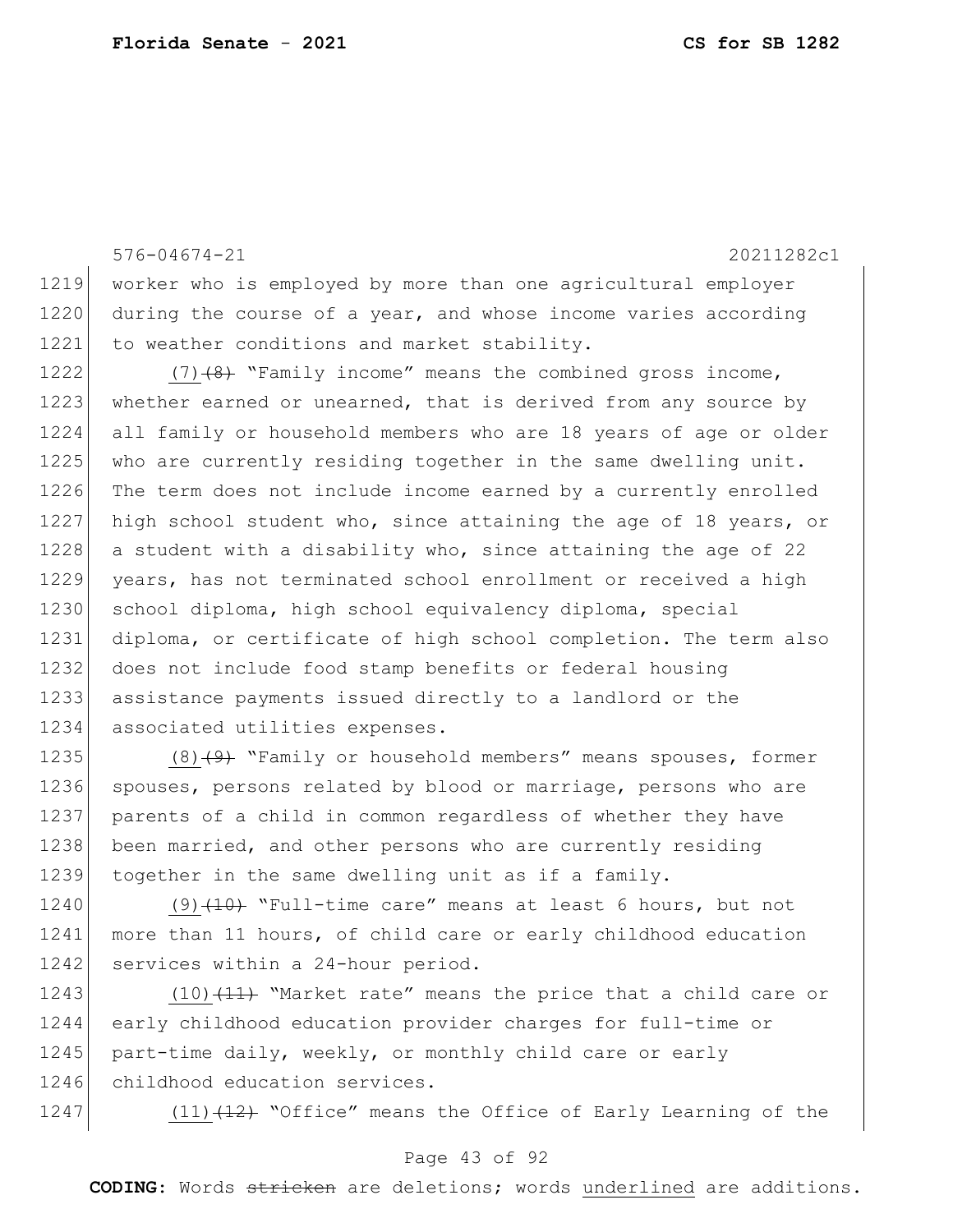576-04674-21 20211282c1 1248 Department of Education. 1249  $(12)$   $(13)$   $(13)$  "Part-time care" means less than 6 hours of child 1250 care or early childhood education services within a 24-hour 1251 period. 1252 (14) "Single point of entry" means an integrated 1253 information system that allows a parent to enroll his or her 1254 child in the school readiness program or the Voluntary 1255 Prekindergarten Education Program at various locations 1256 throughout a county, that may allow a parent to enroll his or 1257 her child by telephone or through a website, and that uses a 1258 uniform waiting list to track eligible children waiting for 1259 enrollment in the school readiness program. 1260 (15) "Unearned income" means income other than earned 1261 income. The term includes, but is not limited to: 1262 (a) Documented alimony and child support received. 1263 (b) Social security benefits. 1264 (c) Supplemental security income benefits. 1265 (d) Workers' compensation benefits. 1266 (e) Reemployment assistance or unemployment compensation 1267 benefits. 1268 (f) Veterans' benefits. 1269 (g) Retirement benefits. 1270 (h) Temporary cash assistance under chapter 414. 1271 (16) "Working family" means: 1272 (a) A single-parent family in which the parent with whom 1273 the child resides is employed or engaged in eligible work or 1274 education activities for at least 20 hours per week; 1275 (b) A two-parent family in which both parents with whom the 1276 child resides are employed or engaged in eligible work or

#### Page 44 of 92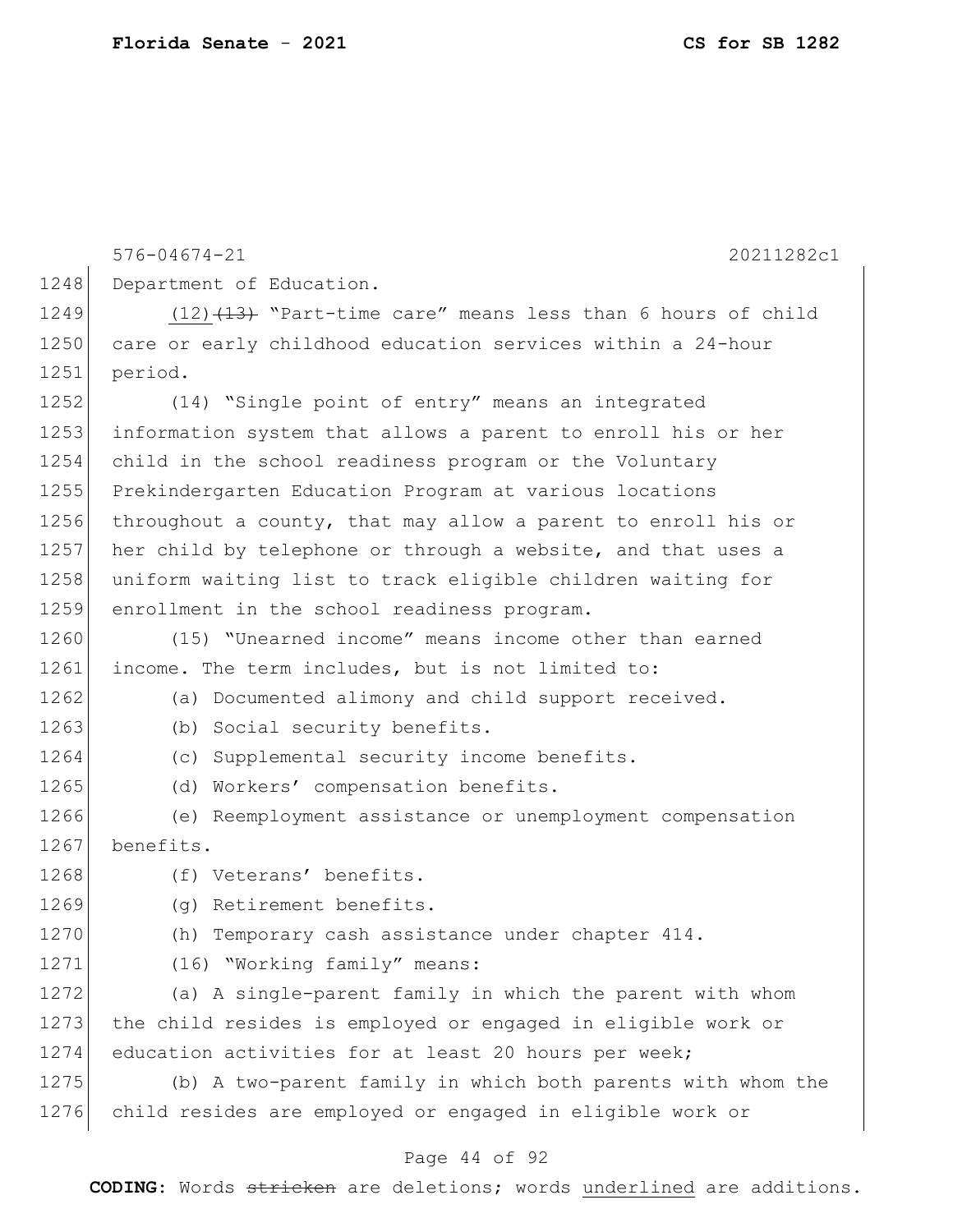576-04674-21 20211282c1 1277 education activities for a combined total of at least 40 hours 1278 per week; or 1279 (c) A two-parent family in which one of the parents with 1280 whom the child resides is exempt from work requirements due to 1281 age or disability, as determined and documented by a physician 1282 licensed under chapter 458 or chapter 459, and one parent is 1283 employed or engaged in eligible work or education activities at 1284 least 20 hours per week. 1285 Section 22. Section 1002.82, Florida Statutes, is amended 1286 to read: 1287 1002.82 Office of Early Learning; powers and duties. 1288 (1) For purposes of administration of the Child Care and 1289 Development Block Grant Trust Fund, pursuant to 45 C.F.R. parts 1290 98 and 99, the Office of Early Learning is designated as the 1291 lead agency and must comply with lead agency responsibilities 1292 pursuant to federal law. The office may apply to the Governor 1293 and Cabinet for a waiver of, and the Governor and Cabinet may 1294 waive, any provision of ss. 411.223 and 1003.54 if the waiver is 1295 necessary for implementation of the school readiness program. 1296 Section 125.901(2)(a)3. does not apply to the school readiness 1297 program. 1298 (2) The office shall: 1299 (a) Focus on improving the educational quality delivered by 1300 all providers participating in the school readiness program. 1301 (b) Preserve parental choice by permitting parents to

1302 choose from a variety of child care categories, including 1303 center-based care, family child care, and informal child care to 1304 the extent authorized in the state's Child Care and Development 1305 Fund Plan as approved by the United States Department of Health

#### Page 45 of 92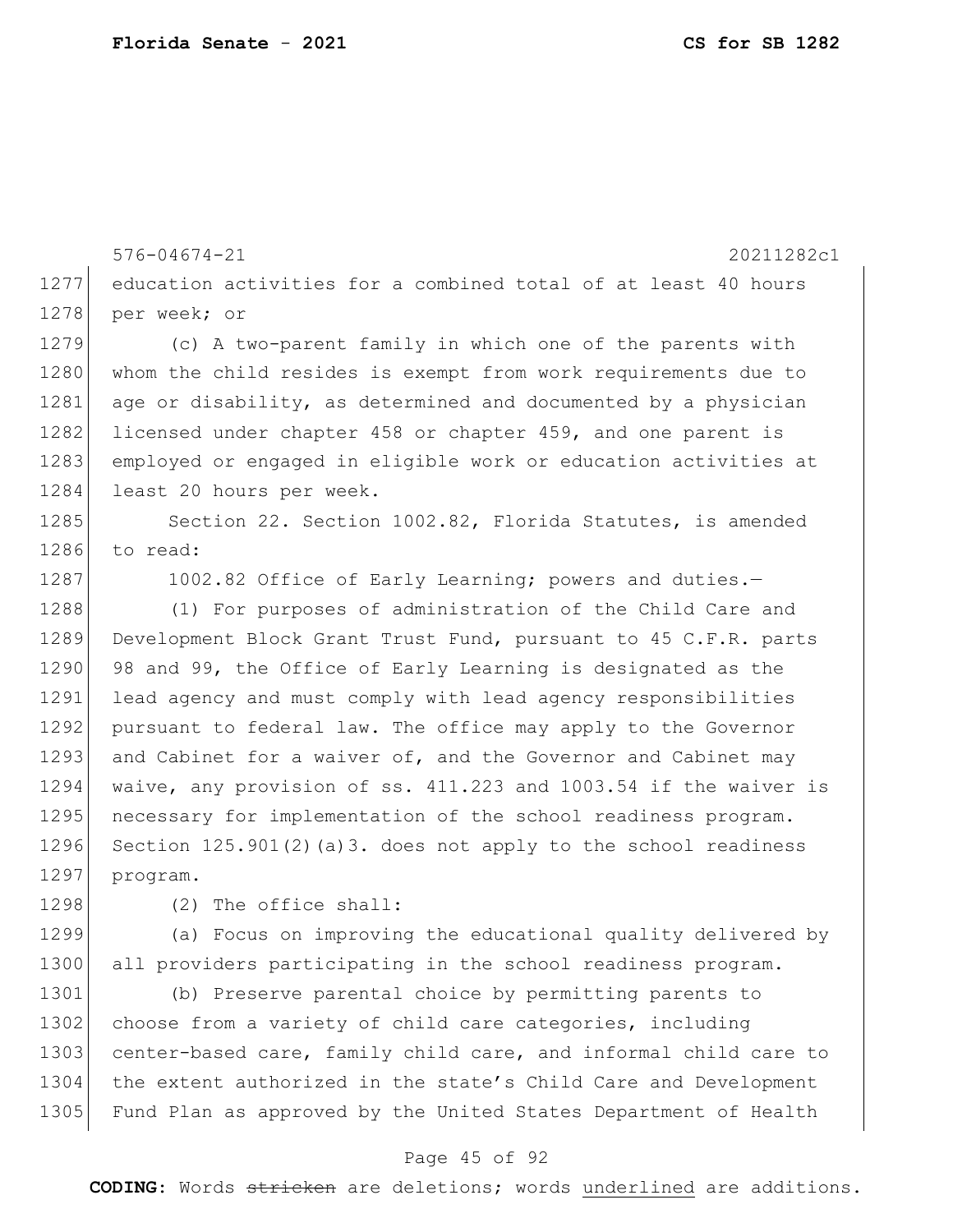576-04674-21 20211282c1 1306 and Human Services pursuant to 45 C.F.R. s. 98.18. Care and 1307 curriculum by a faith-based provider may not be limited or 1308 excluded in any of these categories. 1309 (c) Be responsible for the prudent use of all public and 1310 private funds in accordance with all legal and contractual 1311 requirements, safequarding the effective use of federal, state, 1312 and local resources to achieve the highest practicable level of 1313 school readiness for the children described in s. 1002.87, 1314 including: 1315 1. The adoption of a uniform chart of accounts for 1316 budgeting and financial reporting purposes that provides 1317 standardized definitions for expenditures and reporting, 1318 consistent with the requirements of 45 C.F.R. part 98 and s. 1319 1002.89 for each of the following categories of expenditure: 1320 a. Direct services to children. 1321 b. Administrative costs. 1322 c. Quality activities. 1323 d. Nondirect services. 1324 2. Coordination with other state and federal agencies to 1325 perform data matches on children participating in the school 1326 readiness program and their families in order to verify the 1327 children's eligibility pursuant to s. 1002.87. 1328 (d) Establish procedures for the biennial calculation of 1329 the prevailing average market rate or an alternative model 1330 approved by the Administration for Children and Families 1331 pursuant to 45 C.F.R. s. 98.45(c). 1332 (e) Review each early learning coalition's school readiness

1333 program plan every 2 years and provide final approval of the 1334 plan and any amendments submitted.

### Page 46 of 92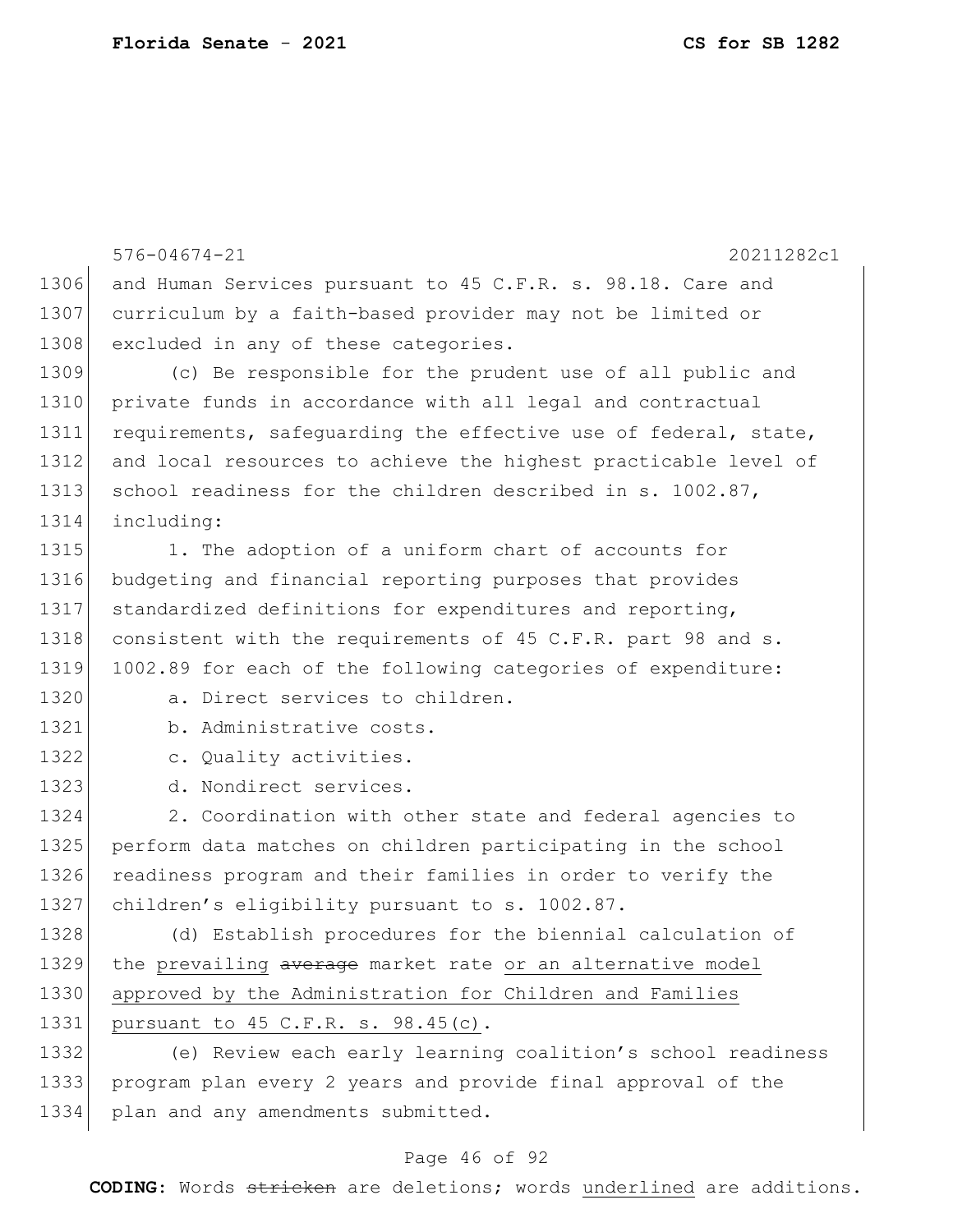|      | $576 - 04674 - 21$<br>20211282c1                                 |
|------|------------------------------------------------------------------|
| 1335 | (f) Establish a unified approach to the state's efforts to       |
| 1336 | coordinate a comprehensive early learning program. In support of |
| 1337 | this effort, the office:                                         |
| 1338 | 1. Shall adopt specific program support services that            |
| 1339 | address the state's school readiness program, including:         |
| 1340 | a. Statewide data information program requirements that          |
| 1341 | include:                                                         |
| 1342 | (I) Eligibility requirements.                                    |
| 1343 | (II) Financial reports.                                          |
| 1344 | (III) Program accountability measures.                           |
| 1345 | (IV) Child progress reports.                                     |
| 1346 | b. Child care resource and referral services.                    |
| 1347 | c. A single point of entry and uniform waiting list.             |
| 1348 | 2. May provide technical assistance and quidance on              |
| 1349 | additional support services to complement the school readiness   |
| 1350 | program, including:                                              |
| 1351 | a. Rating and improvement systems.                               |
| 1352 | a.b. Warm-Line services.                                         |
| 1353 | b.e. Anti-fraud plans.                                           |
| 1354 | d. School readiness program standards.                           |
| 1355 | e. Child screening and assessments.                              |
| 1356 | c.f. Training and support for parental involvement in            |
| 1357 | children's early education.                                      |
| 1358 | d.g. Family literacy activities and services.                    |
| 1359 | (g) Provide technical assistance to early learning               |
| 1360 | coalitions.                                                      |
| 1361 | (h) In cooperation with the early learning coalitions,           |
| 1362 | coordinate with the Child Care Services Program Office of the    |
| 1363 | Department of Children and Families to reduce paperwork and to   |

# Page 47 of 92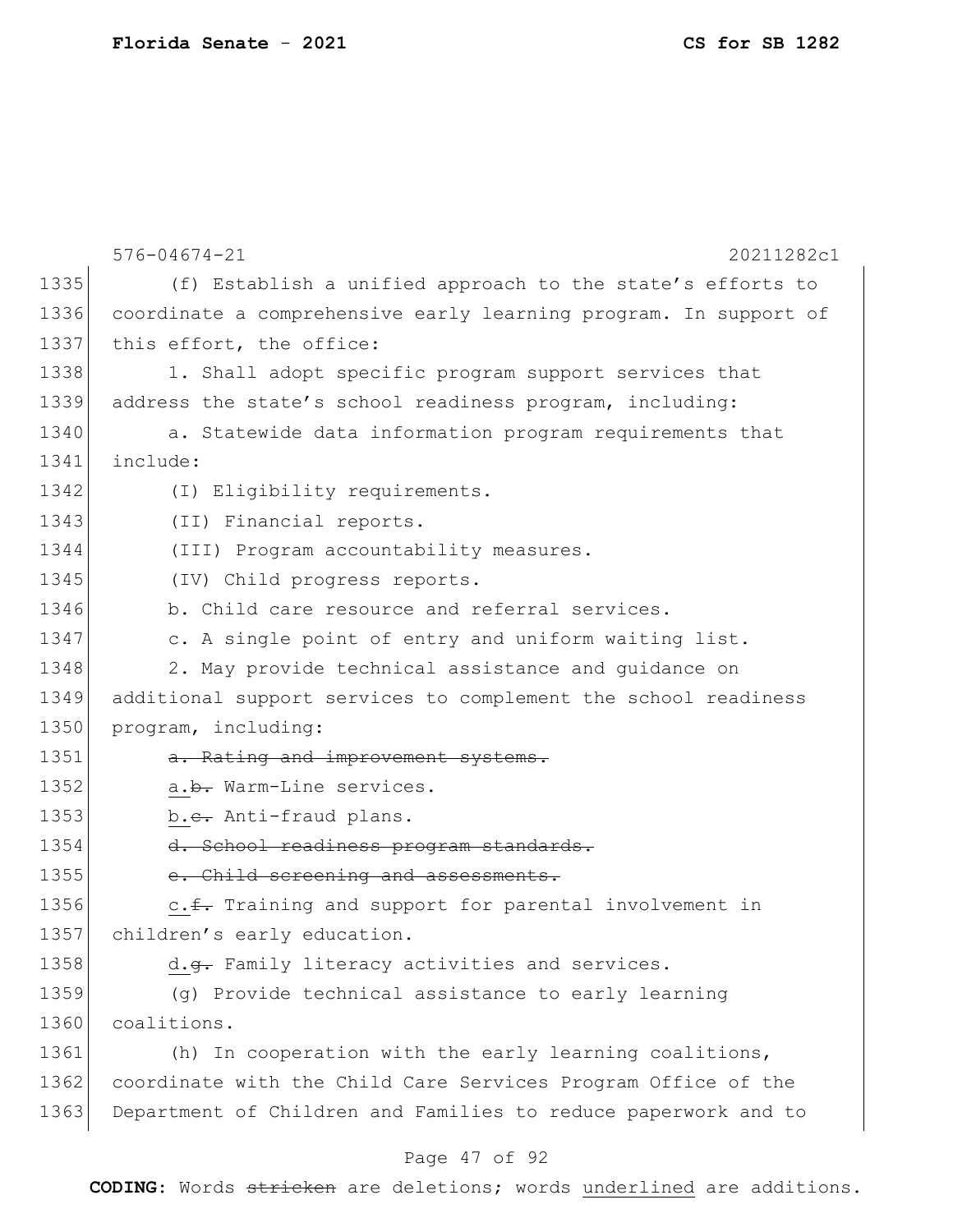576-04674-21 20211282c1 1364 avoid duplicating interagency activities, health and safety 1365 monitoring, and acquiring and composing data pertaining to child 1366 care training and credentialing. 1367 (i) Enter into a memorandum of understanding with local 1368 licensing agencies and the Child Care Services Program Office of 1369 the Department of Children and Families for inspections of 1370 school readiness program providers to monitor and verify 1371 compliance with s. 1002.88 and the health and safety checklist 1372 adopted by the office. The provider contract of a school 1373 readiness program provider that refuses permission for entry or 1374 inspection shall be terminated. The health and safety checklist 1375 may not exceed the requirements of s. 402.305 and the Child Care 1376 and Development Fund pursuant to 45 C.F.R. part 98. A child 1377 development program accredited by a national accrediting body 1378 and operating on a military installation certified by the United 1379 States Department of Defense is exempted from the inspection 1380 requirements under s. 1002.88. 1381 (j) Monitor the alignment and consistency of the Develop 1382 and adopt standards and benchmarks developed and adopted by the 1383 office that address the age-appropriate progress of children in

1384 the development of school readiness skills. The standards for 1385 children from birth to kindergarten entry 5 years of age in the 1386 school readiness program must be aligned with the performance 1387 standards adopted for children in the Voluntary Prekindergarten 1388 Education Program and must address the following domains:

- 
- 1389 1. Approaches to learning.
- 1390 2. Cognitive development and general knowledge.
- 1391 3. Numeracy, language, and communication.
- 1392 4. Physical development.

### Page 48 of 92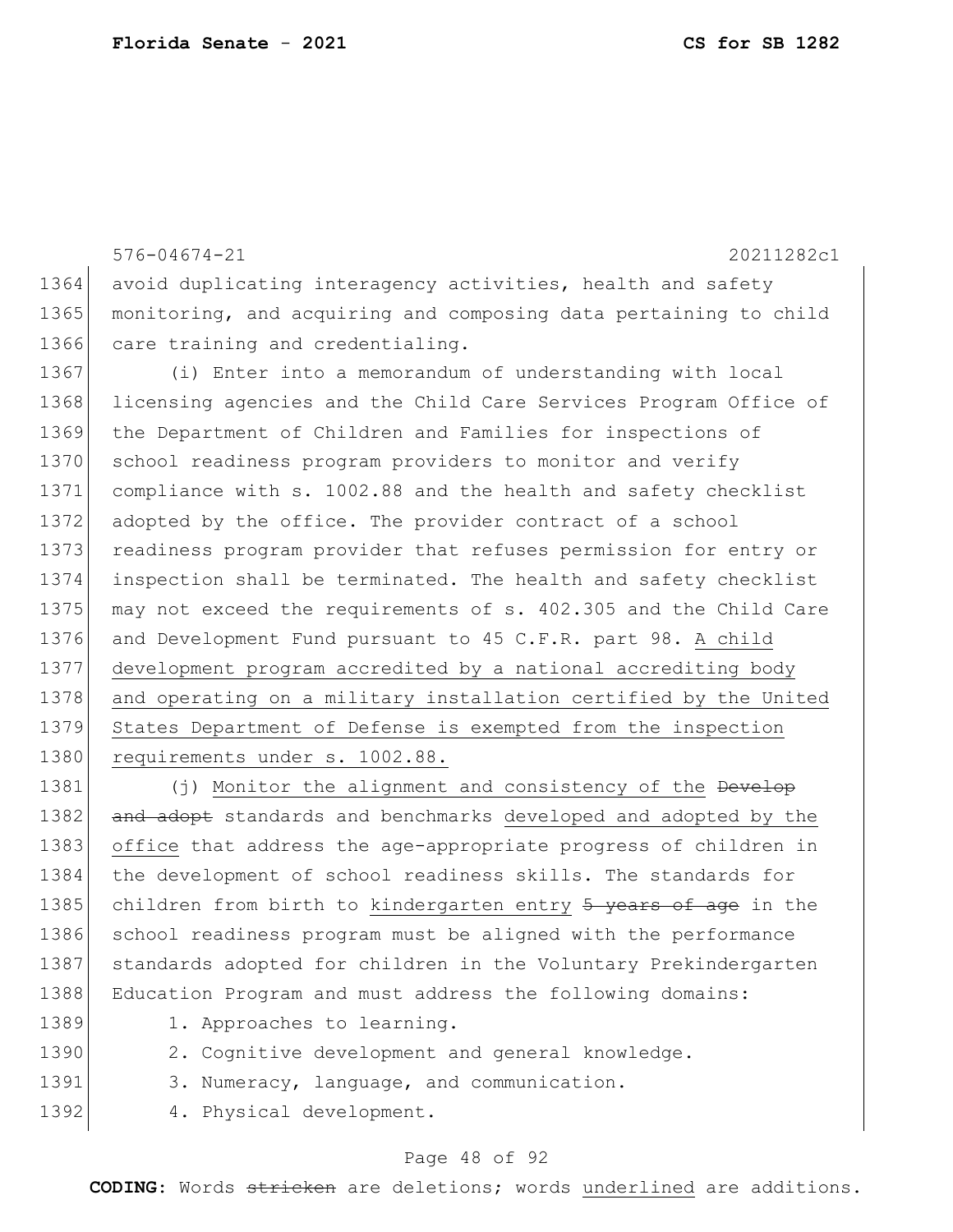576-04674-21 20211282c1 1393 5. Self-regulation. 1394 (k) Identify observation-based child assessments that are 1395 valid, reliable, and developmentally appropriate for use at 1396 least three times a year. The assessments must: 1397 1. Provide interval level and norm-referenced criterion-1398 **referenced** data that measures equivalent levels of growth across 1399 the core domains of early childhood development and that can be 1400 used for determining developmentally appropriate learning gains. 1401 2. Measure progress in the performance standards adopted 1402 pursuant to paragraph (j). 1403 3. Provide for appropriate accommodations for children with 1404 disabilities and English language learners and be administered 1405 by qualified individuals, consistent with the developer's 1406 instructions. 1407 4. Coordinate with the performance standards adopted by the 1408 department under s. 1002.67(1) for the Voluntary Prekindergarten 1409 Education Program. 1410 5. Provide data in a format for use in the single statewide 1411 information system to meet the requirements of paragraph (q)  $1412$   $\leftrightarrow$ . 1413 (l) Adopt a list of approved curricula that meet the 1414 performance standards for the school readiness program and 1415 establish a process for the review and approval of a provider's 1416 curriculum that meets the performance standards. 1417 (m) Provide technical support to an early learning 1418 coalition to facilitate the use of Adopt by rule a standard 1419 statewide provider contract adopted by the office to be used 1420 with each school readiness program provider, with standardized 1421 attachments by provider type. The office shall publish a copy of

### Page 49 of 92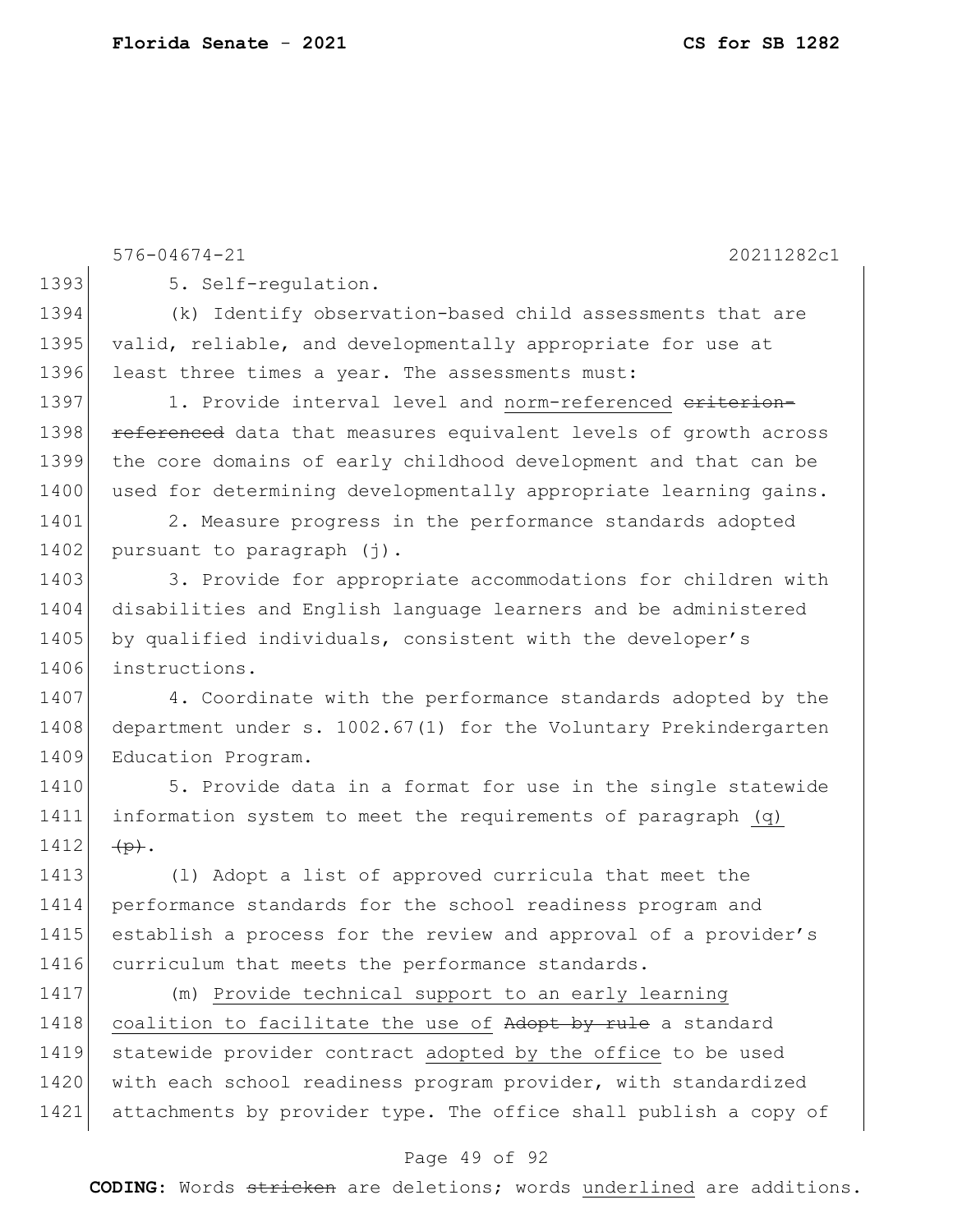576-04674-21 20211282c1 1422 the standard statewide provider contract on its website. The 1423 standard statewide contract shall include, at a minimum, 1424 contracted slots, if applicable, in accordance with the Child 1425| Care and Development Block Grant Act of 2014, 45 C.F.R. parts 98 1426 and 99; quality improvement strategies, if applicable; program 1427 assessment requirements; and provisions for provider probation, 1428 termination for cause, and emergency termination for those 1429 actions or inactions of a provider that pose an immediate and 1430 serious danger to the health, safety, or welfare of the 1431 children. The standard statewide provider contract shall also 1432 include appropriate due process procedures. During the pendency 1433 of an appeal of a termination, the provider may not continue to 1434 offer its services. Any provision imposed upon a provider that 1435 is inconsistent with, or prohibited by, law is void and 1436 unenforceable. Provisions for termination for cause must also 1437 include failure to meet the minimum quality measures established 1438 under paragraph (n) for a period of up to 5 years, unless the 1439 coalition determines that the provider is essential to meeting 1440 capacity needs based on the assessment under  $s. 1002.85(2)(j)$ 1441 and the provider has an active improvement plan pursuant to 1442 paragraph (n). 1443 (n) Adopt a program assessment for school readiness program

1444 providers that measures the quality of teacher-child 1445 interactions, including emotional and behavioral support, 1446 engaged support for learning, classroom organization, and 1447 instructional support for children ages birth to 5 years. The 1448 implementation of the program assessment must also include the 1449 following components adopted by the office:

1450 1. Quality measures, including a minimum program assessment

### Page 50 of 92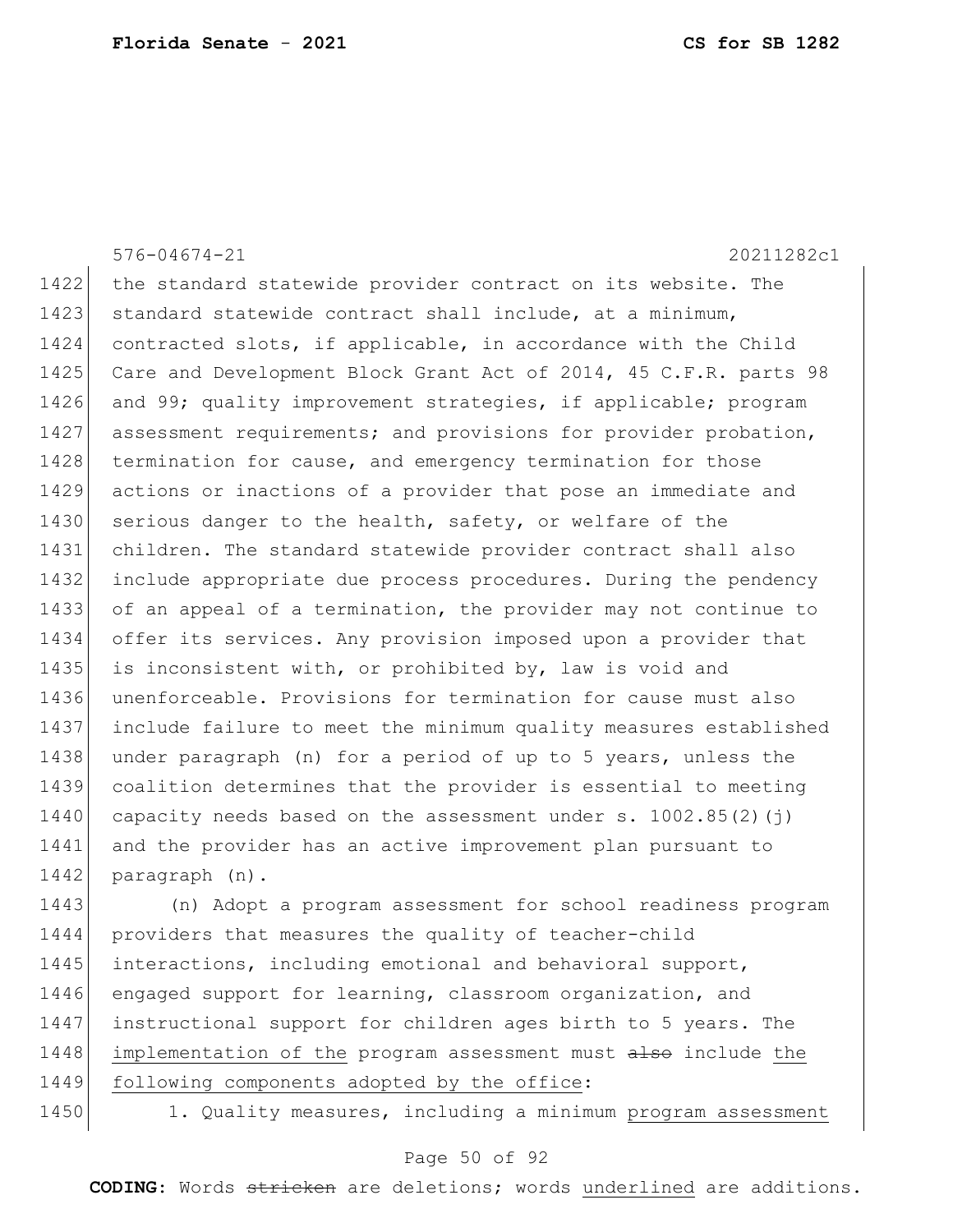576-04674-21 20211282c1 1451 composite score threshold for contracting purposes and program 1452 improvement through an improvement plan. 1453 2. Requirements for program participation, frequency of 1454 program assessment, and exemptions. 1455 (o) No later than July 1, 2019, develop a differential 1456 payment program based on the quality measures adopted by the 1457 office under paragraph (n). The differential payment may not 1458 exceed a total of 15 percent for each care level and unit of 1459 child care for a child care provider. No more than 5 percent of 1460 the 15 percent total differential may be provided to providers 1461 who submit valid and reliable data to the statewide information 1462 system in the domains of language and executive functioning 1463 using a child assessment identified pursuant to paragraph  $(k)$ . 1464 Providers below the minimum program assessment score adopted 1465 threshold for contracting purposes are ineligible for such 1466 payment. 1467 (p) No later than July 1, 2022, develop and adopt 1468 requirements for the implementation of a program designed to 1469 make available contracted slots to serve children at the 1470 greatest risk of school failure as determined by such children 1471 being located in an area that has been designated as a poverty 1472 area tract according to the latest census data. The contracted 1473 slot program may also be used to increase the availability of 1474 child care capacity based on the assessment under s.  $1475$  1002.85(2)(j).

1476  $(q)$   $\leftrightarrow$  Establish a single statewide information system that 1477 each coalition must use for the purposes of managing the single 1478 point of entry, tracking children's progress, coordinating 1479 services among stakeholders, determining eligibility of

### Page 51 of 92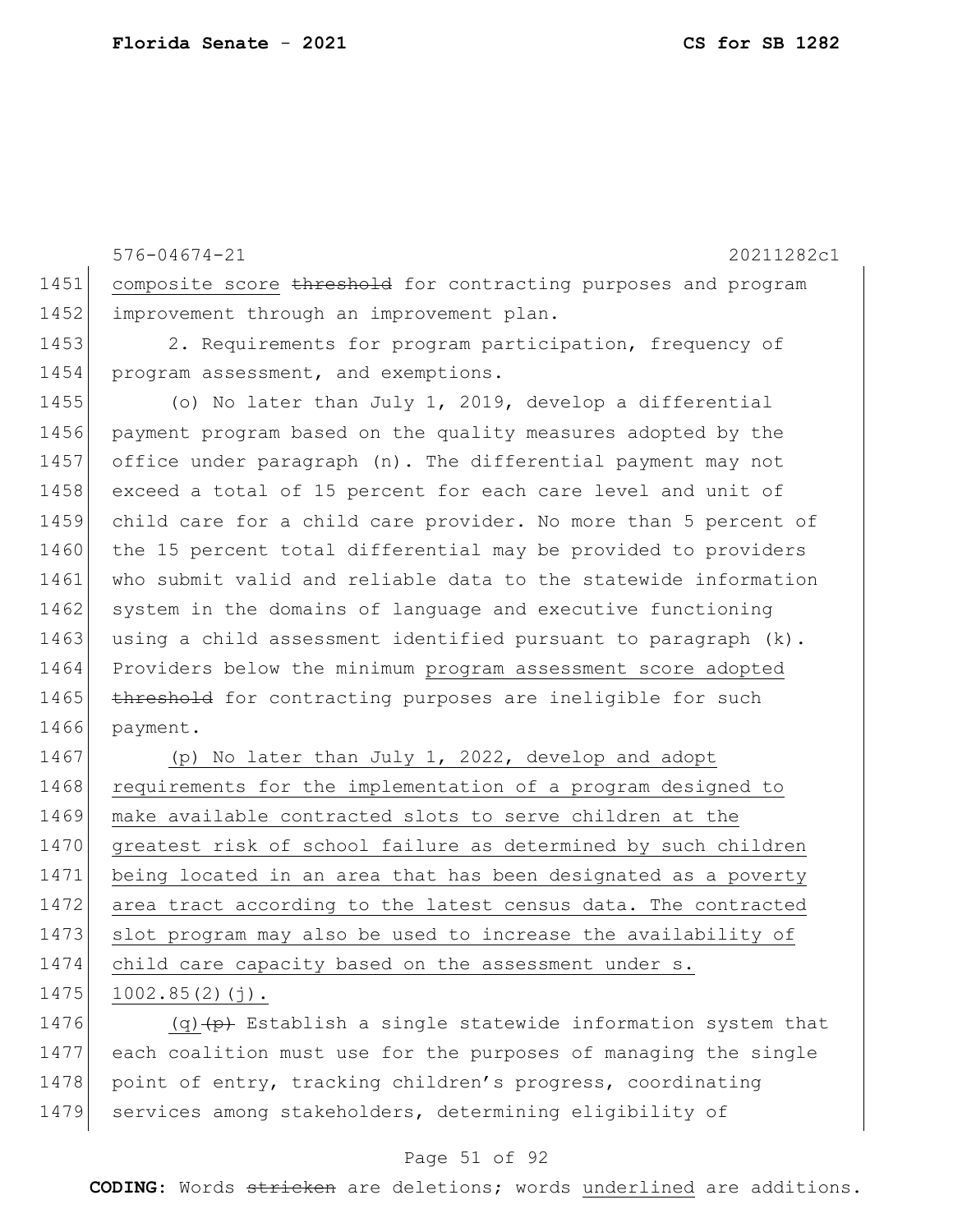576-04674-21 20211282c1 1480 children, tracking child attendance, and streamlining 1481 administrative processes for providers and early learning 1482 coalitions. By July 1, 2019, the system, subject to ss. 1002.72 1483 and 1002.97, shall: 1484 1. Allow a parent to monitor the development of his or her 1485 child as the child moves among programs within the state. 1486 2. Enable analysis at the state, regional, and local level 1487 to measure child growth over time, program impact, and quality 1488 improvement and investment decisions. 1489  $(r)$  (c)  $\left(\frac{1}{q}\right)$  Provide technical support to coalitions to 1490 facilitate the use of Adopt by rule standardized procedures 1491 adopted by the office for early learning coalitions to use when 1492 monitoring the compliance of school readiness program providers 1493 with the terms of the standard statewide provider contract. 1494  $(s)$   $\leftarrow$  At least biennially provide fiscal and programmatic 1495 monitoring to Monitor and evaluate the performance of each early 1496 learning coalition in administering the school readiness 1497 program, ensuring proper payments for school readiness program 1498 services, implementing the coalition's school readiness program 1499 plan, and administering the Voluntary Prekindergarten Education 1500 Program. These monitoring and performance evaluations must 1501 include, at a minimum, onsite monitoring of each coalition's 1502 finances, management, operations, and programs.

 $(t)$   $\left( t \right)$  Work in conjunction with the Bureau of Federal Education Programs within the Department of Education to coordinate readiness and voluntary prekindergarten services to 1506 the populations served by the bureau.

1507 (u) $\leftarrow$  Administer a statewide toll-free Warm-Line to 1508 provide assistance and consultation to child care facilities and

### Page 52 of 92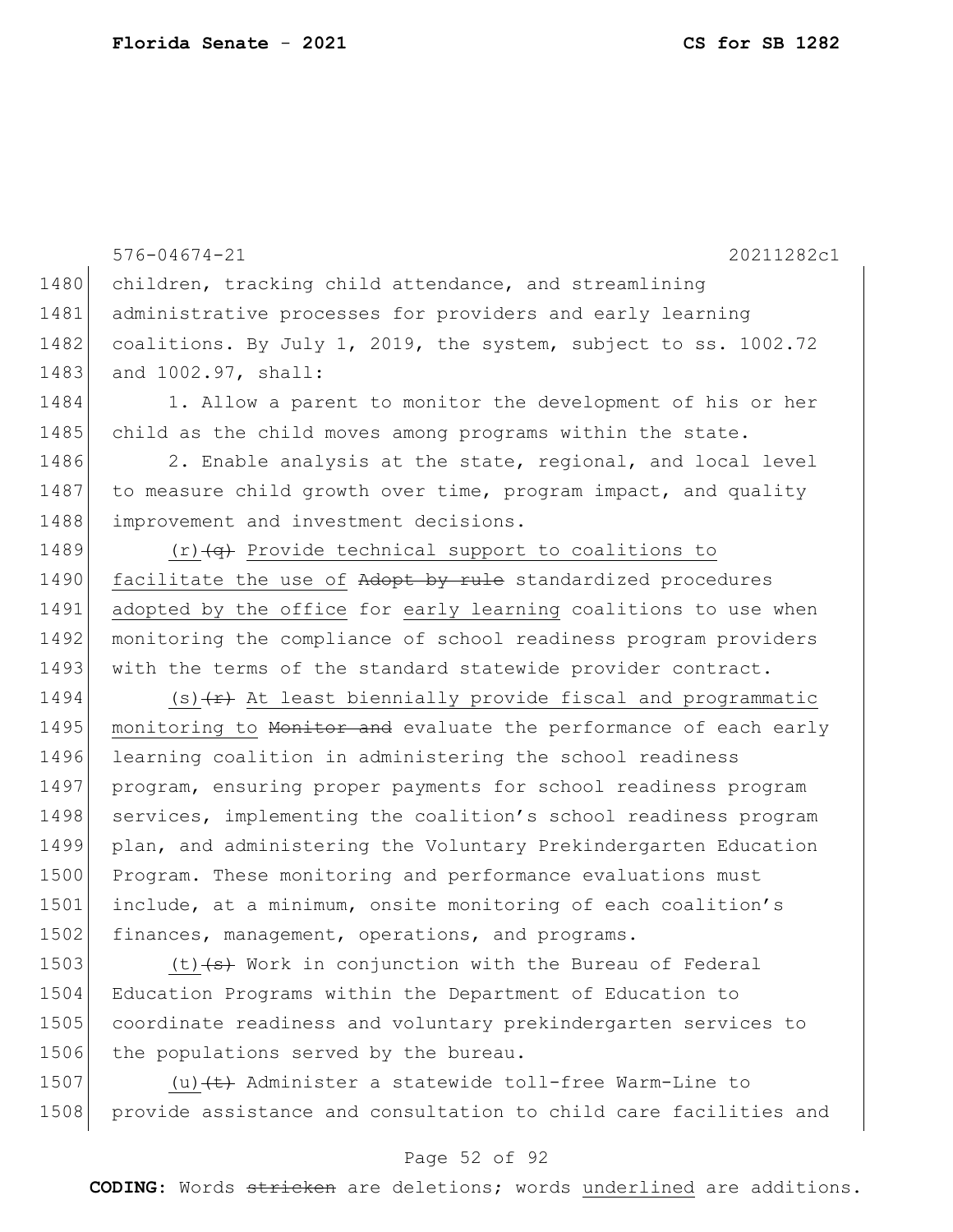576-04674-21 20211282c1 1509 family day care homes regarding health, developmental, 1510 disability, and special needs issues of the children they are 1511 serving, particularly children with disabilities and other 1512 special needs. The office shall: 1513 1. Annually inform child care facilities and family day 1514 care homes of the availability of this service through the child 1515 care resource and referral network under s. 1002.92. 1516 2. Expand or contract for the expansion of the Warm-Line to 1517 maintain at least one Warm-Line in each early learning coalition 1518 service area. 1519  $(v)$   $\left\{\text{u}\right\}$  Develop and implement strategies to increase the 1520 supply and improve the quality of child care services for 1521 infants and toddlers, children with disabilities, children who 1522 receive care during nontraditional hours, children in 1523 underserved areas, and children in areas that have significant 1524 concentrations of poverty and unemployment. 1525 (w)  $\left\langle w\right\rangle$  Establish preservice and inservice training 1526 requirements that address, at a minimum, school readiness child 1527 development standards, health and safety requirements, and 1528 social-emotional behavior intervention models, which may include 1529 positive behavior intervention and support models, including the 1530 integration of early learning professional development pathways 1531 established in s. 1002.995. 1532  $(x)$   $\leftarrow$  Establish standards for emergency preparedness plans

1534 (y) $\left\langle \frac{1}{x} \right\rangle$  Establish group sizes.

1533 for school readiness program providers.

1535  $(z)$   $\left\{\forall y\right\}$  Establish staff-to-children ratios that do not 1536 exceed the requirements of s. 402.302(8) or (11) or s. 1537 402.305(4), as applicable, for school readiness program

### Page 53 of 92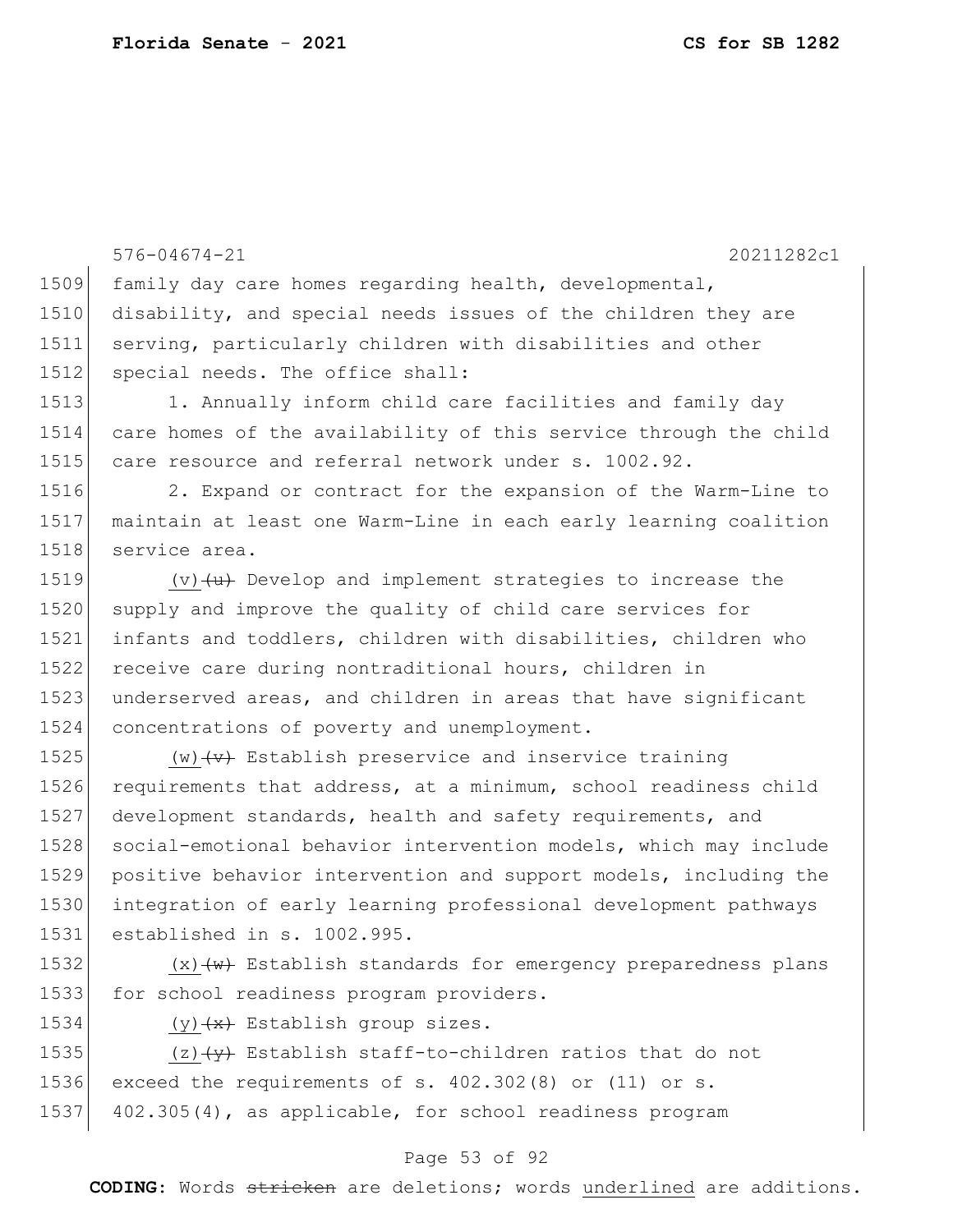576-04674-21 20211282c1 1538 providers. 1539 (aa) $\leftarrow$  Establish eligibility criteria, including 1540 limitations based on income and family assets, in accordance 1541 with s. 1002.87 and federal law. 1542 (3) (a) The office shall adopt performance standards and 1543 outcome measures for early learning coalitions that, at a 1544 minimum, include the development of objective and statistically 1545 valid customer service surveys by a state university or other 1546 independent researcher with specific expertise in customer 1547 service survey development. The survey shall be deployed 1548 beginning in fiscal year 2023-2024 and be distributed to: 1549 1. Customers who use the services in s. 1002.92 upon the 1550 completion of a referral inquiry. 1551 2. Parents annually at the time of eligibility 1552 determination. 1553 3. Child care providers that participate in the school 1554 readiness program or the Voluntary Prekindergarten Education 1555 Program at the time of execution of the statewide provider 1556 contract. 1557 4. Board members required under s. 1002.83. 1558 (b) Results of the survey shall be based on a statistically 1559 significant sample size of completed surveys and calculated 1560 annually for each early learning coalition and included in the 1561 department's annual report under subsection (7). If an early 1562 learning coalition's customer satisfaction survey results are 1563 below 60 percent, the coalition shall be placed on a 1-year 1564 corrective action plan that outlines specific steps the 1565 coalition shall take to improve the results of the customer

### 1566 service surveys, including, but not limited to, technical

### Page 54 of 92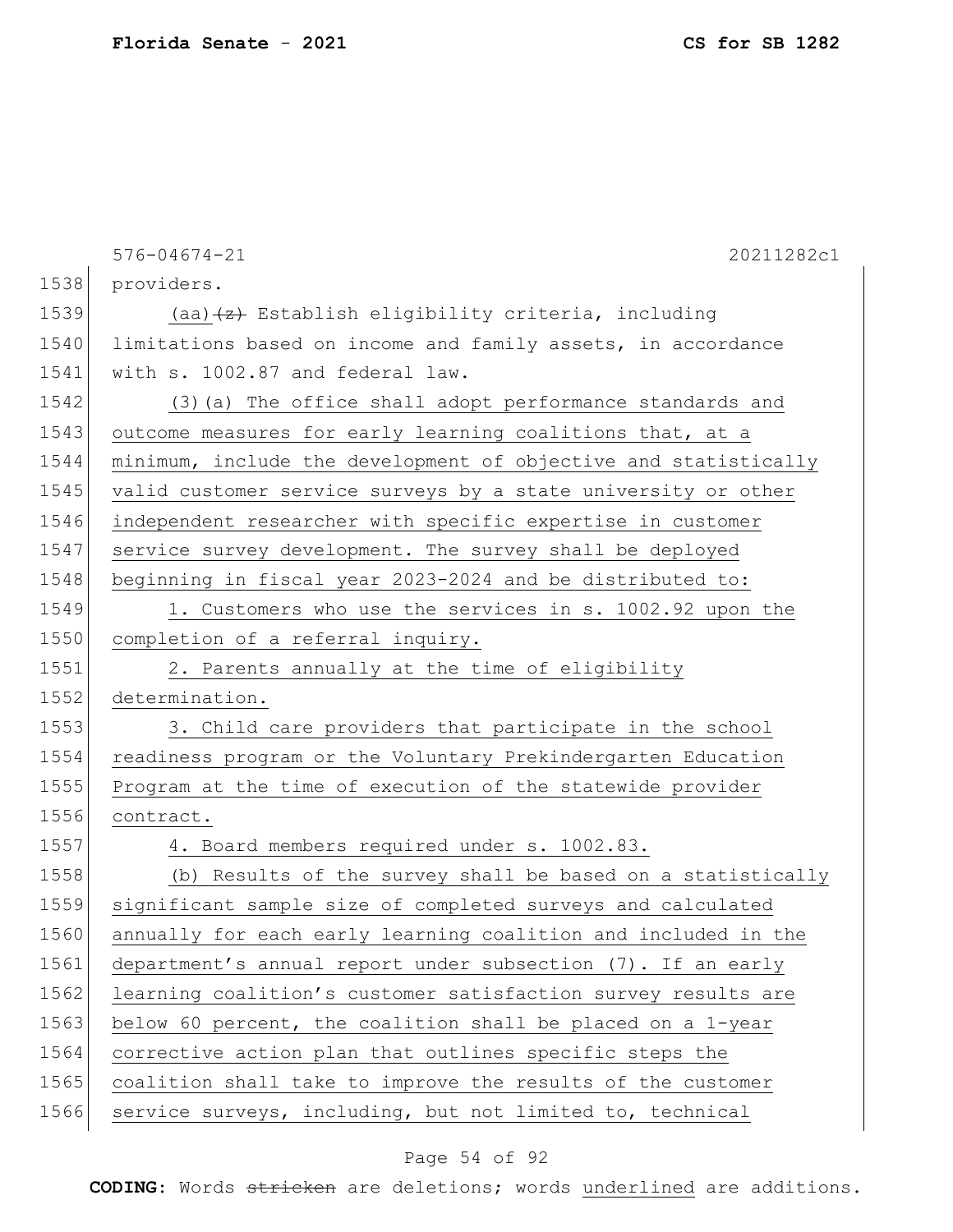# 576-04674-21 20211282c1 1567 assistance, staff professional development or coaching.

 $(4)$   $(3)$  If the office determines during the review of school 1569 readiness program plans, or through monitoring and performance 1570 evaluations conducted under s. 1002.85, that an early learning coalition has not substantially implemented its plan, has not substantially met the performance standards and outcome measures adopted by the office or the terms of a customer service corrective action plan, or has not effectively administered the school readiness program or Voluntary Prekindergarten Education Program, the office may remove the coalition from eligibility to 1577 administer early learning programs and temporarily contract with a qualified entity to continue school readiness program and prekindergarten services in the coalition's county or 1580 multicounty region until the office reestablishes or merges the coalition and a new school readiness program plan is approved in 1582 accordance with the rules adopted by the office.

1583 (5) The office shall adopt procedures for merging early 1584 learning coalitions for failure to meet the requirements of 1585 subsection (3) or subsection (4), including procedures for the 1586 consolidation of merging coalitions that minimizes duplication 1587 of programs and services due to the merger, and for the early 1588 termination of the terms of the coalition members which are 1589 necessary to accomplish the mergers.

1590  $(6)$   $(4)$  The office may request the Governor to apply for a 1591 waiver to allow a coalition to administer the Head Start Program 1592 to accomplish the purposes of the school readiness program.

1593 (7) $(7)$  (5) By January 1 of each year, the office shall annually 1594 publish on its website a report of its activities conducted 1595 under this section. The report must include a summary of the

### Page 55 of 92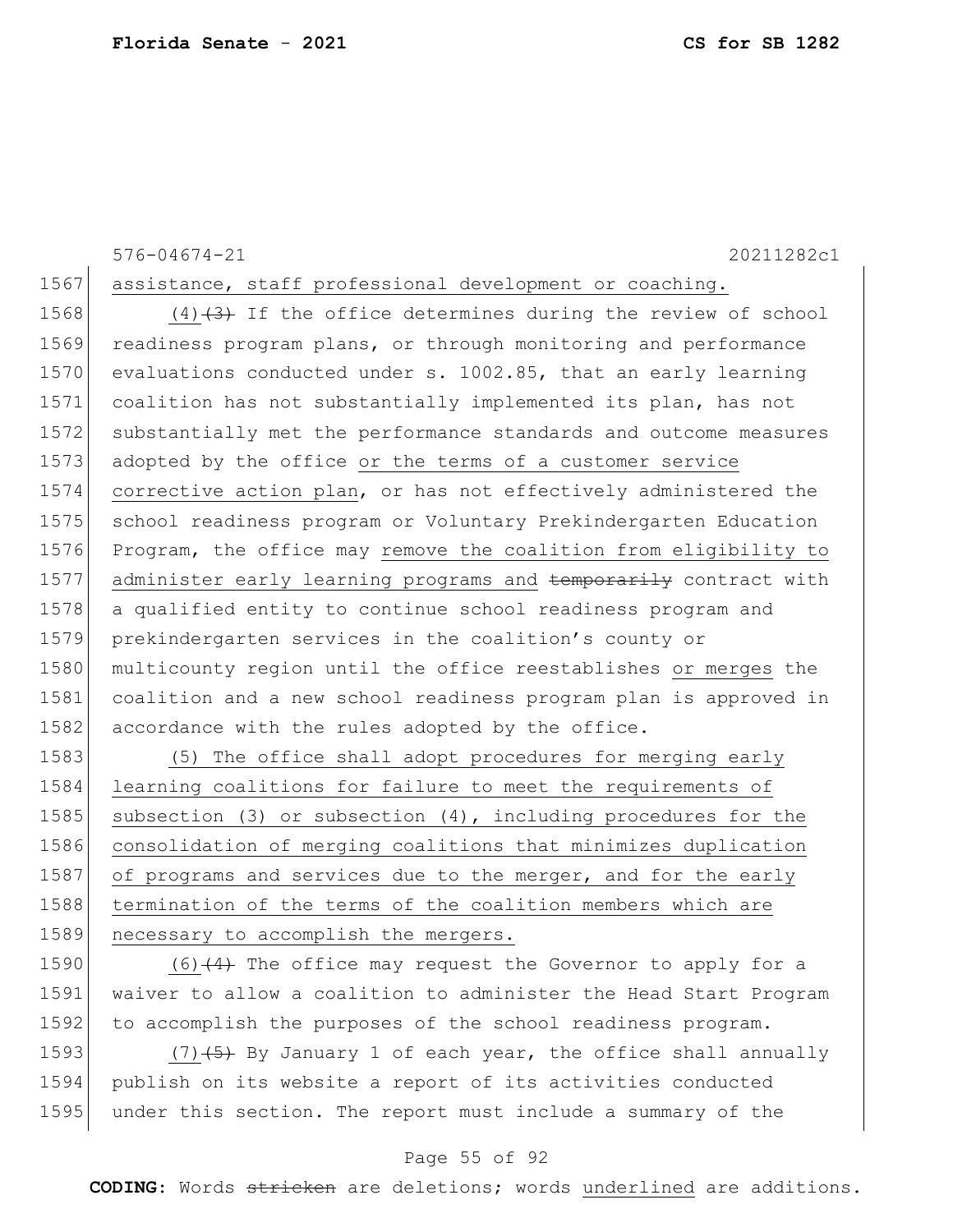576-04674-21 20211282c1 1596 coalitions' annual reports, a statewide summary, and the 1597 following: 1598 (a) An analysis of early learning activities throughout the 1599 state, including the school readiness program and the Voluntary 1600 Prekindergarten Education Program. 1601 1. The total and average number of children served in the 1602 school readiness program, enumerated by age, eligibility 1603 priority category, and coalition, and the total number of 1604 children served in the Voluntary Prekindergarten Education 1605 Program. 1606 2. A summary of expenditures by coalition, by fund source, 1607 including a breakdown by coalition of the percentage of 1608 expenditures for administrative activities, quality activities, 1609 nondirect services, and direct services for children. 1610 3. A description of the office's and each coalition's 1611 expenditures by fund source for the quality and enhancement 1612 activities described in s. 1002.89(6)(b). 1613 4. A summary of annual findings and collections related to 1614 provider fraud and parent fraud. 1615 5. Data regarding the coalitions' delivery of early 1616 learning programs. 1617 6. The total number of children disenrolled statewide and 1618 the reason for disenrollment. 1619 7. The total number of providers by provider type. 1620 8. The number of school readiness program providers who 1621 have completed the program assessment required under paragraph 1622 (2)(n); the number of providers who have not met the minimum 1623 program assessment composite score threshold for contracting 1624 established under paragraph  $(2)(n)$ ; and the number of providers

### Page 56 of 92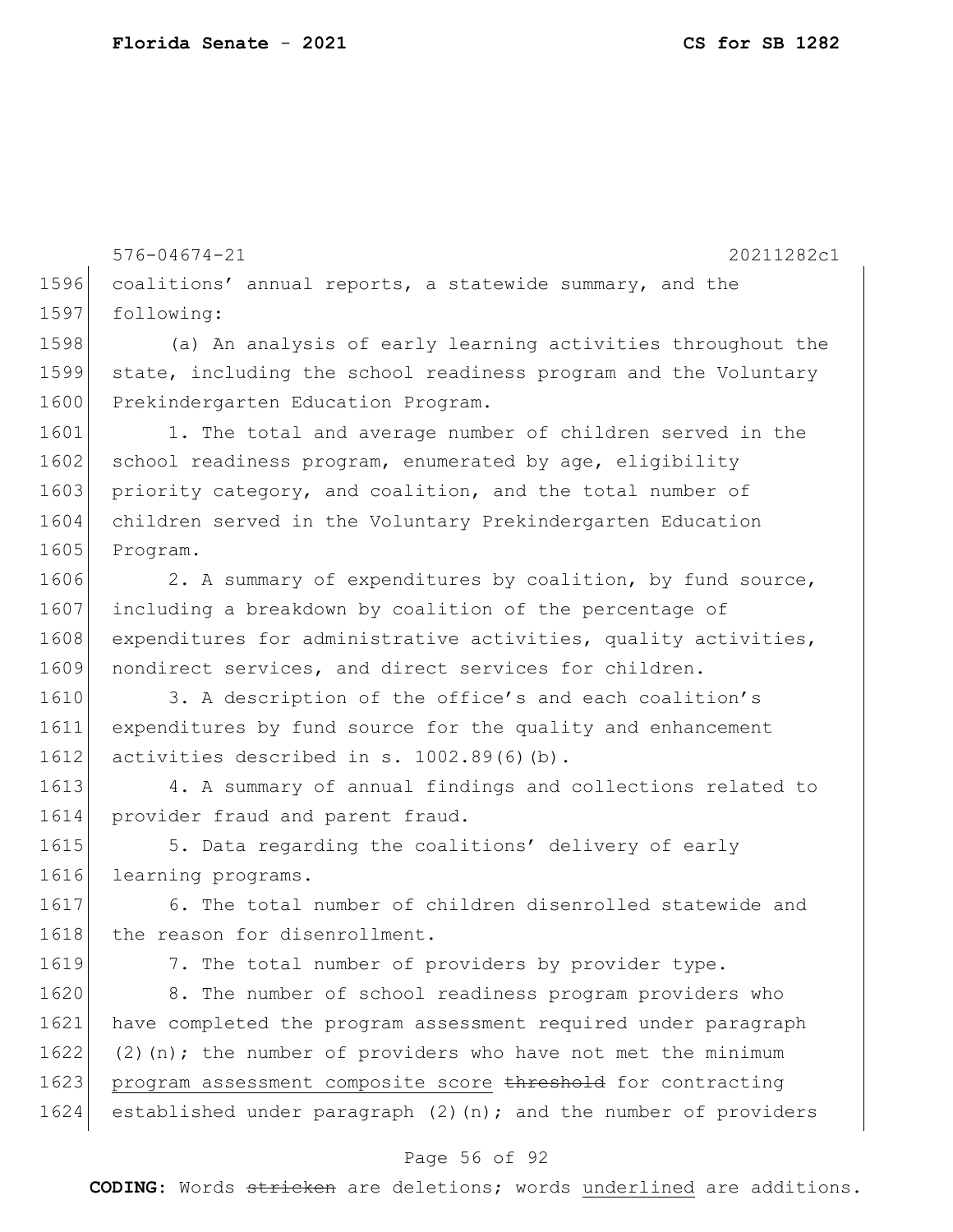576-04674-21 20211282c1 1625 that have an active improvement plan based on the results of the 1626 program assessment under paragraph (2)(n). 1627 9. The total number of provider contracts revoked and the 1628 reasons for revocation. 1629 (b) A detailed summary of the analysis compiled using the 1630 single statewide information system established in subsection 1631 (2) activities and detailed expenditures related to the Child 1632 Care Executive Partnership Program. 1633 (8)(a) $\left(6\right)$  (a)  $\left(6\right)$  Parental choice of child care providers, 1634 including private and faith-based providers, shall be 1635 established to the maximum extent practicable in accordance with 1636 45 C.F.R. s. 98.30. 1637 (b) As used in this subsection, the term "payment 1638 certificate" means a child care certificate as defined in 45 1639 C.F.R. s. 98.2. 1640 (c) The school readiness program shall, in accordance with 1641 45 C.F.R. s. 98.30, provide parental choice through a payment 1642 certificate that provides, to the maximum extent possible, 1643 flexibility in the school readiness program and payment 1644 arrangements. The payment certificate must bear the names of the 1645 beneficiary and the program provider and, when redeemed, must 1646 bear the signatures of both the beneficiary and an authorized 1647 representative of the provider. 1648 (d) If it is determined that a provider has given any cash 1649 or other consideration to the beneficiary in return for 1650 receiving a payment certificate, the early learning coalition or 1651 its fiscal agent shall refer the matter to the Department of 1652 Financial Services pursuant to s. 414.411 for investigation. 1653 (9) $\left(7\right)$  Participation in the school readiness program does

#### Page 57 of 92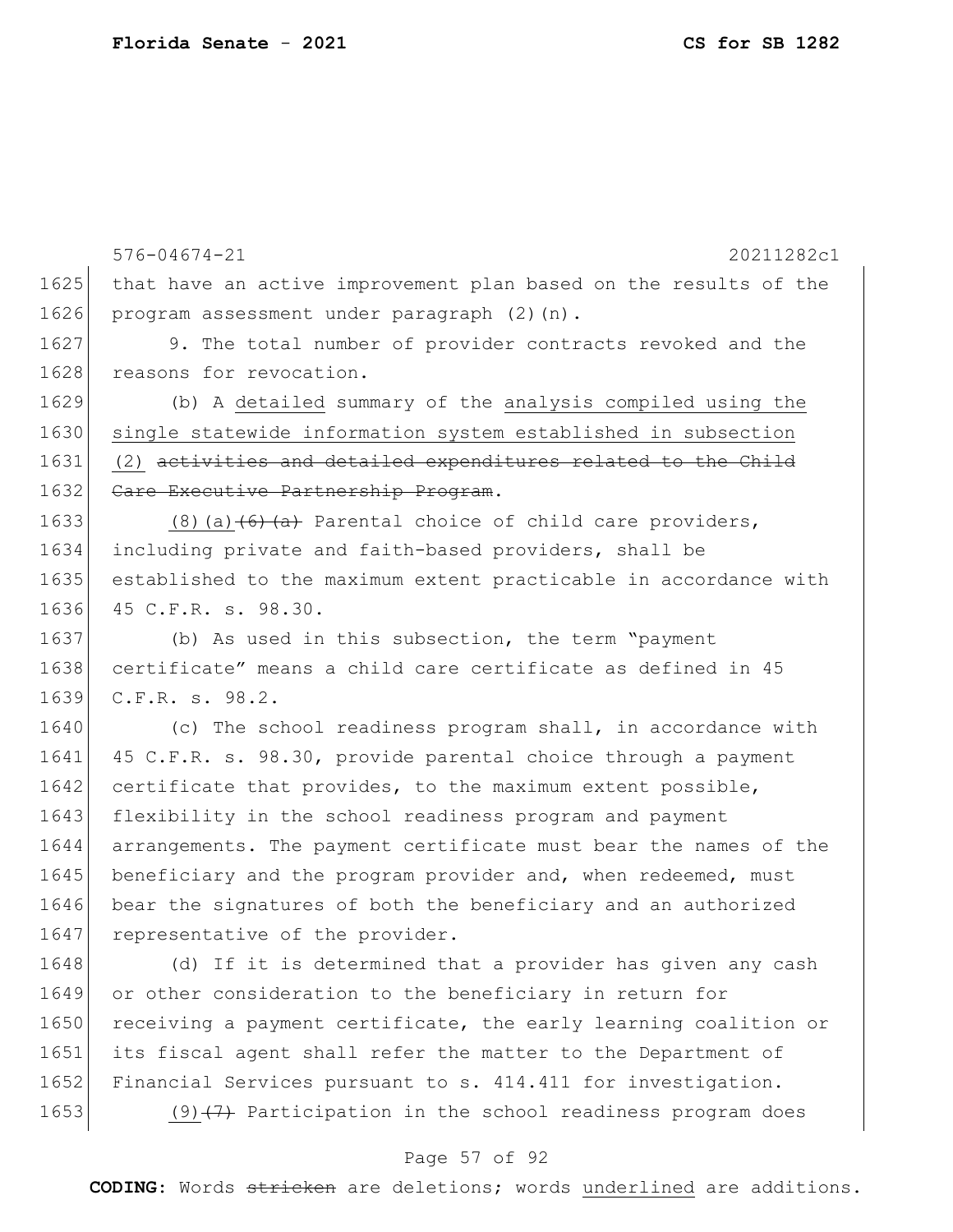576-04674-21 20211282c1 1654 not expand the regulatory authority of the state, its officers, 1655 or an early learning coalition to impose any additional 1656 regulation on providers beyond those necessary to enforce the 1657 requirements set forth in this part and part V of this chapter. 1658 Section 23. Present subsections (5) through (14) of section 1659 1002.83, Florida Statutes, are redesignated as subsections (6) 1660 through (15), respectively, a new subsection (5) is added to 1661 that section, and subsections (1) and (3), paragraphs (e),  $(f)$ , 1662 and (m) of subsection  $(4)$ , and present subsections  $(5)$ ,  $(11)$ , 1663 and (13) of that section are amended, to read: 1664 1002.83 Early learning coalitions.-1665 (1) Thirty Thirty-one or fewer early learning coalitions 1666 are established and shall maintain direct enhancement services 1667 at the local level and provide access to such services in all 67 1668 counties. Two or more early learning coalitions may join for 1669 purposes of planning and implementing a school readiness program 1670 and the Voluntary Prekindergarten Education Program. 1671 (3) The Governor shall appoint the chair and two other 1672 members of each early learning coalition, who must each meet the 1673 same qualifications of a as private sector business member 1674 members appointed by the coalition under subsection (6)  $(5)$ . In 1675 the absence of a governor-appointed chair, the Executive 1676 Director of the Office of Early Learning may appoint an interim 1677 chair from the current early learning coalition board 1678 membership.

1679 (4) Each early learning coalition must include the 1680 following member positions; however, in a multicounty coalition, 1681 each ex officio member position may be filled by multiple 1682 nonvoting members but no more than one voting member shall be

### Page 58 of 92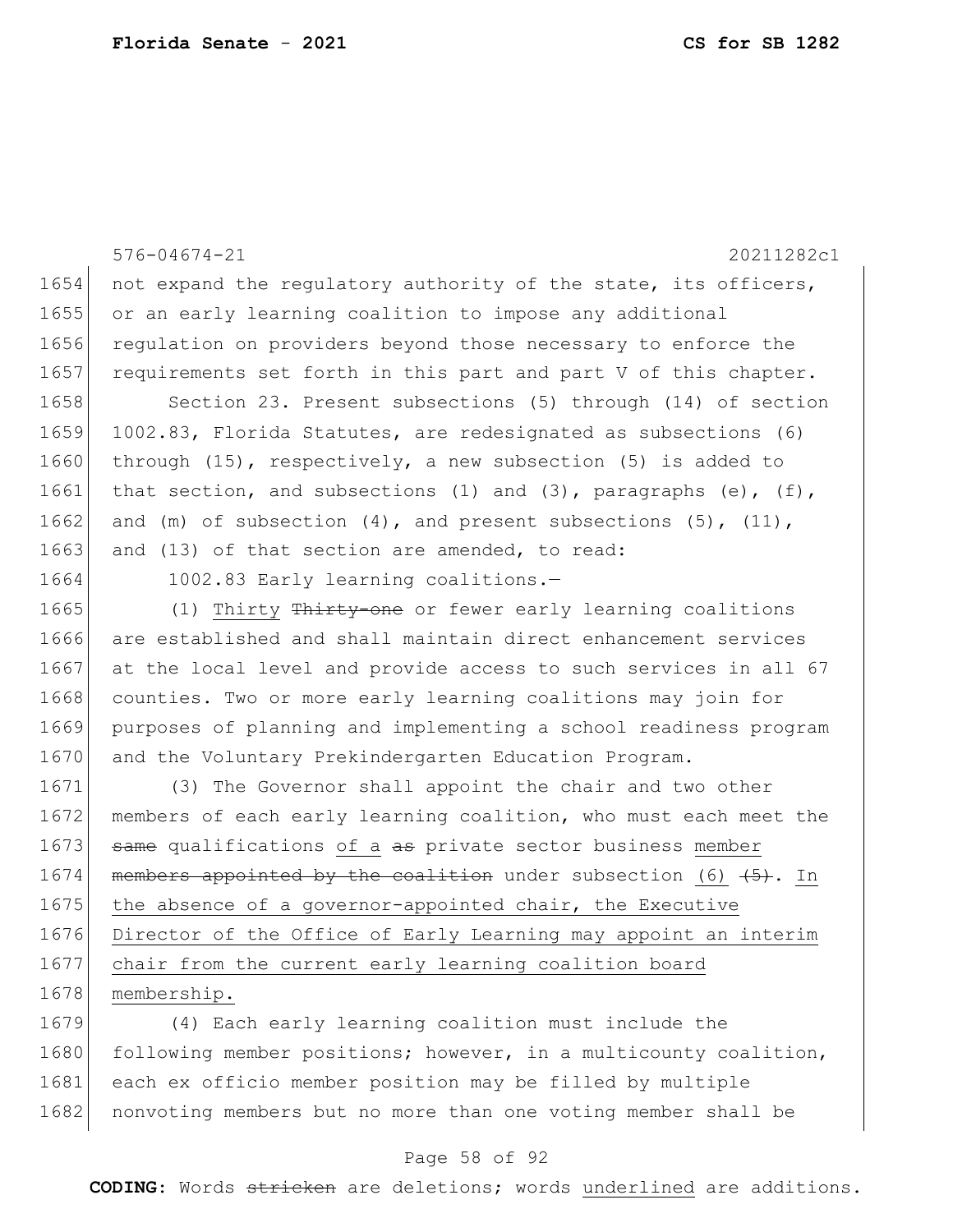|      | 20211282c1<br>$576 - 04674 - 21$                                 |
|------|------------------------------------------------------------------|
| 1683 | seated per member position. If an early learning coalition has   |
| 1684 | more than one member representing the same entity, only one of   |
| 1685 | such members may serve as a voting member:                       |
| 1686 | (e) A children's services council or juvenile welfare board      |
| 1687 | chair or executive director from each county, if applicable.     |
| 1688 | (f) A Department of Children and Families child care             |
| 1689 | regulation representative or an agency head of a local licensing |
| 1690 | agency as defined in s. 402.302, where applicable.               |
| 1691 | (m) A central agency administrator, where applicable.            |
| 1692 | (5) If members of the board are found to be                      |
| 1693 | nonparticipating according to the early learning coalition       |
| 1694 | bylaws, the early learning coalition may request an alternate    |
| 1695 | designee who meets the same qualifications or membership         |
| 1696 | requirements of the nonparticipating member.                     |
| 1697 | $(6)$ $(5)$ The early learning coalition may appoint additional  |
| 1698 | Including the members who appointed by the Governor under        |
| 1699 | subsection (3), more than one-third of the members of each early |
| 1700 | learning coalition must be private sector business members,      |
| 1701 | either for-profit or nonprofit, who do not have, and none of     |
| 1702 | whose relatives as defined in s. $112.3143$ has, a substantial   |
| 1703 | financial interest in the design or delivery of the Voluntary    |
| 1704 | Prekindergarten Education Program created under part V of this   |
| 1705 | chapter or the school readiness program. To meet this            |
| 1706 | requirement, an early learning coalition must appoint additional |
| 1707 | members. The office shall establish criteria for appointing      |
| 1708 | private sector business members. These criteria must include     |
| 1709 | standards for determining whether a member or relative has a     |
| 1710 | substantial financial interest in the design or delivery of the  |
| 1711 | Voluntary Prekindergarten Education Program or the school        |

# Page 59 of 92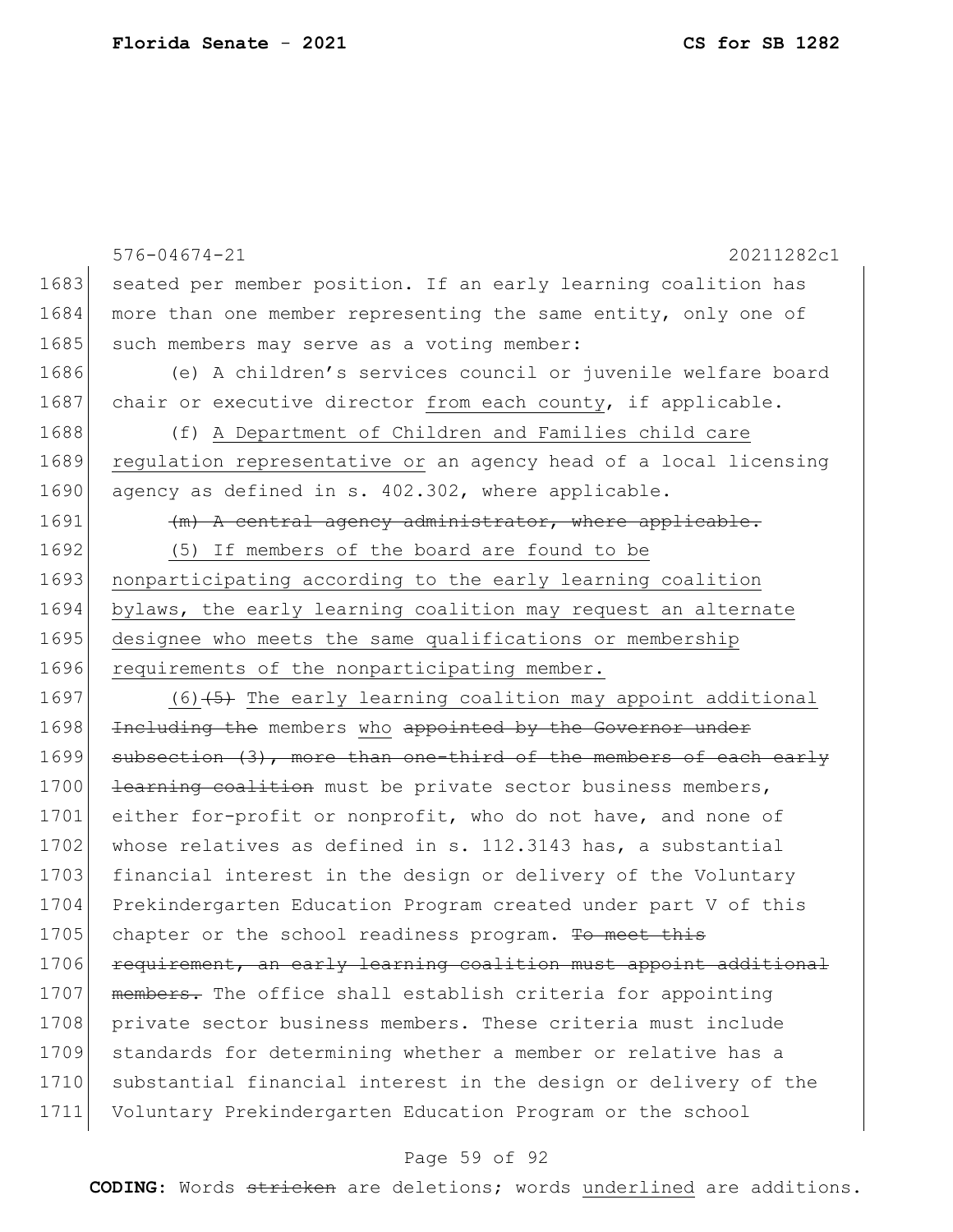576-04674-21 20211282c1

1712 readiness program.

1713  $(12)$   $(11)$  Each early learning coalition shall establish 1714 terms for all appointed members of the coalition. The terms must 1715 be staggered and must be a uniform length that does not exceed 4 1716 years per term. Coalition chairs shall be appointed for 4 years 1717 pursuant to s. 20.052. Appointed members may serve a maximum of 1718 two consecutive terms. When a vacancy occurs in an appointed 1719 position, the coalition must advertise the vacancy.

1720  $(14)$   $(13)$  Each early learning coalition shall complete an 1721 annual evaluation of the early learning coalition's executive 1722 director or chief executive officer. The annual evaluation must 1723 be submitted to the Executive Director of the Office of Early 1724 Learning by August 30 of each year use a coordinated 1725 professional development system that supports the achievement 1726 and maintenance of core competencies by school readiness program 1727 teachers in helping children attain the performance standards 1728 adopted by the office.

1729 Section 24. Present subsections (7) through (20) of section 1730 1002.84, Florida Statutes, are redesignated as subsections (8) 1731 through (21), respectively, a new subsection (7) is added to 1732 that section, and subsection (4), present subsections (8) and 1733 (16), paragraph (a) of present subsection (18), and present 1734 subsection (20) of that section are amended, to read:

1735 1002.84 Early learning coalitions; school readiness powers 1736 and duties.—Each early learning coalition shall:

1737 (4) Establish a regional Warm-Line as directed by the 1738 office pursuant to s. 1002.82(2)(u)  $\frac{1002.82(2)}{t}$ . Regional 1739 Warm-Line staff shall provide onsite technical assistance, when 1740 requested, to assist child care facilities and family day care

#### Page 60 of 92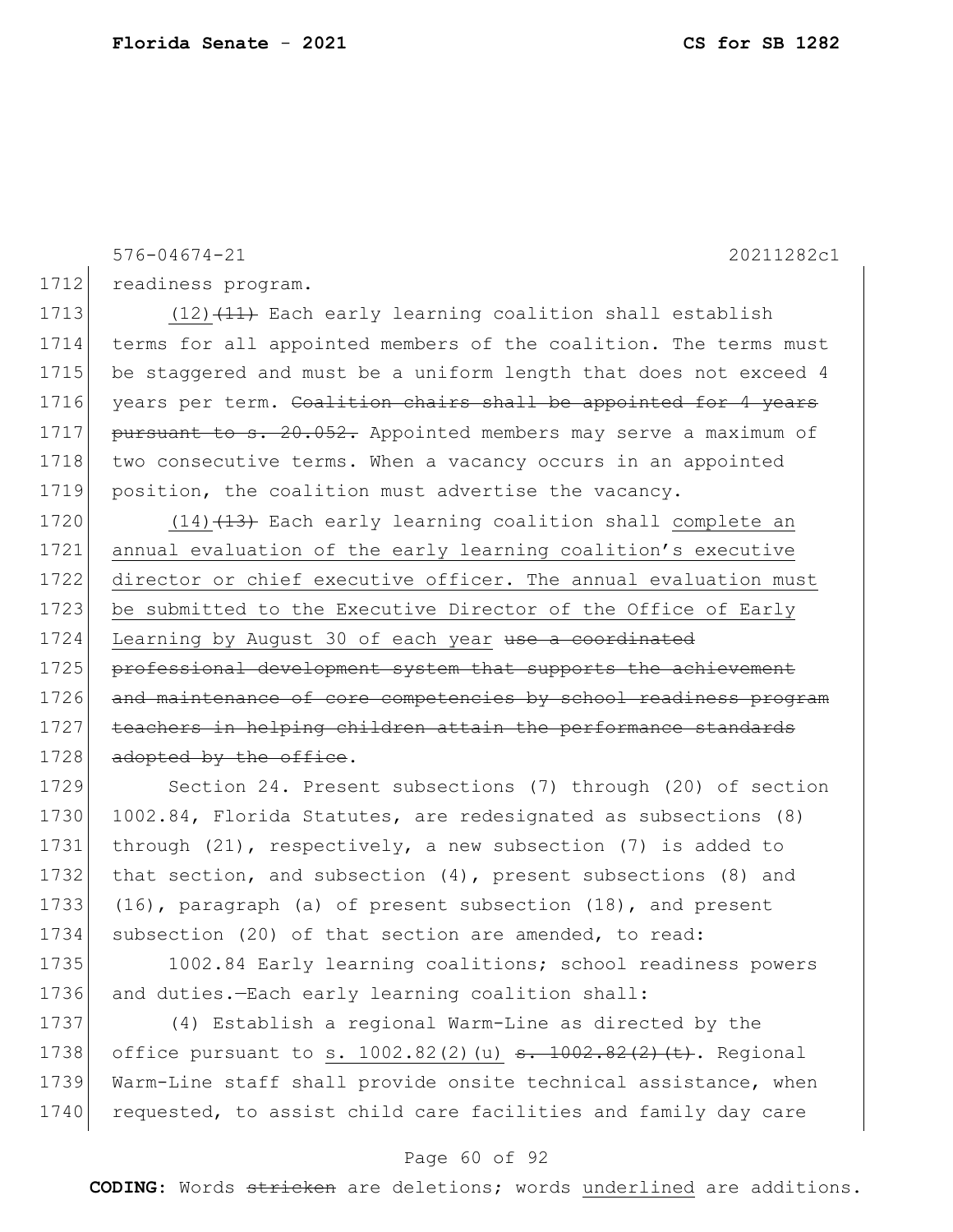576-04674-21 20211282c1 1741 homes with inquiries relating to the strategies, curriculum, and 1742 environmental adaptations the child care facilities and family 1743 day care homes may need as they serve children with disabilities 1744 and other special needs. 1745 (7) Use a coordinated professional development system that 1746 supports the achievement and maintenance of core competencies by 1747 school readiness program teachers in helping children attain the 1748 performance standards adopted by the office. 1749 (9) $(8)$  Establish a parent sliding fee scale that provides 1750 for a parent copayment that is not a barrier to families 1751 receiving school readiness program services. Providers are 1752 required to collect the parent's copayment. A coalition may, on 1753 a case-by-case basis, waive the copayment for an at-risk child 1754 or temporarily waive the copayment for a child whose family's 1755 income is at or below the federal poverty level or and whose 1756 family experiences a natural disaster or an event that limits 1757 the parent's ability to pay, such as incarceration, placement in 1758 residential treatment, or becoming homeless, or an emergency 1759 situation such as a household fire or burglary, or while the 1760 parent is participating in parenting classes or participating in 1761 an Early Head Start program or the Head Start Program. A parent 1762 may not transfer school readiness program services to another 1763 school readiness program provider until the parent has submitted 1764 documentation from the current school readiness program provider 1765 to the early learning coalition stating that the parent has 1766 satisfactorily fulfilled the copayment obligation. 1767  $(17)$   $(16)$  Adopt a payment schedule that encompasses all

1768 programs funded under this part and part V of this chapter. The 1769 payment schedule must take into consideration the prevailing

### Page 61 of 92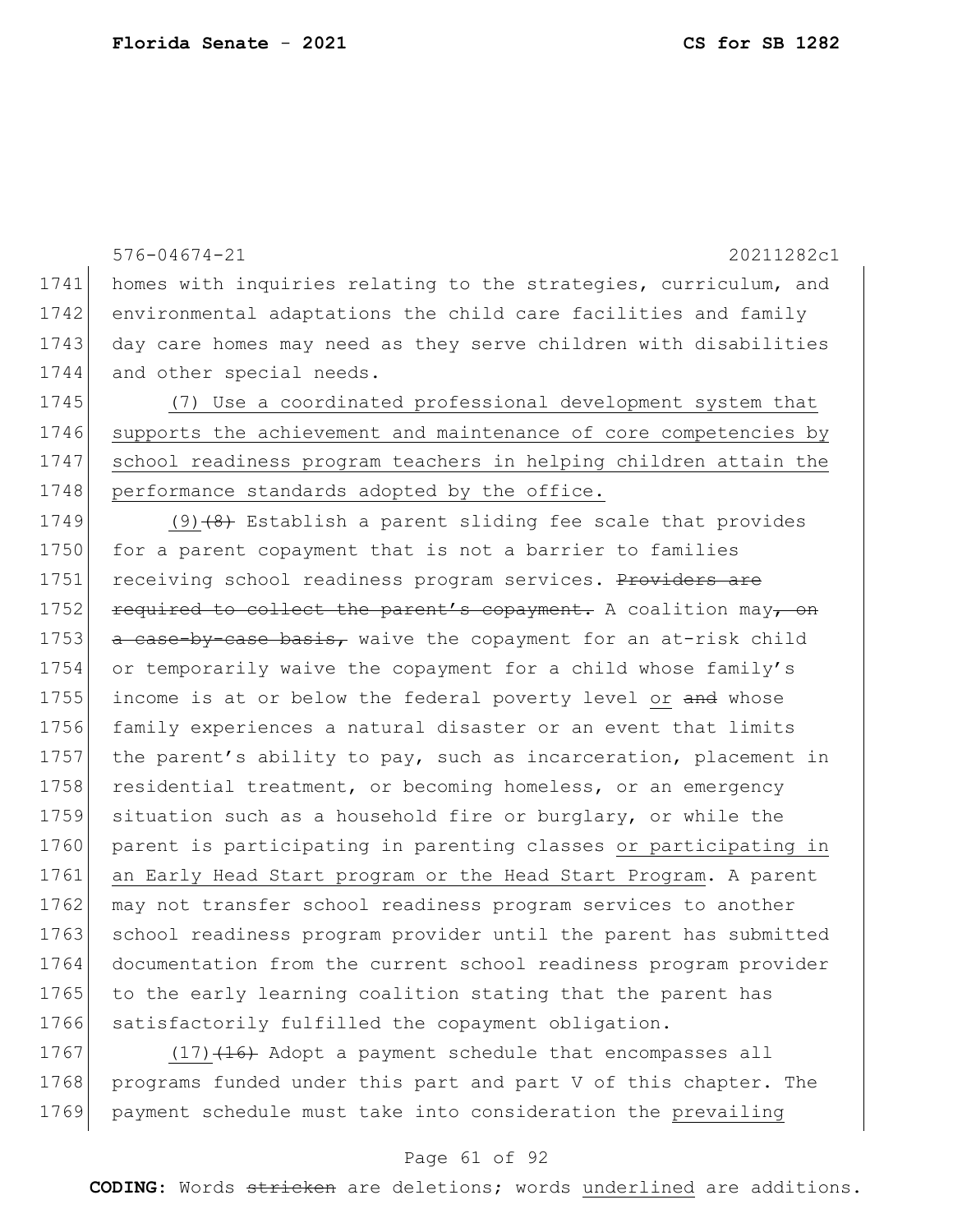|      | 20211282c1<br>$576 - 04674 - 21$                                 |
|------|------------------------------------------------------------------|
| 1770 | average market rate or an alternative model that has been        |
| 1771 | approved by the Administration for Children and Families         |
| 1772 | pursuant to 45 C.F.R. 98.45(c), include the projected number of  |
| 1773 | children to be served, and be submitted for approval by the      |
| 1774 | office. Informal child care arrangements shall be reimbursed at  |
| 1775 | not more than 50 percent of the rate adopted for a family day    |
| 1776 | care home.                                                       |
| 1777 | (19) (18) By October 1 of each year, submit an annual report     |
| 1778 | to the office. The report shall conform to the format adopted by |
| 1779 | the office and must include:                                     |
| 1780 | (a) Segregation of school readiness program funds,               |
| 1781 | Voluntary Prekindergarten Education Program funds, Child Care    |
| 1782 | Executive Partnership Program funds, and other local revenues    |
| 1783 | available to the coalition.                                      |
| 1784 | $(21)$ (a) $(20)$ To increase transparency and accountability,   |
| 1785 | comply with the requirements of this section before contracting  |
| 1786 | with one or more of the following persons or business entities   |
| 1787 | which employs, has a contractual relationship with, or is owned  |
| 1788 | by the following persons:                                        |
| 1789 | 1. A member of the coalition appointed pursuant to s.            |
| 1790 | 1002.83(4);                                                      |
| 1791 | 2. A board member of any other early learning subrecipient       |
| 1792 | entity;                                                          |
| 1793 | 3. A coalition employee; or                                      |
| 1794 | 4. A relative, as defined in s. 112.3143(1)(c), of any           |
| 1795 | person listed in subparagraphs 1.-3 a coalition member or of an  |
| 1796 | employee of the coalition.                                       |
| 1797 | (b) Such contracts may not be executed without the approval      |
| 1798 | of the office. Such contracts, as well as documentation          |
|      | Page 62 of 92                                                    |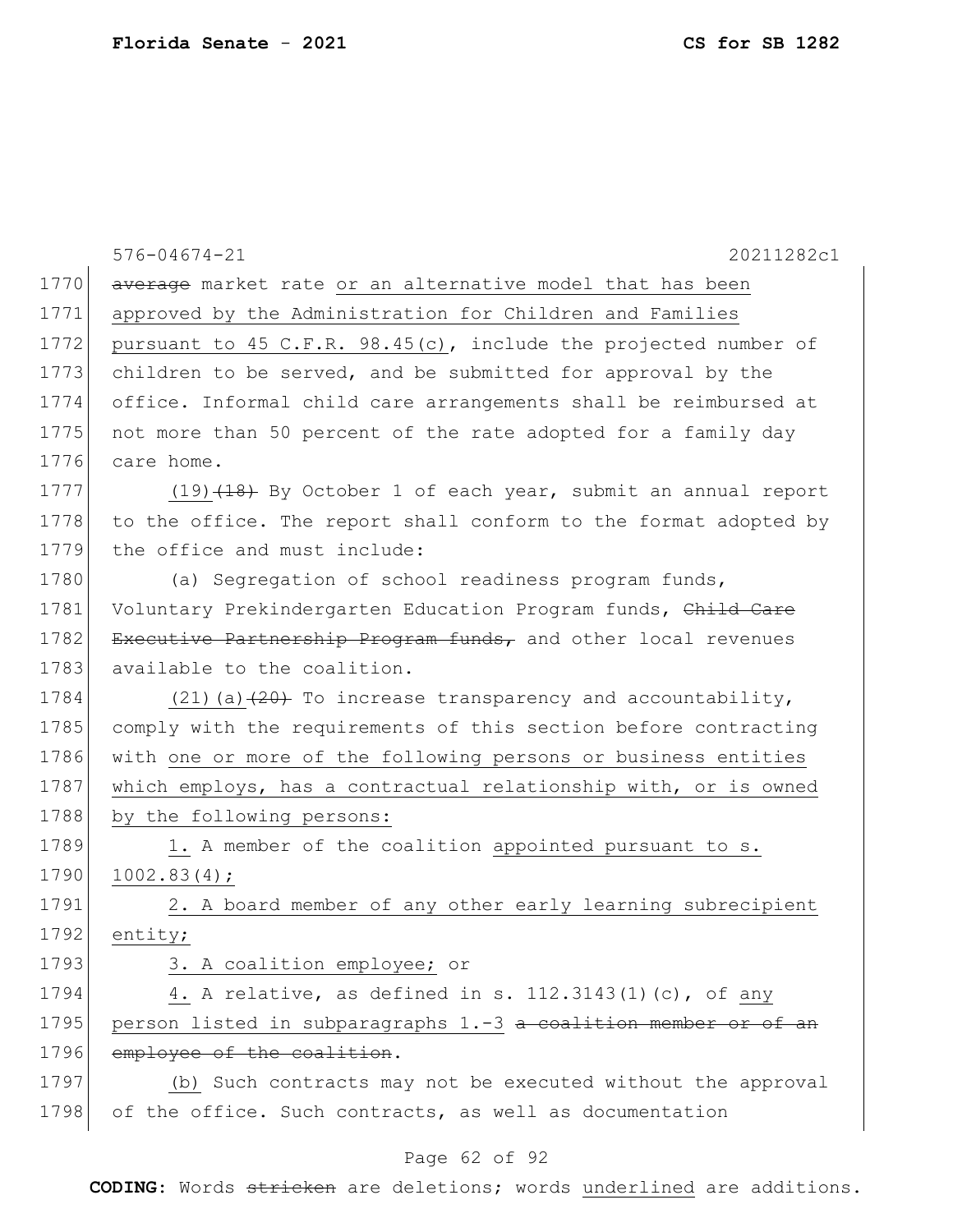576-04674-21 20211282c1 1799 demonstrating adherence to this section by the coalition, must 1800 be approved by a two-thirds vote of the coalition, a quorum 1801 having been established; all conflicts of interest must be 1802 disclosed before the vote; and any member who may benefit from 1803 the contract, or whose relative may benefit from the contract, 1804 must abstain from the vote. A contract under \$25,000 between an 1805 early learning coalition and a member of that coalition or 1806 between a relative, as defined in s.  $112.3143(1)(e)$ , of a 1807 coalition member or of an employee of the coalition is not 1808 required to have the prior approval of the office but must be 1809 approved by a two-thirds vote of the coalition, a quorum having 1810 been established, and must be reported to the office within 30 1811 days after approval. If a contract cannot be approved by the 1812 office, a review of the decision to disapprove the contract may 1813 be requested by the early learning coalition or other parties to 1814 the disapproved contract.

1815 Section 25. Paragraphs (c) and (f) of subsection (2) of 1816 section 1002.85, Florida Statutes, are amended to read:

1817 1002.85 Early learning coalition plans.

1818 (2) Each early learning coalition must biennially submit a 1819 school readiness program plan to the office before the 1820 expenditure of funds. A coalition may not implement its school 1821 readiness program plan until it receives approval from the 1822 office. A coalition may not implement any revision to its school 1823 readiness program plan until the coalition submits the revised 1824 plan to and receives approval from the office. If the office 1825 rejects a plan or revision, the coalition must continue to 1826 operate under its previously approved plan. The plan must 1827 include, but is not limited to:

### Page 63 of 92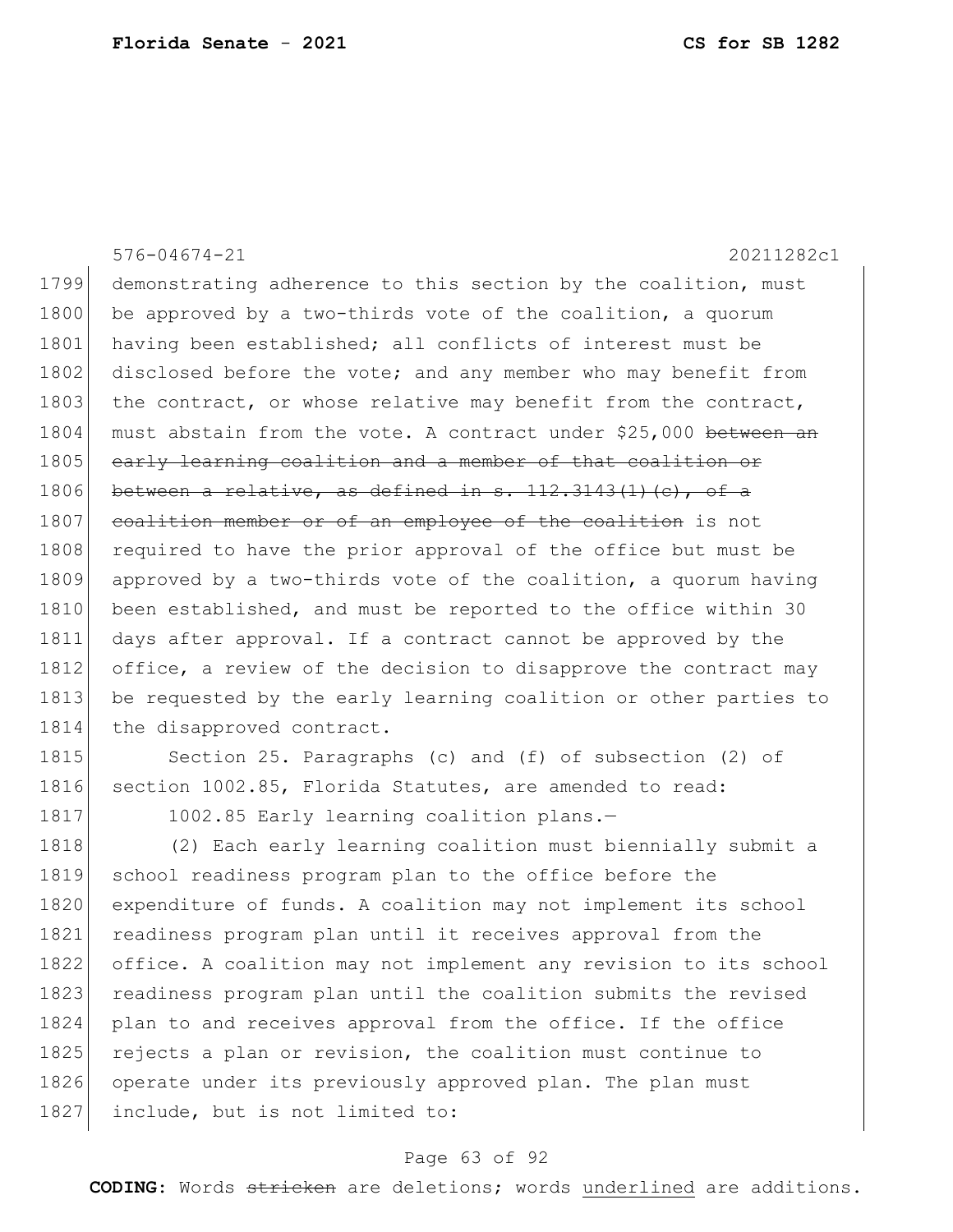|      | $576 - 04674 - 21$<br>20211282c1                                 |
|------|------------------------------------------------------------------|
| 1828 | (c) The coalition's procedures for implementing the              |
| 1829 | requirements of this part, including:                            |
| 1830 | 1. Single point of entry.                                        |
| 1831 | 2. Uniform waiting list.                                         |
| 1832 | 3. Eligibility and enrollment processes and local                |
| 1833 | eligibility priorities for children pursuant to s. 1002.87.      |
| 1834 | 4. Parent access and choice.                                     |
| 1835 | 5. Sliding fee scale and policies on applying the waiver or      |
| 1836 | reduction of fees in accordance with s. $1002.84(9)$ s.          |
| 1837 | $1002.84(8)$ .                                                   |
| 1838 | 6. Use of preassessments and postassessments, as                 |
| 1839 | applicable.                                                      |
| 1840 | 7. Payment rate schedule.                                        |
| 1841 | 8. Use of contracted slots, as applicable, based on the          |
| 1842 | results of the assessment required under paragraph (j).          |
| 1843 | (f) A detailed accounting, in the format prescribed by the       |
| 1844 | office, of all revenues and expenditures during the previous     |
| 1845 | state fiscal year. Revenue sources should be identifiable, and   |
| 1846 | expenditures should be reported by two three categories: state   |
| 1847 | and federal funds and, local matching funds, and Child Care      |
| 1848 | Executive Partnership Program funds.                             |
| 1849 | Section 26. Paragraphs (a), $(c)$ , and $(p)$ of subsection (1)  |
| 1850 | of section 1002.88, Florida Statutes, are amended, and paragraph |
| 1851 | (s) is added to that subsection, to read:                        |
| 1852 | 1002.88 School readiness program provider standards;             |
| 1853 | eligibility to deliver the school readiness program.-            |
| 1854 | (1) To be eligible to deliver the school readiness program,      |
| 1855 | a school readiness program provider must:                        |
| 1856 | (a) Be a child care facility licensed under s. 402.305, a        |
|      |                                                                  |

# Page 64 of 92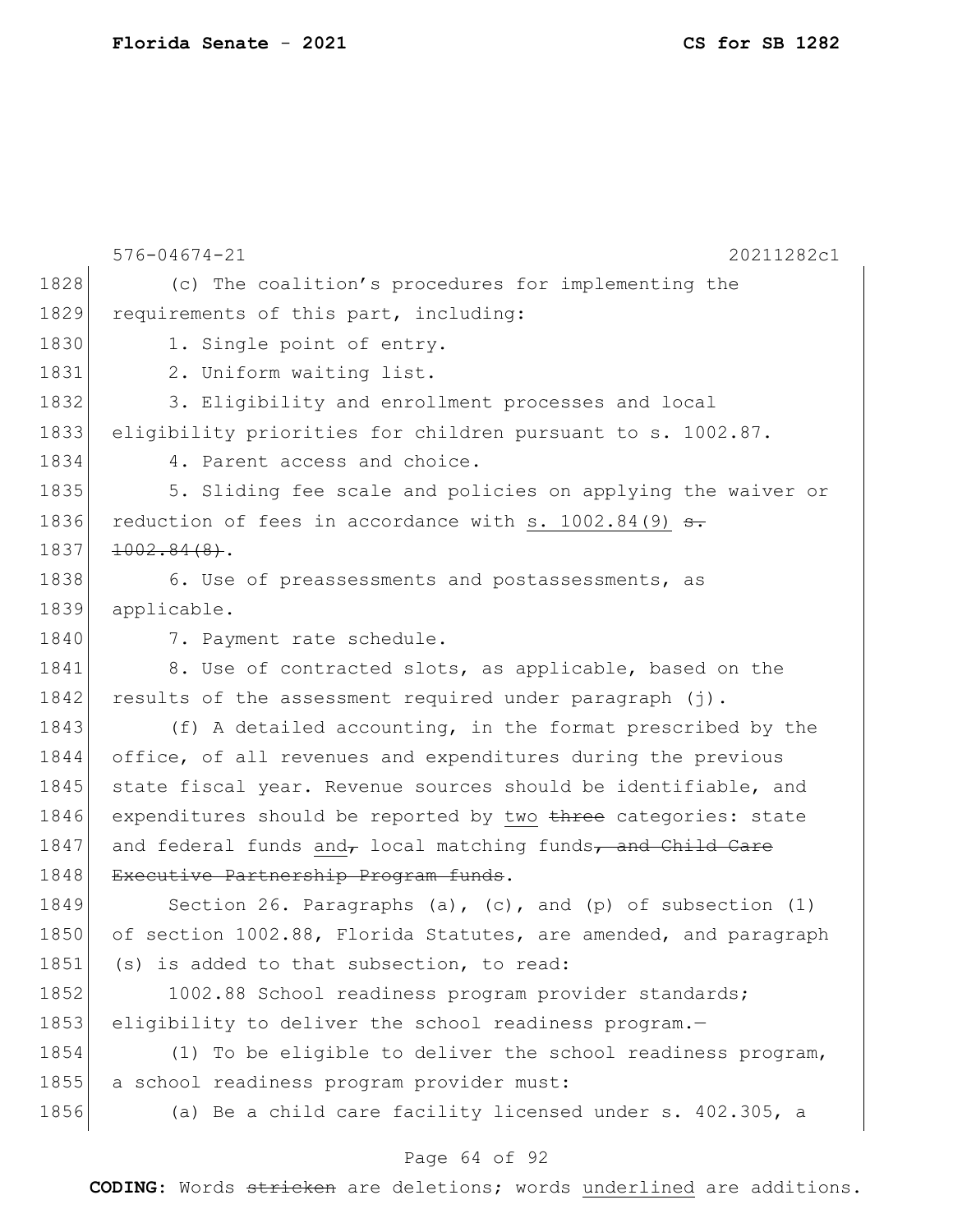576-04674-21 20211282c1 1857 family day care home licensed or registered under s. 402.313, a 1858 large family child care home licensed under s. 402.3131, a 1859 public school or nonpublic school exempt from licensure under s. 1860 402.3025, a faith-based child care provider exempt from 1861 licensure under s. 402.316, a before-school or after-school 1862 program described in s. 402.305(1)(c), a child development 1863 program accredited by a national accrediting body and operating 1864 on a military installation certified by the United States 1865 Department of Defense,  $\theta$ r an informal child care provider to the 1866 extent authorized in the state's Child Care and Development Fund 1867 Plan as approved by the United States Department of Health and 1868 Human Services pursuant to 45 C.F.R. s. 98.18, or a provider who 1869 has been issued a provisional license pursuant to s. 402.309. A 1870 provider may not deliver the program while holding a probation-1871 status license under s. 402.310.

1872 (c) Provide basic health and safety of its premises and 1873 facilities and compliance with requirements for age-appropriate 1874 immunizations of children enrolled in the school readiness 1875 program.

1876 1. For a provider that is licensed, compliance with s. 1877 402.305, s. 402.3131, or s. 402.313 and this subsection, as 1878 verified pursuant to s. 402.311, satisfies this requirement.

1879 2. For a provider that is a registered family day care home 1880 or is not subject to licensure or registration by the Department 1881 of Children and Families, compliance with this subsection, as 1882 verified pursuant to s. 402.311, satisfies this requirement. 1883 Upon verification pursuant to s.  $402.311$ , the provider shall 1884 annually post the health and safety checklist adopted by the 1885 office prominently on its premises in plain sight for visitors

#### Page 65 of 92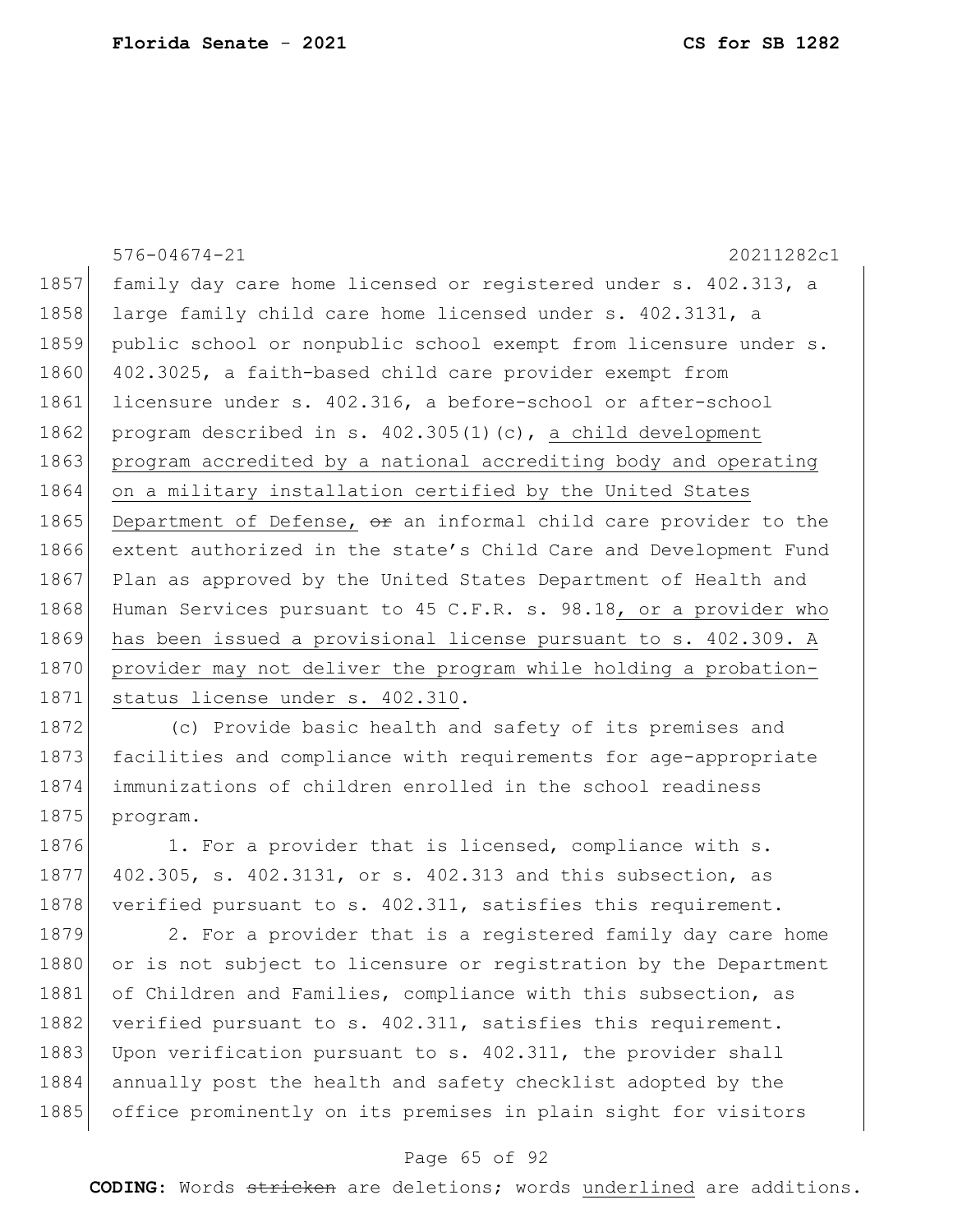576-04674-21 20211282c1 1886 and parents and shall annually submit the checklist to its local 1887 early learning coalition. 1888 3. For a child development program accredited by a national 1889 accrediting body and operating on a military installation 1890 certified by the United States Department of Defense, the 1891 submission and verification of annual inspections pursuant to 1892 United States Department of Defense Instructions 6060.2 and 1893 1402.05 satisfies this requirement. 1894 (p) Notwithstanding paragraph (m), for a provider that is a 1895 state agency or a subdivision thereof, as defined in s. 1896 768.28(2), agree to notify the coalition of any additional 1897 liability coverage maintained by the provider in addition to 1898 that otherwise established under s. 768.28. The provider shall 1899 indemnify the coalition to the extent permitted by s. 768.28. 1900 Notwithstanding paragraph (m), for a child development program 1901 accredited by a national accrediting body and operating on a 1902 military installation certified by the United States Department 1903 of Defense, the provider may demonstrate liability coverage by 1904 affirming that it is subject to the Federal Tort Claims Act, 28 1905 U.S.C. ss. 2671 et seq. 1906 (s) Collect all parent copayment fees unless a waiver has 1907 been granted under s. 1002.84(9). 1908 Section 27. Paragraph (a) of subsection (1), paragraph (a) 1909 of subsection (2), and subsections (4) and (6) of section 1910 1002.895, Florida Statutes, are amended to read: 1911 1002.895 Market rate schedule.—The school readiness program 1912 market rate schedule shall be implemented as follows: 1913 (1) The office shall establish procedures for the adoption 1914 of a market rate schedule until an alternative model that has

### Page 66 of 92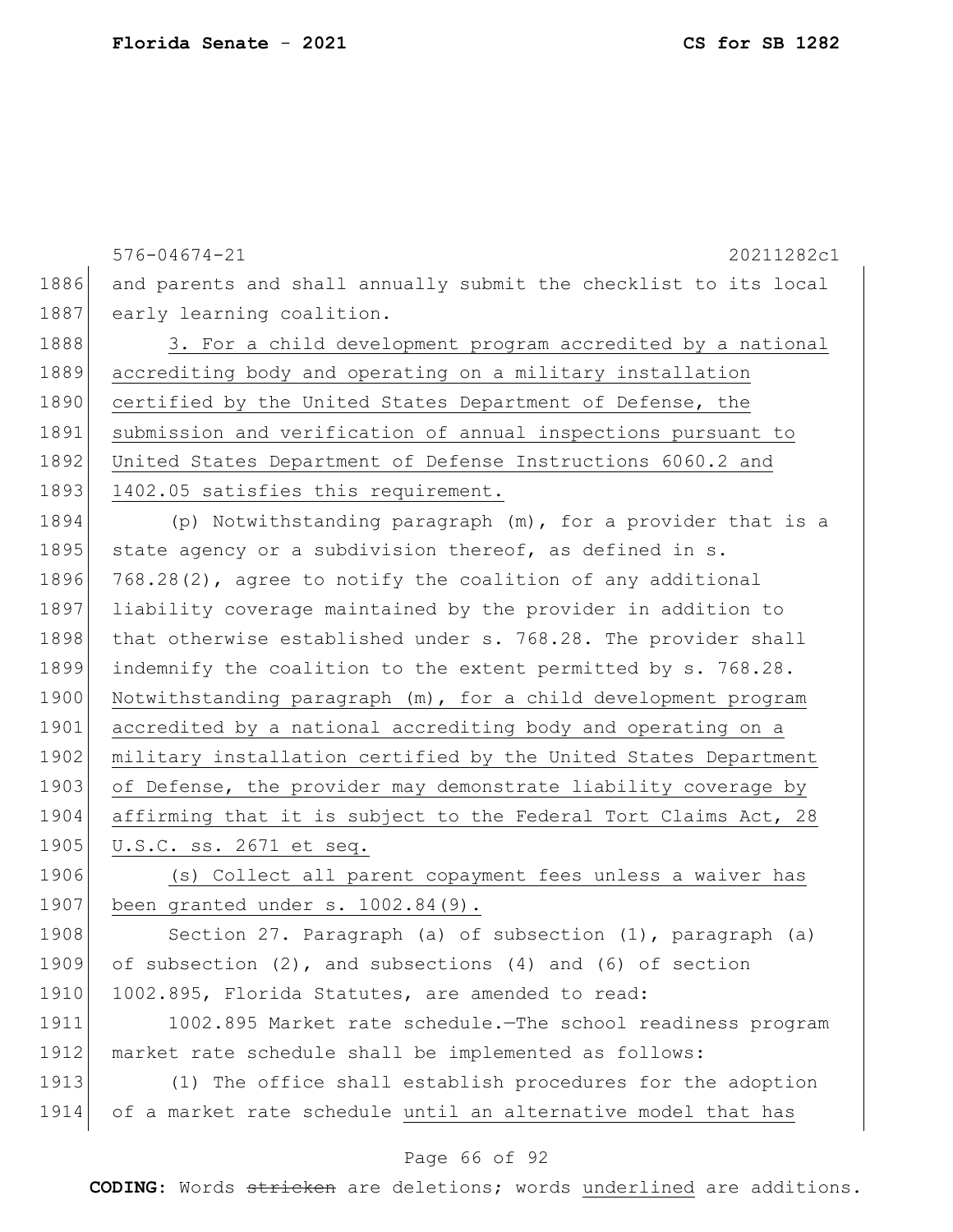|      | $576 - 04674 - 21$<br>20211282c1                                             |
|------|------------------------------------------------------------------------------|
| 1915 | been approved by the Administration for Children and Families                |
| 1916 | pursuant to 45 C.F.R. s. 98.45(c) is available for adoption. The             |
| 1917 | schedule must include, at a minimum, county-by-county rates:                 |
| 1918 | (a) The market rate, including the minimum and the maximum                   |
| 1919 | rates for child care providers that hold a Gold Seal Quality                 |
| 1920 | Care designation under s. 1002.945 and adhere to its accrediting             |
| 1921 | association's teacher-to-child ratios and group size                         |
| 1922 | requirements <del>s. 402.281</del> .                                         |
| 1923 | (2) The market rate schedule, at a minimum, must:                            |
| 1924 | (a) Differentiate rates by type, including, but not limited                  |
| 1925 | to, a child care provider that holds a Gold Seal Quality Care                |
| 1926 | designation under s. 1002.945 and adheres to its accrediting                 |
| 1927 | association's teacher-to-child ratios and group size                         |
| 1928 | requirements <del>s. 402.281</del> , a child care facility licensed under s. |
| 1929 | 402.305, a public or nonpublic school exempt from licensure                  |
| 1930 | under s. 402.3025, a faith-based child care facility exempt from             |
| 1931 | licensure under s. 402.316 that does not hold a Gold Seal                    |
| 1932 | Quality Care designation, a large family child care home                     |
| 1933 | licensed under s. 402.3131, or a family day care home licensed               |
| 1934 | or registered under s. 402.313.                                              |
| 1935 | (4) The market rate schedule shall be considered by an                       |
| 1936 | early learning coalition in the adoption of a payment schedule.              |
| 1937 | The payment schedule must take into consideration the prevailing             |
| 1938 | average market rate and, include the projected number of                     |
| 1939 | children to be served by each county $_{\tau}$ and be submitted for          |
| 1940 | approval by the office. Informal child care arrangements shall               |
| 1941 | be reimbursed at not more than 50 percent of the rate adopted                |
| 1942 | for a family day care home.                                                  |
| 1943 | (6) The office may adopt rules for establishing procedures                   |

# Page 67 of 92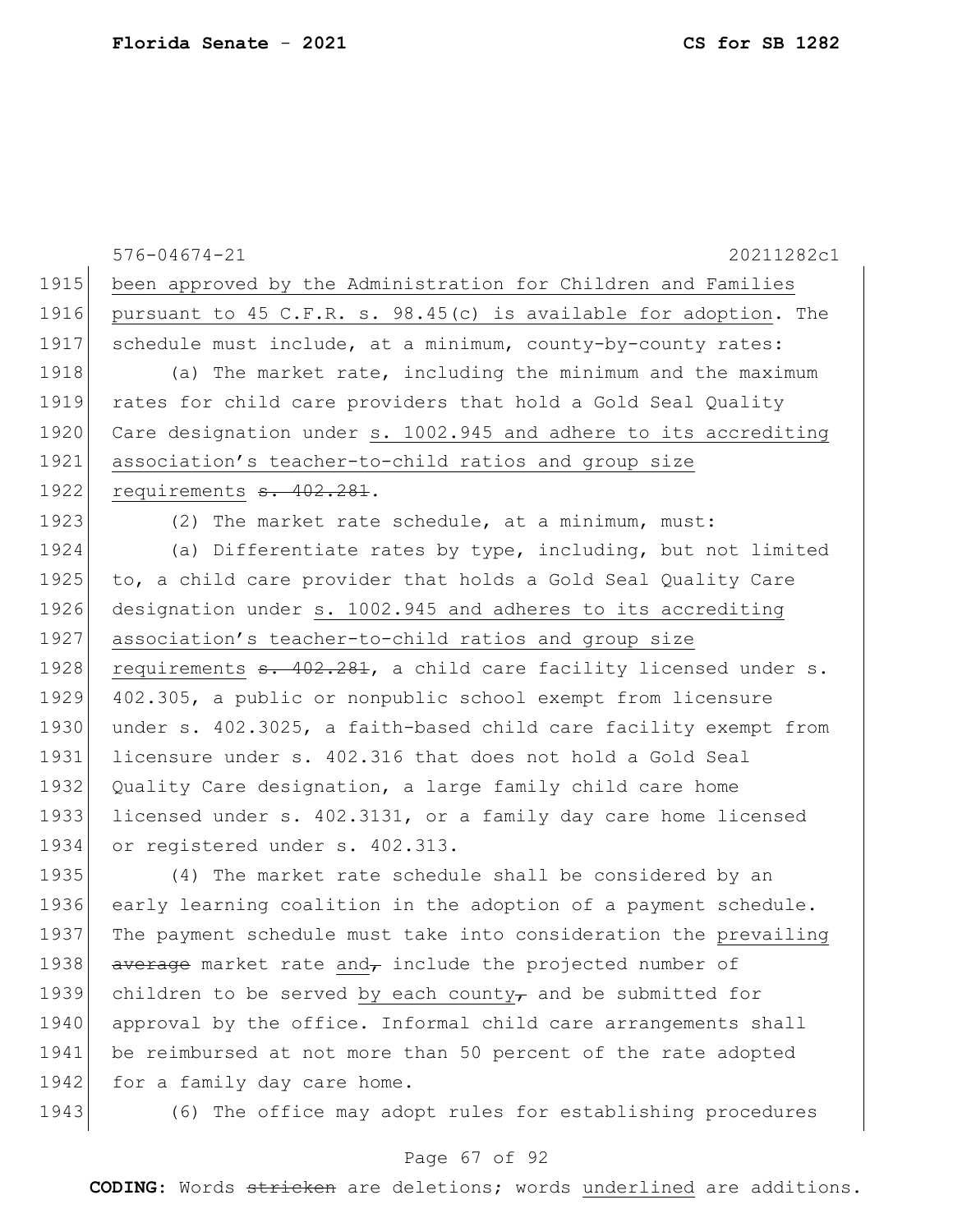576-04674-21 20211282c1 1944 for the collection of child care providers' market rate, the 1945 calculation of the prevailing average market rate by program 1946 care level and provider type in a predetermined geographic 1947 market, and the publication of the market rate schedule. 1948 Section 28. Subsection (1) and paragraphs (a), (c), and (d) 1949 of subsection (3) of section 1002.92, Florida Statutes, are 1950 amended to read: 1951 1002.92 Child care and early childhood resource and 1952 referral.-1953 (1) As a part of the school readiness program, the office 1954 shall establish a statewide child care resource and referral 1955 network that is unbiased and provides referrals to families for 1956 child care and information on available community resources. 1957 Preference shall be given to using early learning coalitions as 1958 the child care resource and referral agencies. If an early 1959 learning coalition cannot comply with the requirements to offer 1960 the resource information component or does not want to offer 1961 that service, the early learning coalition shall select the 1962 resource and referral agency for its county or multicounty 1963 region based upon the procurement requirements of s. 1002.84(13)  $1964$   $\overline{5.1002.84(12)}$ . 1965 (3) Child care resource and referral agencies shall provide 1966 the following services: 1967 (a) Identification of existing public and private child 1968 care and early childhood education services, including child 1969 care services by public and private employers, and the

1970 development of an early learning provider performance profile a 1971 **resource file** of those services through the single statewide 1972 information system developed by the office under s.

#### Page 68 of 92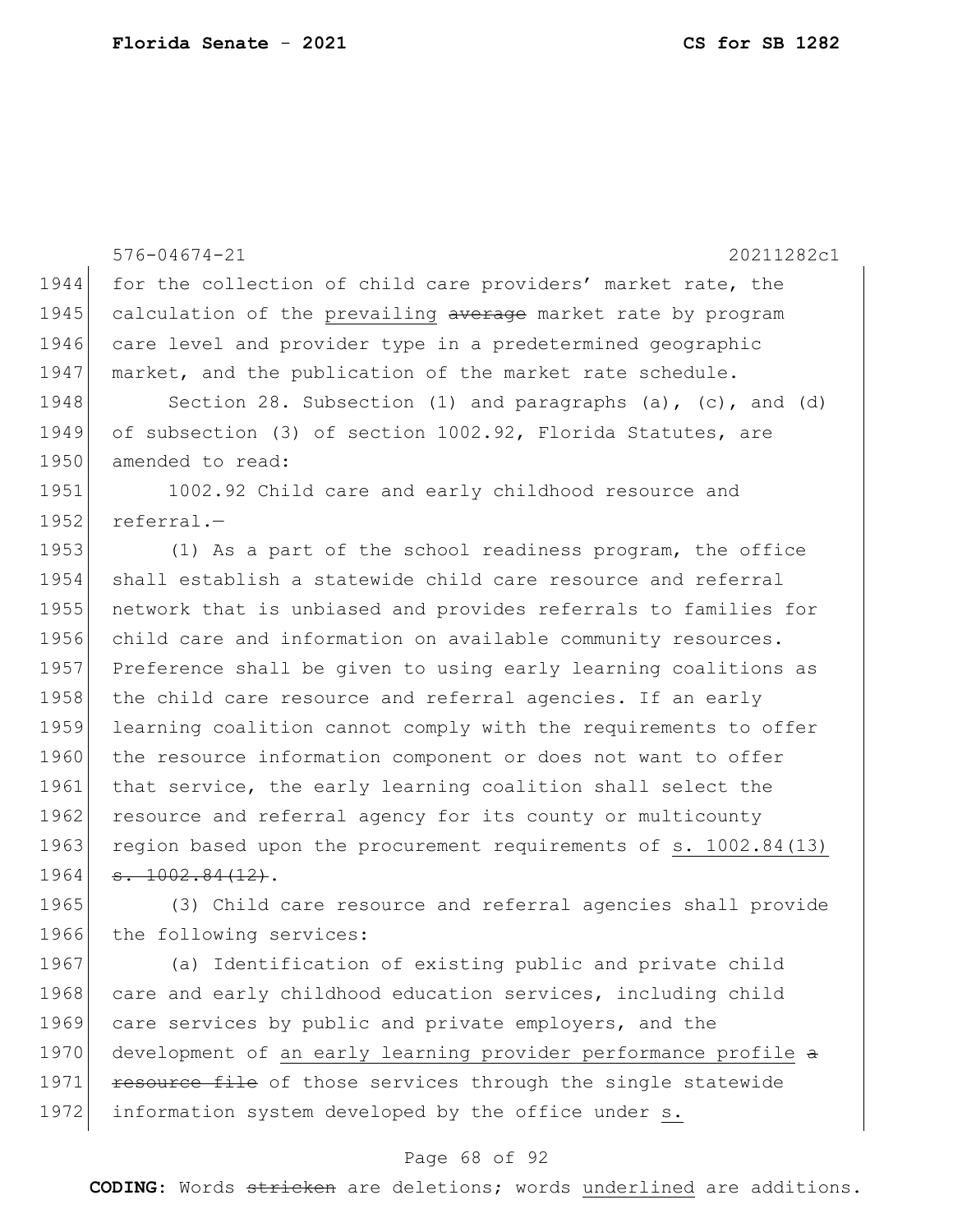|      | $576 - 04674 - 21$<br>20211282c1                                     |
|------|----------------------------------------------------------------------|
| 1973 | 1002.82(2)(q) $\frac{1002.82(2)}{9}$ (p). These services may include |
| 1974 | family day care, public and private child care programs, the         |
| 1975 | Voluntary Prekindergarten Education Program, Head Start, the         |
| 1976 | school readiness program, special education programs for             |
| 1977 | prekindergarten children with disabilities, services for             |
| 1978 | children with developmental disabilities, full-time and part-        |
| 1979 | time programs, before-school and after-school programs, and          |
| 1980 | vacation care programs, parent education, the temporary cash         |
| 1981 | assistance program, and related family support services. The         |
| 1982 | early learning provider performance profile resource file shall      |
| 1983 | include, but not be limited to:                                      |
| 1984 | 1. Type of program.                                                  |
| 1985 | 2. Hours of service.                                                 |
| 1986 | 3. Ages of children served.                                          |
| 1987 | 4. Number of children served.                                        |
| 1988 | 5. Program information.                                              |
| 1989 | 6. Fees and eligibility for services.                                |
| 1990 | 7. Availability of transportation.                                   |
| 1991 | 8. Participation in the Child Care Food Program, if                  |
| 1992 | applicable.                                                          |
| 1993 | 9. A link to licensing inspection reports, if applicable.            |
| 1994 | 10. The components of the Voluntary Prekindergarten                  |
| 1995 | Education Program performance metric calculated under s. 1002.68     |
| 1996 | that must consist of the program assessment composite score,         |
| 1997 | learning gains score, achievement score, and its designations,       |
| 1998 | if applicable.                                                       |
| 1999 | 11. The school readiness program assessment composite score          |
| 2000 | and program assessment care level composite score results            |
| 2001 | delineated by infant classrooms, toddler classrooms, and             |

# Page 69 of 92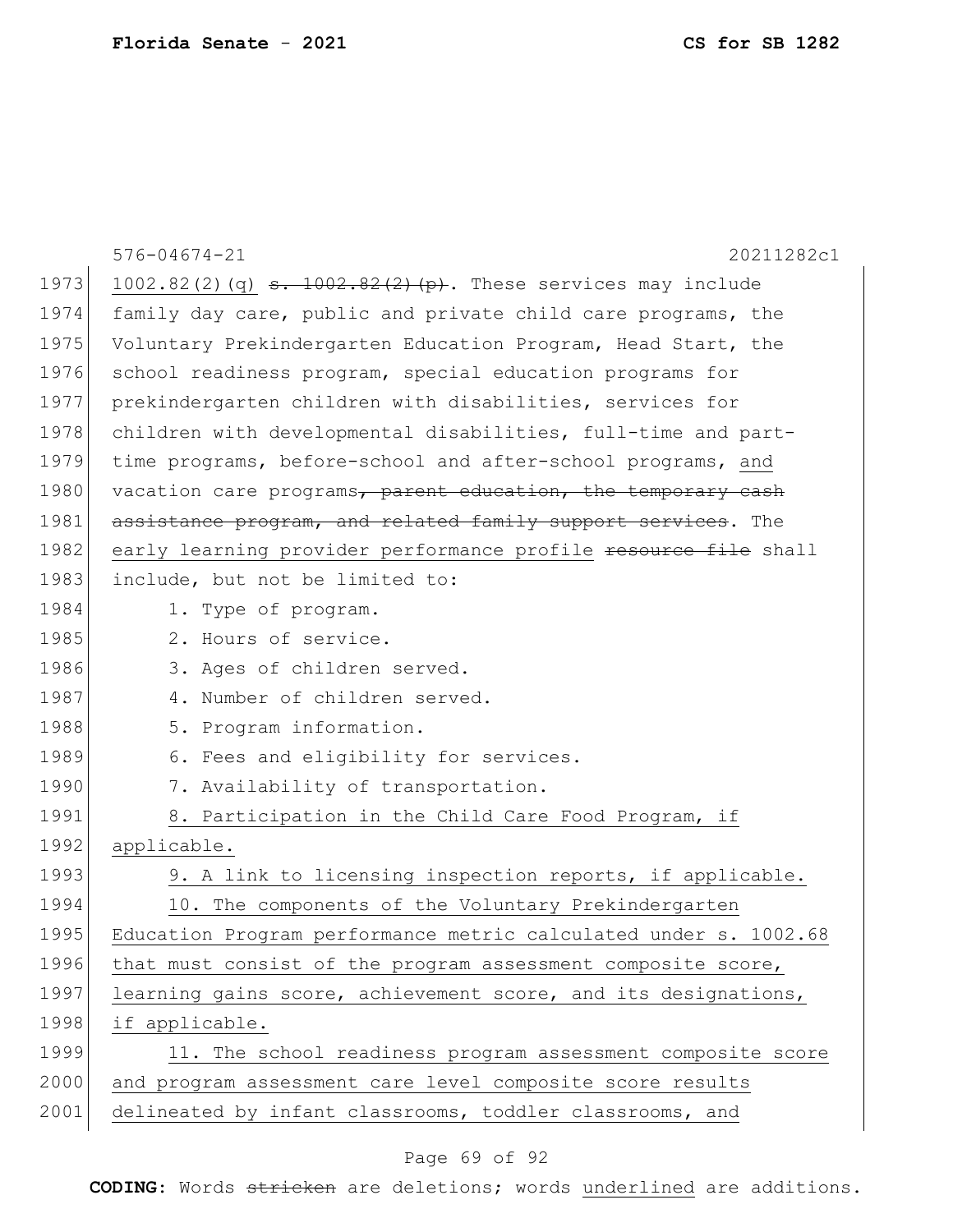|      | $576 - 04674 - 21$<br>20211282c1                                 |
|------|------------------------------------------------------------------|
| 2002 | preschool classrooms results under s. 1002.82, if applicable.    |
| 2003 | 12. Gold Seal Quality Care designation under s. 1002.945,        |
| 2004 | if applicable.                                                   |
| 2005 | 13. Indication of whether the provider implements a              |
| 2006 | curriculum approved by the office and the name of the            |
| 2007 | curriculum, if applicable.                                       |
| 2008 | 14. Participation in school readiness child assessment           |
| 2009 | under s. 1002.82.                                                |
| 2010 | (c) Maintenance of ongoing documentation of requests for         |
| 2011 | service tabulated through the internal referral process through  |
| 2012 | the single statewide information system. The following           |
| 2013 | documentation of requests for service shall be maintained by the |
| 2014 | child care resource and referral network:                        |
| 2015 | 1. Number of calls and contacts to the child care resource       |
| 2016 | information and referral network component by type of service    |
| 2017 | requested.                                                       |
| 2018 | 2. Ages of children for whom service was requested.              |
| 2019 | 3. Time category of child care requests for each child.          |
| 2020 | 4. Special time category, such as nights, weekends, and          |
| 2021 | swing shift.                                                     |
| 2022 | 5. Reason that the child care is needed.                         |
| 2023 | 6. Customer service survey data required under s.                |
| 2024 | 1002.82(3) Name of the employer and primary focus of the         |
| 2025 | business for an employer-based child care program.               |
| 2026 | (d) Assistance to families which connects them to parent         |
| 2027 | education opportunities, the temporary cash assistance program,  |
| 2028 | or social services programs that support families with children, |
| 2029 | and related child development support services Provision of      |
| 2030 | technical assistance to existing and potential providers of      |

# Page 70 of 92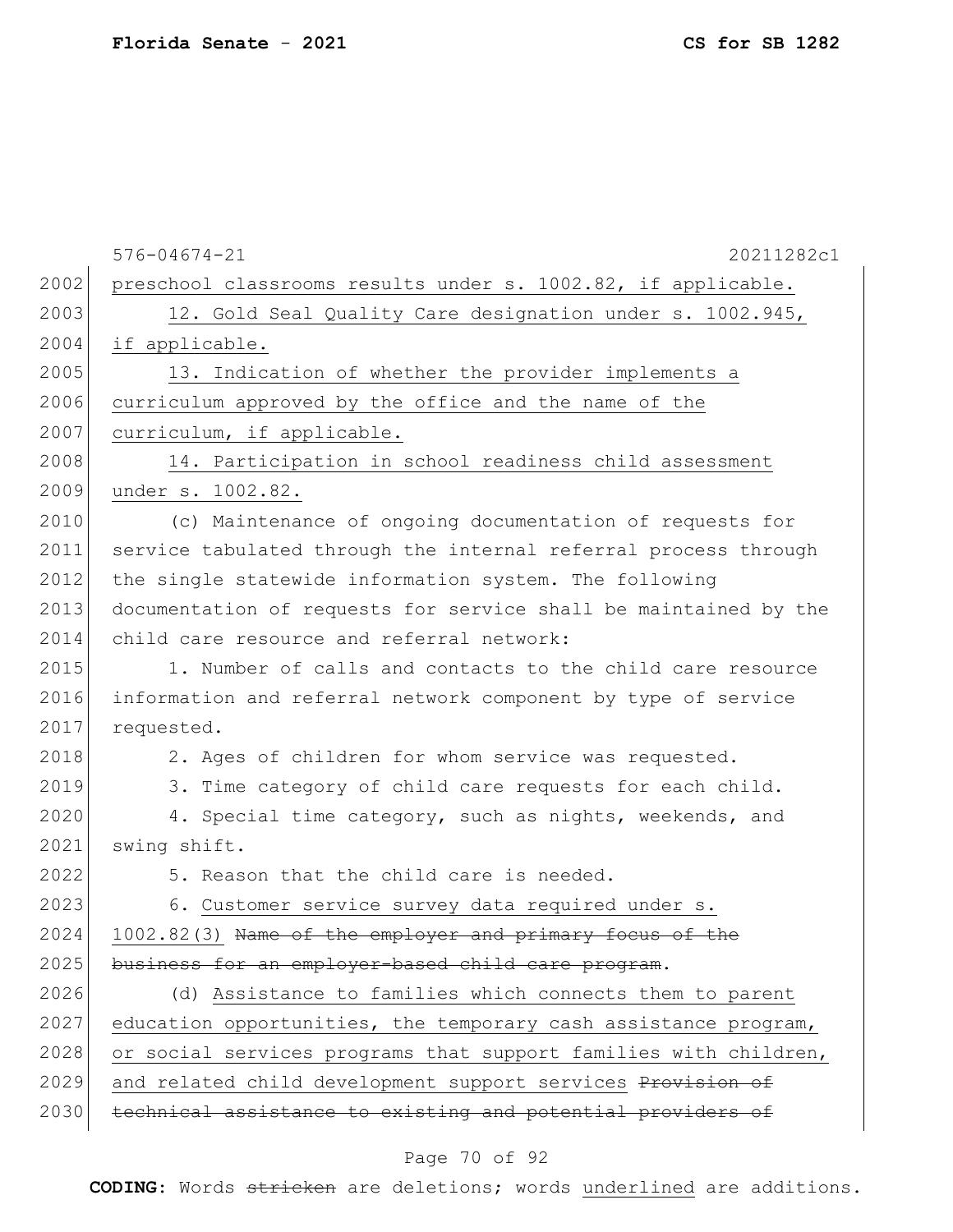576-04674-21 20211282c1 2031 child care services. This assistance may include: 2032 1. Information on initiating new child care services, 2033 zoning, and program and budget development and assistance in 2034 finding such information from other sources. 2035 2. Information and resources which help existing child care 2036 services providers to maximize their ability to serve children 2037 and parents in their community. 2038 3. Information and incentives that may help existing or 2039 planned child care services offered by public or private 2040 employers seeking to maximize their ability to serve the  $2041$  children of their working parent employees in their community, 2042 through contractual or other funding arrangements with 2043 businesses. 2044 Section 29. Section 402.281, Florida Statutes, is 2045 transferred, renumbered as section 1002.945, Florida Statutes, 2046 and amended to read: 2047 1002.945 402.281 Gold Seal Quality Care program. 2048  $(1)$  (a) There is established within the Office of Early 2049 Learning department the Gold Seal Quality Care Program. 2050 (b) A child care facility, large family child care home, or 2051 family day care home that is accredited by an accrediting 2052 association approved by the office department under subsection  $2053$  (3) and meets all other requirements shall, upon application to 2054 the department, receive a separate "Gold Seal Quality Care" 2055 designation. 2056 (2) The office department shall adopt rules establishing 2057 Gold Seal Quality Care accreditation standards using nationally 2058 recognized accrediting standards and input from accrediting 2059 associations based on the applicable accrediting standards of

### Page 71 of 92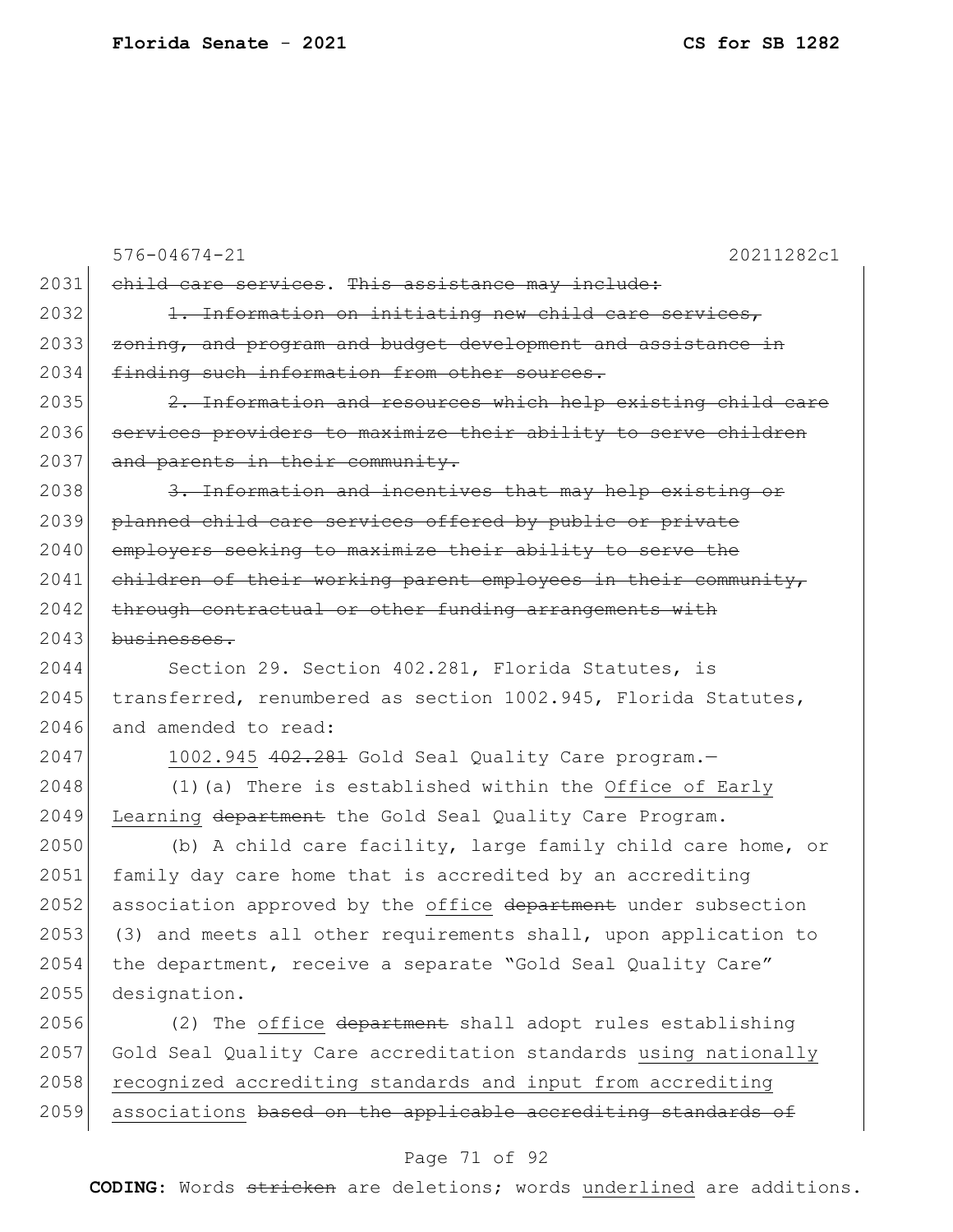|      | $576 - 04674 - 21$<br>20211282c1                                 |
|------|------------------------------------------------------------------|
| 2060 | the National Association for the Education of Young Children     |
| 2061 | (NAEYC), the National Association of Family Child Care, and the  |
| 2062 | National Early Childhood Program Accreditation Commission.       |
| 2063 | $(3)$ (a) In order to be approved by the office department for   |
| 2064 | participation in the Gold Seal Quality Care program, an          |
| 2065 | accrediting association must apply to the office department and  |
| 2066 | demonstrate that it:                                             |
| 2067 | 1. Is a recognized accrediting association.                      |
| 2068 | 2. Has accrediting standards that substantially meet or          |
| 2069 | exceed the Gold Seal Quality Care standards adopted by the       |
| 2070 | office department under subsection (2).                          |
| 2071 | 3. Is a registered corporation with the Department of            |
| 2072 | State.                                                           |
| 2073 | 4. Can provide evidence that the process for accreditation       |
| 2074 | has, at a minimum, all of the following components:              |
| 2075 | a. Clearly defined prerequisites that a child care provider      |
| 2076 | must meet before beginning the accreditation process. However,   |
| 2077 | accreditation may not be granted to a child care facility, large |
| 2078 | family child care home, or family day care home before the site  |
| 2079 | is operational and is attended by children.                      |
| 2080 | b. Procedures for completion of a self-study and                 |
| 2081 | comprehensive onsite verification process for each classroom     |
| 2082 | that documents compliance with accrediting standards.            |
| 2083 | c. A training process for accreditation verifiers to ensure      |
| 2084 | inter-rater reliability.                                         |
| 2085 | d. Ongoing compliance procedures that include requiring          |
| 2086 | each accredited child care facility, large family child care     |
| 2087 | home, and family day care home to file an annual report with the |
| 2088 | accrediting association and risk-based, onsite auditing          |

# Page 72 of 92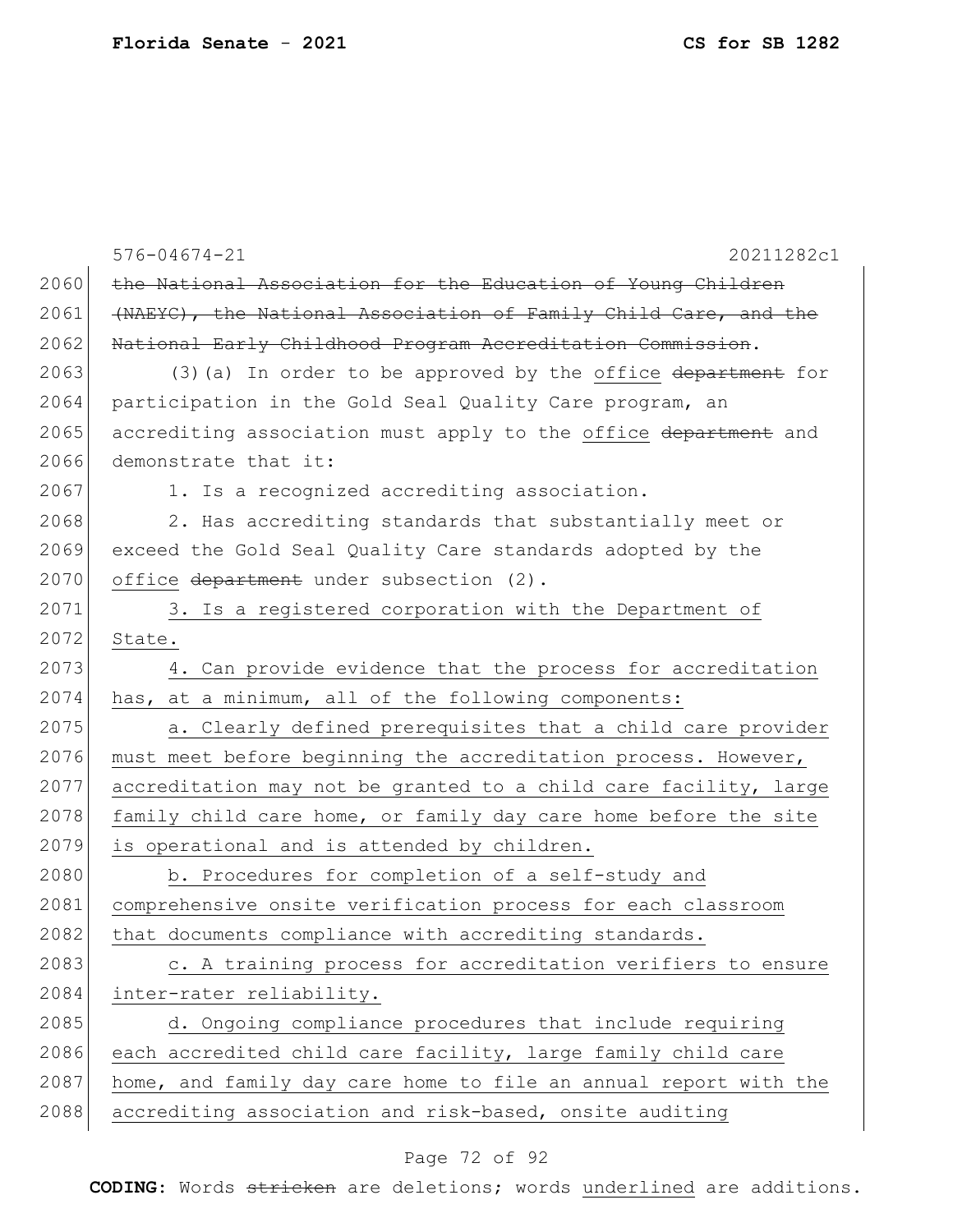|      | $576 - 04674 - 21$<br>20211282c1                                 |
|------|------------------------------------------------------------------|
| 2089 | protocols for accredited child care facilities, large family     |
| 2090 | child care homes, and family day care homes.                     |
| 2091 | e. Procedures for the revocation of accreditation due to         |
| 2092 | failure to maintain accrediting standards as evidenced by sub-   |
| 2093 | subparagraph d. or any other relevant information received by    |
| 2094 | the accrediting association.                                     |
| 2095 | f. Accreditation renewal procedures that include an onsite       |
| 2096 | verification occurring at least every 5 years.                   |
| 2097 | g. A process for verifying continued accreditation               |
| 2098 | compliance in the event of a transfer of ownership of            |
| 2099 | facilities.                                                      |
| 2100 | h. A process to communicate issues that arise during the         |
| 2101 | accreditation period with governmental entities that have a      |
| 2102 | vested interest in the Gold Seal Quality Care Program, including |
| 2103 | the office, the Department of Children and Families, the         |
| 2104 | Department of Health, local licensing entities if applicable,    |
| 2105 | and the early learning coalition.                                |
| 2106 | (b) The office shall establish a process that verifies that      |
| 2107 | the accrediting association meets the provisions of paragraph    |
| 2108 | (a), which must include an auditing program and any other        |
| 2109 | procedures that may reasonably determine an accrediting          |
| 2110 | association's compliance with this section. If an accrediting    |
| 2111 | association is not in compliance and fails to cure its           |
| 2112 | deficiencies within 30 days, the office shall recommend to the   |
| 2113 | state board termination of the accrediting association's         |
| 2114 | participation as an accrediting association in the program for a |
| 2115 | period of at least 2 years but no more than 5 years. If an       |
| 2116 | accrediting association is removed from being an approved        |
| 2117 | accrediting association, each child care provider accredited by  |

# Page 73 of 92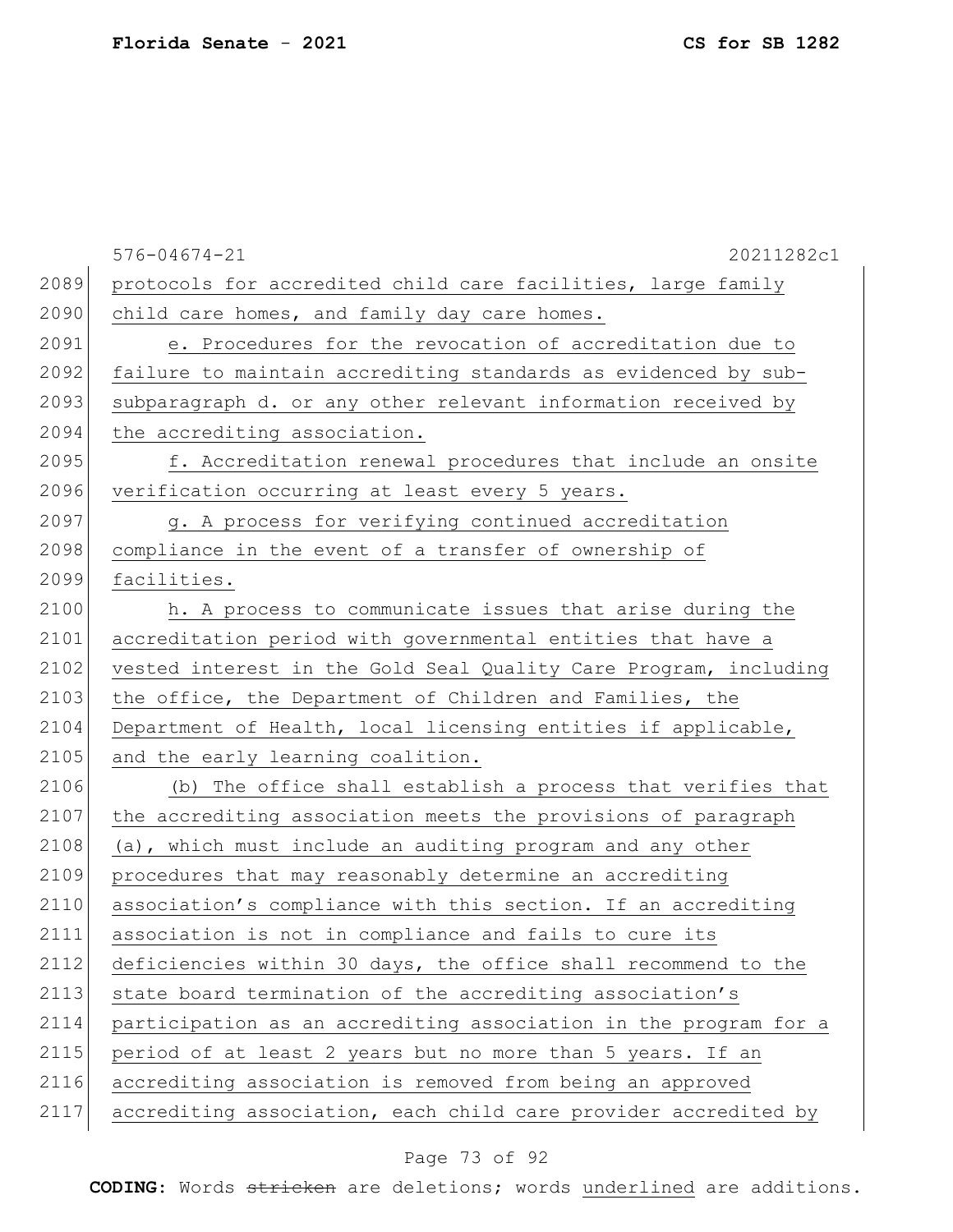|      | $576 - 04674 - 21$<br>20211282c1                                 |
|------|------------------------------------------------------------------|
| 2118 | that association shall have up to 1 year to obtain a new         |
| 2119 | accreditation from an office approved accreditation association. |
| 2120 | (c) If an accrediting association has granted accreditation      |
| 2121 | to a child care facility, large family child care home, or       |
| 2122 | family day care under fraudulent terms or failed to conduct      |
| 2123 | onsite verifications, the accrediting association shall be       |
| 2124 | liable for the repayment of any rate differentials paid under    |
| 2125 | subsection (6).                                                  |
| 2126 | (b) In approving accrediting associations, the department        |
| 2127 | shall consult with the Department of Education, the Florida Head |
| 2128 | Start Directors Association, the Florida Association of Child    |
| 2129 | Care Management, the Florida Family Child Care Home Association, |
| 2130 | the Florida Children's Forum, the Florida Association for the    |
| 2131 | Education of the Young, the Child Development Education          |
| 2132 | Alliance, the Florida Association of Academic Nonpublic Schools, |
| 2133 | the Association of Early Learning Coalitions, providers          |
| 2134 | receiving exemptions under s. 402.316, and parents.              |
| 2135 | (4) In order to obtain and maintain a designation as a Gold      |
| 2136 | Seal Quality Care provider, a child care facility, large family  |
| 2137 | child care home, or family day care home must meet the following |
| 2138 | additional criteria:                                             |
| 2139 | (a) The child care provider must not have had any class I        |
| 2140 | violations, as defined by rule of the Department of Children and |
| 2141 | Families, within the 2 years preceding its application for       |
| 2142 | designation as a Gold Seal Quality Care provider. Commission of  |
| 2143 | a class I violation shall be grounds for termination of the      |
| 2144 | designation as a Gold Seal Quality Care provider until the       |
| 2145 | provider has no class I violations for a period of 2 years.      |
| 2146 | (b) The child care provider must not have had three or more      |

# Page 74 of 92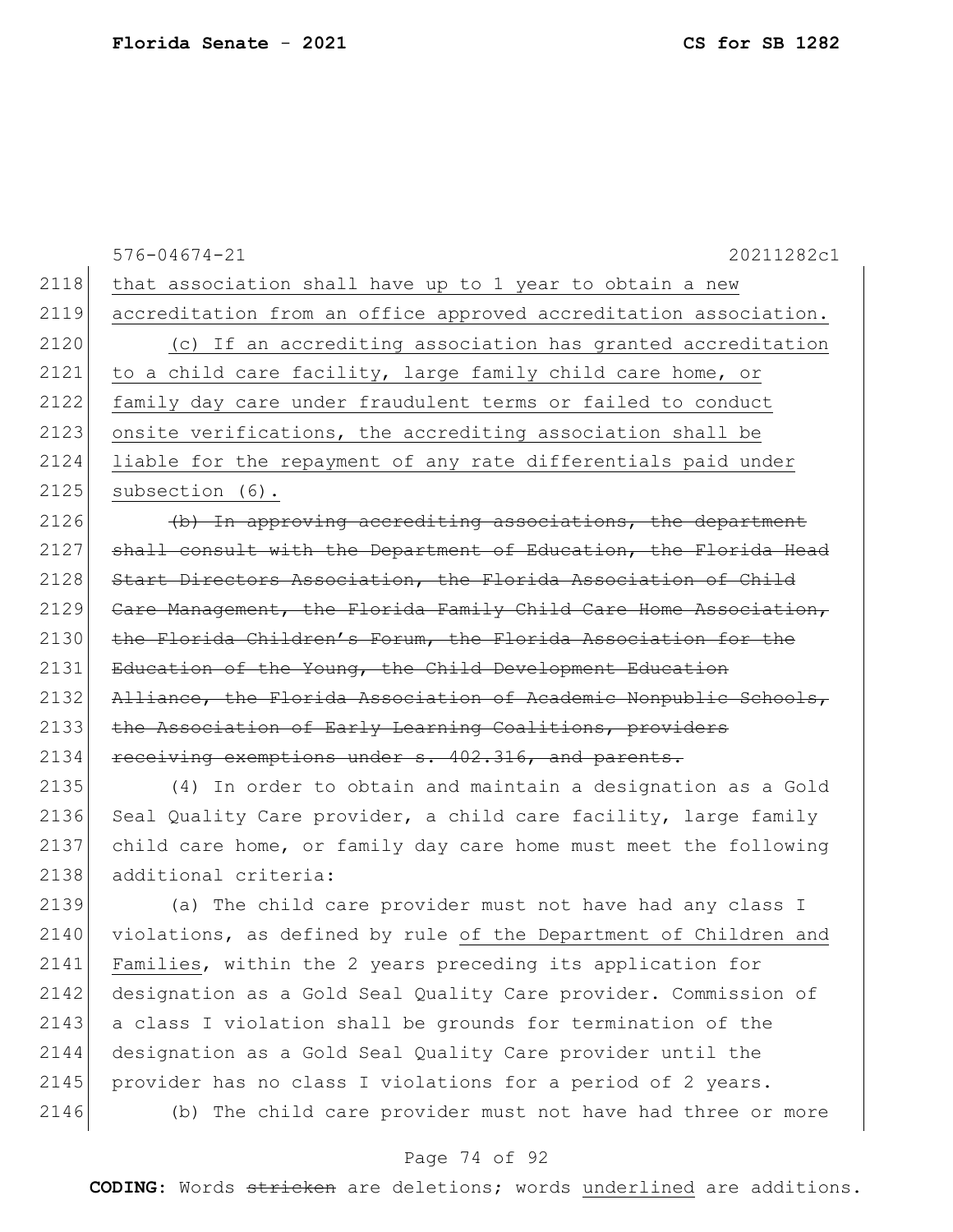|      | $576 - 04674 - 21$<br>20211282c1                                 |
|------|------------------------------------------------------------------|
| 2147 | class II violations, as defined by rule of the Department of     |
| 2148 | Children and Families, within the 2 years preceding its          |
| 2149 | application for designation as a Gold Seal Quality Care          |
| 2150 | provider. Commission of three or more class II violations within |
| 2151 | a 2-year period shall be grounds for termination of the          |
| 2152 | designation as a Gold Seal Quality Care provider until the       |
| 2153 | provider has no class II violations for a period of 1 year.      |
| 2154 | (c) The child care provider must not have been cited for         |
| 2155 | the same class III violation, as defined by rule of the          |
| 2156 | Department of Children and Families, three or more times and     |
| 2157 | failed to correct the violation within 1 year after the date of  |
| 2158 | each citation, within the 2 years preceding its application for  |
| 2159 | designation as a Gold Seal Quality Care provider. Commission of  |
| 2160 | the same class III violation three or more times and failure to  |
| 2161 | correct within the required time during a 2-year period may be   |
| 2162 | grounds for termination of the designation as a Gold Seal        |
| 2163 | Quality Care provider until the provider has no class III        |
| 2164 | violations for a period of 1 year.                               |
| 2165 | (d) Notwithstanding paragraph (a), if the office determines      |
| 2166 | through a formal process that a provider has been in business    |
| 2167 | for at least 5 years and has no other class I violations         |
| 2168 | recorded, the office may recommend to the state board that the   |
| 2169 | provider maintain its Gold Seal Quality Care status. The state   |
| 2170 | board's determination regarding such provider's status is final. |
| 2171 | (5) A child care facility licensed pursuant to s. 402.305        |
| 2172 | or a child care facility exempt from licensing pursuant to s.    |
| 2173 | 402.316 which achieves Gold Seal Quality Care status under this  |
| 2174 | section shall be considered an educational institution for the   |
| 2175 | purpose of qualifying for exemption from ad valorem tax under s. |
|      |                                                                  |

# Page 75 of 92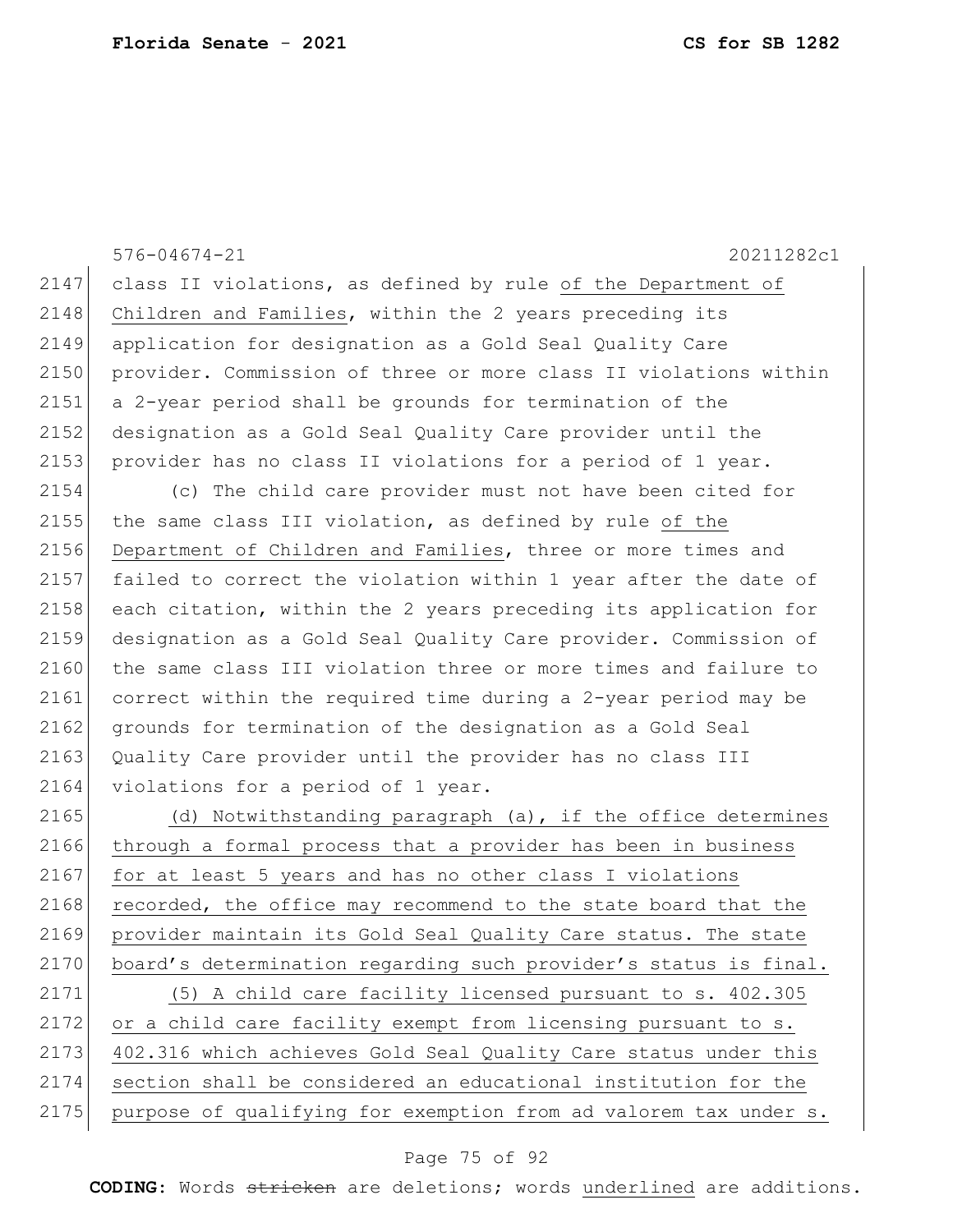576-04674-21 20211282c1 2176 196.198. 2177 (6) A child care facility licensed pursuant to s. 402.305 2178 or a child care facility exempt from licensing pursuant to s. 2179 402.316 which achieves Gold Seal Quality Care status under this 2180 section and which participates in the school readiness program 2181 shall receive a minimum of a 20 percent rate differential for 2182 each enrolled school readiness child by care level and unit of 2183 child care.  $2184$  (7) $\left(5\right)$  The office Department of Children and Families shall 2185 adopt rules under ss. 120.536(1) and 120.54 which provide 2186 criteria and procedures for reviewing and approving accrediting 2187 associations for participation in the Gold Seal Quality Care 2188 program and $_{\tau}$  conferring and revoking designations of Gold Seal 2189 Quality Care providers, and classifying violations. 2190 Section 30. Section 1008.2125, Florida Statutes, is created 2191 to read: 2192 1008.2125 Coordinated screening and progress monitoring 2193 program for students in the Voluntary Prekindergarten Education 2194 Program through grade 3.-2195 (1) The primary purpose of the coordinated screening and 2196 progress monitoring program for students in the Voluntary 2197 Prekindergarten Education Program through grade 3 is to provide 2198 information on students' progress in mastering the appropriate 2199 grade level standards and to provide information on their 2200 progress to parents, teachers, and school and program 2201 administrators. Data shall be used by Voluntary Prekindergarten 2202 Education Program providers and school districts to improve 2203 instruction, by parents and teachers to guide learning 2204 objectives and provide timely and appropriate supports and

### Page 76 of 92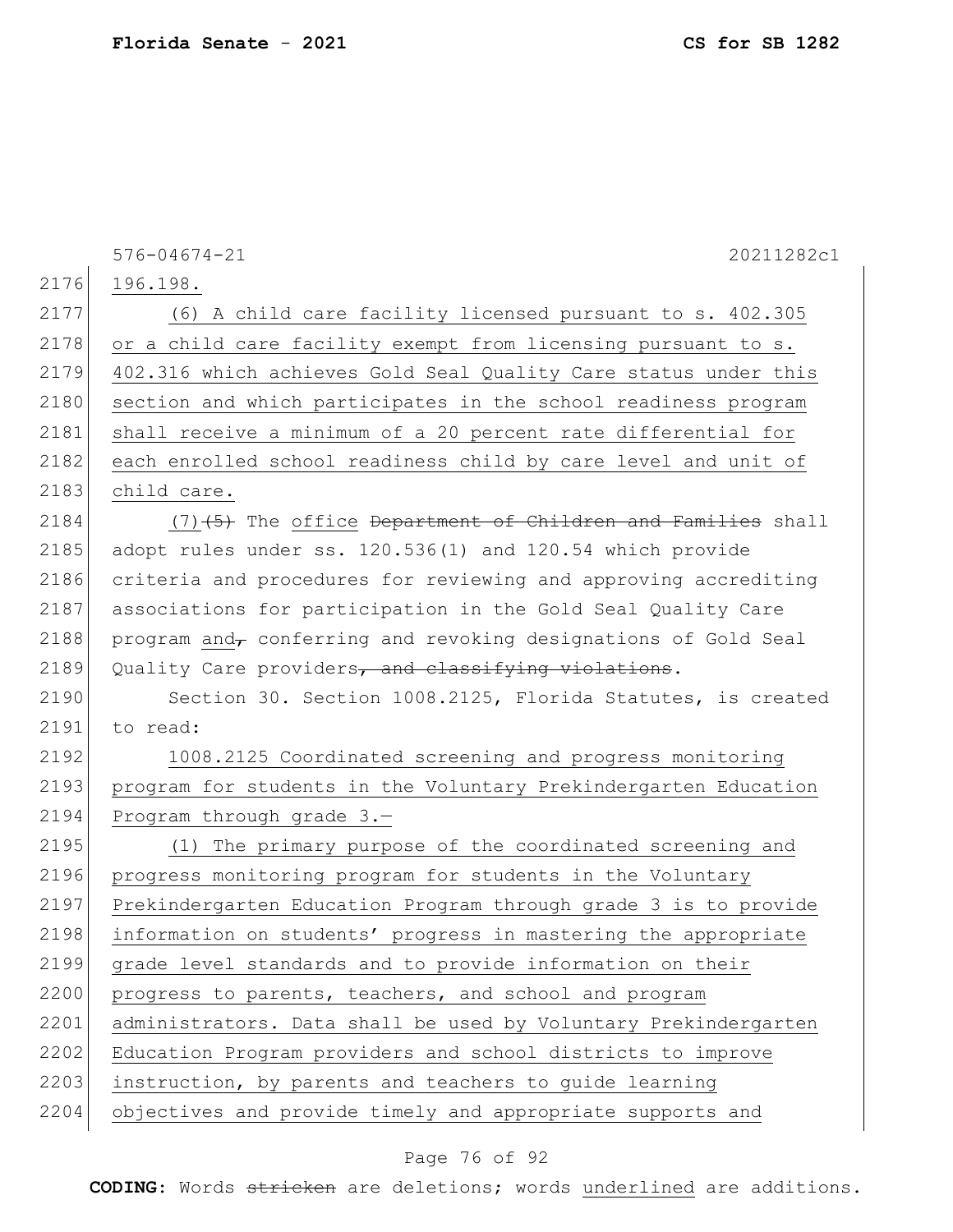|      | $576 - 04674 - 21$<br>20211282c1                                 |
|------|------------------------------------------------------------------|
| 2205 | interventions to students not meeting grade level expectations,  |
| 2206 | and by the public to assess the cost benefit of the expenditure  |
| 2207 | of taxpayer dollars. The coordinated screening and progress      |
| 2208 | monitoring program must:                                         |
| 2209 | (a) Assess the progress of students in the Voluntary             |
| 2210 | Prekindergarten Education Program through grade 3 in meeting the |
| 2211 | appropriate expectations in early literacy and math skills and   |
| 2212 | in English Language Arts and mathematics, as required by ss.     |
| 2213 | $1002.67(1)$ (a) and $1003.41$ .                                 |
| 2214 | Provide data for accountability of the Voluntary<br>(b)          |
| 2215 | Prekindergarten Education Program, as required by s. 1002.68.    |
| 2216 | (c) Provide baseline data to the department of each              |
| 2217 | student's readiness for kindergarten, which must be based on     |
| 2218 | each kindergarten student's progress monitoring results within   |
| 2219 | the first 30 days of enrollment in accordance with paragraph     |
| 2220 | (2) (a). The methodology for determining a student's readiness   |
| 2221 | for kindergarten shall be developed by the department and        |
| 2222 | aligned to the methodology adopted by the Office of Early        |
| 2223 | Learning in $s. 1002.68(4)$ .                                    |
| 2224 | Identify the educational strengths and needs of<br>(d)           |
| 2225 | students in the Voluntary Prekindergarten Education Program      |
| 2226 | through grade 3.                                                 |
| 2227 | (e) Provide teachers with progress monitoring data to            |
| 2228 | provide timely interventions and supports pursuant to s.         |
| 2229 | $1008.25(4)$ .                                                   |
| 2230 | (f) Assess how well educational goals and curricular             |
| 2231 | standards are met at the provider, school, district, and state   |
| 2232 | levels.                                                          |
| 2233 | Provide information to aid in the evaluation and<br>(a)          |
|      |                                                                  |

# Page 77 of 92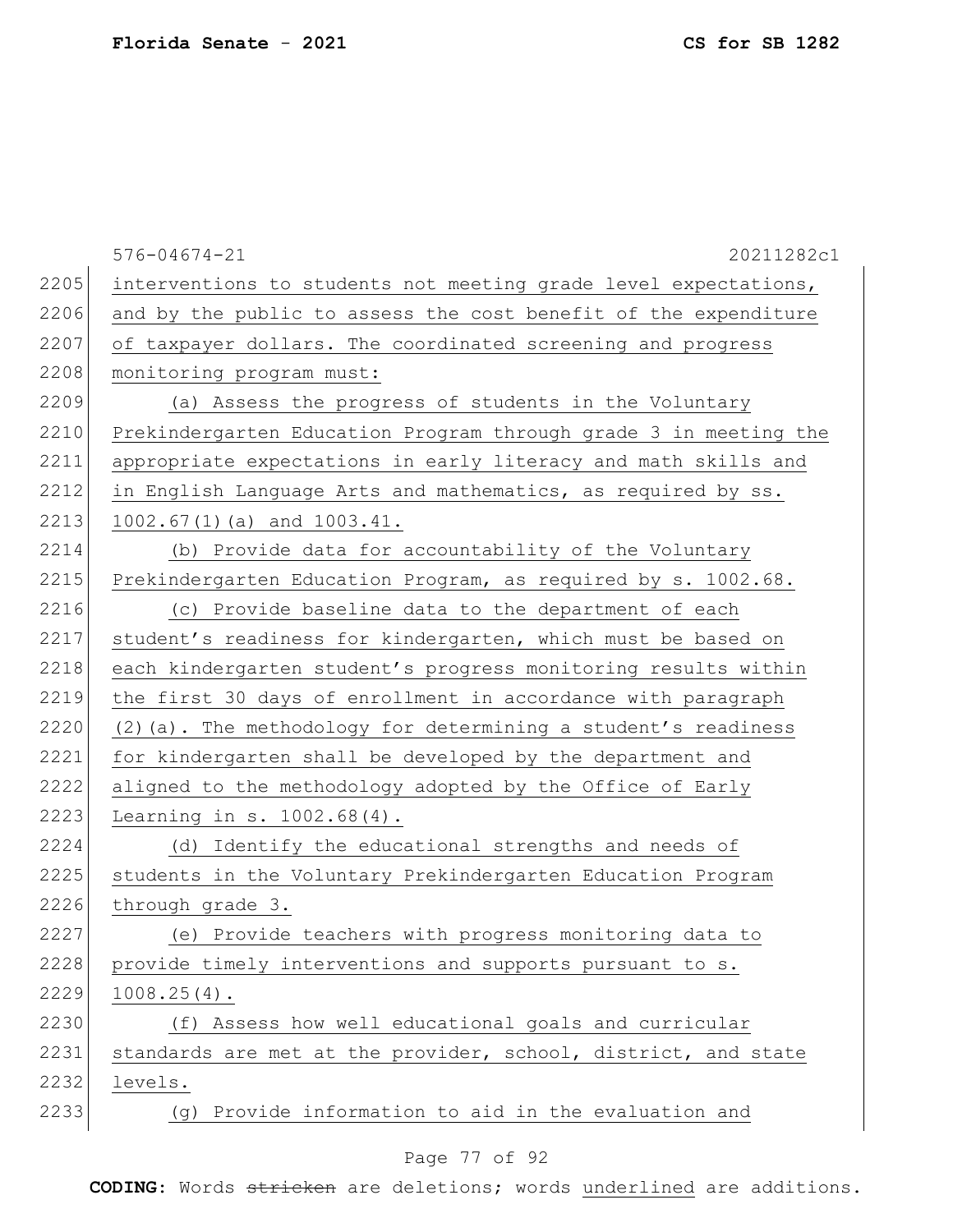576-04674-21 20211282c1 2234 development of educational programs and policies. 2235 (2) The Commissioner of Education shall design a statewide, 2236 standardized coordinated screening and progress monitoring 2237 program to assess early literacy and mathematics skills and the 2238 English Language Arts and mathematics standards established in 2239 ss.  $1002.67(1)$  (a) and  $1003.41$ , respectively. The coordinated 2240 screening and progress monitoring program must provide interval 2241 level and norm-referenced data that measures equivalent levels 2242 of growth; be a developmentally appropriate, valid, and reliable 2243 direct assessment; be able to capture data on students who may 2244 be performing below grade or developmental level and which may 2245 enable the identification of early indicators of dyslexia or 2246 other developmental delays; accurately measure the core content 2247 in the applicable grade level standards; document learning gains 2248 for the achievement of these standards; and provide teachers 2249 with progress monitoring supports and materials that enhance 2250 differentiated instruction and parent communication. 2251 Participation in the coordinated screening and progress 2252 monitoring program is mandatory for all students in the 2253 Voluntary Prekindergarten Education Program and enrolled in a 2254 public school in kindergarten through grade 3. The coordinated 2255 screening and progress monitoring program shall be implemented 2256 beginning in the 2022-2023 school year for students in the 2257 Voluntary Prekindergarten Education Program and kindergarten 2258 students, as follows: 2259 (a) The coordinated screening and progress monitoring 2260 program shall be administered within the first 30 days after 2261 enrollment, midyear, and within the last 30 days of the program 2262 or school year, in accordance with the rules adopted by the

#### Page 78 of 92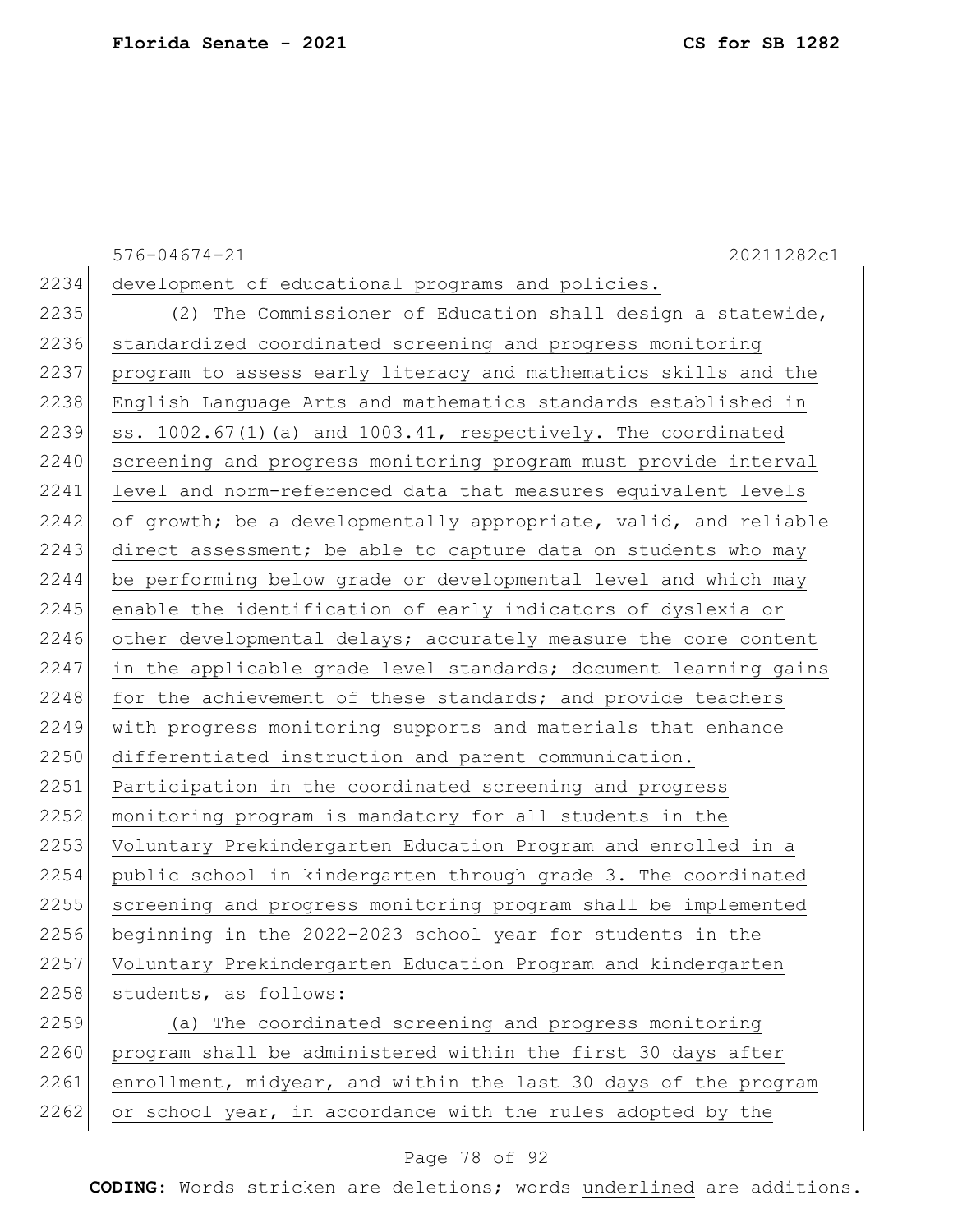|      | $576 - 04674 - 21$<br>20211282c1                                 |
|------|------------------------------------------------------------------|
| 2263 | State Board of Education. The state board may adopt alternate    |
| 2264 | timeframes to address nontraditional school year calendars or    |
| 2265 | summer programs to ensure administration of the coordinated      |
| 2266 | screening and progress monitoring program is administered a      |
| 2267 | minimum of 3 times within a year or program.                     |
| 2268 | (b) The results of the coordinated screening and progress        |
| 2269 | monitoring program shall be reported to the department, in       |
| 2270 | accordance with the rules adopted by the state board, and        |
| 2271 | maintained in the department's educational data warehouse.       |
| 2272 | (3) The Commissioner of Education shall:                         |
| 2273 | (a) Develop a plan, in coordination with the Council for         |
| 2274 | Early Grade Success, for implementing the coordinated screening  |
| 2275 | and progress monitoring program in consideration of timelines    |
| 2276 | for implementing new early literacy and mathematics skills and   |
| 2277 | the English Language Arts and mathematics standards established  |
| 2278 | in ss. $1002.67(1)$ (a) and $1003.41$ , as appropriate.          |
| 2279 | (b) Provide data, reports, and information as requested to       |
| 2280 | the Council for Early Grade Success.                             |
| 2281 | (4) The Council for Early Grade Success, a council as            |
| 2282 | defined in s. $20.03(7)$ , is created within the Department of   |
| 2283 | Education to oversee the coordinated screening and progress      |
| 2284 | monitoring program and, except as otherwise provided in this     |
| 2285 | section, shall operate consistent with s. 20.052.                |
| 2286 | (a) The council shall be responsible for reviewing the           |
| 2287 | implementation of, training for, and outcomes from the           |
| 2288 | coordinated screening and progress monitoring program to provide |
| 2289 | recommendations to the department that support grade 3 students  |
| 2290 | reading at or above grade level. The council, at a minimum,      |
| 2291 | shall:                                                           |

# Page 79 of 92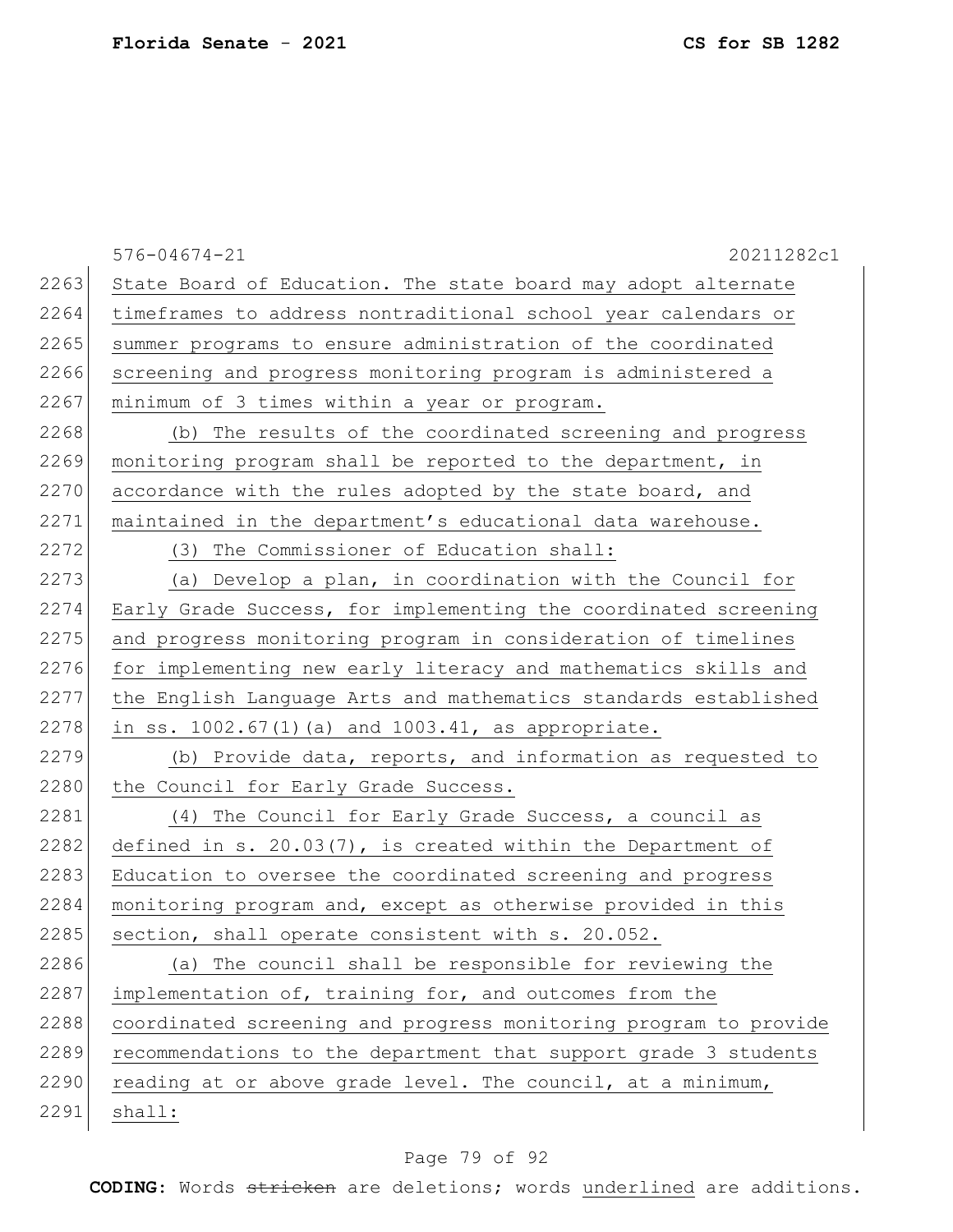|      | $576 - 04674 - 21$<br>20211282c1                                 |
|------|------------------------------------------------------------------|
| 2292 | 1. Provide recommendations on the implementation of the          |
| 2293 | coordinated screening and progress monitoring program, including |
| 2294 | reviewing any procurement solicitation documents and criteria    |
| 2295 | before being published.                                          |
| 2296 | 2. Develop training plans and timelines for such training.       |
| 2297 | 3. Identify appropriate personnel, processes, and                |
| 2298 | procedures required for the administration of the coordinated    |
| 2299 | screening and progress monitoring program.                       |
| 2300 | 4. Provide input on the methodology for calculating a            |
| 2301 | provider's or school's performance metric and designations under |
| 2302 | s. 1002.68(4).                                                   |
| 2303 | 5. Work with the department to review the methodology for        |
| 2304 | determining a child's kindergarten readiness.                    |
| 2305 | 6. Review data on age-appropriate learning gains by grade        |
| 2306 | level that a student would need to attain in order to            |
| 2307 | demonstrate proficiency in reading by grade 3.                   |
| 2308 | 7. Continually review anonymized data from the results of        |
| 2309 | the coordinated screening and progress monitoring program for    |
| 2310 | students in the Voluntary Prekindergarten Education Program      |
| 2311 | through grade 3 to help inform recommendations to the department |
| 2312 | that support practices that will enable grade 3 students to read |
| 2313 | at or above grade level.                                         |
| 2314 | (b) The council shall be composed of 17 members who are          |
| 2315 | residents of this state and appointed, as follows:               |
| 2316 | 1. Three members appointed by the Governor, as follows:          |
| 2317 | a. One representative from the Department of Education.          |
| 2318 | b. One parent of a child who is 4 to 9 years of age.             |
| 2319 | c. One representative who is a school principal.                 |
| 2320 | 2. Seven members appointed by the President of the Senate,       |

# Page 80 of 92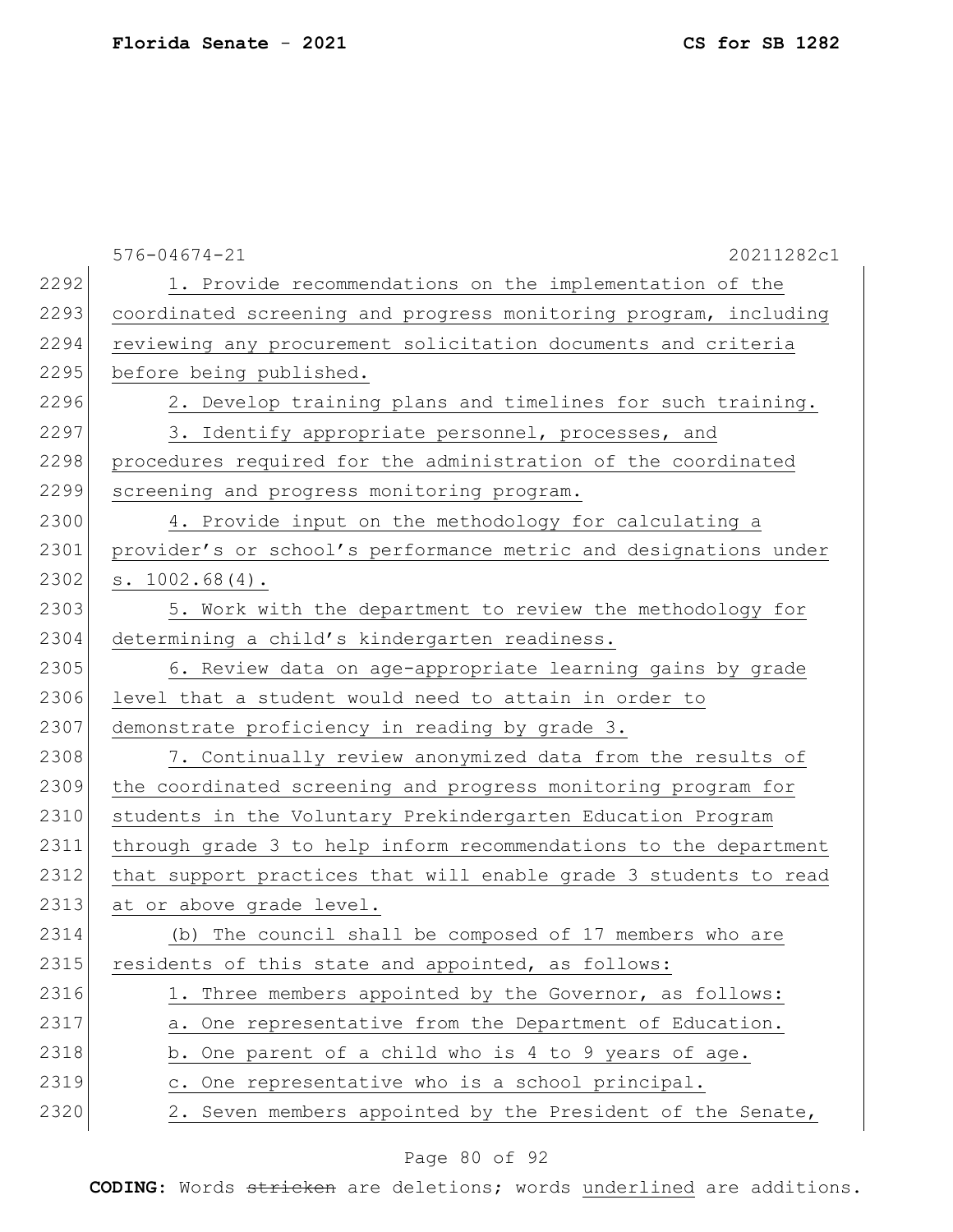576-04674-21 20211282c1 2321 as follows: 2322 a. One senator who serves at the pleasure of the President 2323 of the Senate. 2324 b. One representative of an urban school district. 2325 c. One representative of a rural early learning coalition. 2326 d. One representative of a faith-based early learning 2327 provider that offers the Voluntary Prekindergarten Education 2328 Program. 2329 e. One representative who is a second grade teacher with at 2330 least 5 years of teaching experience. 2331 f. Two representatives with subject matter expertise in 2332 early learning, early grade success, or child assessments. 2333 3. Seven members appointed by the Speaker of the House of 2334 Representatives, as follows: 2335 a. One member of the House of Representatives who serves at 2336 the pleasure of the Speaker of the House. 2337 b. One representative of a rural school district. 2338 c. One representative of an urban early learning coalition. 2339 d. One representative of an early learning provider that 2340 offers the Voluntary Prekindergarten Education Program. 2341 e. One member who is a kindergarten teacher with at least 5 2342 years of teaching experience. 2343 f. Two representatives with subject matter expertise in 2344 early learning, early grade success, or child assessment. 2345 (5) The four representatives with subject matter expertise 2346 in sub-subparagraphs (4)(b)2.f. and (4)(b)3.f. may not be direct 2347 stakeholders within the early learning or public school systems 2348 or potential recipients of a contract resulting from the 2349 council's recommendations.

#### Page 81 of 92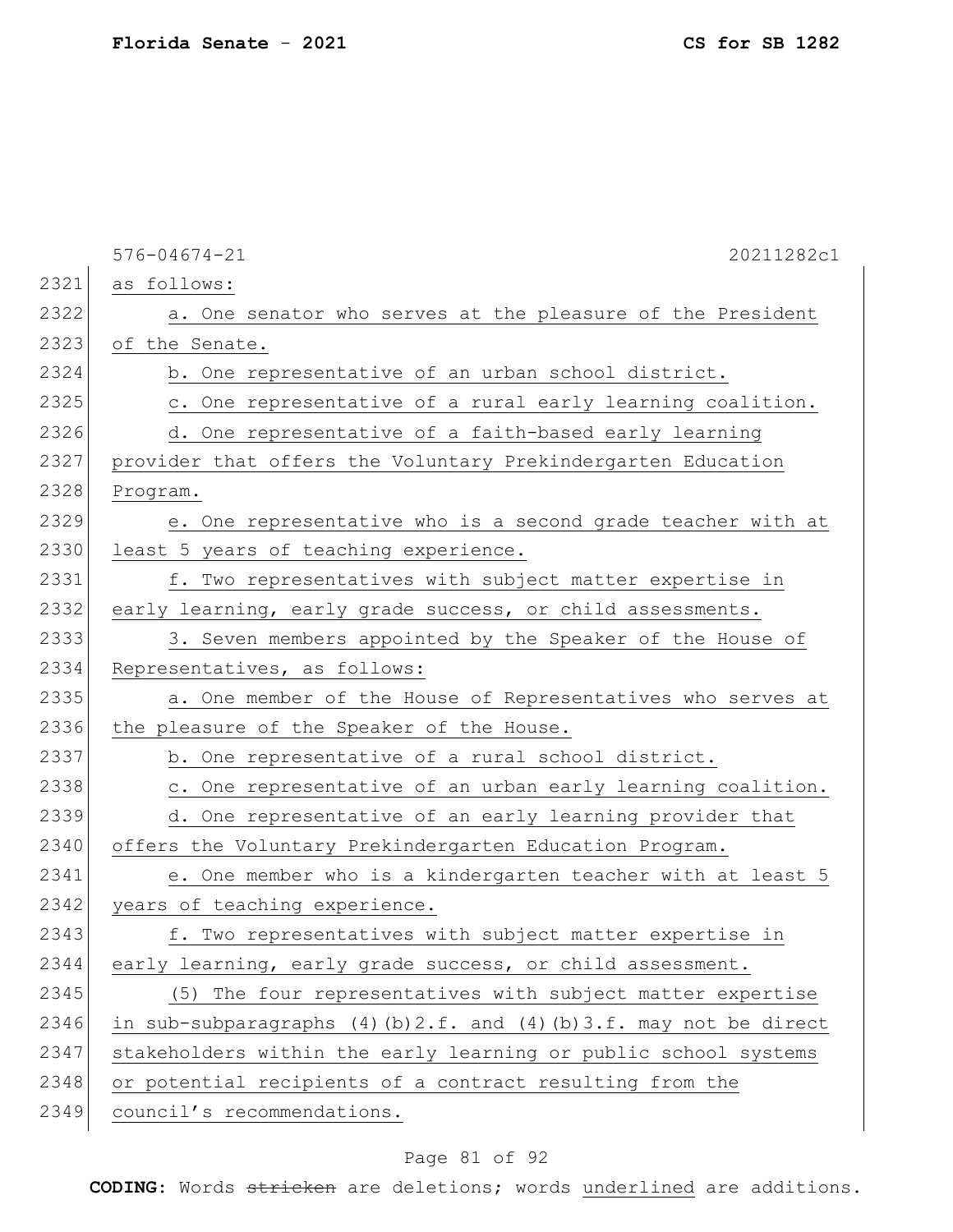576-04674-21 20211282c1 2350 (6) The council shall elect a chair and vice chair, one of 2351 whom must be a member who has subject matter expertise in early 2352 learning, early grade success, or child assessments. The vice 2353 chair must be a member appointed by the President of the Senate 2354 or the Speaker of the House of Representatives who is not one of 2355 | the four members with subject matter expertise in early 2356 learning, early grade success, or child assessments. Members of 2357 the council shall serve without compensation but are entitled to 2358 reimbursement for per diem and travel expenses pursuant to s. 2359 112.061. 2360 (7) The council must meet at least biannually and may meet 2361 by teleconference or other electronic means, if possible, to 2362 reduce costs. 2363 (8) A majority of the members constitutes a quorum. 2364 Section 31. Present paragraphs (b) and (c) of subsection 2365 (5) of section 1008.25, Florida Statutes, are redesignated as 2366 paragraphs (c) and (d), respectively, a new paragraph (b) is 2367 added to that subsection, and paragraph (b) of subsection (6), 2368 subsection  $(7)$ , and paragraph (a) of subsection  $(8)$  are amended, 2369 to read: 2370 1008.25 Public school student progression; student support; 2371 reporting requirements.-2372 (5) READING DEFICIENCY AND PARENTAL NOTIFICATION. 2373 (b) Any Voluntary Prekindergarten Education Program student 2374 who exhibits a substantial deficiency in early literacy in 2375 accordance with the standards under  $s. 1002.67(1)$  (a) and based 2376 upon the results of the administration of the final coordinated 2377 screening and progress monitoring under s. 1008.2125 shall be 2378 referred to the local school district and may be eligible to

#### Page 82 of 92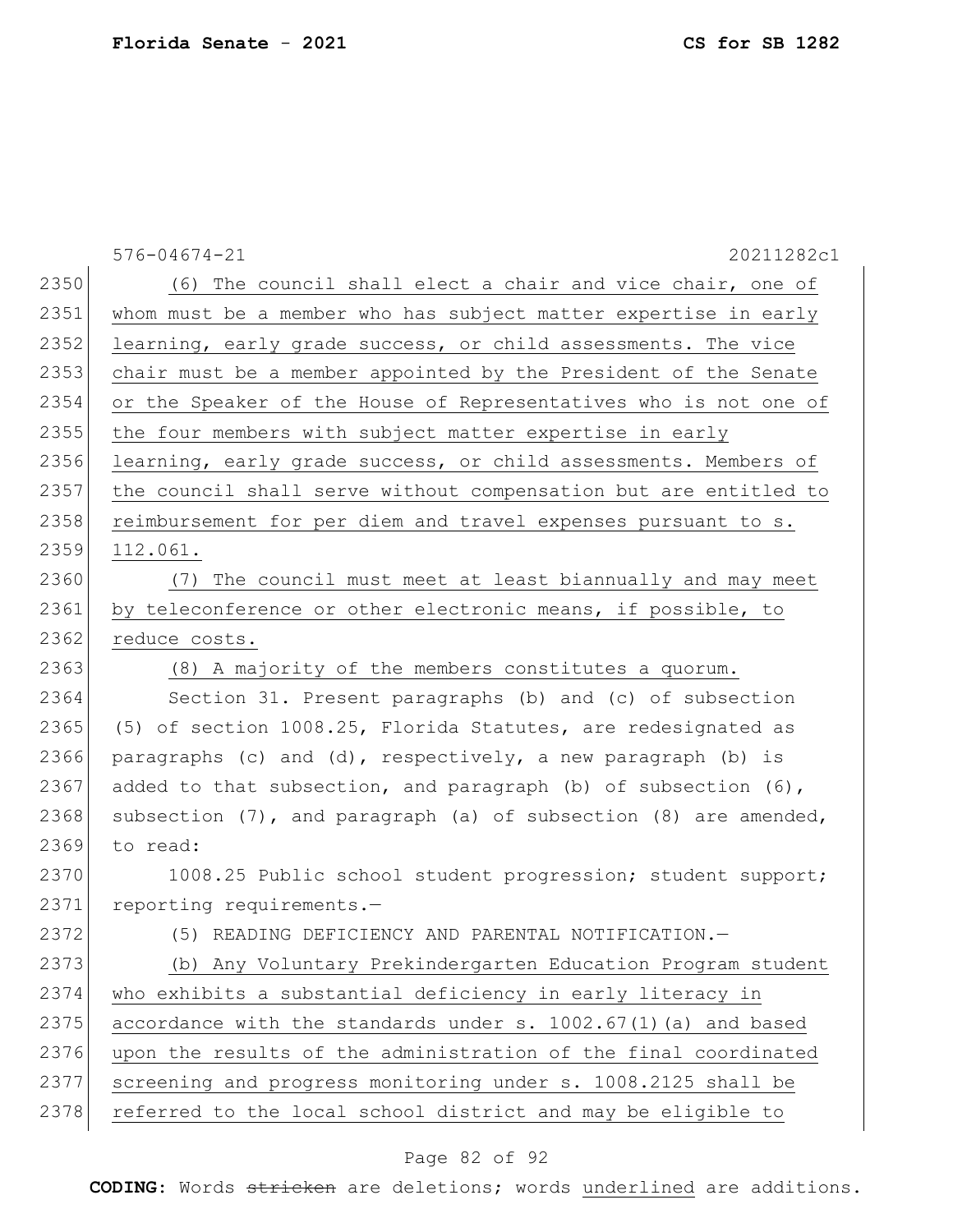576-04674-21 20211282c1 2379 receive intensive reading interventions before participating in 2380 kindergarten. Such intensive reading interventions shall be paid 2381 for using funds from the district's research-based reading 2382 | instruction allocation in accordance with s. 1011.62(9). 2383 (6) ELIMINATION OF SOCIAL PROMOTION. 2384 (b) The district school board may only exempt students from 2385 mandatory retention, as provided in paragraph  $(5)$  (c)  $\overline{(5)$  (b), for 2386 good cause. A student who is promoted to grade 4 with a good 2387 cause exemption shall be provided intensive reading instruction 2388 and intervention that include specialized diagnostic information 2389 and specific reading strategies to meet the needs of each 2390 student so promoted. The school district shall assist schools 2391 and teachers with the implementation of explicit, systematic, 2392 and multisensory reading instruction and intervention strategies 2393 for students promoted with a good cause exemption which research 2394 has shown to be successful in improving reading among students 2395 who have reading difficulties. Good cause exemptions are limited 2396 to the following: 2397 1. Limited English proficient students who have had less

2398 than 2 years of instruction in an English for Speakers of Other 2399 Languages program based on the initial date of entry into a 2400 school in the United States.

2401 2. Students with disabilities whose individual education 2402 plan indicates that participation in the statewide assessment 2403 program is not appropriate, consistent with the requirements of 2404 s. 1008.212.

2405 3. Students who demonstrate an acceptable level of 2406 performance on an alternative standardized reading or English 2407 Language Arts assessment approved by the State Board of

#### Page 83 of 92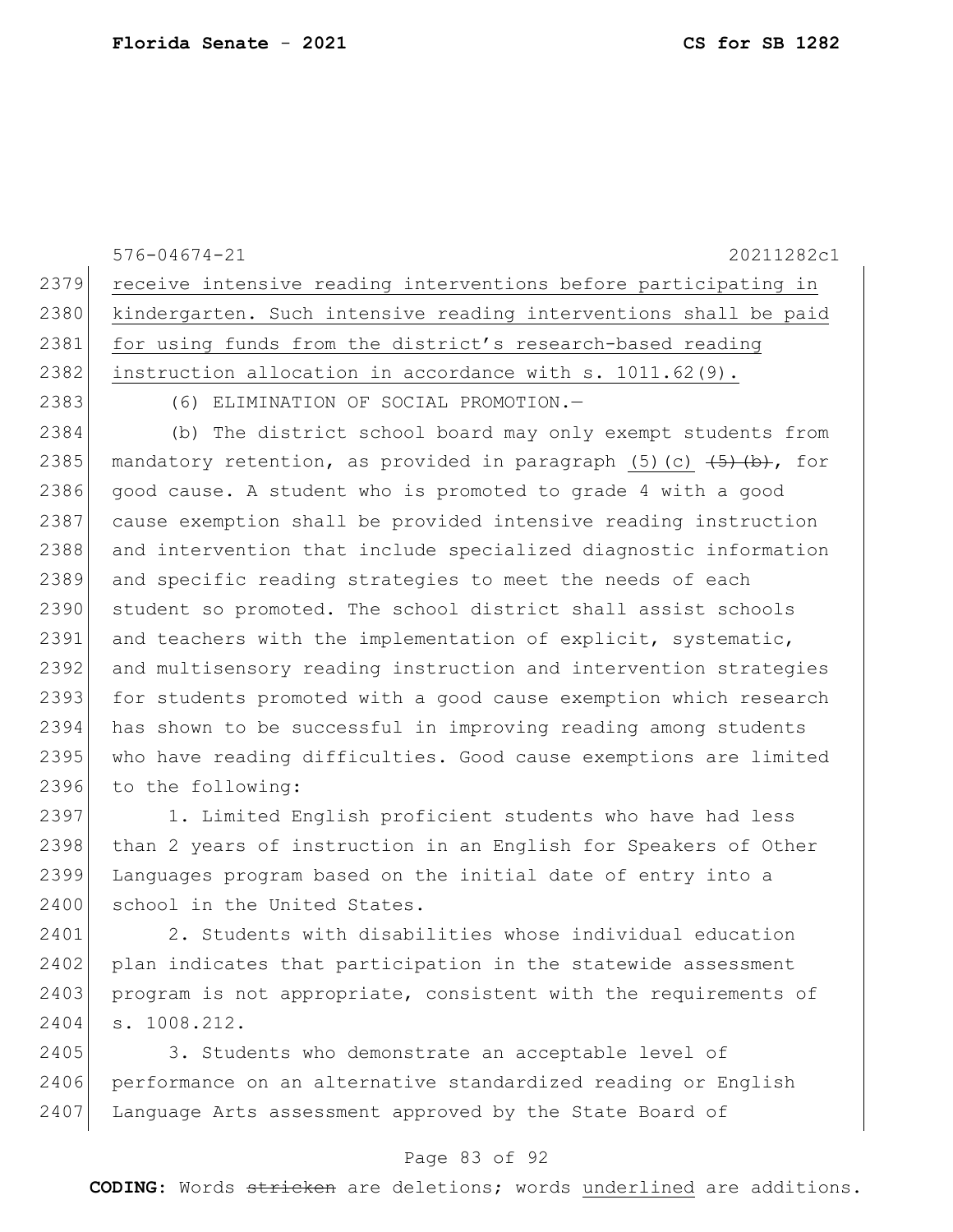576-04674-21 20211282c1 2408 Education. 2409 4. A student who demonstrates through a student portfolio 2410 that he or she is performing at least at Level 2 on the 2411 statewide, standardized English Language Arts assessment. 2412 5. Students with disabilities who take the statewide, 2413 standardized English Language Arts assessment and who have an 2414 individual education plan or a Section 504 plan that reflects 2415 that the student has received intensive instruction in reading 2416 or English Language Arts for more than 2 years but still 2417 demonstrates a deficiency and was previously retained in 2418 kindergarten, grade 1, grade 2, or grade 3. 2419 6. Students who have received intensive reading 2420 intervention for 2 or more years but still demonstrate a 2421 deficiency in reading and who were previously retained in 2422 kindergarten, grade 1, grade 2, or grade 3 for a total of 2 2423 years. A student may not be retained more than once in grade 3.

2424 (7) SUCCESSFUL PROGRESSION FOR RETAINED THIRD GRADE  $2425$  STUDENTS. -

2426 (a) Students retained under paragraph  $(5)$  (c)  $\overline{(5)}$  (b) must be 2427 provided intensive interventions in reading to ameliorate the 2428 student's specific reading deficiency and prepare the student 2429 for promotion to the next grade. These interventions must 2430 include:

2431 1. Evidence-based, explicit, systematic, and multisensory 2432 reading instruction in phonemic awareness, phonics, fluency, 2433 vocabulary, and comprehension and other strategies prescribed by 2434 the school district.

2435 2. Participation in the school district's summer reading 2436 camp, which must incorporate the instructional and intervention

#### Page 84 of 92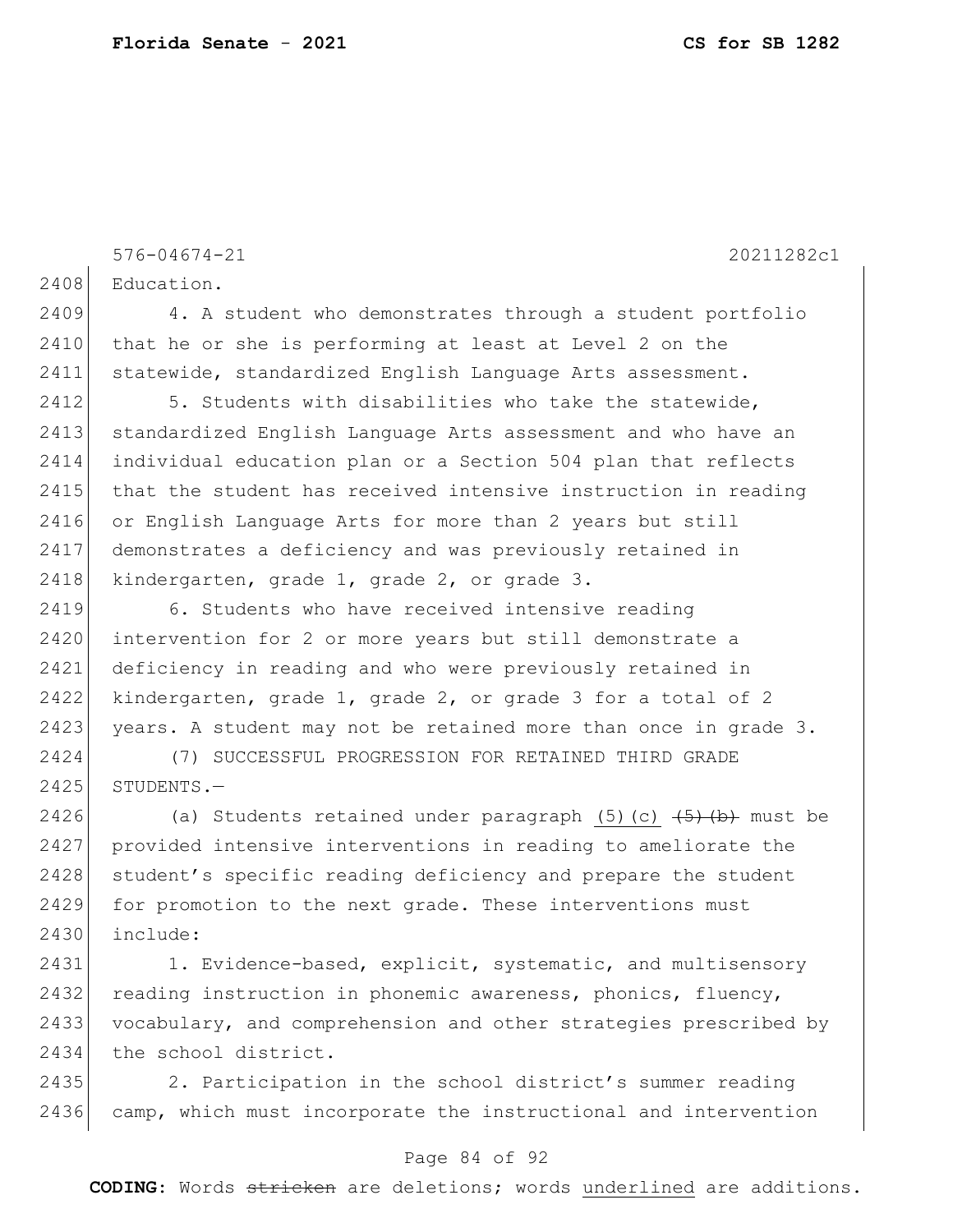|      | $576 - 04674 - 21$<br>20211282c1                                                  |
|------|-----------------------------------------------------------------------------------|
| 2437 | strategies under subparagraph 1.                                                  |
| 2438 | 3. A minimum of 90 minutes of daily, uninterrupted reading                        |
| 2439 | instruction incorporating the instructional and intervention                      |
| 2440 | strategies under subparagraph 1. This instruction may include:                    |
| 2441 | a. Integration of content-rich texts in science and social                        |
| 2442 | studies within the 90-minute block.                                               |
| 2443 | b. Small group instruction.                                                       |
| 2444 | c. Reduced teacher-student ratios.                                                |
| 2445 | d. More frequent progress monitoring.                                             |
| 2446 | e. Tutoring or mentoring.                                                         |
| 2447 | f. Transition classes containing 3rd and 4th grade                                |
| 2448 | students.                                                                         |
| 2449 | g. Extended school day, week, or year.                                            |
| 2450 | (b) Each school district shall:                                                   |
| 2451 | 1. Provide written notification to the parent of a student                        |
| 2452 | who is retained under paragraph $(5)$ $(c)$ $(\frac{5}{6})$ that his or her       |
| 2453 | child has not met the proficiency level required for promotion                    |
| 2454 | and the reasons the child is not eligible for a good cause                        |
| 2455 | exemption as provided in paragraph (6)(b). The notification must                  |
| 2456 | comply with paragraph (5) (d) $\left( \frac{5}{5} \right)$ (e) and must include a |
| 2457 | description of proposed interventions and supports that will be                   |
| 2458 | provided to the child to remediate the identified areas of                        |
| 2459 | reading deficiency.                                                               |
| 2460 | 2. Implement a policy for the midyear promotion of a                              |
| 2461 | student retained under paragraph $(5)$ $(c)$ $(\frac{5}{6})$ $(b)$ who can        |
| 2462 | demonstrate that he or she is a successful and independent                        |
| 2463 | reader and performing at or above grade level in reading or,                      |
| 2464 | upon implementation of English Language Arts assessments,                         |
| 2465 | performing at or above grade level in English Language Arts.                      |

# Page 85 of 92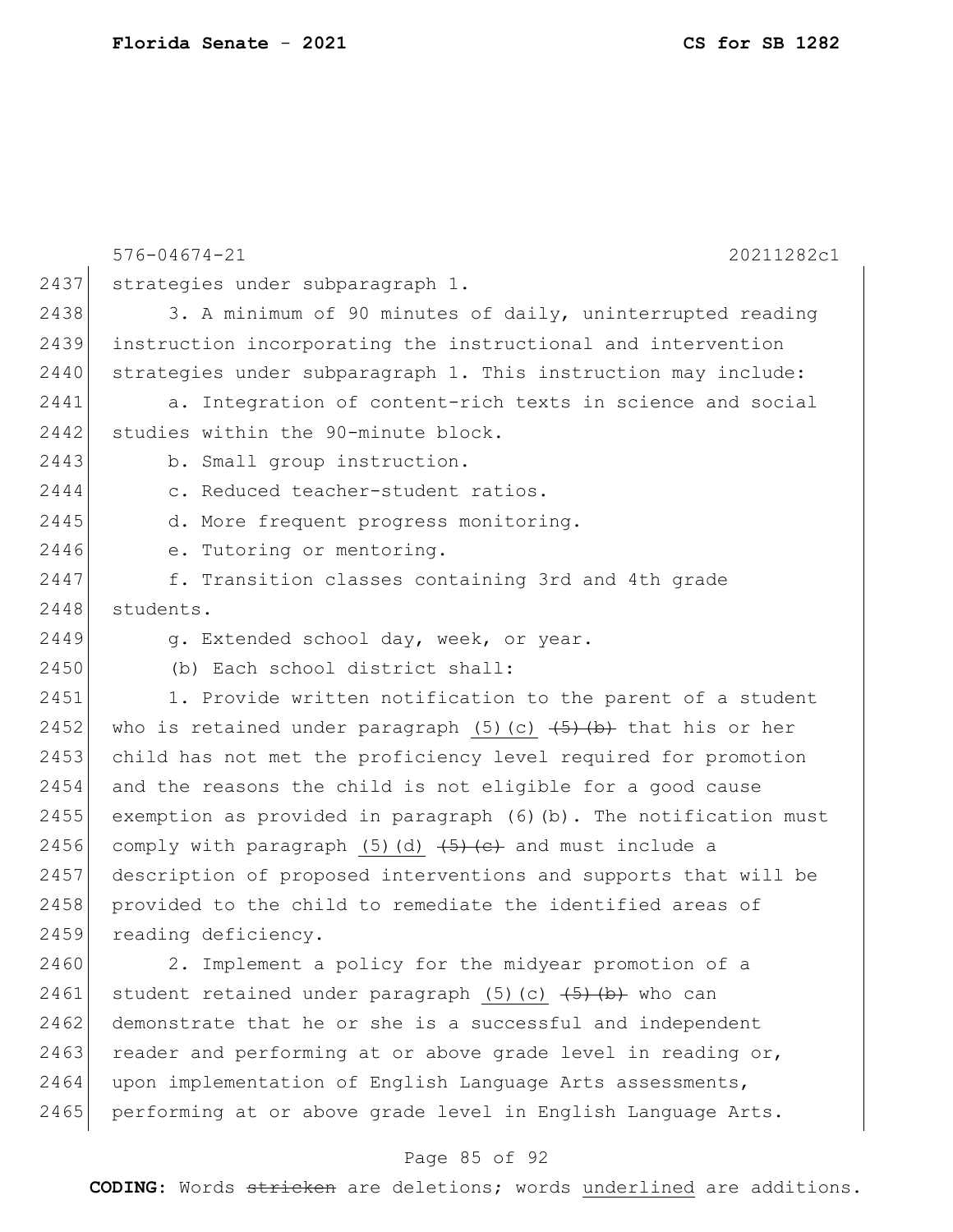576-04674-21 20211282c1 2466 Tools that school districts may use in reevaluating a student 2467 retained may include subsequent assessments, alternative 2468 assessments, and portfolio reviews, in accordance with rules of 2469 the State Board of Education. Students promoted during the 2470 school year after November 1 must demonstrate proficiency levels 2471 in reading equivalent to the level necessary for the beginning 2472 of grade 4. The rules adopted by the State Board of Education 2473 must include standards that provide a reasonable expectation 2474 that the student's progress is sufficient to master appropriate 2475 grade 4 level reading skills. 2476 3. Provide students who are retained under paragraph  $(5)(c)$ 2477  $(5)$   $(b)$ , including students participating in the school 2478 district's summer reading camp under subparagraph  $(a)2$ ., with a 2479 highly effective teacher as determined by the teacher's 2480 performance evaluation under s.  $1012.34$ , and, beginning July 1, 2481 2020, the teacher must also be certified or endorsed in reading. 2482 4. Establish at each school, when applicable, an intensive 2483 reading acceleration course for any student retained in grade 3 2484 who was previously retained in kindergarten, grade 1, or grade 2485 2. The intensive reading acceleration course must provide the 2486 following: 2487 a. Uninterrupted reading instruction for the majority of

2488 student contact time each day and opportunities to master the 2489 grade 4 Next Generation Sunshine State Standards in other core 2490 subject areas through content-rich texts.

2491 b. Small group instruction.

2492 c. Reduced teacher-student ratios.

2493 d. The use of explicit, systematic, and multisensory 2494 reading interventions, including intensive language, phonics,

#### Page 86 of 92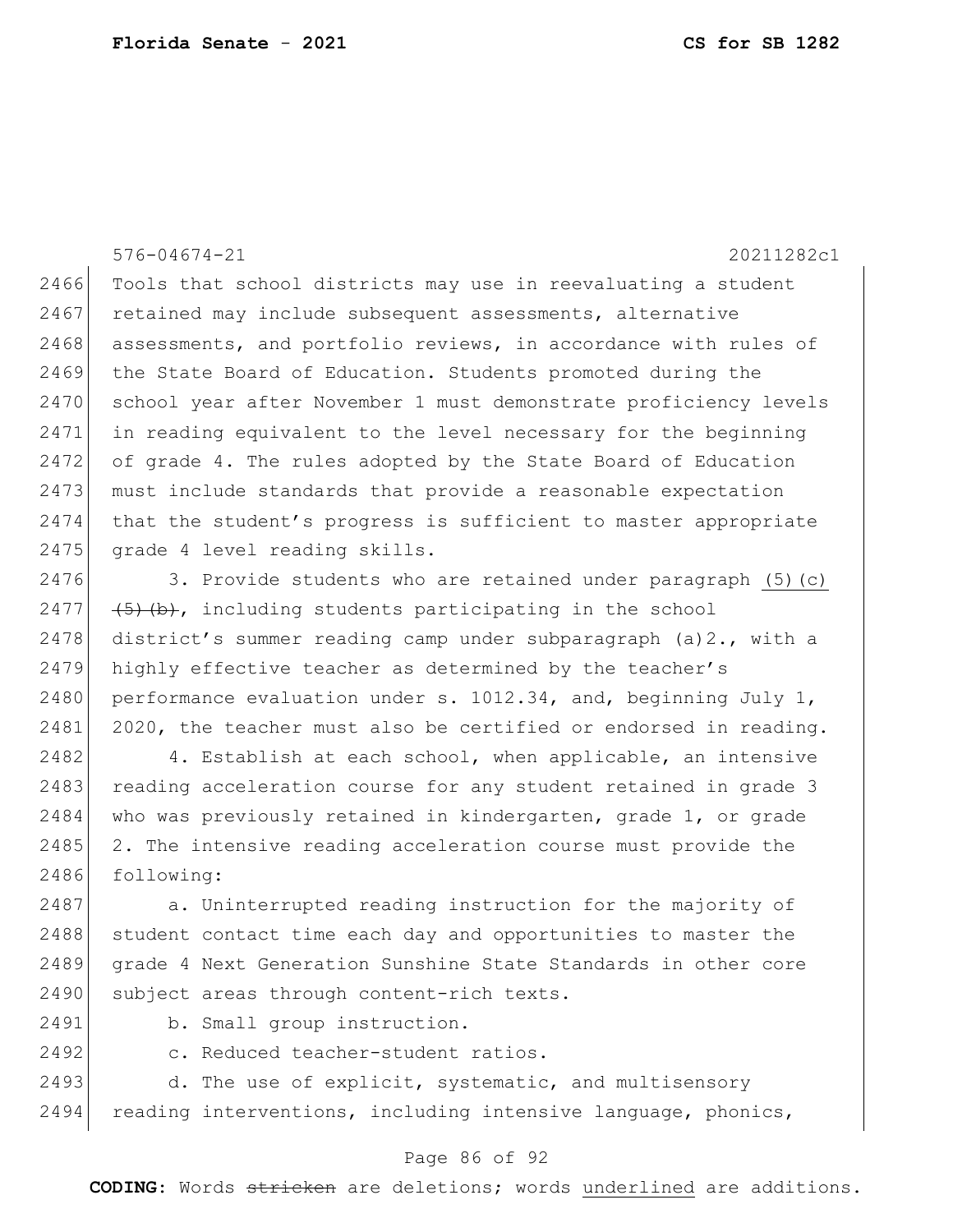576-04674-21 20211282c1  $2495$  and vocabulary instruction, and use of a speech-language 2496 therapist if necessary, that have proven results in accelerating 2497 student reading achievement within the same school year. 2498 e. A read-at-home plan. 2499 (8) ANNUAL REPORT.—  $2500$  (a) In addition to the requirements in paragraph (5)(c) 2501  $(5)$  (b), each district school board must annually report to the 2502 parent of each student the progress of the student toward 2503 achieving state and district expectations for proficiency in 2504 English Language Arts, science, social studies, and mathematics. 2505 The district school board must report to the parent the 2506 student's results on each statewide, standardized assessment. 2507 The evaluation of each student's progress must be based upon the 2508 student's classroom work, observations, tests, district and 2509 state assessments, response to intensive interventions provided 2510 under paragraph (5)(a), and other relevant information. Progress 2511 reporting must be provided to the parent in writing in a format 2512 adopted by the district school board. 2513 Section 32. Subsection (9) of section 1011.62, Florida 2514 Statutes, is amended to read: 2515 1011.62 Funds for operation of schools.—If the annual 2516 allocation from the Florida Education Finance Program to each 2517 district for operation of schools is not determined in the 2518 annual appropriations act or the substantive bill implementing

2519 the annual appropriations act, it shall be determined as 2520 follows:

2521 (9) RESEARCH-BASED READING INSTRUCTION ALLOCATION.—

2522 (a) The research-based reading instruction allocation is 2523 created to provide comprehensive reading instruction to students

#### Page 87 of 92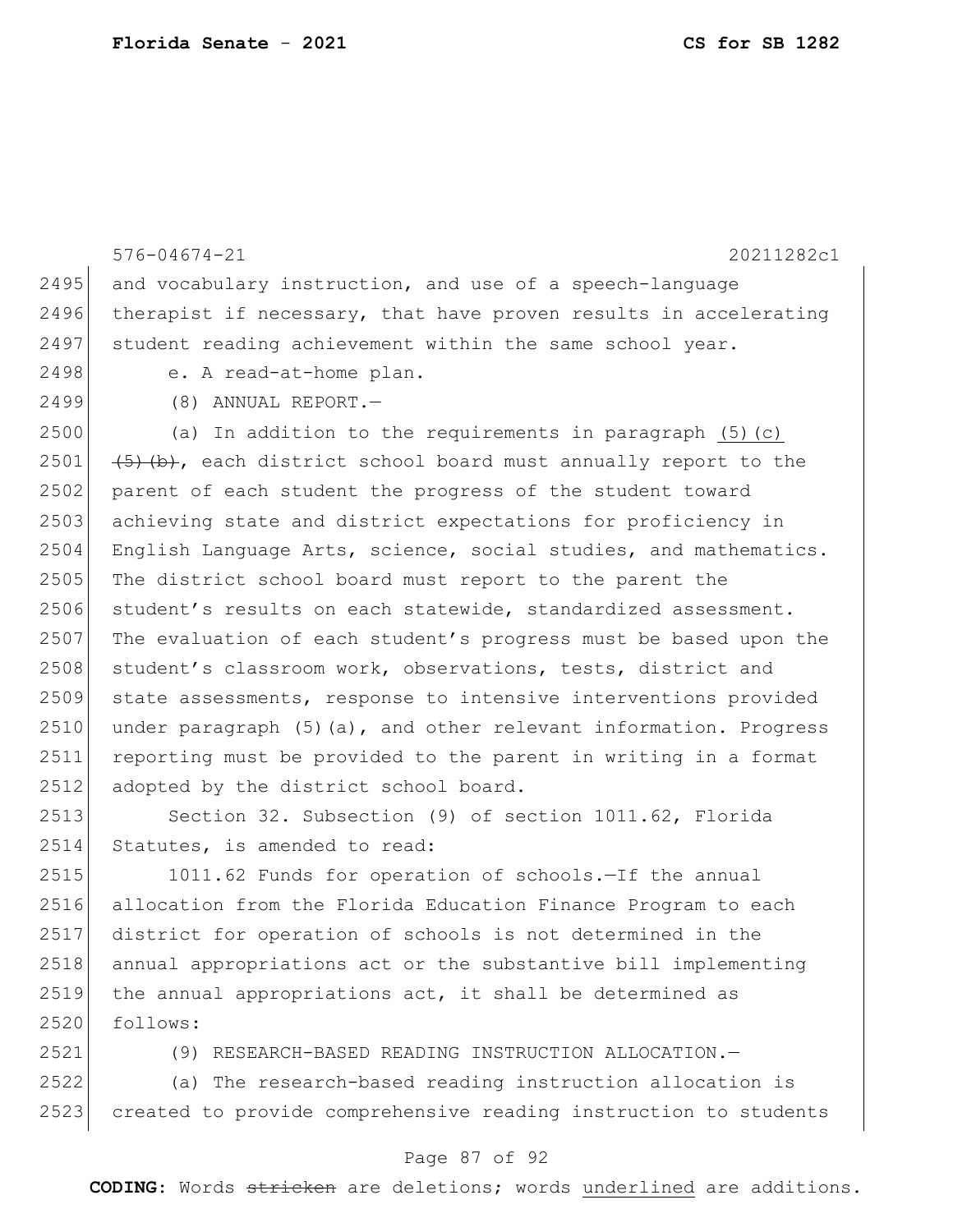|      | $576 - 04674 - 21$<br>20211282c1                                 |
|------|------------------------------------------------------------------|
| 2524 | in kindergarten through grade 12, including certain students who |
| 2525 | exhibit a substantial deficiency in early literacy and who       |
| 2526 | completed the Voluntary Prekindergarten Education Program        |
| 2527 | pursuant to s. 1008.25(5)(b). Each school district that has one  |
| 2528 | or more of the 300 lowest-performing elementary schools based on |
| 2529 | a 3-year average of the state reading assessment data must use   |
| 2530 | the school's portion of the allocation to provide an additional  |
| 2531 | hour per day of intensive reading instruction for the students   |
| 2532 | in each school. The additional hour may be provided within the   |
| 2533 | school day. Students enrolled in these schools who earned a      |
| 2534 | level 4 or level 5 score on the statewide, standardized English  |
| 2535 | Language Arts assessment for the previous school year may        |
| 2536 | participate in the additional hour of instruction. Exceptional   |
| 2537 | student education centers may not be included in the 300         |
| 2538 | schools. The intensive reading instruction delivered in this     |
| 2539 | additional hour shall include: research-based reading            |
| 2540 | instruction that has been proven to accelerate progress of       |
| 2541 | students exhibiting a reading deficiency; differentiated         |
| 2542 | instruction based on screening, diagnostic, progress monitoring, |
| 2543 | or student assessment data to meet students' specific reading    |
| 2544 | needs; explicit and systematic reading strategies to develop     |
| 2545 | phonemic awareness, phonics, fluency, vocabulary, and            |
| 2546 | comprehension, with more extensive opportunities for guided      |
| 2547 | practice, error correction, and feedback; and the integration of |
| 2548 | social studies, science, and mathematics-text reading, text      |
| 2549 | discussion, and writing in response to reading.                  |
| 2550 | (b) Funds for comprehensive research-based reading               |

 (b) Funds for comprehensive, research-based reading instruction shall be allocated annually to each school district in the amount provided in the General Appropriations Act. Each

## Page 88 of 92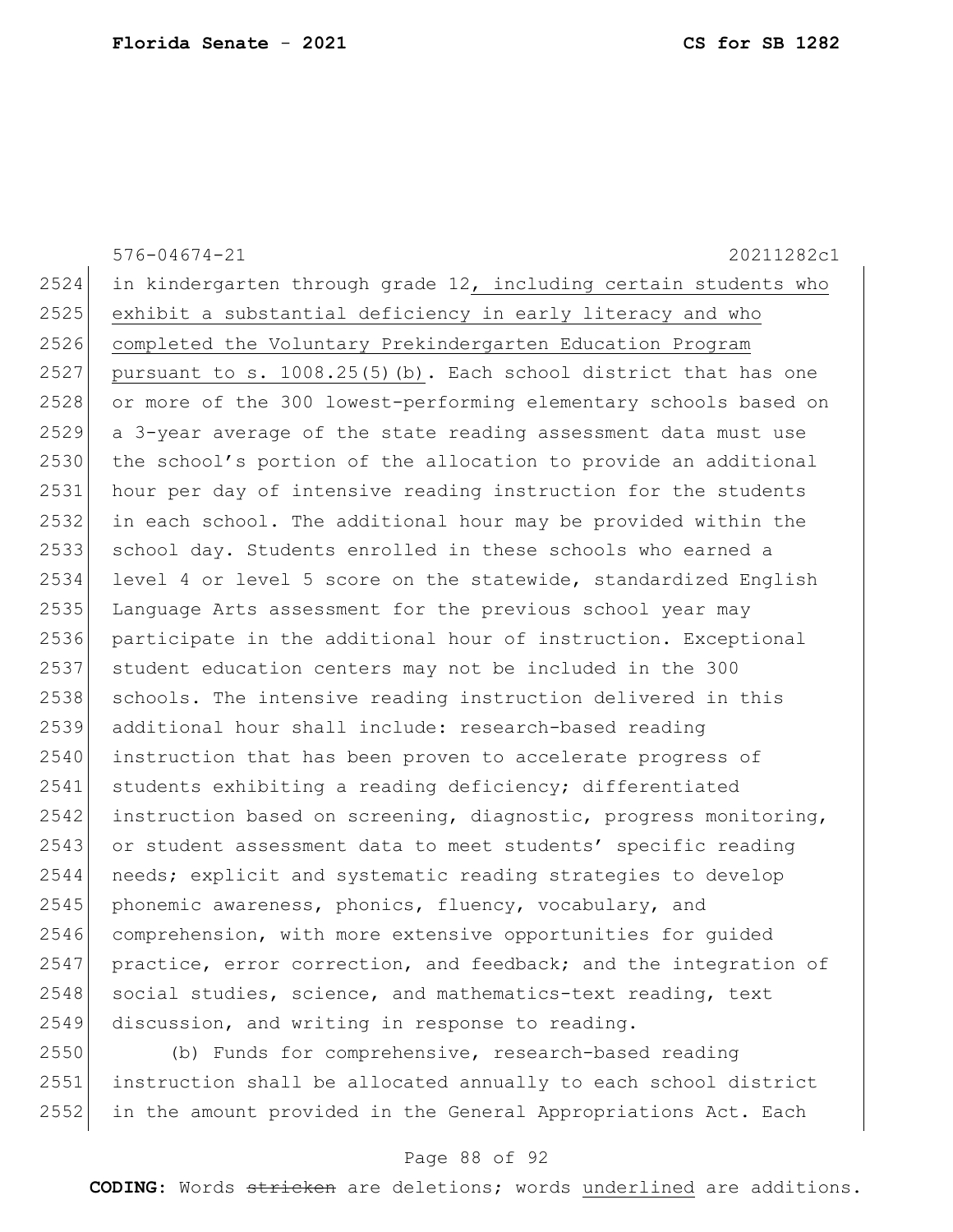576-04674-21 20211282c1 2553 eligible school district shall receive the same minimum amount 2554 as specified in the General Appropriations Act, and any 2555 remaining funds shall be distributed to eligible school 2556 districts based on each school district's proportionate share of  $2557$  K-12 base funding. 2558 (c) Funds allocated under this subsection must be used to 2559 provide a system of comprehensive reading instruction to  $2560$  students enrolled in the K-12 programs and certain students who 2561 exhibit a substantial deficiency in early literacy and who 2562 completed the Voluntary Prekindergarten Education Program 2563 pursuant to s. 1008.25(5)(b), which may include the following: 2564 1. An additional hour per day of evidence-based intensive 2565 reading instruction to students in the 300 lowest-performing 2566 elementary schools by teachers and reading specialists who have 2567 demonstrated effectiveness in teaching reading as required in 2568 paragraph (a). 2569 2. Kindergarten through grade 5 evidence-based reading 2570 intervention teachers to provide intensive reading interventions 2571 provided by reading intervention teachers intervention during 2572 the school day and in the required extra hour for students 2573 identified as having a reading deficiency. 2574 3. Highly qualified reading coaches to specifically support 2575 teachers in making instructional decisions based on student

2576 data, and improve teacher delivery of effective reading 2577 instruction, intervention, and reading in the content areas 2578 based on student need.

2579 4. Professional development for school district teachers in 2580 scientifically based reading instruction, including strategies 2581 to teach reading in content areas and with an emphasis on

#### Page 89 of 92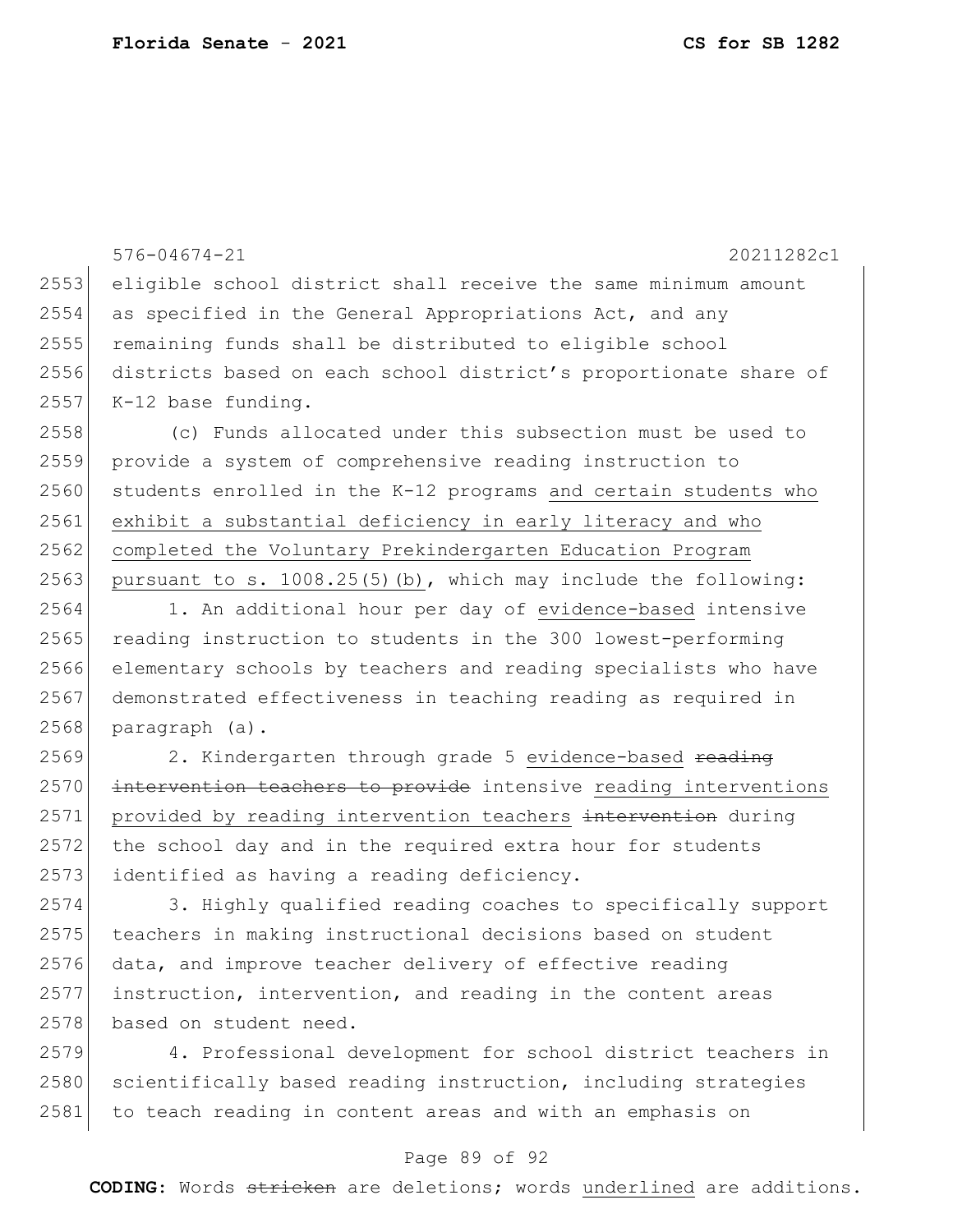576-04674-21 20211282c1 2582 technical and informational text, to help school district 2583 teachers earn a certification or an endorsement in reading. 2584 5. Summer reading camps, using only teachers or other 2585 district personnel who are certified or endorsed in reading 2586 consistent with s. 1008.25(7)(b)3., for all students in 2587 kindergarten through grade 2 who demonstrate a reading 2588 deficiency as determined by district and state assessments, and 2589 students in grades 3 through 5 who score at Level 1 on the 2590 statewide, standardized English Language Arts assessment, and 2591 certain students who exhibit a substantial deficiency in early 2592 literacy and who completed the Voluntary Prekindergarten 2593 Education Program pursuant to s.  $1008.25(5)(b)$ . 2594 6. Scientifically researched and evidence-based 2595 supplemental instructional materials that are grounded in  $2596$  scientifically based reading research as identified by the Just 2597 Read, Florida! Office pursuant to s.  $1001.215(8)$ . 2598 7. Evidence-based intensive interventions for students in 2599 kindergarten through grade 12 who have been identified as having 2600 a reading deficiency or who are reading below grade level as 2601 determined by the statewide, standardized English Language Arts 2602 assessment or for certain students who exhibit a substantial 2603 deficiency in early literacy and who completed the Voluntary

2604 Prekindergarten Education Program pursuant to s. 1008.25(5)(b).

2605 (d)1. Annually, by a date determined by the Department of 2606 Education but before May 1, school districts shall submit a  $K-12$ 2607 comprehensive reading plan for the specific use of the research-2608 based reading instruction allocation in the format prescribed by 2609 the department for review and approval by the Just Read, 2610 Florida! Office created pursuant to s. 1001.215. The plan

#### Page 90 of 92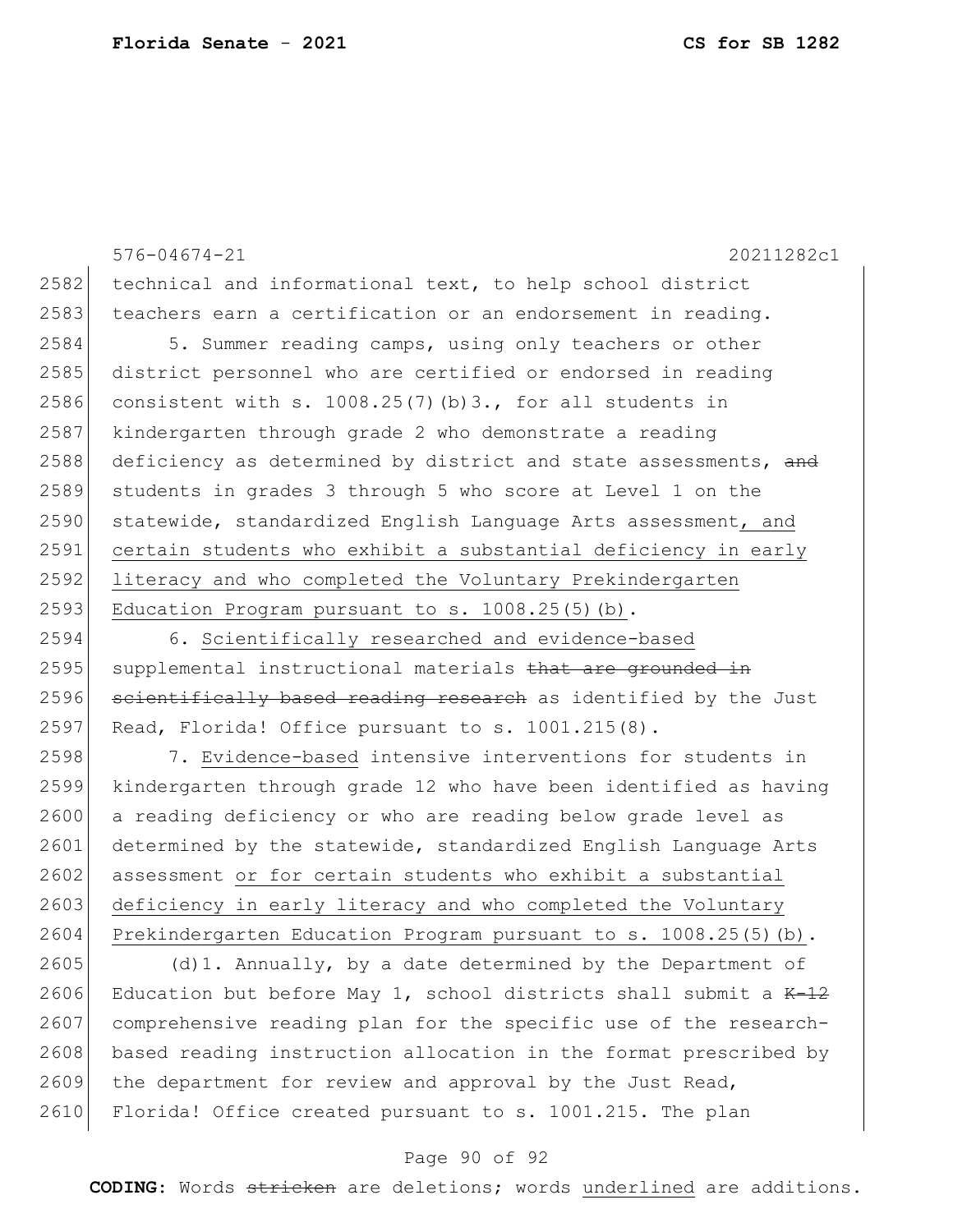|      | $576 - 04674 - 21$<br>20211282c1                                 |
|------|------------------------------------------------------------------|
| 2611 | annually submitted by school districts shall be deemed approved  |
| 2612 | unless the department rejects the plan on or before June 1. If a |
| 2613 | school district and the Just Read, Florida! Office cannot reach  |
| 2614 | agreement on the contents of the plan, the school district may   |
| 2615 | appeal to the State Board of Education for resolution. School    |
| 2616 | districts shall be allowed reasonable flexibility in designing   |
| 2617 | their plans and shall be encouraged to offer reading             |
| 2618 | intervention through innovative methods, including career        |
| 2619 | academies. The plan format shall be developed with input from    |
| 2620 | school district personnel, including teachers and principals,    |
| 2621 | and shall provide for intensive reading interventions through    |
| 2622 | integrated curricula, provided that, beginning with the 2020-    |
| 2623 | 2021 school year, the interventions are delivered by a teacher   |
| 2624 | who is certified or endorsed in reading. Such interventions must |
| 2625 | incorporate evidence-based strategies identified by the Just     |
| 2626 | Read, Florida! Office pursuant to s. 1001.215(8). No later than  |
| 2627 | July 1 annually, the department shall release the school         |
| 2628 | district's allocation of appropriated funds to those districts   |
| 2629 | having approved plans. A school district that spends 100 percent |
| 2630 | of this allocation on its approved plan shall be deemed to have  |
| 2631 | been in compliance with the plan. The department may withhold    |
| 2632 | funds upon a determination that reading instruction allocation   |
| 2633 | funds are not being used to implement the approved plan. The     |
| 2634 | department shall monitor and track the implementation of each    |
| 2635 | district plan, including conducting site visits and collecting   |
| 2636 | specific data on expenditures and reading improvement results.   |
| 2637 | By February 1 of each year, the department shall report its      |
| 2638 | findings to the Legislature.                                     |
| 2639 | 2. Each school district that has a school designated as one      |

# Page 91 of 92